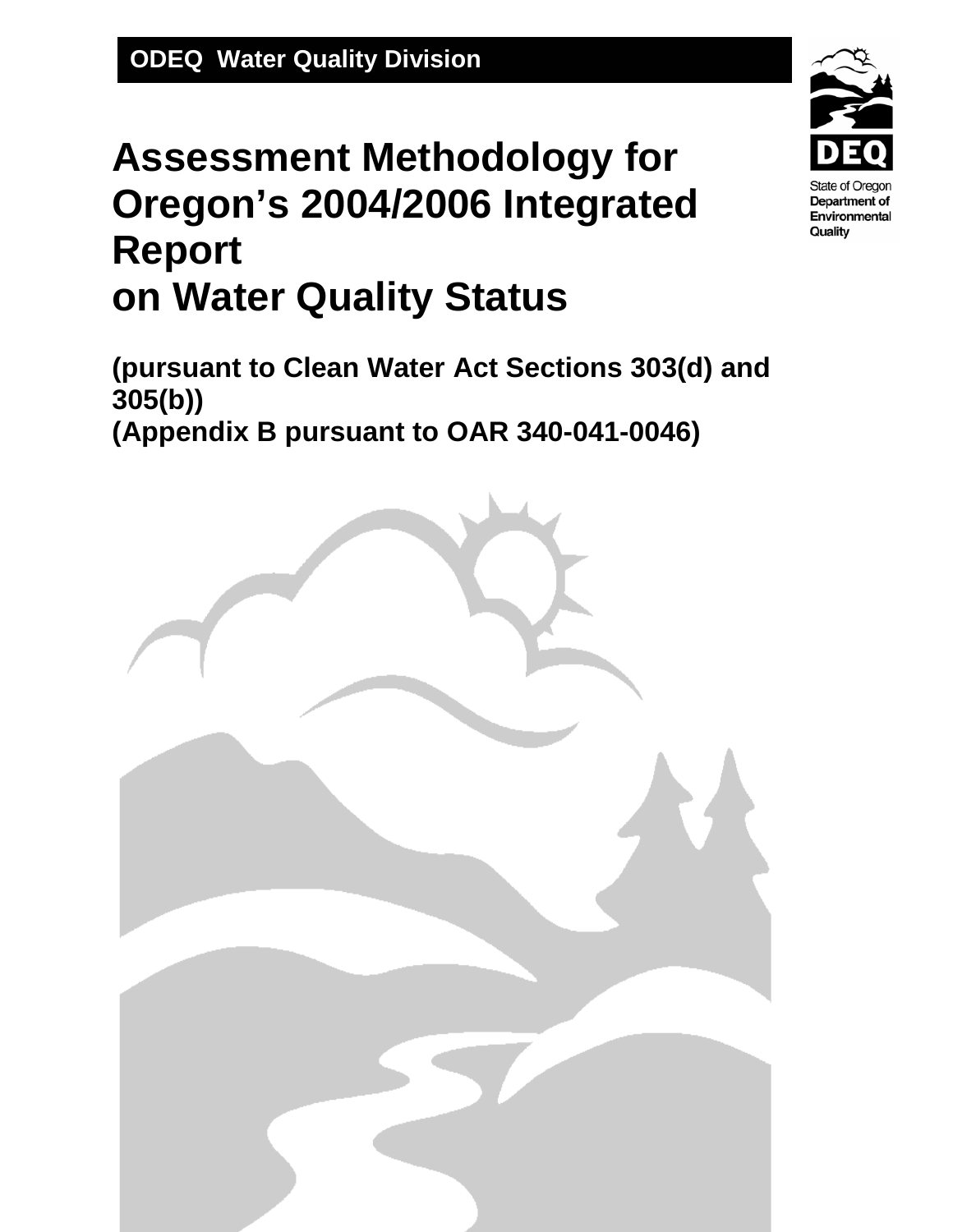### **Table of Contents**

|                                                                                                                                                                      | Quality Assurance/Quality Control (QA/QC)  5                      |  |
|----------------------------------------------------------------------------------------------------------------------------------------------------------------------|-------------------------------------------------------------------|--|
|                                                                                                                                                                      | 2004/2006 Integrated Report Water Quality Assessment              |  |
|                                                                                                                                                                      |                                                                   |  |
|                                                                                                                                                                      |                                                                   |  |
|                                                                                                                                                                      | <b>Fish Beneficial Use Segments for Temperature and Dissolved</b> |  |
|                                                                                                                                                                      |                                                                   |  |
|                                                                                                                                                                      |                                                                   |  |
|                                                                                                                                                                      | Oregon's Water Quality Standards - Assessment Methodology         |  |
| <b>PARAMETER:</b><br><b>PARAMETER:</b><br><b>PARAMETER:</b><br><b>PARAMETER:</b><br><b>PARAMETER:</b><br><b>PARAMETER:</b><br><b>PARAMETER:</b><br><b>PARAMETER:</b> | Bacteria - E. coli (Escherichia coli) 22                          |  |
| <b>PARAMETER:</b><br><b>PARAMETER:</b>                                                                                                                               |                                                                   |  |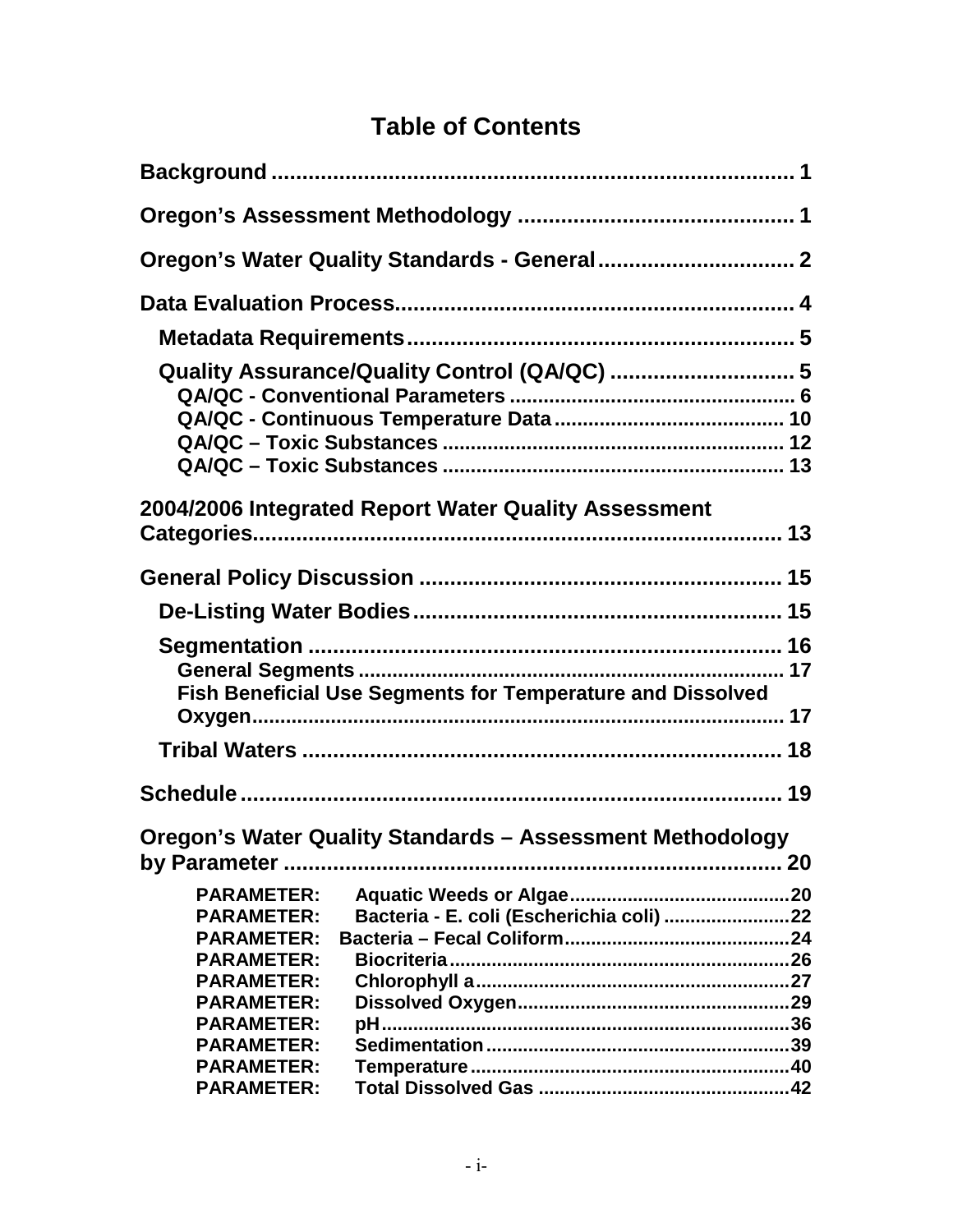**Appendix 1:** 2004 303(d) List/Delist Data Submittals Minimum Data Requirements

**Appendix 2:** Water Body Segmentation Rules

**Appendix 3:** Letter DEQ to EPA 6/22/1998 Re: Policy clarification of the Oregon water quality standards revisions

**Appendix 4**: Letter DEQ to EPA, 2/4/2004 Re: Oregon Responses to EPA Questions re the State's water quality temperature standards

**Appendix 5:** Table 20 Water Quality Criteria Summary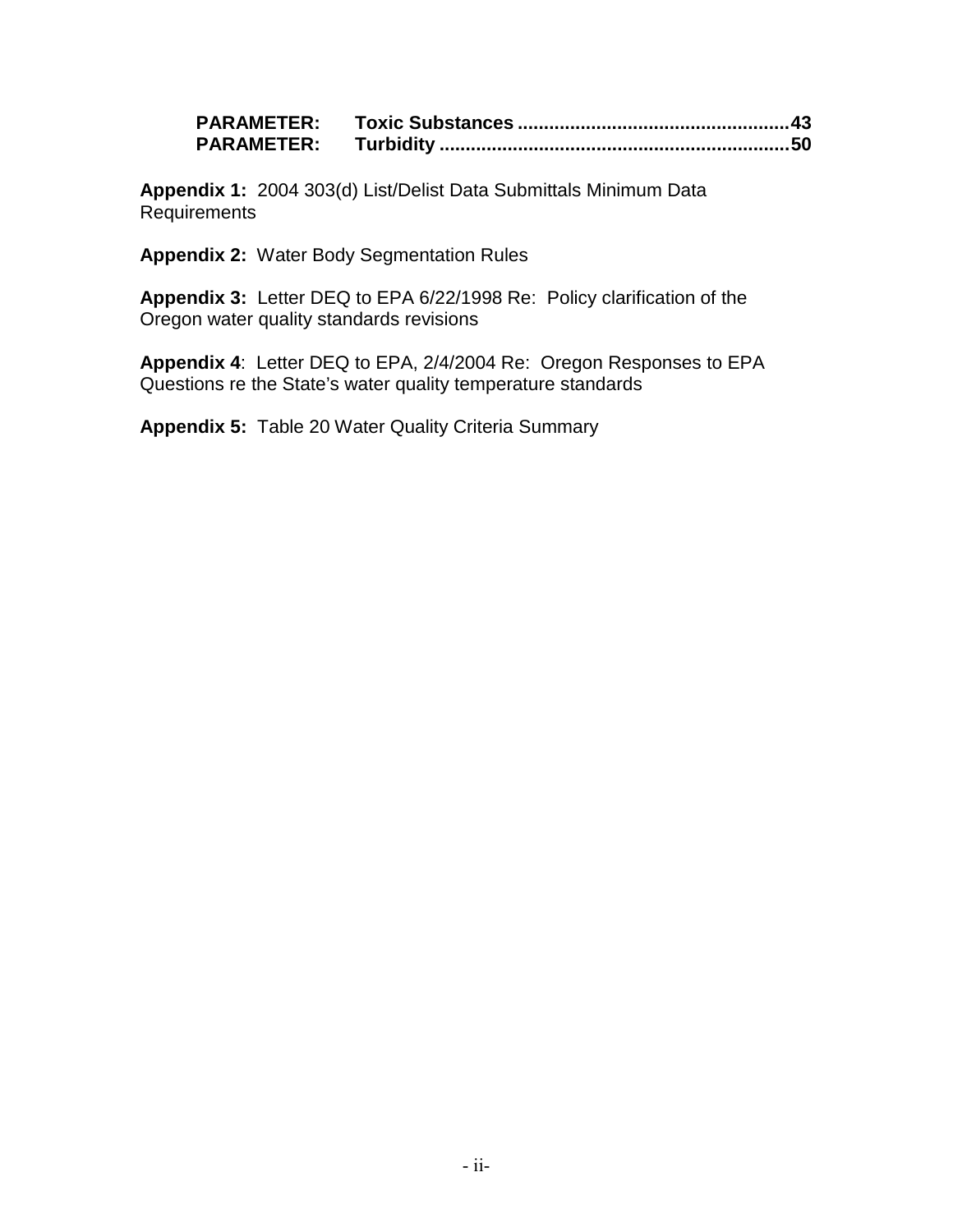### <span id="page-3-0"></span>**Background**

Section 305(b) of the Clean Water Act (CWA) requires States to report on the extent to which all navigable waters meet water quality standards. All surface waters, including rivers, streams, lakes, ponds, reservoirs, wetlands, estuaries and coastal waters are considered "navigable" under the CWA.

Section 303(d) of the CWA requires each State to identify those waters for which existing required pollution controls are not stringent enough to achieve that State's water quality standards. These water bodies are considered "water quality limited" or "impaired". Once a water body is identified as being water quality limited, Section 303(d) requires the state to develop Total Maximum Daily Loads (TMDLs) for the impaired water body. TMDLs describe the amount of each pollutant a water body can receive and not violate water quality standards.

Submissions of both water quality assessments are due to EPA every two years. Prior to 2002, States submitted the 303(d) list and the 305(b) report as separate documents. EPA recommends that States submit an Integrated Report that will satisfy Clean Water Act requirements for both Section 305(b) water quality reports and Section 303(d) lists of water quality limited water bodies<sup>[1](#page-3-2)</sup>. In the Integrated Report, water bodies are placed into one of several assessment categories depending on available data, water quality status, and source of impairment.

EPA regulations require States to develop an assessment methodology to identify and categorize water bodies. An assessment methodology contains the "decision rules" that are used to assess water quality and determine the assessment category for water bodies throughout the state. Oregon's methodology for assessing and interpreting water quality data and information is consistent with the key elements of Oregon's water quality standards including designated uses, narrative and numeric criteria, antidegradation requirements, and implementation procedures associated with the standards. EPA's regulations require Oregon to submit a summary description of the methodology used to develop the 303(d) list. EPA also requests that Oregon provide a copy of the entire methodology. The methodology is used in EPA's review of the Oregon's 303(d) list.

### <span id="page-3-1"></span>**Oregon's Assessment Methodology**

This document provides the assessment methodology used by the Oregon Department of Environmental Quality (ODEQ) to review water quality information for Oregon's

 $\overline{a}$ 

<span id="page-3-2"></span> $\bullet$  <sup>1</sup> Guidance for 2004 Assessment, Listing and Reporting Requirements Pursuant to Sections 303(d) and 305(b) of the Clean Water Act: United States Environmental Protection Agency, (July 21, 2003) http://www.epa.gov/owow/tmdl/tmdl0103/index.html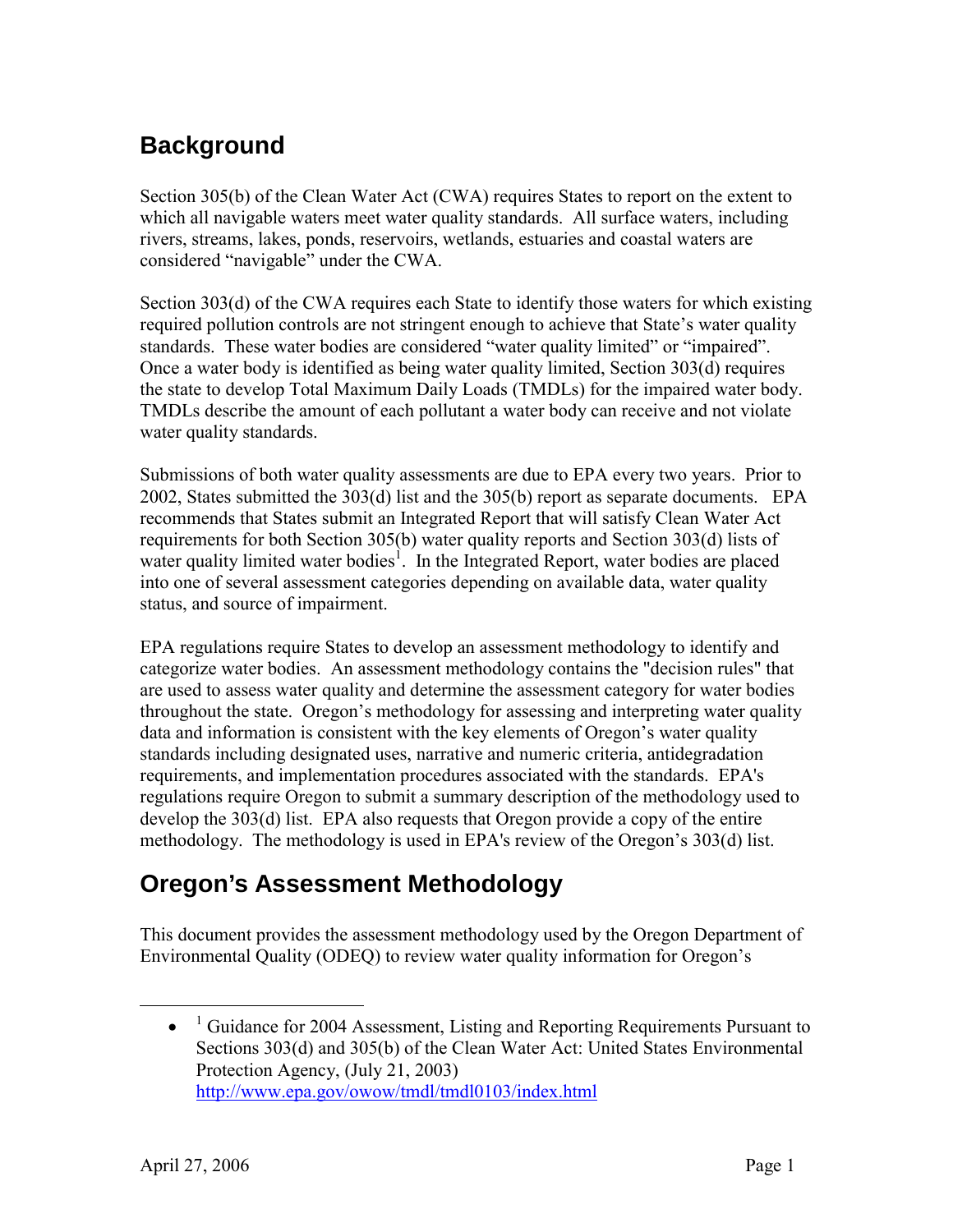2004/2006 Integrated Report and determine the 303(d) list of impaired waters requiring a TMDL. The assessment methodology is based on the following documents:

- Water Quality Standards, Beneficial Uses, Policies, and Criteria for Oregon: Oregon Administrative Rules Chapter 340 Division 41. [http://arcweb.sos.state.or.us/rules/OARs\\_300/OAR\\_340/340\\_041.html](http://arcweb.sos.state.or.us/rules/OARs_300/OAR_340/340_041.html)
- Guidance for 2004 Assessment, Listing and Reporting Requirements Pursuant to Sections 303(d) and 305(b) of the Clean Water Act: United States Environmental Protection Agency, (July 21, 2003) <http://www.epa.gov/owow/tmdl/tmdl0103/index.html>
- Consolidated Assessment and Listing Methodology (CALM), EPA, DRAFT April 20, 2001.
- Oregon Department of Environmental Quality's Listing Criteria for the 1998 303(d) list.
- Water Quality Monitoring, Technical Guide Book, the Oregon Plan for Salmon and Watersheds, July 1999.
- Letter from ODEQ to EPA, Region 10, Policy clarifications for Oregon's water quality standards interpretation, June 22, 1998.
- Letter from ODEQ to EPA Region 10, Oregon responses to EPA questions re: the State's water quality temperature standards, February 4, 2004.

This document presents information on the following elements of the assessment methodology:

- 1. Water quality standards General
- 2. Data evaluation process
	- Metadata requirements
	- QA/QC requirements
	- **Minimum number of samples**
- 3. Assessment categories
- 4. General policy issues
	- De-listing
	- Segmentation
	- Narrative biological criterion
	- **Tribal waters**
	- **Schedule**
- 5. Parameter specific information
- 6. Integrated report format

### <span id="page-4-0"></span>**Oregon's Water Quality Standards - General**

The objective of the Clean Water Act (CWA) is to restore and maintain the physical, chemical and biological integrity of the Nation's waters (CWA 101(a)). To help implement these objectives, States develop and adopt water quality standards. Water quality standards include beneficial uses, narrative and numeric criteria, and antidegradation policies.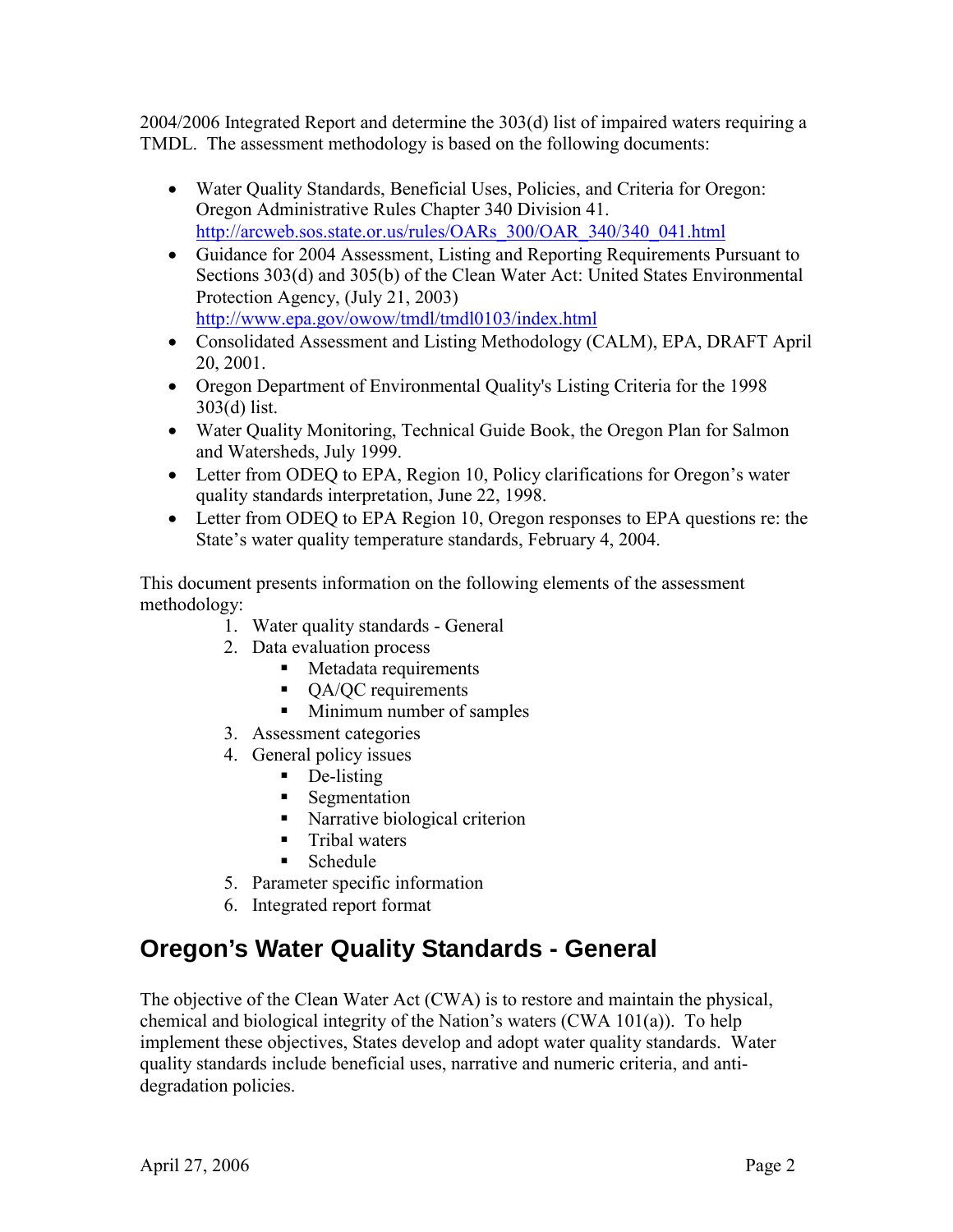Oregon's water quality standards are contained in Oregon Administrative Rules (OAR) Chapter 340 Division 41. These rules include policies and criteria that are applicable throughout the state. Beneficial uses for basins defined by the State of Oregon Water Resources Department are designated in OAR 340-041-0101 through OAR 340-041- 0350. Designated uses and details on designated fish uses to be protected in each basin are shown in tables and figures included in these rules. For example, the beneficial uses protected in the Main Stem Columbia River are designated in OAR 340-041-0101(1) and (2) and shown in Table 101A and Table 101B as follows:

#### **340-041-0101**

#### **Beneficial Uses to Be Protected in the Main Stem Columbia River**

(1) Water quality in the main stem Columbia River (see Figure 1) must be managed to protect the designated beneficial uses shown in Table 101A (November 2003).

(2) Designated fish uses to be protected in the main stem Columbia River are shown in Table 101B (November 2003).

|                                  | <b>Mainstem Columbia River</b>                                                        |                       |  |
|----------------------------------|---------------------------------------------------------------------------------------|-----------------------|--|
| <b>Beneficial Uses</b>           | <b>Columbia River</b>                                                                 | <b>Columbia River</b> |  |
|                                  | <b>Mouth to RM 86</b>                                                                 | RM 86 to 309          |  |
| <b>Public Domestic Water</b>     | X                                                                                     | X                     |  |
| Supply <sup>1</sup>              |                                                                                       |                       |  |
| Private Domestic Water           | X                                                                                     | X                     |  |
| Supply1                          |                                                                                       |                       |  |
| <b>Industrial Water Supply</b>   | X                                                                                     | X                     |  |
| Irrigation                       | X                                                                                     | X                     |  |
| Livestock Watering               | X                                                                                     | X                     |  |
| Fish & Aquatic Life <sup>2</sup> | X                                                                                     | X                     |  |
| Wildlife & Hunting               | X                                                                                     | X                     |  |
| Fishing                          | X                                                                                     | X                     |  |
| <b>Boating</b>                   | X                                                                                     | X                     |  |
| <b>Water Contact Recreation</b>  | X                                                                                     | X                     |  |
| <b>Aesthetic Quality</b>         | X                                                                                     | X                     |  |
| Hydro Power                      |                                                                                       | X                     |  |
| Commercial Navigation &          | X                                                                                     | X                     |  |
| Transportation                   |                                                                                       |                       |  |
|                                  | 1 With adequate pretreatment and natural quality that meets drinking water standards. |                       |  |
|                                  | 2 See also Table 101B for fish use designations for this river.                       |                       |  |

### **Table 101A Designated Beneficial Uses**

Table produced November, 2003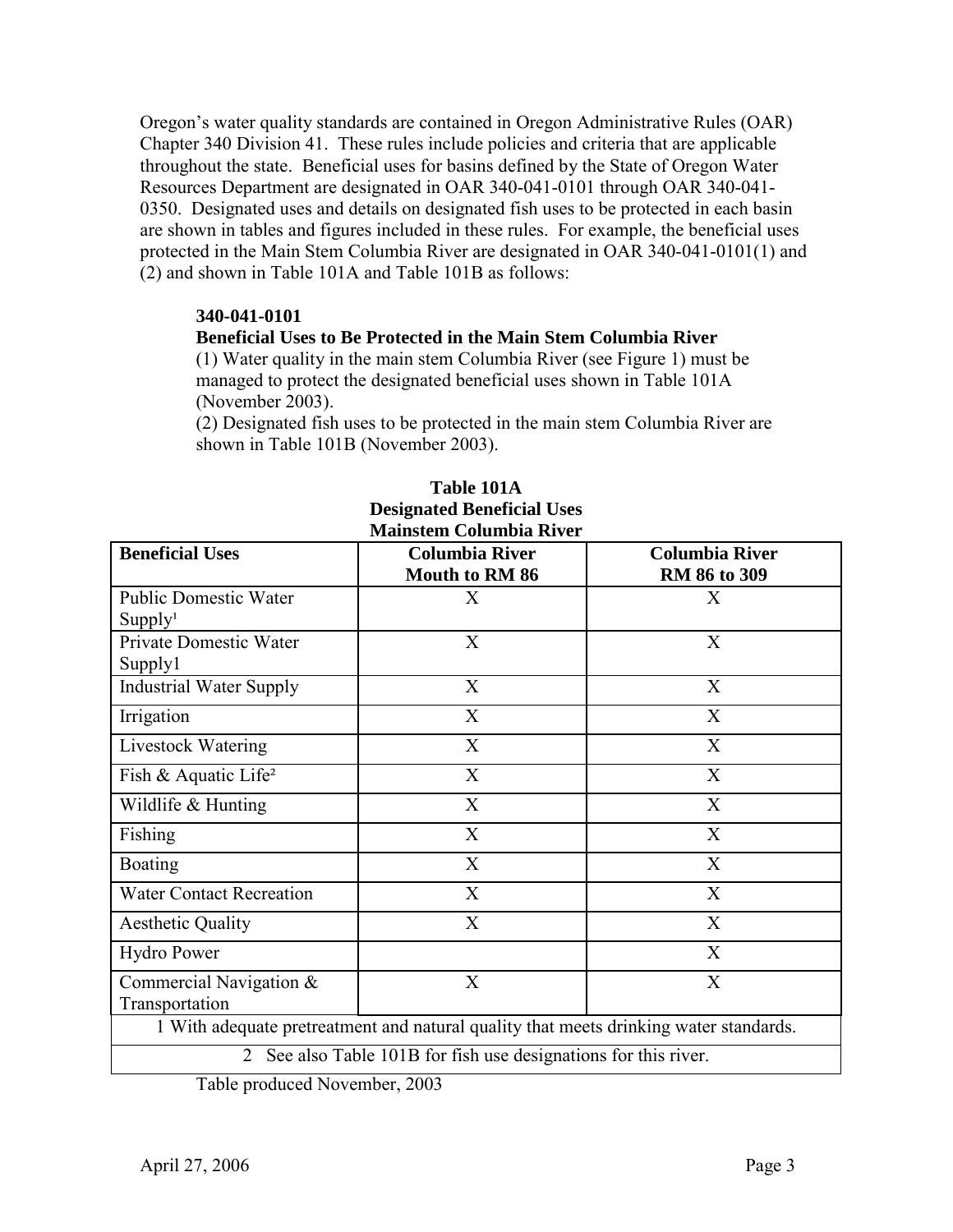| <b>Geographic Extent of Use</b>                                  | <b>Salmon</b> and<br><b>Steelhead</b><br><b>Migration</b><br><b>Corridors</b><br>$(20^{\circ}C)$ | <b>Salmon</b> and<br><b>Steelhead</b><br><b>Spawning</b><br>through Fry<br><b>Emergence</b> | Shad and<br><b>Sturgeon</b><br><b>Spawning</b><br>and<br><b>Rearing</b> |
|------------------------------------------------------------------|--------------------------------------------------------------------------------------------------|---------------------------------------------------------------------------------------------|-------------------------------------------------------------------------|
| Mainstem Columbia River                                          |                                                                                                  |                                                                                             |                                                                         |
| Beacon Rock to Upstream of Ives Island<br>(RM 141.5 to RM 143.5) |                                                                                                  | October 15 -<br>March 31                                                                    |                                                                         |
| Columbia River, mouth to WA border<br>(RM309)                    | X                                                                                                |                                                                                             |                                                                         |
| Columbia River (RM 147 to RM 203)                                |                                                                                                  |                                                                                             | X                                                                       |

#### **Table 101B Beneficial Use Designations – Fish Uses Mainstem Columbia River**

Table produced November, 2003

Standards are designed to protect the most sensitive beneficial use within a water body. A determination that water quality is impaired can be based on: evidence of a numeric criterion exceedence; evidence of a narrative criterion exceedence; evidence of a beneficial use impairment; or evidence of a declining trend in water quality such that it would exceed a standard prior to the next listing period.

### <span id="page-6-0"></span>**Data Evaluation Process**

To gather information on water quality throughout Oregon, ODEQ reviewed water quality information available from agency monitoring activities and solicited data from outside the agency. Data was retrieved from ODEQ's Laboratory Analytical and Storage Retrieval (LASAR) database for the time period 1/1/1994 to 12/31/2003. A public call for data was issued along with a description of the minimum data requirements (Appendix 1) necessary for data submission. ODEQ accepted data submittals from April 1 to May 16, 2003.

EPA recommends several steps to evaluate data submitted by outside parties<sup>2</sup>[.](#page-6-1) Each of these steps is discussed separately below. Water quality analyses conducted by ODEQ follow standard analytical methods and procedures and ODEQ's QA/QC plan for data validation.

<span id="page-6-1"></span> <sup>2</sup> <sup>2</sup> Consolidated Assessment and Listing Methodology (CALM), EPA, DRAFT April 20, 2001.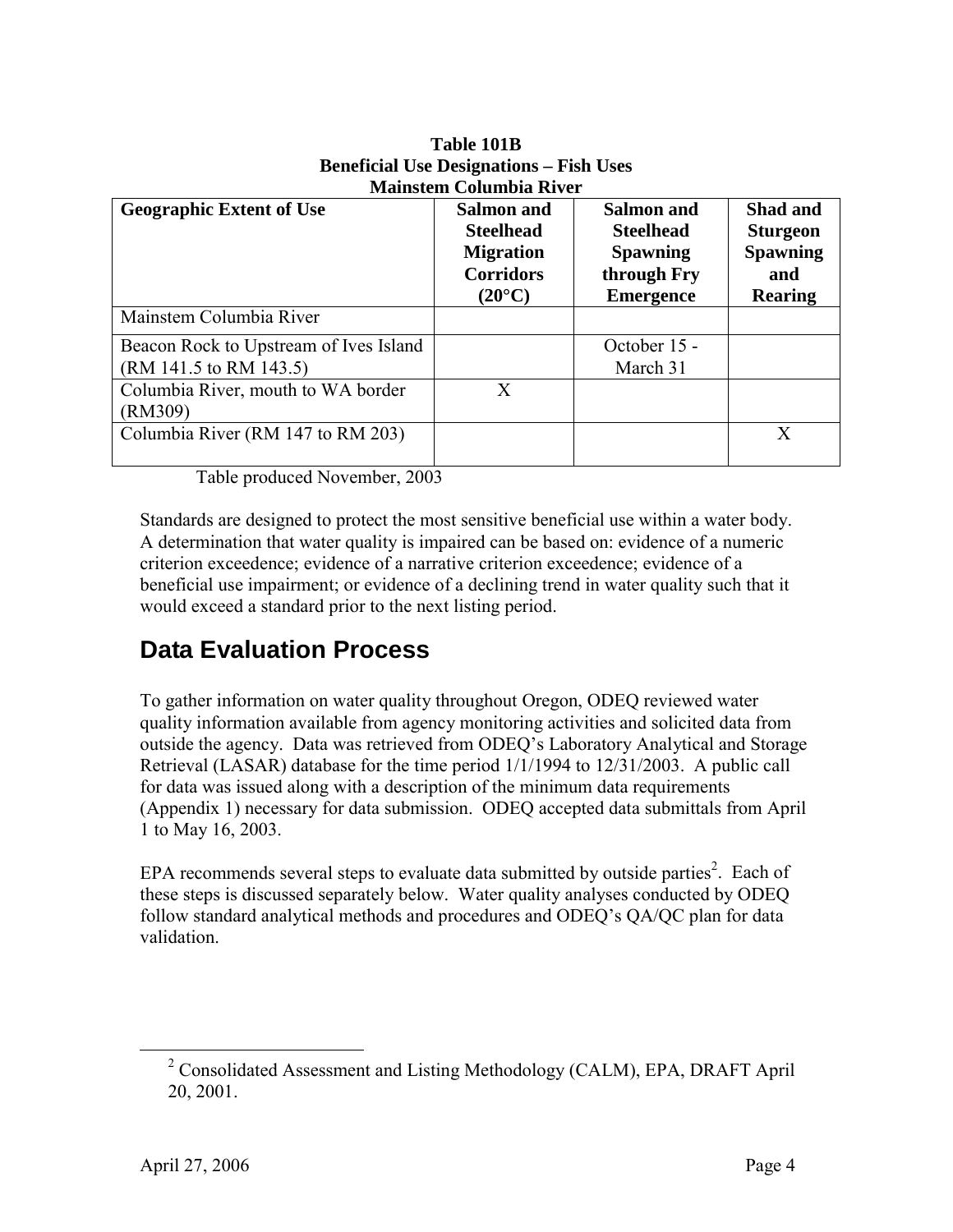#### <span id="page-7-0"></span>*Metadata Requirements*

*1. Determine if metadata accompanying the data set meets your agency's requirements; (e.g. determine adequacy and accuracy of geographic documentation in the data set)2*

For data submittals, ODEQ required geographic information for each sampling location in the form of latitude/longitude, preferably recorded as decimal degrees, along with the source of the latitude/longitude (i.e. GPS; USGS Topographic Map, 1:100,000 or 1:24,000 (with map scale); or other method). Sampling site descriptions were also required. ODEQ used the latitude and longitude and site description to assign stream identifier and river mile for each sampling station and evaluated the sampling data relative to geographic information for the Oregon's water bodies.

ODEQ uses a 1:100,000 geo-referenced river reach system complied for the Pacific Northwest. The river reach system is the hydrography component in a regional rivers and fisheries information system known as Stream Net. Information about this system is available at <http://www.streamnet.org/pnwr/PNWNAR.html>. A stream based identifier called the Longitude/Latitude ID (LLID) is used to uniquely identifying streams*.* This attribute consists of the longitude and latitude of the mouth of the stream. All reaches that comprise a given stream are assigned this unique LLID. Longitude precedes latitude to conform to standard x, y ordering. The code is 13 characters long, with 7 for decimal degrees of longitude and 6 for decimal degrees of latitude, with implied decimal points.

The LLID consists of the Longitude/Latitude at the mouth of the stream or the centroid of a lake/reservoir polygon. Only one LLID exists for a stream. Lakes and reservoirs may sometimes be identified by both the lake LLID and a stream LLID with the river miles at the inlet and outlet to the water body. Some water bodies evaluated for the 2004/2006 Integrated Report do not have a LLID and cannot be located on the Stream Net river reach system. Where water bodies did not have a LLID, a placeholder LLID was created so that information on this water body is retained in the database. Because these water bodies do not appear on the river reach map, there is no length assigned to them. Unless otherwise stated, the assessment status applies from the mouth to the headwaters.

### <span id="page-7-1"></span>*Quality Assurance/Quality Control (QA/QC)*

- *1. Screen documentation to determine if appropriate procedures were used and QA/QC measures were in place.*
- *2. Review sample collection and analytical methods to determine compatibility with your agency's QA/QC requirements and SOPs; also determine if the third party's sample collection and analytical methods were actually followed in the creation of the data set.*
- *3. Determine if samples were collected under the appropriate conditions for comparison to water quality standards (e.g. correct time of year or flow conditions).[3](#page-7-2)*

<span id="page-7-2"></span><sup>&</sup>lt;sup>3</sup> Consolidated Assessment and Listing Methodology (CALM), EPA, DRAFT April 20, 2001.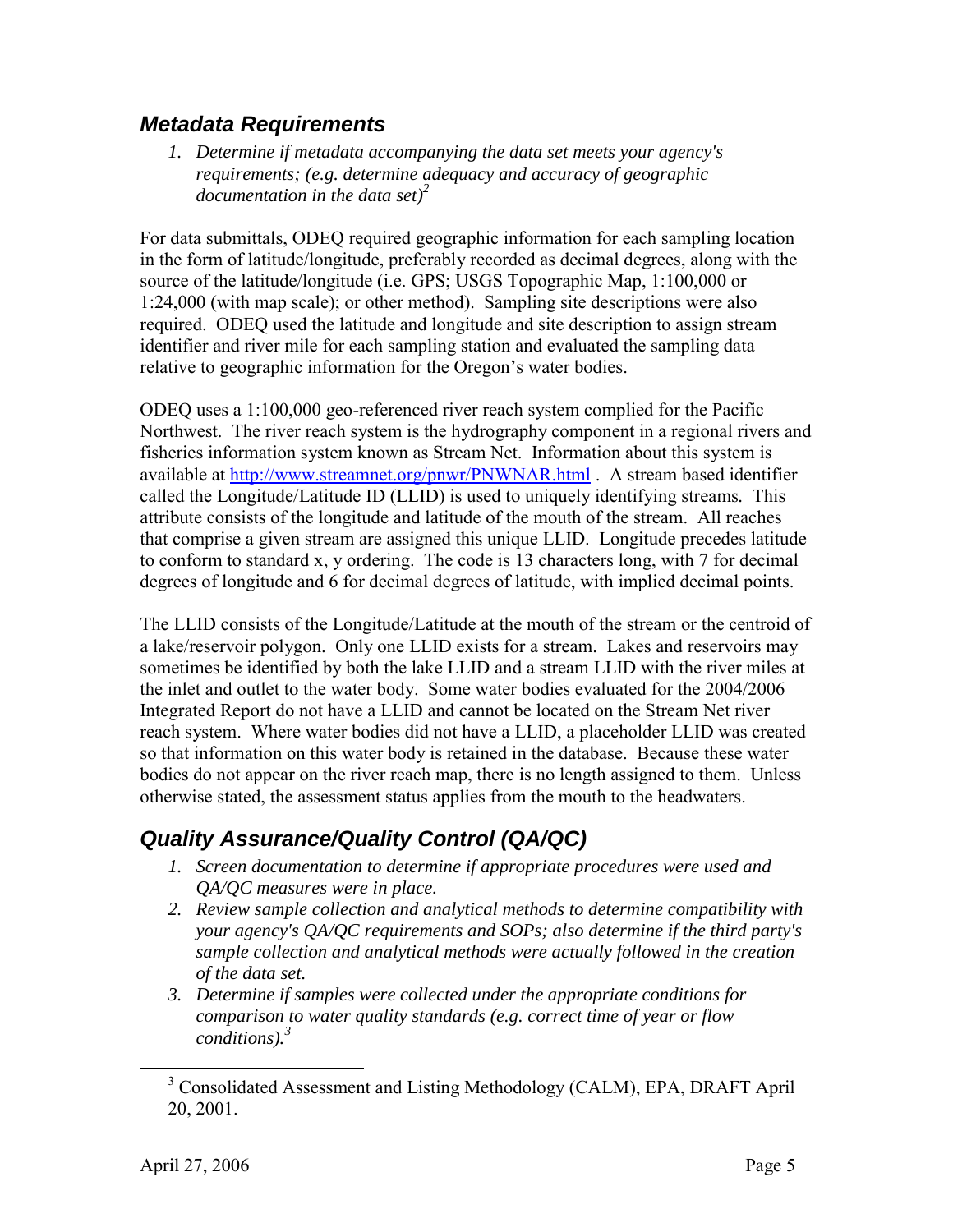The following description of Quality Assurance and Quality Control (QA/QC) is taken from the Water Quality Monitoring Technical Guide Book, The Oregon Plan for Salmon and Watersheds, July 1999.

Quality Assurance (QA) is defined as: The overall management system of a project including the organization, planning, data collection, quality control, documentation, evaluation, and reporting activities. QA provides the information needed to determine the data's quality and whether it meets the project's requirements.

Quality Control (QC) is defined as the routine technical activities intended primarily to control errors. Since errors can occur in either the field, the laboratory, or in the office, QC must be a part of each of these activities.

For the 2004/2006 Integrated Report, ODEQ required that the analytical method be documented in the data submittal form or the Quality Assurance Project Plan for the sampling project. The Quality Assurance Project Plan should also define project data quality objectives for precision, accuracy, representativeness, completeness and comparability of the data. ODEQ evaluated data quality as described in the following paragraphs.

#### <span id="page-8-0"></span>**QA/QC - Conventional Parameters**

For conventional parameters, (i.e. E coli, pH, temperature, dissolved oxygen), data submitted to ODEQ were evaluated for precision and accuracy. Each of these terms is defined below.

Precision: Precision refers to the amount of agreement among repeated measurements of the same parameter. To determine precision, duplicate samples must be collected at a number of sample sites (Oregon Plan). For grab data to be used for the 2004/2006 Integrated Report, duplicate samples must be collected at 10% of the total number of monitoring sites (1 duplicate for every 10 sites).

Accuracy: Accuracy measures how close the results are to a true or expected value. This is normally determined by measuring a standard or reference sample of a known amount and comparing how far the results at the monitoring site are from the reference value (Oregon Plan).

ODEQ evaluated accuracy based on the equipment used (manufacturer and model) and the accuracy values recorded by the manufacturer. Data requirements included pre- and post-deployment checks or a minimum of two field audits used to determine the accuracy of continuous temperature data.

1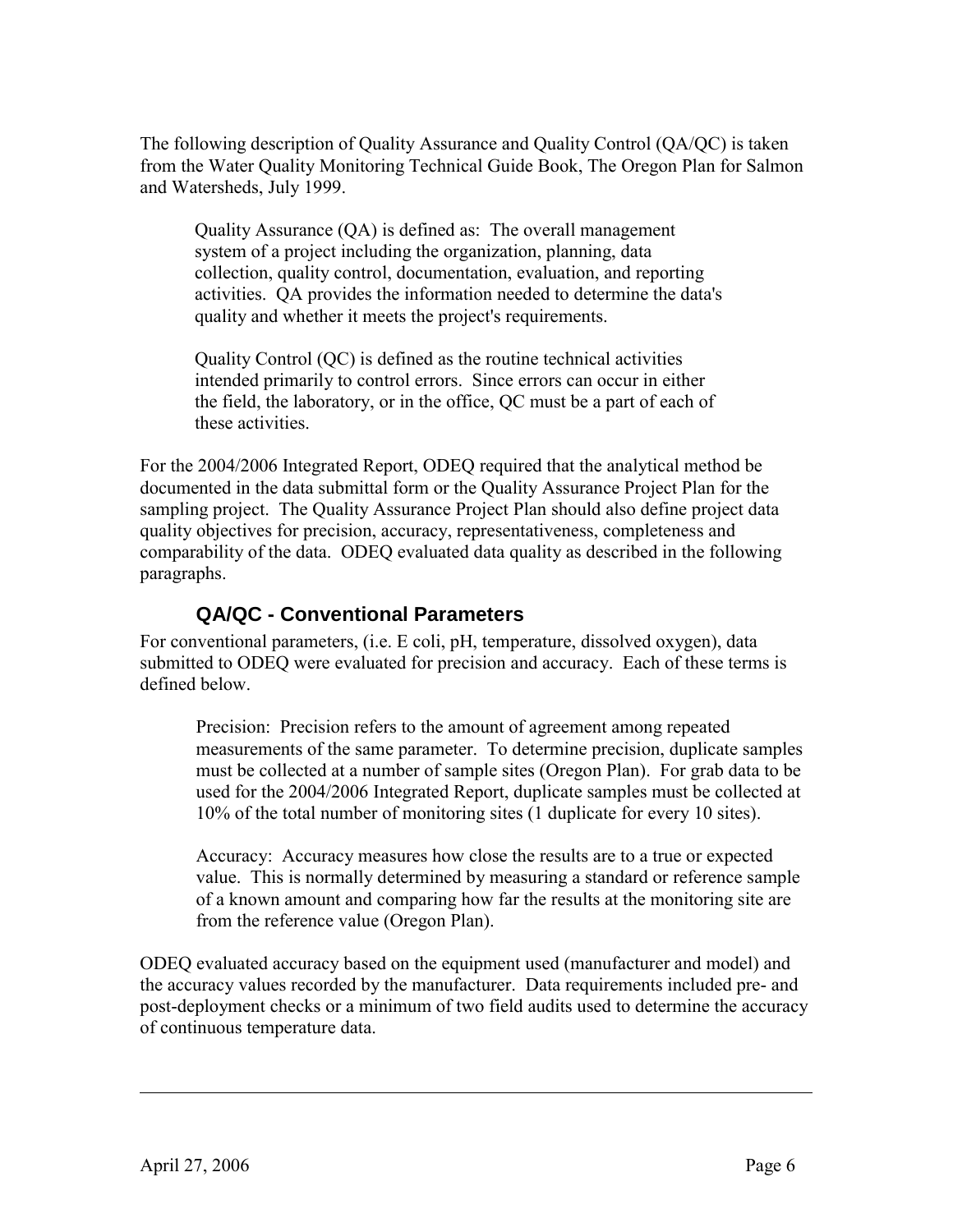Grab data (a sample collected at one point in time) for conventional parameters were assigned a Data Quality Level using the criteria summarized in Table 1. The data quality level (DQL) depends on a combination of quality control and method selection. The DQLs were developed by ODEQ staff based on:

- Accuracy of the instrumentation as defined by the manufacturer.
- Accuracy of the instrumentation/method based on experience of ODEQ laboratory staff.
- Data analysis by ODEQ staff (see E Coli discussion).

To determine the acceptable precision for E Coli data, ODEQ used a method recommended by EPA. In this analysis, 228 paired samples were evaluated (Larry Caton, ODEQ, communication to Marilyn Fonseca, June 12, 2002). The difference in the results for the duplicates was calculated. The average difference of the samples was calculated. The average difference was multiplied by 2.456 to determine the 95% confidence limit for the dataset (confidence limit from: Youden, W.J. and Steiner, E.H., Statistical Manual of the Association of Official Analytical Chemists, Washington D.C., Association of Official Analytical Chemists, 1975). Based on this method, the precision for E coli was calculated to be 0.6 log.

Level A and B data were acceptable for use for the 2004/2006 Integrated Report and 303(d) list.

Level C data is data which does not meet QA/QC requirements. Data that falls into this category includes data in which the duplicate samples were not within the range of precision stated in Table 1: 303(d) and 305(b) Data Quality Level for Grab Data. pH data is graded as Level C data if a gel electrode is used.

Level E data is data for which no duplicates or field checks were obtained for the parameter of interest. Level E data is data of "unknown" quality. Level C and Level E data were not used for the 2004/2006 Integrated Report or 303(d) list.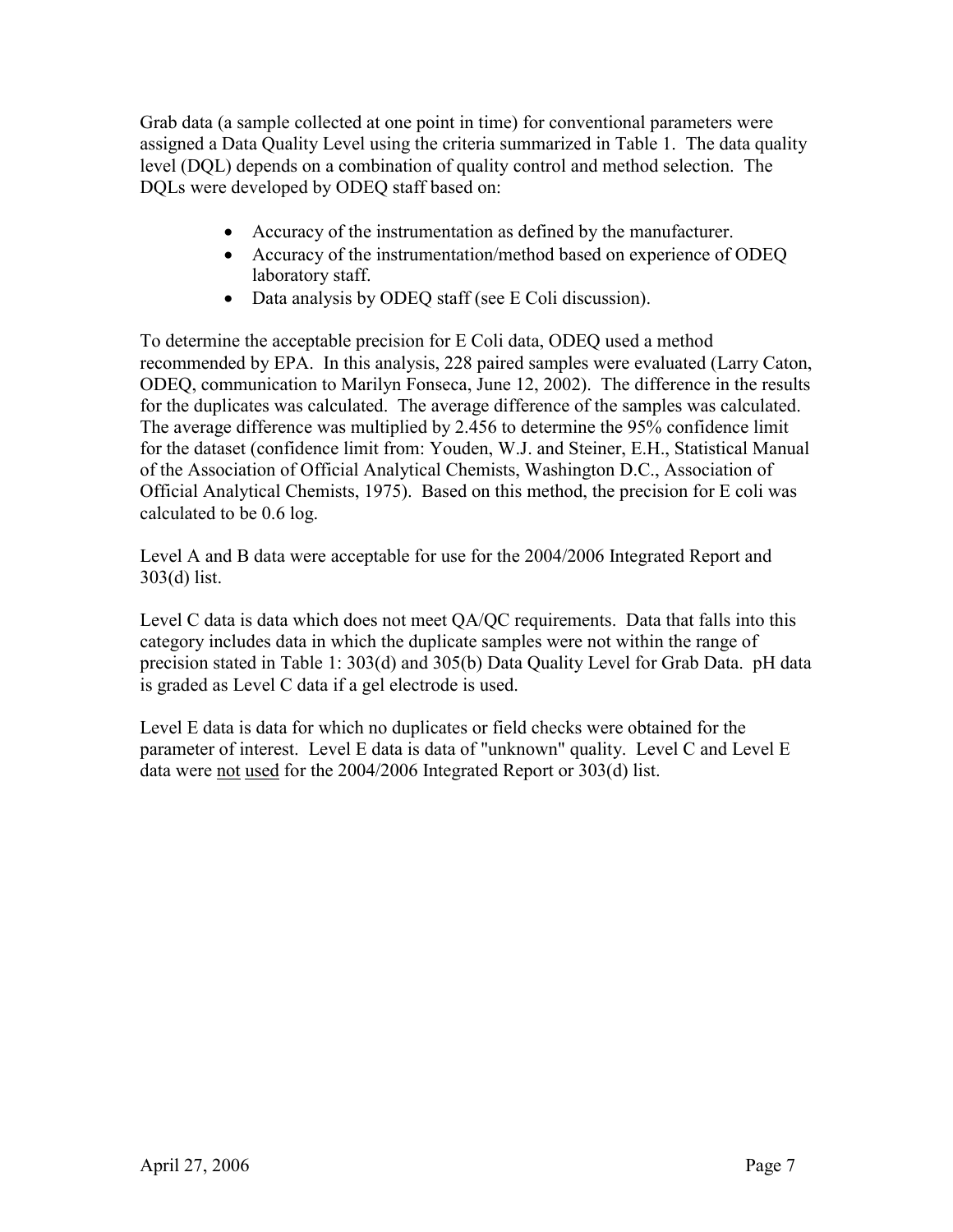|  |  | Table 1: Data Validation Criteria for Water Quality Parameters |
|--|--|----------------------------------------------------------------|
|--|--|----------------------------------------------------------------|

| <b>Data</b><br>Quality<br>Level | Quality<br><b>Assurance</b><br>Plan            | <b>Water Temperature</b><br><b>Methods</b>                                                                              | pH Methods                                                                                           | <b>Dissolved Oxygen</b><br><b>Methods</b>                                                                                                              | <b>Turbidity Methods</b>                                                                                        | Conductivity<br><b>Methods</b>                                                                                              | <b>Bacteria Methods</b>                                                                                                    | Data Uses                                                                                                                 |
|---------------------------------|------------------------------------------------|-------------------------------------------------------------------------------------------------------------------------|------------------------------------------------------------------------------------------------------|--------------------------------------------------------------------------------------------------------------------------------------------------------|-----------------------------------------------------------------------------------------------------------------|-----------------------------------------------------------------------------------------------------------------------------|----------------------------------------------------------------------------------------------------------------------------|---------------------------------------------------------------------------------------------------------------------------|
| $A+$                            | ODEQ QAPP<br>approved by<br>ODEQ QA<br>Officer | <b>Thermometer Accuracy</b><br>checked with NIST<br>standards<br>$A \leq \pm 0.5^{\circ}C$<br>$P \leq \pm$ 1.5°C        | Calibrated pH<br>electrode<br>$A \leq \pm 0.2$ S.U.<br>$P \leq \pm 0.3$ S.U.                         | Winkler titration or<br>calibrated Oxygen<br>meter<br>$A \leq \pm 0.2$ mgL <sup>-1</sup><br>$P \leq \pm 0.3$ mgL <sup>-1</sup>                         | Nephelometric Turbidity<br>meter<br>$A \leq \pm 5\%$ Standard value<br>$P \leq \pm 5\%$                         | Meter with temp<br>correction to 25°C<br>$A \leq \pm 7\%$ of standard<br>value<br>$P \leq \pm 10\%$                         | ODEQ Approved<br>Methods<br>Absolute difference<br>between log-<br>transformed values<br>$P \leq 0.6$ log                  | Regulatory,<br>permitting.<br>compliance (e.g.,<br>$303(d)$ and $305(b)$<br>assessments)                                  |
| $\mathbf{A}$                    | <b>External QAPP</b>                           | External Data<br>Thermometer Accuracy<br>checked with NIST<br>standards<br>$A \leq \pm 0.5$ °C<br>$P \leq \pm 1.5$ °C   | <b>External Data</b><br>Calibrated pH<br>electrode<br>$A \leq \pm 0.2$ S.U.<br>$P \leq \pm 0.3$ S.U. | <b>External Data</b><br>Winkler titration or<br>calibrated Oxygen<br>meter<br>$A \leq \pm 0.2$ mgL <sup>-1</sup><br>$P \leq \pm 0.3$ mgL <sup>-1</sup> | <b>External Data</b><br>Nephelometric Turbidity<br>meter<br>$A \leq \pm 5\%$ Standard value<br>$P \leq \pm 5\%$ | <b>External Data</b><br>Meter with temp<br>correction to 25°C<br>$A \leq \pm 7\%$ of standard<br>value<br>$P \leq \pm 10\%$ | External Data<br>ODEQ Approved<br>Methods<br>Absolute difference<br>between log-<br>transformed values<br>$P \leq 0.6$ log | Regulatory,<br>permitting,<br>compliance (e.g.,<br>$303(d)$ and $305(b)$<br>assessments)                                  |
| B                               | Minimum Data<br>Acceptance<br>Criteria Met     | <b>Thermometer Accuracy</b><br>checked with NIST<br>standards<br>$A \leq \pm 1.0$ <sup>o</sup> C<br>$P \leq \pm 2.0$ °C | Any Method<br>$A \leq \pm 0.5$ S.U.<br>$P \leq \pm 0.5$ S.U.                                         | Winkler titration or<br>calibrated Oxygen<br>meter<br>$A \leq \pm 1$ mgL <sup>-1</sup><br>$P \leq \pm 1$ mgL <sup>-1</sup>                             | Any Method<br>$A \leq \pm 30\%$<br>$P\leq\pm\,30\%$                                                             | Meter with temp<br>correction to 25°C<br>$A \leq \pm 10\%$ of standard<br>value<br>$P\leq\pm~15\%$                          | ODEQ Approved<br>Methods<br>Absolute difference<br>between log-<br>transformed values<br>$P \leq 0.8$ log                  | Regulatory,<br>permitting,<br>compliance (e.g.,<br>$303(d)$ and $305(b)$<br>assessments)<br>with professional<br>judgment |
| $\bf C$                         |                                                | $A > \pm 1.0$ <sup>o</sup> C<br>$P > \pm 2.0$ °C                                                                        | $A > \pm 0.5$ S.U.<br>$P > \pm 0.5$ S.U.                                                             | $A > \pm 2$ mgL <sup>-1</sup><br>$P > \pm 2$ mgL <sup>-1</sup>                                                                                         | $A > 30\%$<br>$P > 30\%$                                                                                        | $A > \pm 10\%$<br>$P > \pm 15\%$                                                                                            | Absolute difference<br>between log-<br>transformed values<br>$P > 0.8$ log                                                 | Void data. Not<br>used for $303(d)$<br>and $305(b)$<br>assessments                                                        |
| D                               |                                                | Missing Data                                                                                                            | Missing Data                                                                                         | Missing Data                                                                                                                                           | Missing Data                                                                                                    | Missing Data                                                                                                                | Missing Data                                                                                                               | Missing Data                                                                                                              |
| E                               | No QAPP<br>provided                            | No Precision Checks                                                                                                     | Any Method<br>No Precision<br>Checks                                                                 | Any Method<br>No Precision Checks<br><sub>or</sub><br>$A \leq \pm 2$ mgL <sup>-1</sup><br>$P \leq \pm 2$ mgL <sup>-1</sup>                             | Any Method<br>No precision checks                                                                               | Meter without routine<br>calibration<br>No precision checks                                                                 | Any Method<br>No precision checks                                                                                          | Informational<br>purposes only                                                                                            |
| $\overline{\mathbf{F}}$         | See<br>accompanying<br>notes                   |                                                                                                                         |                                                                                                      |                                                                                                                                                        |                                                                                                                 |                                                                                                                             |                                                                                                                            |                                                                                                                           |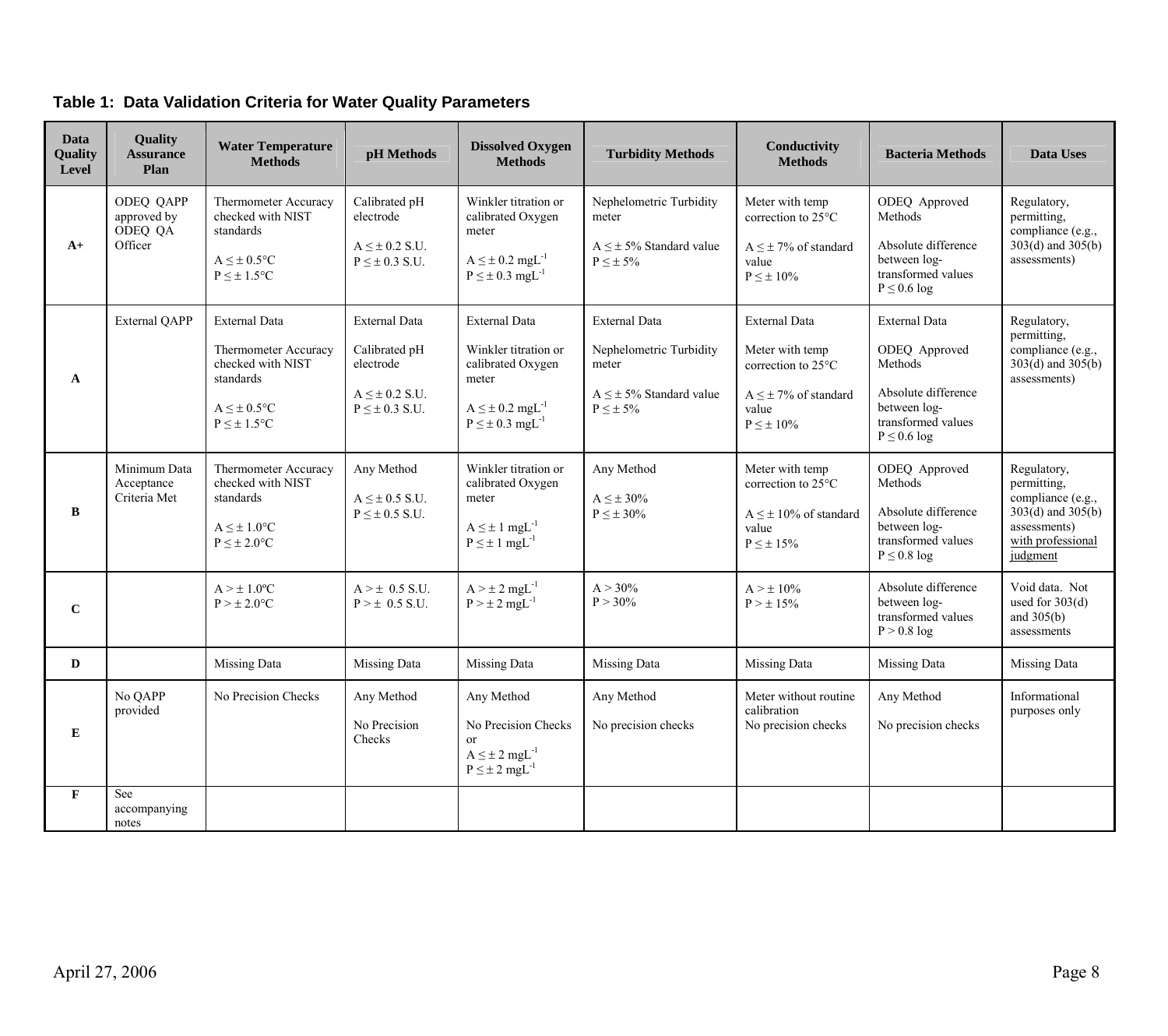#### **Table 1 Notes:**

*Data Quality Level Grading Criteria:* 

- **A** = Accuracy as determined by comparison with standards, e.g., during equipment calibration or pre- and post-deployment checks
- **P** = Precision as determined by replicate measurements, e.g., during field duplicates, field audits, or split samples

#### *QA definitions of Data Quality Levels*

- **A+**  Data of known quality; collected by ODEQ; meets QC limits established in the QAPP.
- **A**  Data of known quality; submitted by entities outside of ODEQ; meets QC limits established in a *ODEQ -approved* QAPP.
- **B**  Data of known *but lesser* quality; data may not meet established QC but is within marginal acceptance criteria; or data value may be accurate, however controls used to measure Data Quality Objective elements failed (e.g., batch failed to meet blank QC limit); the data may be useful in limited situations or in supporting other, higher quality data.
- **C**  Data of unacceptable quality; data are discarded (Void) typically in response to analytical failure.
- **D**  Incomplete data; no sample collected or no reportable results, typically due to sampling failure.
- **E**  Data of unknown quality or known to be of poor quality; no QA information is available, data could be valid, however, no evidence is available to prove either way. Data is provided for Educational Use Only.
- **F** Exceptional Event; "A" quality data (data is of known quality), but not representative of sampling conditions as required by the project plan.(e.g., a continuous water quality monitor intended to collect background environmental conditions collects a sample impacted by a fire that created anomalous conditions to the environment).

Statistics for **turbidity, conductivity,** and **bacteria** are concentration-dependent; thus low-concentration B level data may be considered acceptable for all uses.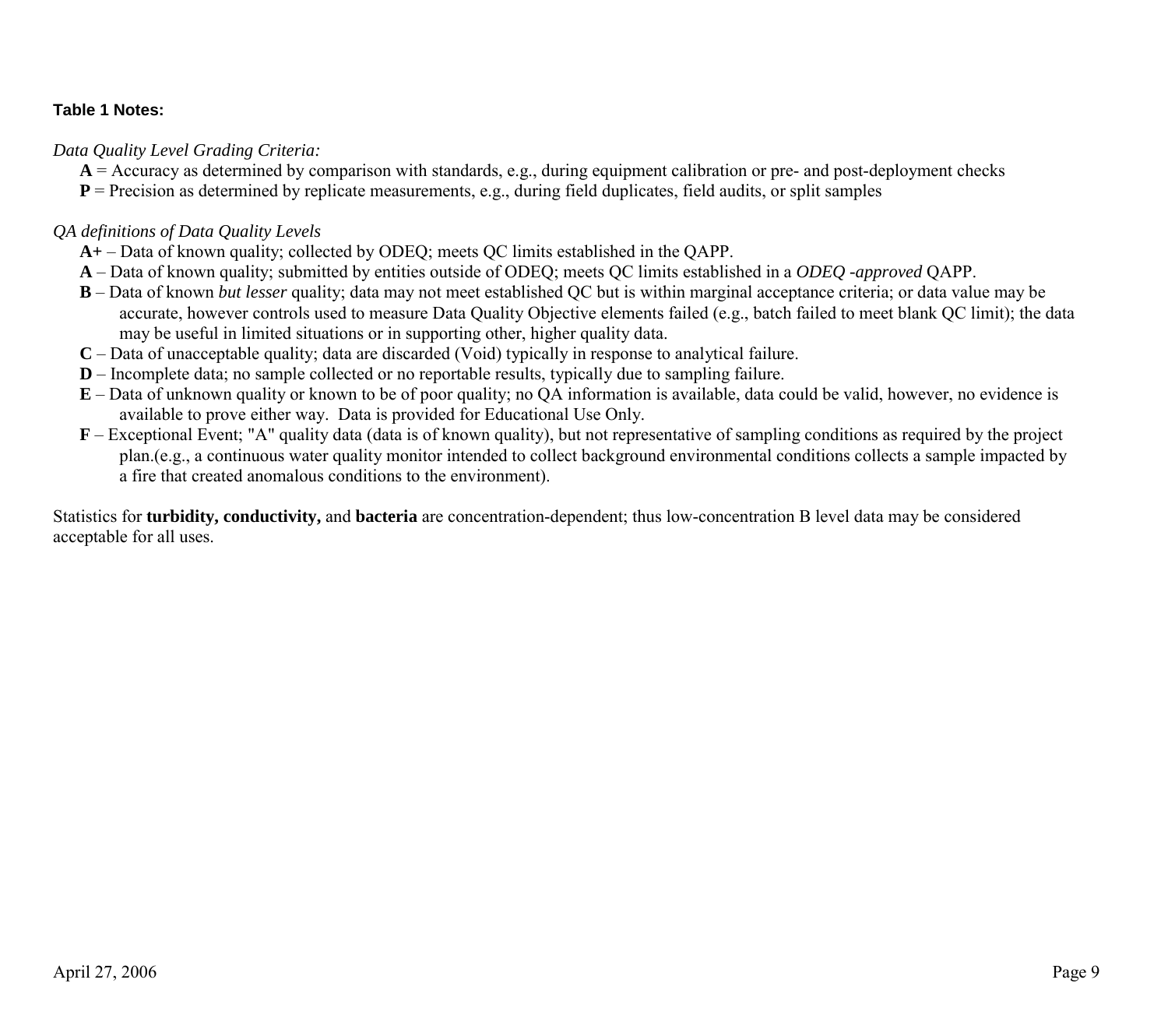### <span id="page-12-0"></span>**QA/QC - Continuous Temperature Data**

Continuous temperature data were assigned a Data Quality Level using the criteria summarized in Table 2 and in Figures 1 and 2. For Data Quality Level A, both pre- and post-deployment checks and two field audits (at the beginning and end of the logger deployment period) must be conducted and the accuracy must be Level A.

If no pre- and post-deployment accuracy checks were conducted, but the beginning and ending field audits are either Level A or B, the data is Level B. Alternatively, if pre- and post-deployment accuracy checks were conducted and were at least Level B but no field audits were conducted, the data is Level B.

Data that fails any of the accuracy checks is graded Level C and was not used for the 2004/2006 Integrated Report or 303(d) list.

Data without pre- and post-deployment accuracy checks is graded Level E and was not used for the 2004/2006 Integrated Report or 303(d) list.

Data accompanied by one field audit, but with no pre- and post-deployment accuracy checks was graded Level E data and was not used for the 2004/2006 Integrated Report or 303(d) list.

All continuous temperature data was processed using Hydrostat Version 10.

| <b>Data Quality</b> | <b>Pre- and Post-Deployment</b>       | <b>Field Audit Accuracy</b>           |
|---------------------|---------------------------------------|---------------------------------------|
| <b>Level</b>        | <b>Accuracy Checks</b>                | <b>Checks</b>                         |
| A                   | Difference between NIST               | Difference between NIST               |
|                     | thermometer and logger $\leq 0.50$ °C | thermometer and $logger <$            |
|                     |                                       | $1.5^{\circ}C$                        |
| B                   | Difference between NIST               | Difference between NIST               |
|                     | thermometer and logger $> 0.50$ °C    | thermometer and logger >              |
|                     | and $\leq 1.0$ <sup>o</sup> C         | $1.5^{\circ}$ C and < $2.0^{\circ}$ C |
|                     | Difference between NIST               | Difference between NIST               |
|                     | thermometer and logger $> 1.0$ °C     | thermometer and logger >              |
|                     |                                       | $2.0^{\circ}C$                        |
| E                   | No pre or post deployment             | No field audits were                  |
|                     | accuracy checks were conducted        | conducted                             |

| Table 2: 303(d) and 305(b) Data Quality Level for Continuous Temperature Data |  |  |
|-------------------------------------------------------------------------------|--|--|
|-------------------------------------------------------------------------------|--|--|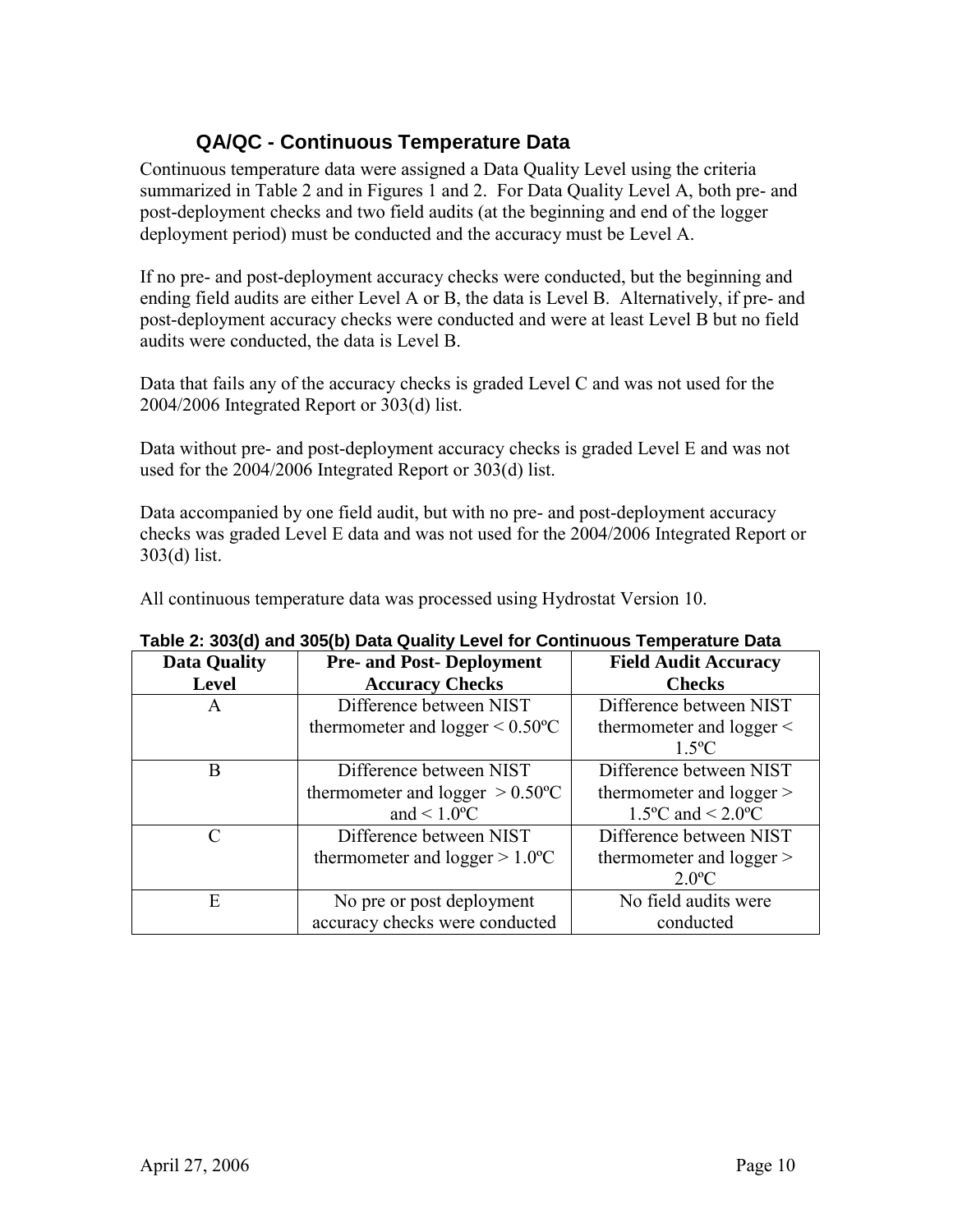**Figure 1: Continuous Temperature Data Grading for Analyses with Pre- and Post-Deployment Accuracy Checks and a Minimum of 2 Field Audits** 

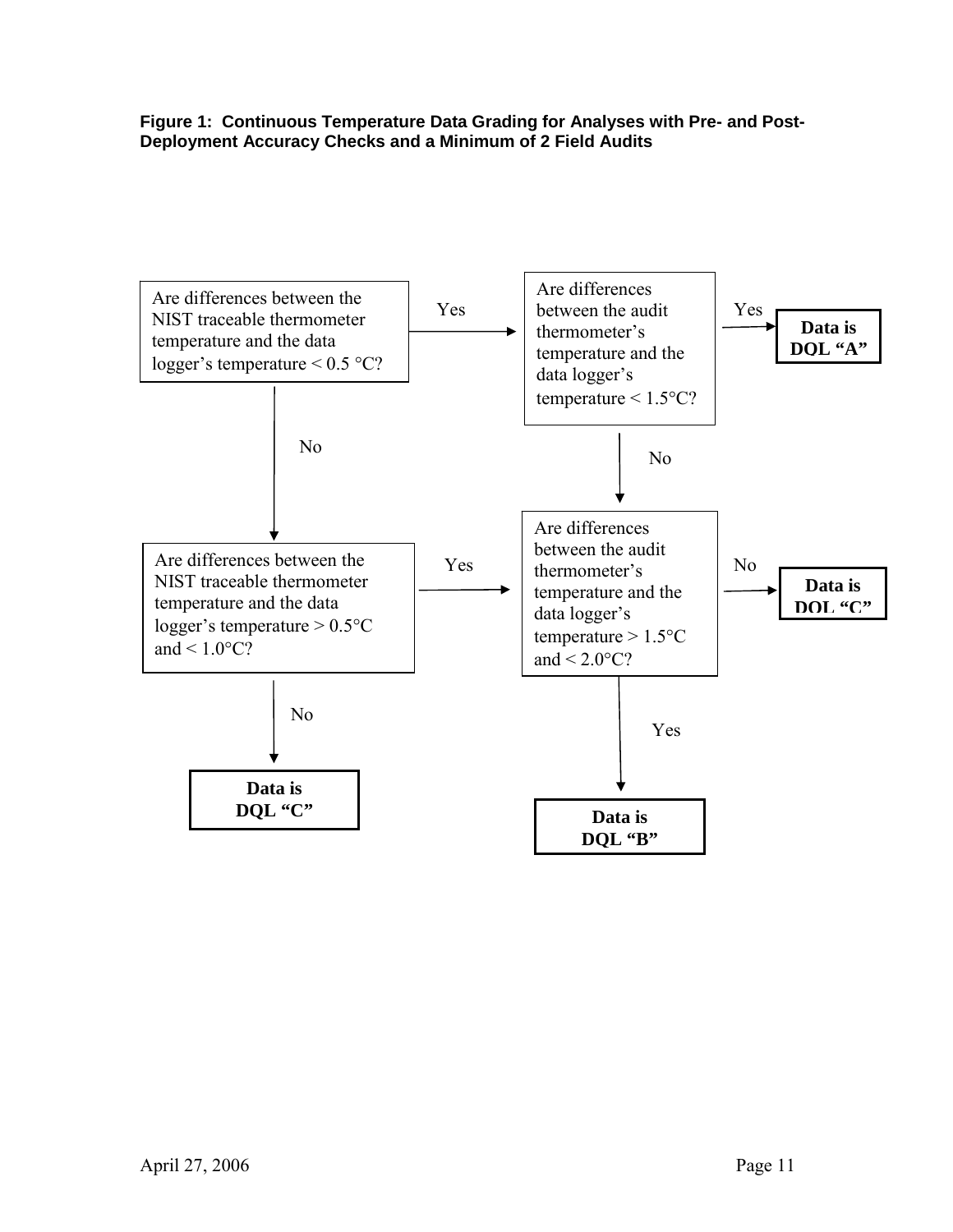

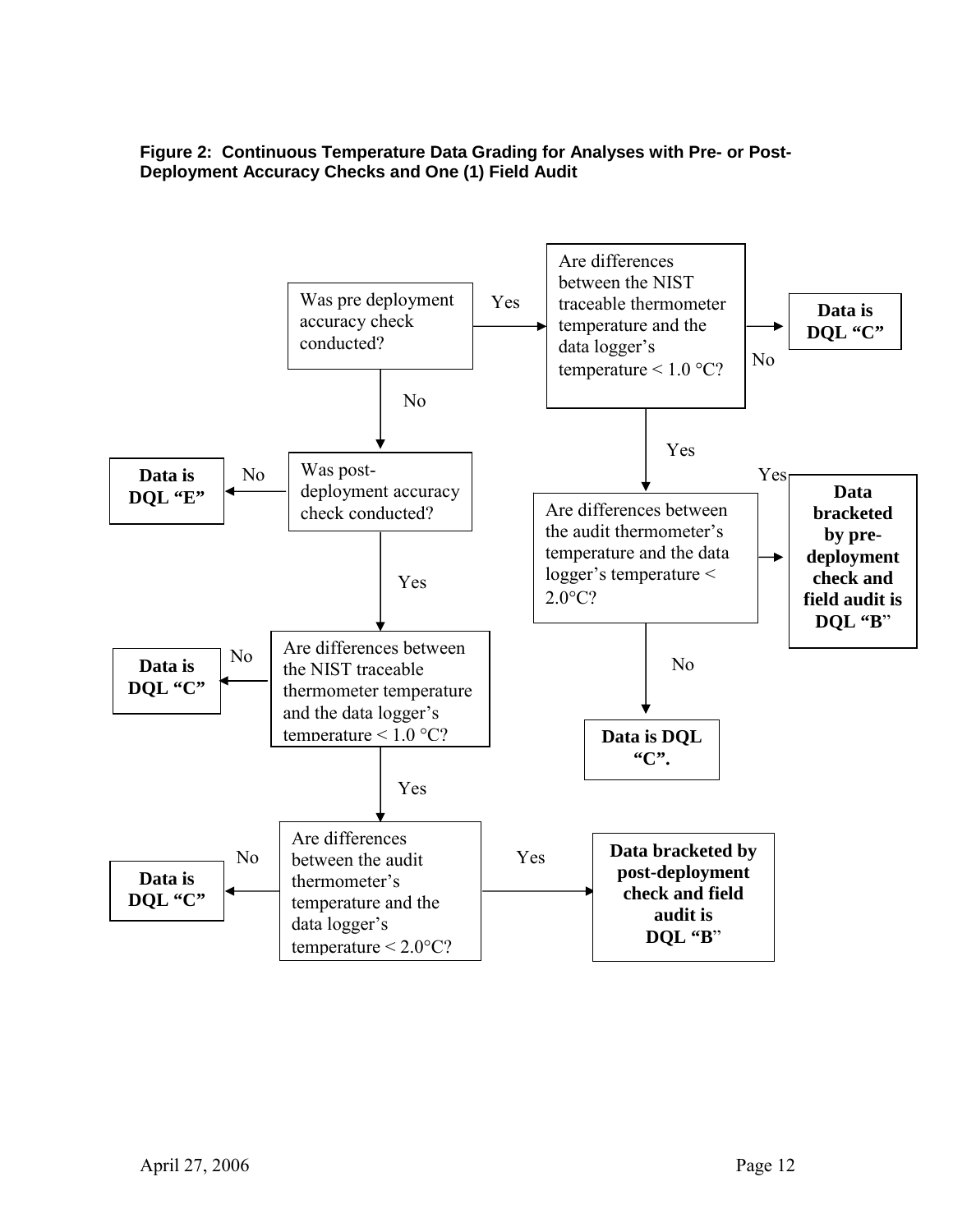#### <span id="page-15-1"></span>**QA/QC – Toxic Substances**

Water quality analyses for toxic substances (i.e. parameters included in OAR 340-041- 0033 Table 20) are conducted by ODEQ's laboratory following standard analytical methods and ODEQ's QA/QC plan for data validation. ODEQ required that toxic substance data submitted by other agencies or parties include documentation of the analytical method used and the laboratory conducting the analyses. ODEQ required that QA/QC plans for outside laboratories conducting the analyses be available for ODEQ review, but did not require plans to be submitted with the data.

### <span id="page-15-2"></span><span id="page-15-0"></span>**2004/2006 Integrated Report Water Quality Assessment Categories**

As directed in EPA's Guidance, placing all of Oregon's waters into one of five categories is the most significant feature of the water quality data evaluation for Oregon's  $2004/2006$  $2004/2006$  $2004/2006$  Integrated Report.<sup>4</sup> The categories represent varying levels of water quality standards attainment, ranging from Category 1, where all of a water's designated uses are met, to Category 5, where a pollutant impairs a water and a TMDL is required. These category placements are based on evaluating all existing and readily available data and information consistent with Oregon's assessment methodology. In general terms, the categories are:

| Category 1: | All designated uses are met.                                                                                                                                                                                                                                                                                                                                                                                        |
|-------------|---------------------------------------------------------------------------------------------------------------------------------------------------------------------------------------------------------------------------------------------------------------------------------------------------------------------------------------------------------------------------------------------------------------------|
| Category 2: | Some of the designated uses are met but there is insufficient data<br>to determine if remaining designated uses are met.                                                                                                                                                                                                                                                                                            |
| Category 3: | Insufficient data to determine whether any designated uses are<br>met.<br><b>3B:</b> Insufficient data but some data indicate non-attainment of a<br>criterion and a potential concern.                                                                                                                                                                                                                             |
| Category 4: | Water is impaired or threatened but a TMDL is not needed. This<br>includes:<br><b>4A:</b> All TMDLs needed to result in attainment of all applicable<br>water quality standards have been approved.<br><b>4B:</b> Other pollution control requirements are expected to<br>address all pollutants and will attain water quality standards.<br><b>4C:</b> Impairment is not caused by a pollutant (e.g., flow or lack |
| Category 5: | of flow is not considered a pollutant).<br>Water is impaired or threatened and a TMDL is needed. This<br>category constitutes the Section 303(d) list that EPA will approve<br>or disapprove under the Clean Water Act.                                                                                                                                                                                             |

<span id="page-15-3"></span> $\overline{4}$ <sup>4</sup> Guidance for 2004 Assessment, Listing and Reporting Requirements Pursuant to Sections 303(d) and 305(b) of the Clean Water Act: United States Environmental Protection Agency, (July 21, 2003)

http://www.epa.gov/owow/tmdl/tmdl0103/index.html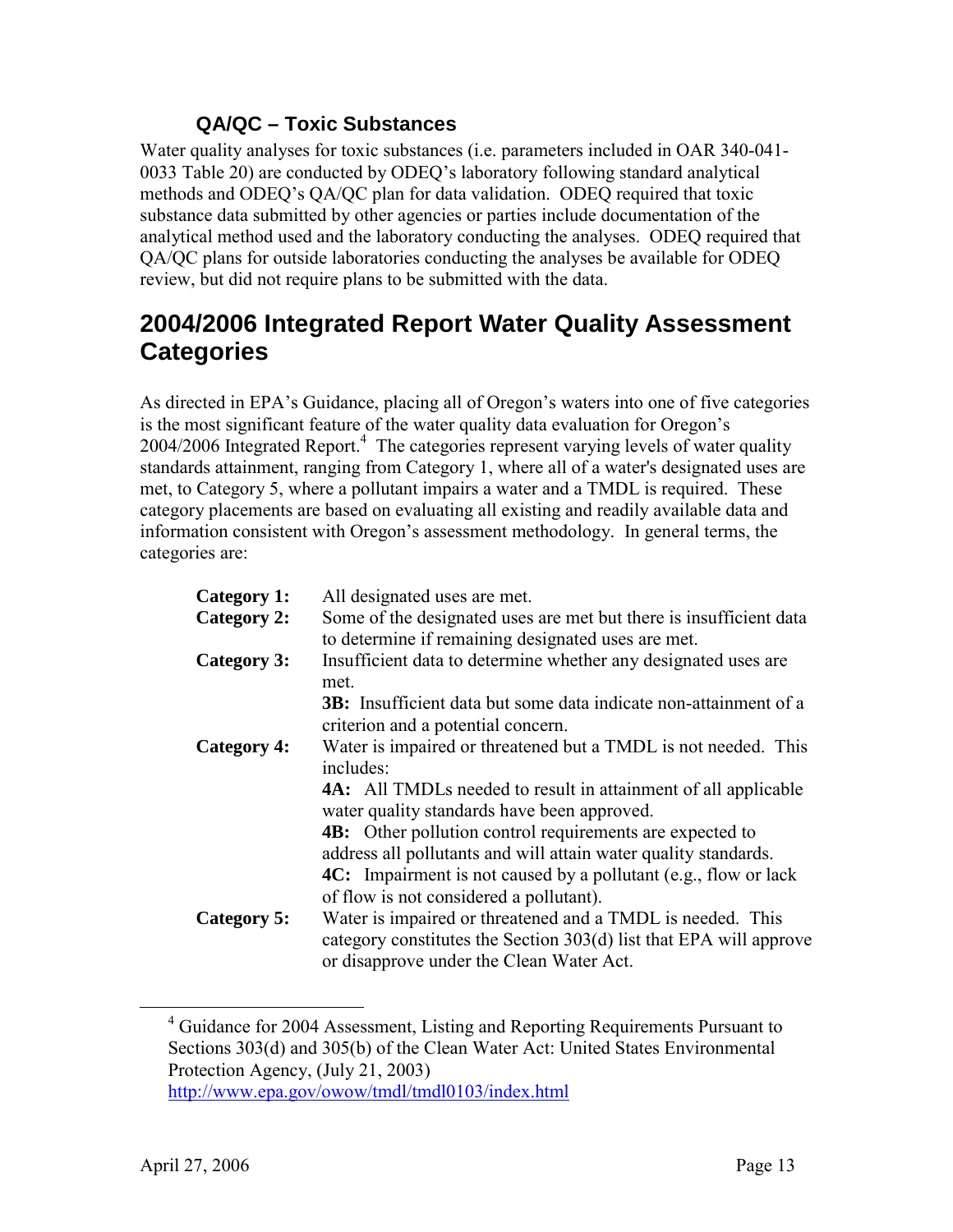The following flow chart (Figure 3) summarizes Oregon's assessment process.



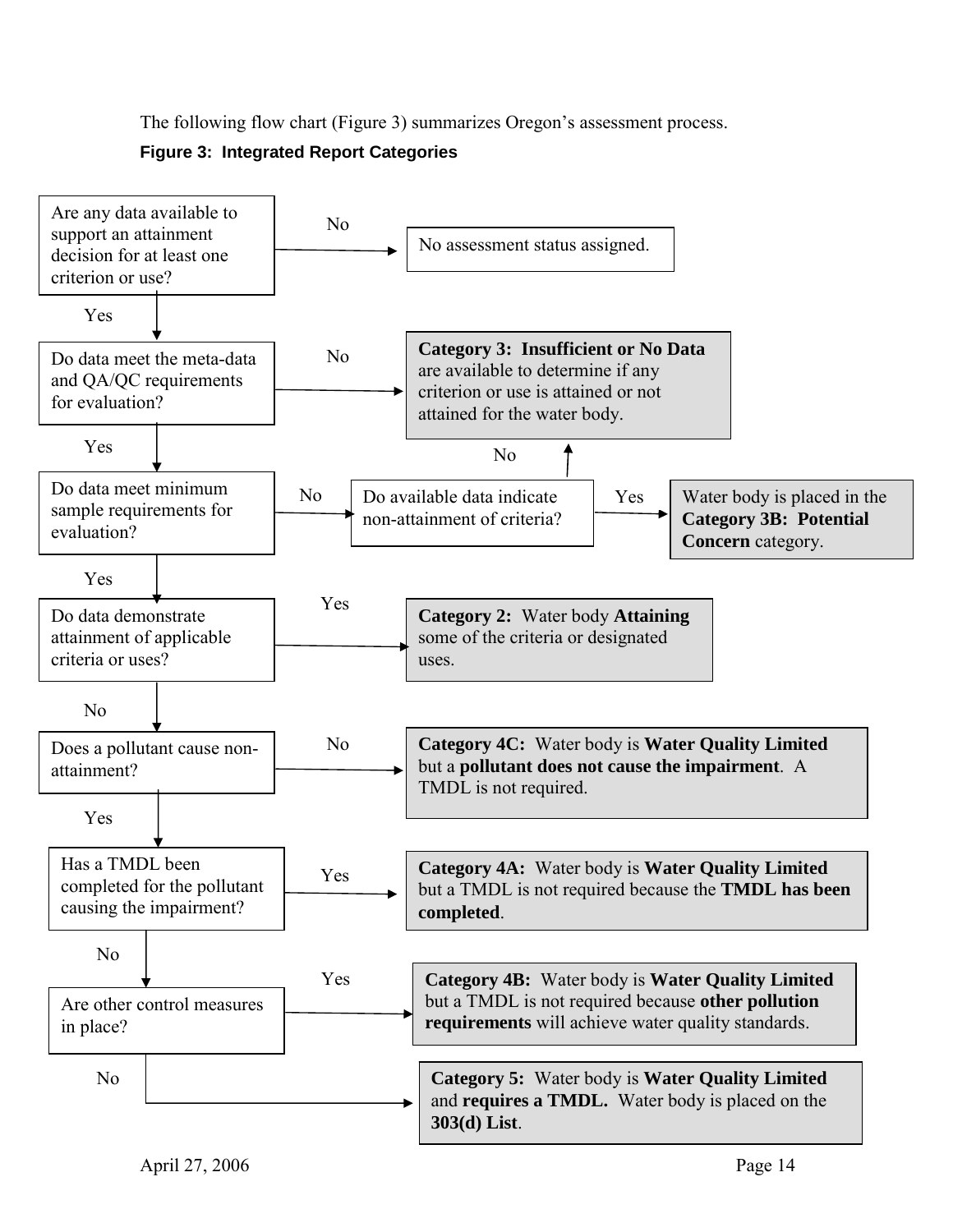The data and sample requirements for each pollutant parameter are discussed in the section below titled: Oregon's Water Quality Standards – Assessment Methodology. Data at individual sampling sites are evaluated according to these requirements to determine if sufficient information is available and, if so, assign a status to the monitoring site. Results for the monitoring sites are then combined to determine the status for a segment of the water body. Rules for defining water body segments are discussing in the General Policy Discussion section on Segmentation.

### <span id="page-17-0"></span>**General Policy Discussion**

### <span id="page-17-1"></span>*De-Listing Water Bodies*

Water bodies placed on a 303(d) list in a previous assessment year remain on the **2004/2006 Category 5: 303(d) list** unless they are de-listed. Water bodies may be **delisted** if:

- 1. New information is available that shows water quality standards are being met. A water body may de-listed and be moved to **Category 2: Attaining** if new information shows water quality standards are being met. Data for de-listing consideration must be Data Quality Level A or B and meet the minimum sample requirements. Generally, similar data are required to de-list a water body as initially used to place the water body on the 303(d) list. For example, if the listing was based on two successive years of a standard not being met, the Department would look for at least two successive years of data indicating that the standard is being met.
- 2. Additional data are submitted to correct a flaw in the original assessment. For example, a water body may have been placed on a previous 303(d) list but some data may not have been evaluated if QA/QC requirements were not met. If more recently collected data meet the QA/QC requirements and indicate compliance with the applicable criterion, the water body will be de-listed.
- 3. Water quality criteria are changed or no longer apply in certain water bodies. Oregon's water quality standards were revised and fish beneficial use designations were clarified in December 2003. Numeric criteria for temperature were changed. The criteria for temperature and dissolved oxygen are applied using the fish beneficial uses designated in 2003. If data are available on a previously listed water body and an evaluation shows that the new applicable criteria are met, the water body is delisted in 2004. The previously listed record, with the original listing criteria and use, notes **Criteria change or use clarification** under "Status" and the "Action" notes **Delisted - Revised criteria or uses met.** If no data are available to evaluate against current applicable criteria, the water body remains on the 303(d) list. However, when water bodies were listed in a previous assessment for salmonid spawning, but the new fish use designation does not show salmon or steelhead spawning use exists, the water body is de-listed in 2004 for spawning, noting under "Status" **Criteria change or use clarification** and the "Action" notes **Delisted - Criteria change or use clarification.** The water body is evaluated in 2004 using available data and the current designated uses and applicable criteria. A water body may be de-listed for spawning, but may be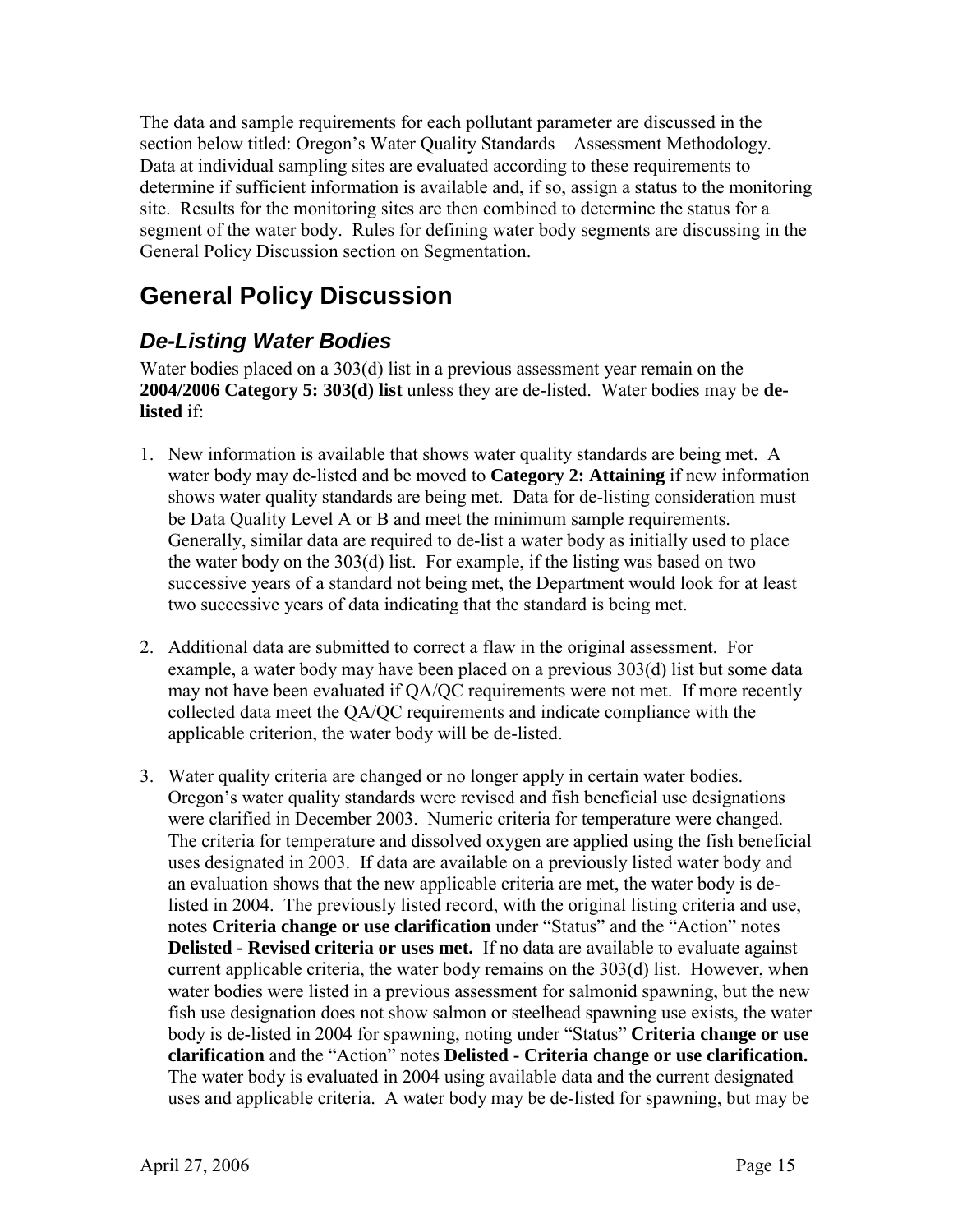listed in 2004/2006 for exceeding year round, non-spawning criteria for temperature or dissolved oxygen or for another salmon and steelhead spawning use.

- 4. The water body and pollutant are addressed in a TMDL approved by EPA. Water body segments with an approved TMDL will be removed from the 303(d) list, but will retain their water quality limited status (per OAR 340-41-006(30)) until they meet water quality standards. The water body will de-listed and be placed in **Category 4A: Water Quality Limited TMDL Approved**. If a TMDL is developed for a pollutant on a watershed scale, all water bodies within the watershed will be delisted and placed in Category 4A.
- 5. A pollutant does not cause the water body impairment. EPA defines a pollutant according to Section 502(6) of the Clean Water Act. For Oregon's 1998 assessment, ODEQ placed water bodies on the Category 5 303(d) list for habitat modification and flow modification. Habitat modification listings were based on information indicating inadequate pool frequency and lack of large woody debris. Flow modification listings were based on inadequate flow to maintain in-stream water rights purchased by Oregon Department of Fish and Wildlife. However, flow and habitat modification are not considered pollutants under the Clean Water Act. In 2002, ODEQ removed these water bodies from the 303(d) list and placed them in **Category 4C: Water Quality Limited but a pollutant does not cause the impairment** category. Another example is water bodies listed in 1998 for not meeting narrative biocriteria. Biocriteria are not measures of a pollutant, but pollutants such as temperature and dissolved oxygen contribute to impairments of a biological community. ODEQ has developed TMDLs for temperature and dissolved oxygen that also address biocriteria listings on the same water bodies by targeting temperature and dissolved oxygen levels. Biocriteria are de-listed for these water bodies based on the documentation in the TMDL.
- 6. Other pollution control requirements are in place and water quality standards will be achieved in a reasonable period of time. Examples include point source permits or 401 certification conditions for hydroelectric projects that address all pollutant sources on a water body. The measures and conditions will results in water quality improvements. When these control measures are in place, the water bodies will be de-listed and placed in **Category 4B: Water Quality Limited Other Control Measures in Place.**

### <span id="page-18-0"></span>*Segmentation*

To define water body segments for status and listing purposes, ODEQ began in 2002 to use a 1:100,000 geo-referenced river reach system complied for the Pacific Northwest. The river reach system is the hydrography component in a regional rivers and fisheries information system known as Stream Net. Information about this system is available at [http://www.streamnet.org/pnwr/PNWNAR.html.](http://www.streamnet.org/pnwr/PNWNAR.html) A stream based identifier called the Longitude/Latitude ID (LLID) is used to uniquely identifying streams*.* This attribute consists of the longitude and latitude at the mouth of the stream. All reaches that comprise a given stream are assigned this unique LLID. Longitude precedes latitude to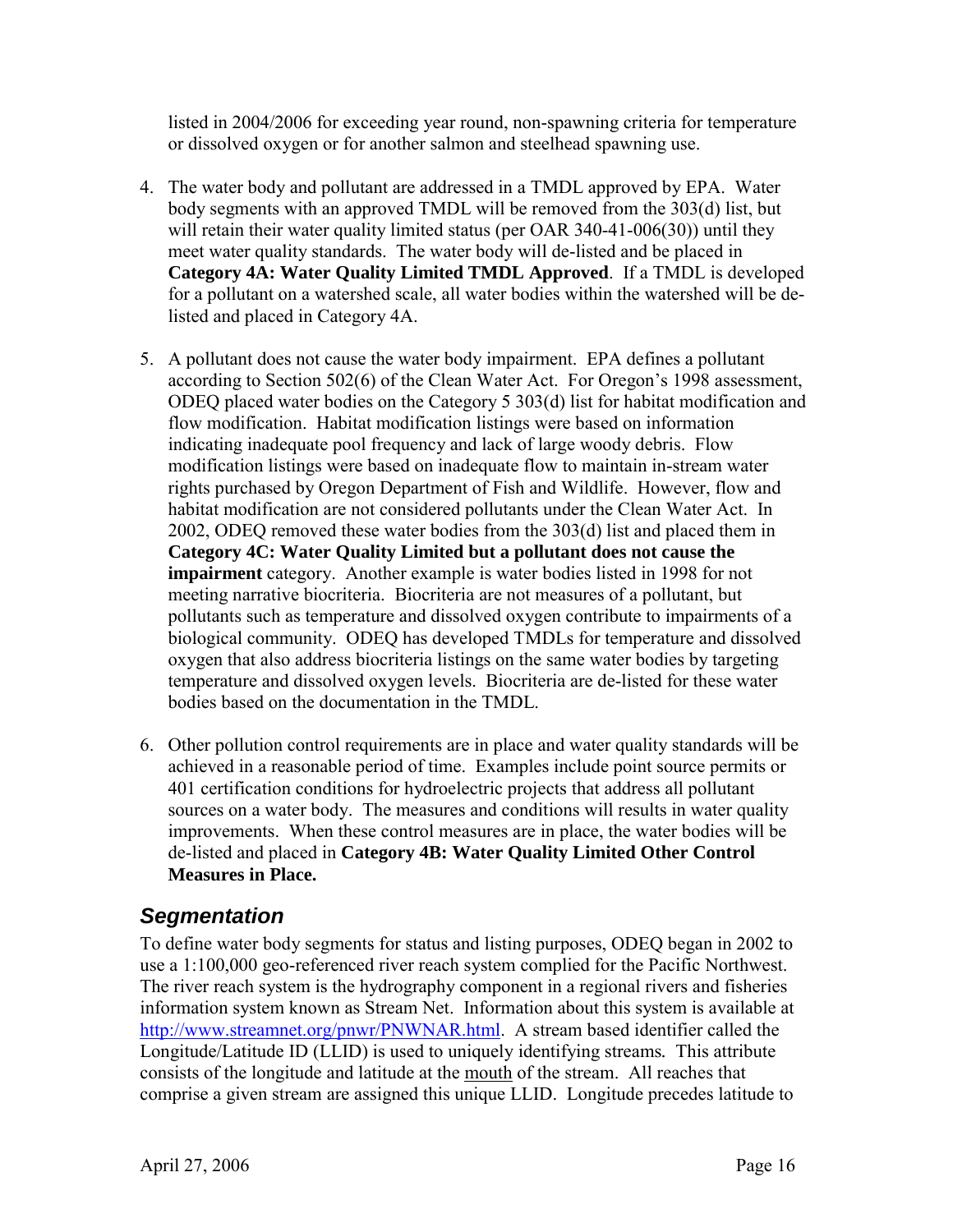conform to standard x, y ordering. The code is 13 characters long, with 7 for decimal degrees of longitude and 6 for decimal degrees of latitude, with implied decimal points.

Water body segments are identified by the LLID at the mouth of the stream or the centroid of a lake/reservoir polygon and starting and ending river miles. Only one LLID exists for a stream. Lakes and reservoirs may sometimes be identified by both the lake LLID and a stream LLID. Some water bodies evaluated for the 2004/2006 Integrated Report do not have a LLID and cannot be located on the Stream Net river reach system. Where water bodies did not have a LLID, a placeholder LLID was created so that information on this water body is retained in the database. Because these water bodies do not appear on the river reach map, there is no length assigned to them. Unless otherwise stated, the status and listing applies to the water body from the mouth to the headwaters. The status for a segment is determined based on an evaluation of the status assigned to each monitoring station in the segment. The following paragraphs and a summary table in Appendix 2 provide the decision rules used for the 2004/2006 Integrated Report to define segments and assign a status category to the segment.

### <span id="page-19-0"></span>**General Segments**

Water body segments are defined using an LLID, a starting river mile, and an ending river mile. For most pollutants, water body segment length is determined by:

- 1. Segments used for previous 303(d) lists.
- 2. If a water body is sampled at only one site, and has not been evaluated for previous 303(d) lists, the water body from mouth to headwaters is categorized by the status of the one site.
- 3. If several sampling stations are available on a water body that has not been evaluated for previous 303(d) lists, the segment length is determined from the mouth or furthest downstream station to the next upstream station showing a different status. Segments are based on available monitoring sites and site status.
- 4. Segment status is assigned based on sampling site status (See Appendix 2 table).

### <span id="page-19-1"></span>**Fish Beneficial Use Segments for Temperature and Dissolved Oxygen**

Oregon adopted new water quality standards in 2003 for temperature and clarified fish use designations in water bodies throughout the state. For the 2004/2006 Integrated Report, the water body segments are defined by these fish uses when numeric criteria protect these uses. Temperature and dissolved oxygen criteria protect similar fish uses and include protection of salmon and steelhead spawning. Dissolved oxygen criteria also protect resident trout spawning uses. The following steps were used to define water body segments for the 2004/2006 assessment:

1. Water body segments are defined based on designated fish uses for a stream using LLID, starting river mile, and ending river mile. The segment length is determined by sequential segments with the same fish use. If data at any point on the segment does not meet numeric criteria for temperature or dissolved oxygen, the entire segment with that fish use is listed as water quality limited.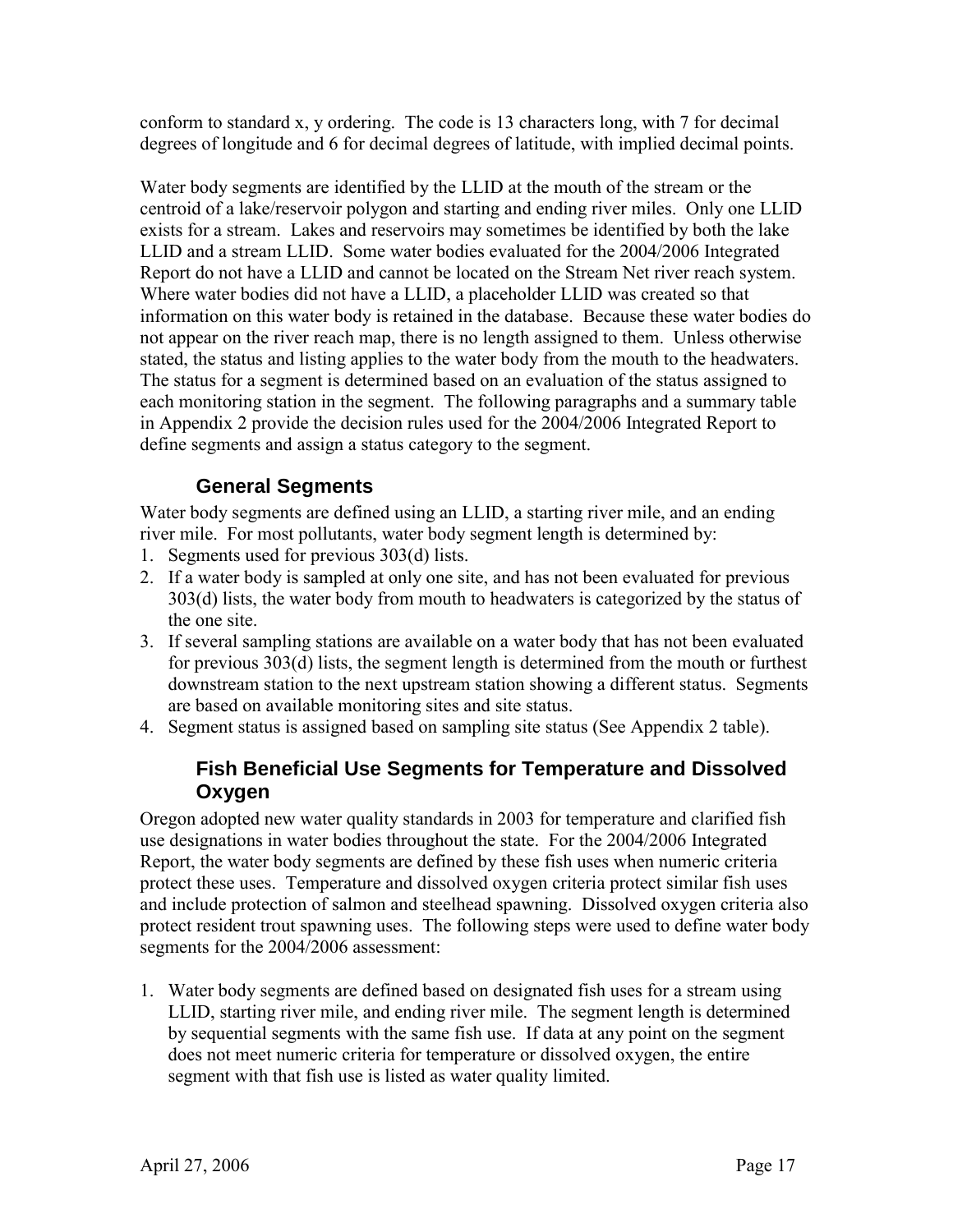2. Water body segments for fish spawning use are designated for specific spawning time periods on water bodies throughout the state. If data at any point on the segment does not meet numeric criteria for temperature or dissolved oxygen during the designated spawning period, the entire segment with that spawning time period is listed as water quality limited.

For example, the Sandy River (LLID 1224071455697) is designated as supporting salmon and trout rearing and migration from river mile 0 to 26 and as having core cold water habitat from river mile 26 to 55.5. The Sandy River also has four reaches designated for spawning use at specific times shown in the following table. Data from four monitoring stations at river miles 6, 19, 30, and 38 were evaluated. Data were available during the spawning periods at stations located on river miles 30 and 38. ODEQ compared available data to the specific numeric temperature criteria for each fish use. Data exceeded criteria in two segments for non-spawning time periods and uses, and one segment during a spawning period. These segments are assigned the **Category 5 303(d) list.** (Note: A TMDL was approved for the Sandy River on 4/15/2005 and the assigned status is Category 4A.)

| <b>River</b><br><b>Mile Start</b> | <b>River</b><br><b>Mile End</b> | <b>Use</b>                                   | <b>Spawning</b><br><b>Period</b> | <b>Numeric</b><br><b>Criteria</b><br>$(°$ Celsius) | <b>Status</b>               |
|-----------------------------------|---------------------------------|----------------------------------------------|----------------------------------|----------------------------------------------------|-----------------------------|
| $\theta$                          | 26                              | Salmon and<br>trout rearing and<br>migration |                                  | 18.0                                               | Category 5<br>$303(d)$ list |
| 26                                | 55.5                            | Core cold water<br>habitat                   |                                  | 16.0                                               | Category 5<br>$303(d)$ list |
| $\Omega$                          | 26                              | Spawning                                     | October $15-$<br>May 15          | 13.0                                               |                             |
| 26                                | 48                              | Spawning                                     | August $15 -$<br>June 15         | 13.0                                               | Category 5<br>$303(d)$ list |
| 48                                | 49.1                            | Spawning                                     | October 15-<br>June 15           | 13.0                                               |                             |
| 49                                | 54                              | Spawning                                     | January $1 -$ June<br>15         | 13.0                                               |                             |
| 54                                | 55.4                            | No spawning                                  |                                  |                                                    |                             |

|  |  |  | Table 3: Example Fish Beneficial Use Segments - Sandy River |
|--|--|--|-------------------------------------------------------------|
|  |  |  |                                                             |

### <span id="page-20-0"></span>*Tribal Waters*

Only those waters that are under the State of Oregon's jurisdiction are subject to the State's 303(d) and 305(b) activities. Oregon's 2004/2006 Integrated Report does not intentionally include tribal waters.

When a water body lies partially within Tribal Reservation boundaries, ODEQ will only include the portions that are within Oregon's jurisdiction on Oregon's 303(d) list. For the 2002 303(d) list and 2004/2006 303(d) list, ODEQ used a map provided by the Confederated Tribes of the Umatilla Indian Reservation (CTUIR) to determine which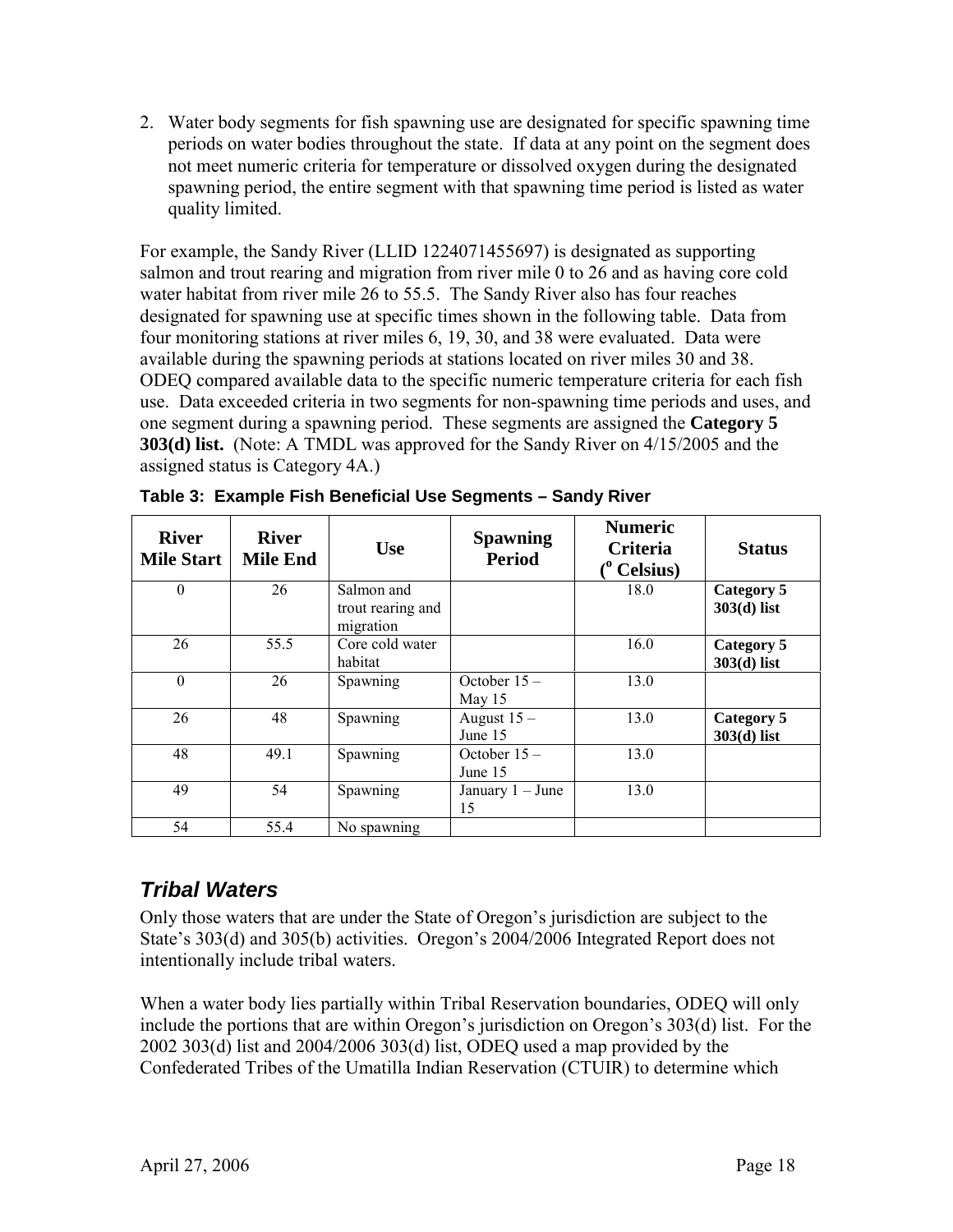waters were within Umatilla tribal lands (data origin: BIA Geographic Data Service Center, publication date: 1999, title: Diminished Reservation Boundary for CTUIR). Oregon does not develop TMDLs for tribal waters. When a 303(d) listed water body is fully on Tribal lands, the Tribe may work directly with EPA to develop the TMDL.

## <span id="page-21-0"></span>**Schedule**

The Department's process to develop the 2004/2006 Integrated Report included the following steps and timelines:

- 1. Data Gathering and Review: ODEQ solicited data from federal and other state agencies, tribes, local governments, watershed councils, private and public organizations and individuals. ODEQ issued a public notice seeking data on the condition of Oregon's surface waters and requesting data be submitted from April 1, 2003 to May 16, 2003. The public notice was sent to over 2500 names on ODEQ's mailing list. A news release was sent to all newspapers in the State of Oregon. Third party data received during this "call for data" and data collected by ODEQ were reviewed according to the assessment methodology.
- 2. Second Public Review Process: A draft 2004/2006 Integrated Report and a draft 2004/2006 list of water quality limited waters was made available for public review, and public comments on the list of water quality limited waters were taken from September 9, 2005 to November 7, 2005, 5:00 PM. Public hearings were held to provide information and take public comments on October 11, 2005 in Salem, Oregon and on October 17, 2005 in Bend, Oregon. A summary of the written and oral comments and ODEQ's response to comments is available from ODEQ in a separate document.
- 3. Final 2004/2006 Integrated Report and 303(d) List: Based on a review of public comments, ODEQ revised the draft Integrated Report and draft Section 303(d) list of Category 5: Water quality limited waters needing a TMDL, where appropriate. ODEQ will submit Oregon's final 2004/2006 Section 303(d) list of Category 5: Water quality limited waters needing a TMDL to US EPA Region 10 with supporting documentation. Along with the Section 303(d) list, ODEQ will also submit the final 2004/2006 Integrated Report, response to comments, the Assessment Methodology for Oregon's 2004/2006 Integrated Report on Water Quality Status, and a prioritization and TMDL schedule to EPA. Only water bodies in the **Category 5: The water body is water quality limited and requires a TMDL (Section 303(d) list**) are subject to EPA's approval.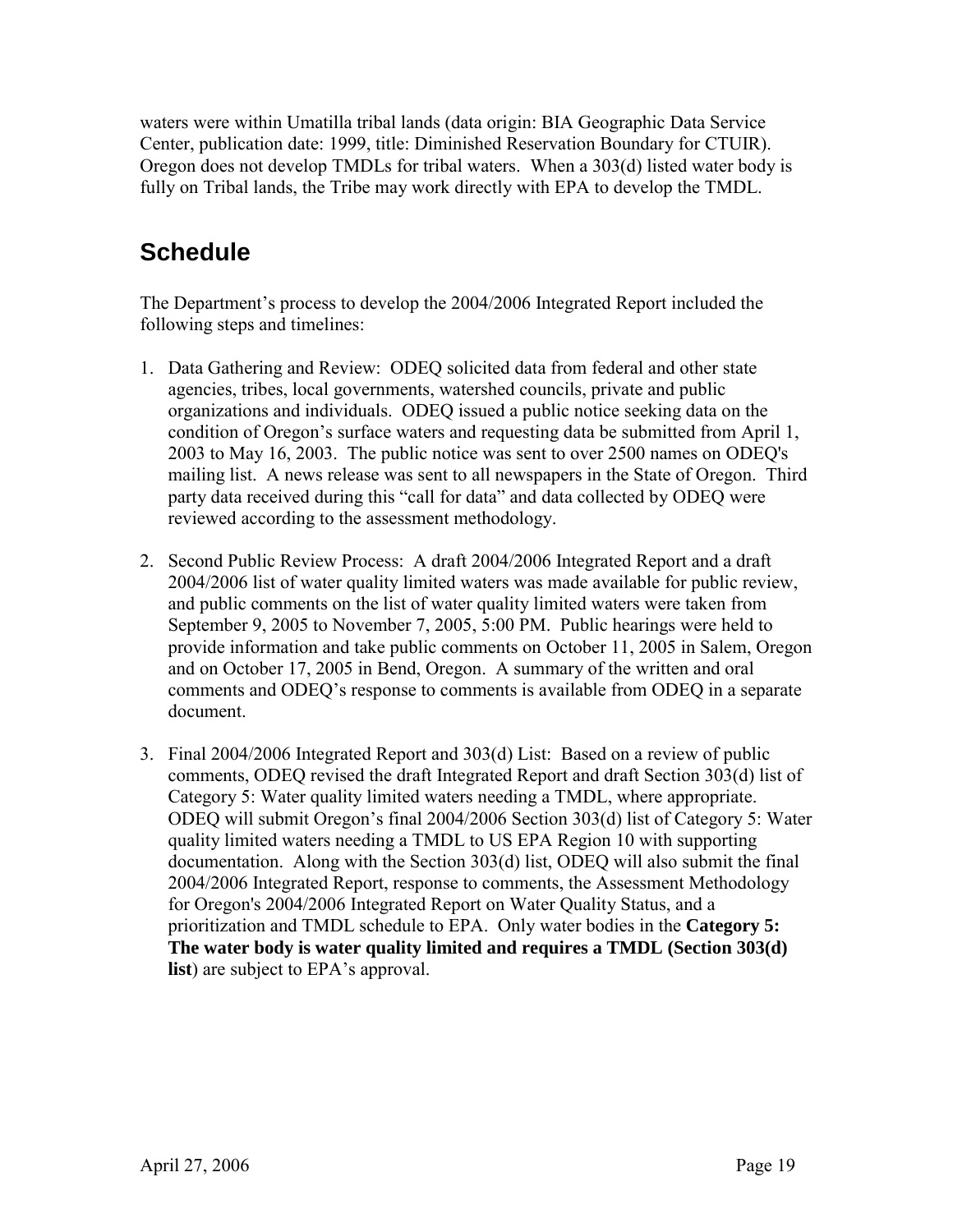### <span id="page-22-0"></span>**Oregon's Water Quality Standards – Assessment Methodology by Parameter**

For the 2004/2006 Integrated Report, ODEQ evaluated water quality data to determine if water quality standards are being met in Oregon. The assessment protocols used to determine water quality status (Category 1 through 5) for specific designated uses and narrative and numeric criteria are discussed in the following sections. The narrative and numeric criteria from Oregon Administrative Rules are cited for each parameter.

<span id="page-22-1"></span>

| <b>PARAMETER:</b>                | <b>Aquatic Weeds or Algae</b>                    |
|----------------------------------|--------------------------------------------------|
| <b>BENEFICIAL USES AFFECTED:</b> | Water Contact Recreation, Aesthetics,<br>Fishing |
| <b>NUMERIC CRITERION:</b>        | None                                             |
| <b>NARRATIVE CRITERION:</b>      | OAR $340-041-007(11)$                            |

#### **340-041-0007**

#### **Statewide Narrative Criteria**

(11) The development of fungi or other growths having a deleterious effect on stream bottoms, fish or other aquatic life, or that are injurious to health, recreation, or industry may not be allowed;

#### **WATER QUALITY LIMITED DETERMINATION (CATEGORY 5):**

Macrophytes: Documented reports of an abundance of invasive, non-native macrophytes (those listed on the "A" or "B" Noxious Weed List maintained by the Department of Agriculture) that dominate the lake assemblage of plants and significantly reduces the surface area available for lake usage; frequent herbicide treatments to control aquatic weeds; or other activities initiated to manage weed growth such as through a Coordinated Resources Management Plan in response to frequent complaints about weeds interfering with various uses.

Periphyton (attached algae) or Phytoplankton (floating algae): Documented evidence that algae is causing other standard exceedences (e.g. pH or dissolved oxygen) or impairing a beneficial use.

### **ATTAINING CRITERION DETERMINATION (CATEGORY 2):**

Not applicable.

### **TIME PERIOD:**

Annual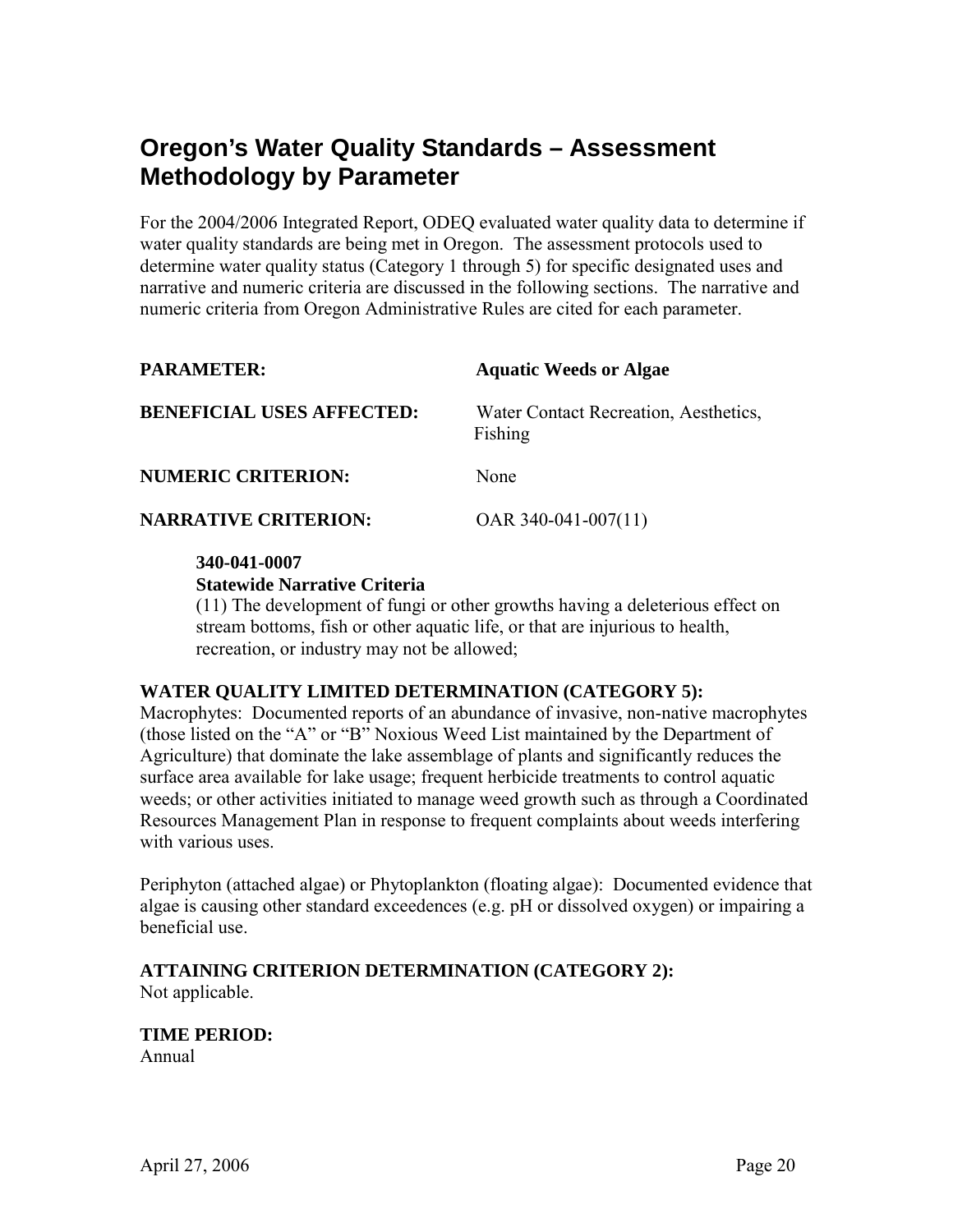#### **DATA REQUIREMENTS:**

Reports since 1993.

#### **Notes:**

No new data were collected or received for review for the 2004/2006 Integrated Report for aquatic weeds or algae. Listings from previous years are retained for 2004/2006.

#### **Phosphorus Criterion/Phosphate Phosphorus Benchmark**

The Table 20 criterion of 0.01 ug/L applies to elemental phosphorus (P) in marine or estuarine waters. This is based on the EPA criterion to protect marine organisms<sup>[5](#page-23-0)</sup>.

Neither Oregon nor EPA has set a criterion for phosphate phosphorus. EPA has recognized the relationship between phosphates, as major nutrients, and excessive aquatic weed and algae growth, and lake and reservoir eutrophication.<sup>5</sup> EPA recommends that total phosphates reported as phosphorus (P) should not exceed 50 ug/L in streams to control excessive aquatic growth. For the 2004/2006 Integrated Report, this value is used as a benchmark to evaluate water quality data for phosphate phosphorus. Water bodies with total phosphates reported as phosphorus (P) greater than 50 ug/L are a **Category 3B: Concern** for conditions that may result in not meeting water quality standards.

 $\overline{a}$ 

<span id="page-23-0"></span><sup>5</sup> 1986, Quality Criteria for Water, U.S. EPA Office of Water, EPA 440/5-86-001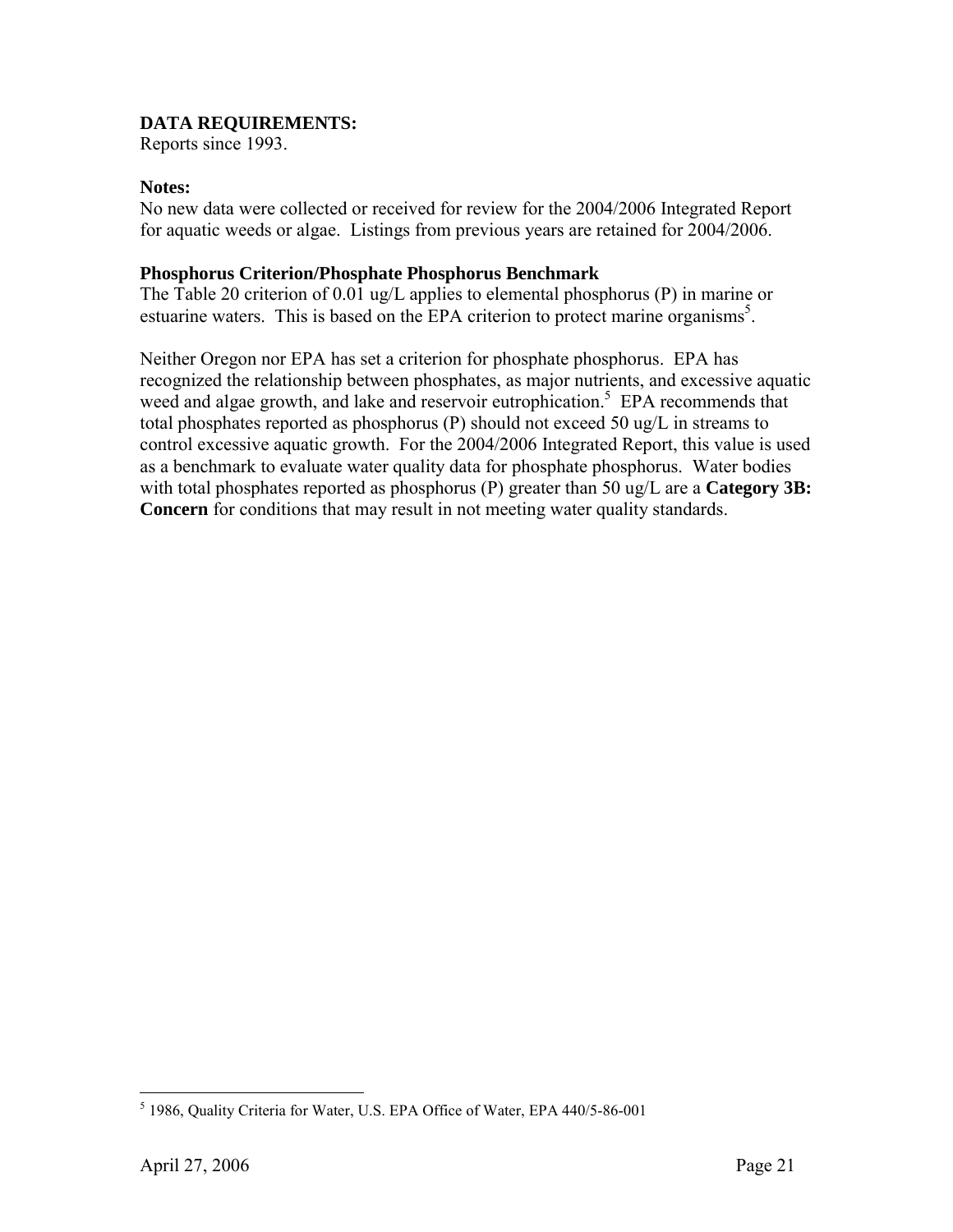<span id="page-24-0"></span>

| <b>PARAMETER:</b>                | Bacteria - E. coli (Escherichia coli)<br>(Freshwaters and Estuarine Waters Other<br>than Shellfish Growing Waters) |
|----------------------------------|--------------------------------------------------------------------------------------------------------------------|
| <b>BENEFICIAL USES AFFECTED:</b> | <b>Water Contact Recreation</b>                                                                                    |
| <b>NARRATIVE CRITERION:</b>      | OAR 340-041-0009(4)                                                                                                |
| <b>NUMERIC CRITERION:</b>        | OAR 340-041-0009(1)(a)                                                                                             |

#### **340-041-0009**

#### **Bacteria**

(1) Numeric Criteria: Organisms of the coliform group commonly associated with fecal sources (MPN or equivalent membrane filtration using a representative number of samples) may not exceed the criteria described in paragraphs (a) and (b) of this paragraph:

 (a) Freshwaters and Estuarine Waters Other than Shellfish Growing Waters:

(A) A 30-day log mean of 126 *E. coli* organisms per 100 milliliters, based on a minimum of five (5) samples; (B) No single sample may exceed 406 *E. coli* organisms per 100 milliliters.

(4) Bacterial pollution or other conditions deleterious to waters used for domestic purposes, livestock watering, irrigation, bathing, or shellfish propagation, or otherwise injurious to public health may not be allowed;

#### **WATER QUALITY LIMITED DETERMINATION (CATEGORY 5):**

A 30-day log mean of 126 *E. coli* organisms per 100 ml or more than 10% of the samples exceed 406 *E. coli* organisms per 100 ml, with a minimum of at least two exceedences.

#### **ATTAINING CRITERION DETERMINATION (CATEGORY 2):**

The 30-day log mean is less than 126 *E. coli* organisms per 100 ml and, if data from 10 or more samples are available, 90% of the samples are below 406 *E. coli* organisms per 100 ml. If data from 5 to 9 samples are available, no exceedences of 406 *E. coli* organisms per 100 ml.

If data are insufficient to calculate a 30-day log mean, then, for 10 or more samples, 90% of the samples are below 406 *E. coli* organisms per 100 ml; or for 5 to 9 samples, no exceedences of 406 *E. coli* organisms per 100 ml.

#### **INSUFFICIENT DATA CATEGORY (EPA CATEGORY 3):**

Less than 5 samples are available for evaluation for the season of interest, or 5 to 9 samples for the season of interest with 1 exceedence.

#### **TIME PERIOD:**

Summer: June 1 through September 30 (period of highest use for water contact recreation)

April 27, 2006 Page 22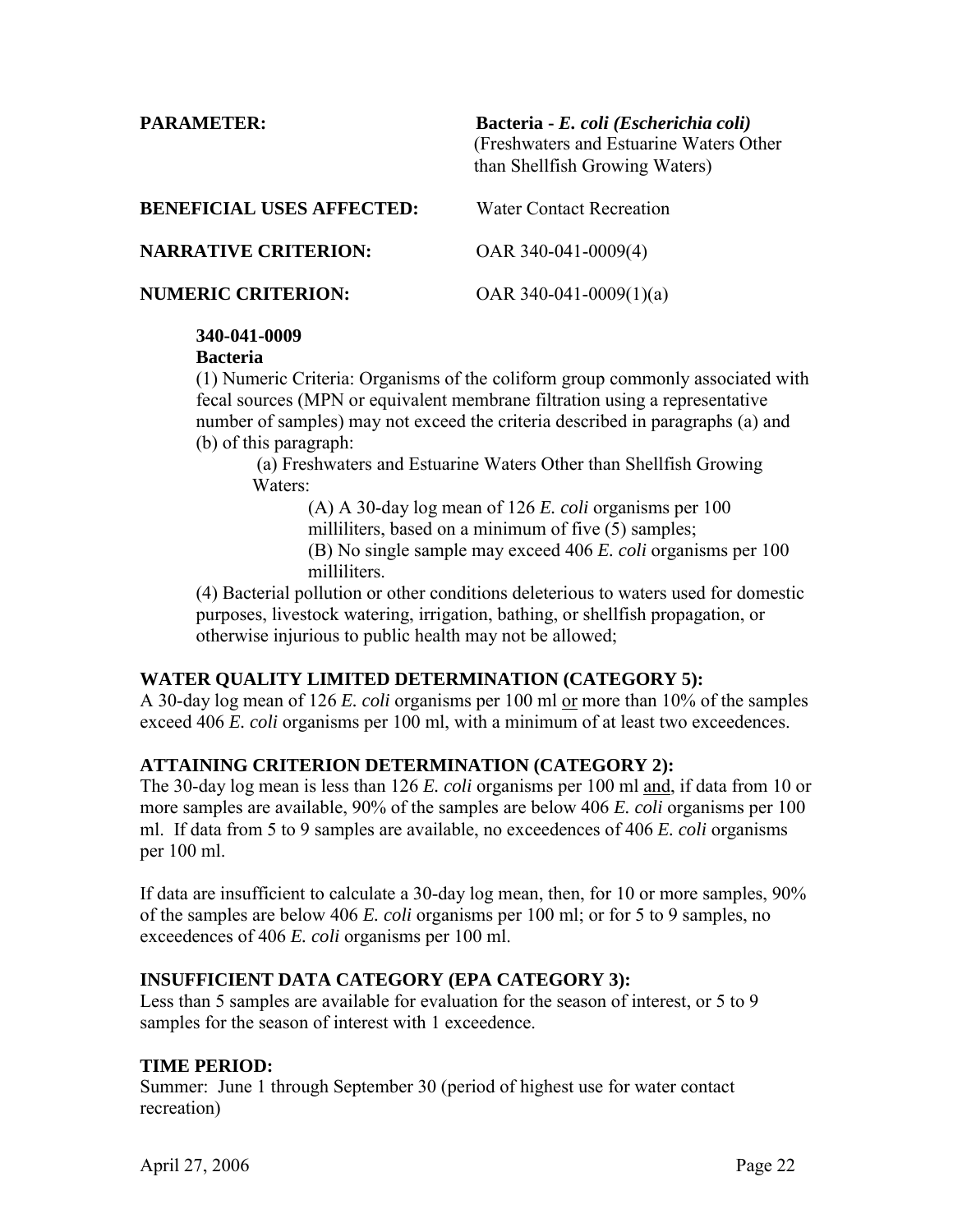Fall-Winter-Spring (FWS): October 1 through May 31

#### **DATA REQUIREMENTS:**

Data collected since 1993. A minimum of 5 representative data points available per site collected on separate days for each time period of interest.

#### **NOTE:**

A bacteria standard change in 1996 set numeric criteria for freshwater using *E. coli* as indicator organisms. This standard replaced the previous standard for freshwater based on fecal coliform. Only the current *E. coli* standard was applied in freshwater for new data reviewed for 2004/2006. Listings in previous years may have identified freshwater water bodies as water quality limited based on data for fecal coliform. These listings are retained in the 2004/2006 list unless additional data for *E. coli* are available for evaluation. If data show the current *E. coli* criteria are met, the water body will be delisted for prior fecal coliform listings.

All monitored estuarine locations are presumed to be potential shellfish growing waters for assessment purposes and are evaluated using the fecal coliform standard, discussed in the next section, to protect that beneficial use.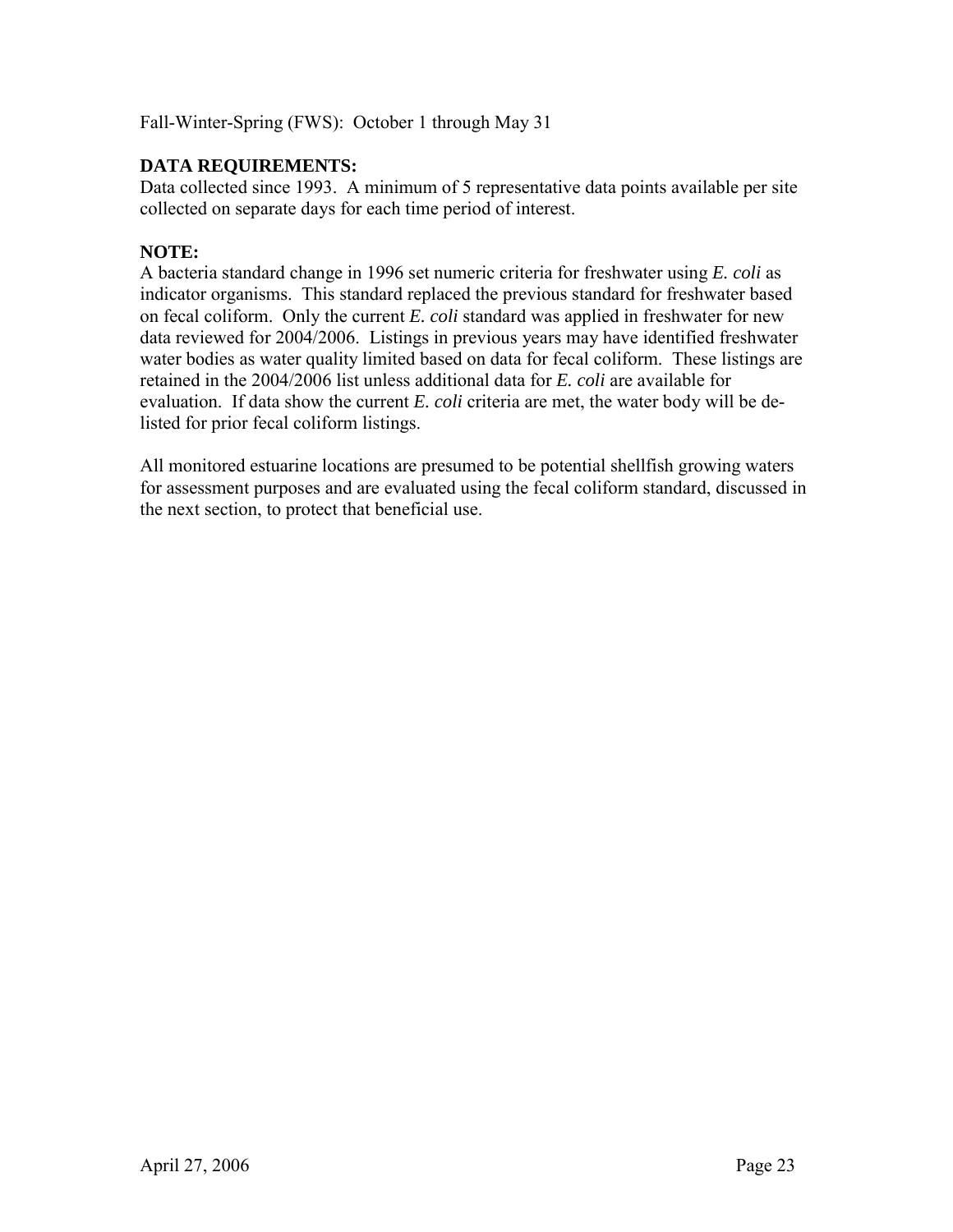<span id="page-26-0"></span>

| <b>PARAMETER:</b>                | <b>Bacteria - Fecal Coliform</b><br>(Marine Waters and Estuarine Shellfish)<br>Growing Waters) |
|----------------------------------|------------------------------------------------------------------------------------------------|
| <b>BENEFICIAL USES AFFECTED:</b> | <b>Shellfish Growing</b><br><b>Water Contact Recreation</b>                                    |
| <b>NARRATIVE CRITERION:</b>      | OAR $340-041-0009(4)$                                                                          |
| <b>NUMERIC CRITERION:</b>        | OAR $340-041-0009(1)(b)$                                                                       |

#### **340-041-0009**

#### **Bacteria**

(1) Numeric Criteria: Organisms of the coliform group commonly associated with fecal sources (MPN or equivalent membrane filtration using a representative number of samples) may not exceed the criteria described in paragraphs (a) and (b) of this paragraph:

(b) Marine Waters and Estuarine Shellfish Growing Waters: A fecal coliform median concentration of 14 organisms per 100 milliliters, with not more than ten percent of the samples exceeding 43 organisms per 100 ml.

(4) Bacterial pollution or other conditions deleterious to waters used for domestic purposes, livestock watering, irrigation, bathing, or shellfish propagation, or otherwise injurious to public health may not be allowed;

#### **WATER QUALITY LIMITED DETERMINATION (CATEGORY 5):**

For a datasets of less than 30 samples, a minimum of 2 exceedences of 43 organisms/100 ml.

For datasets with greater than 30 samples, 10% of the samples must exceed 43 organisms/100mL.

OR, for datasets with a minimum of 5 samples, the median value is greater than 14 organisms/100 ml.

#### **ATTAINING CRITERION DETERMINATION (CATEGORY 2):**

90% of the samples are less than 43 organisms/100 ml and the median value is less than 14 organisms/100 ml. The minimum number of samples is 5 per site.

#### **INSUFFICIENT DATA CATEGORY (EPA CATEGORY 3):**

Less than 5 samples available for analysis.

#### **TIME PERIOD:**

Annual

#### **DATA REQUIREMENTS:**

Data collected since 1993. A minimum of 5 representative samples per site collected on separate days.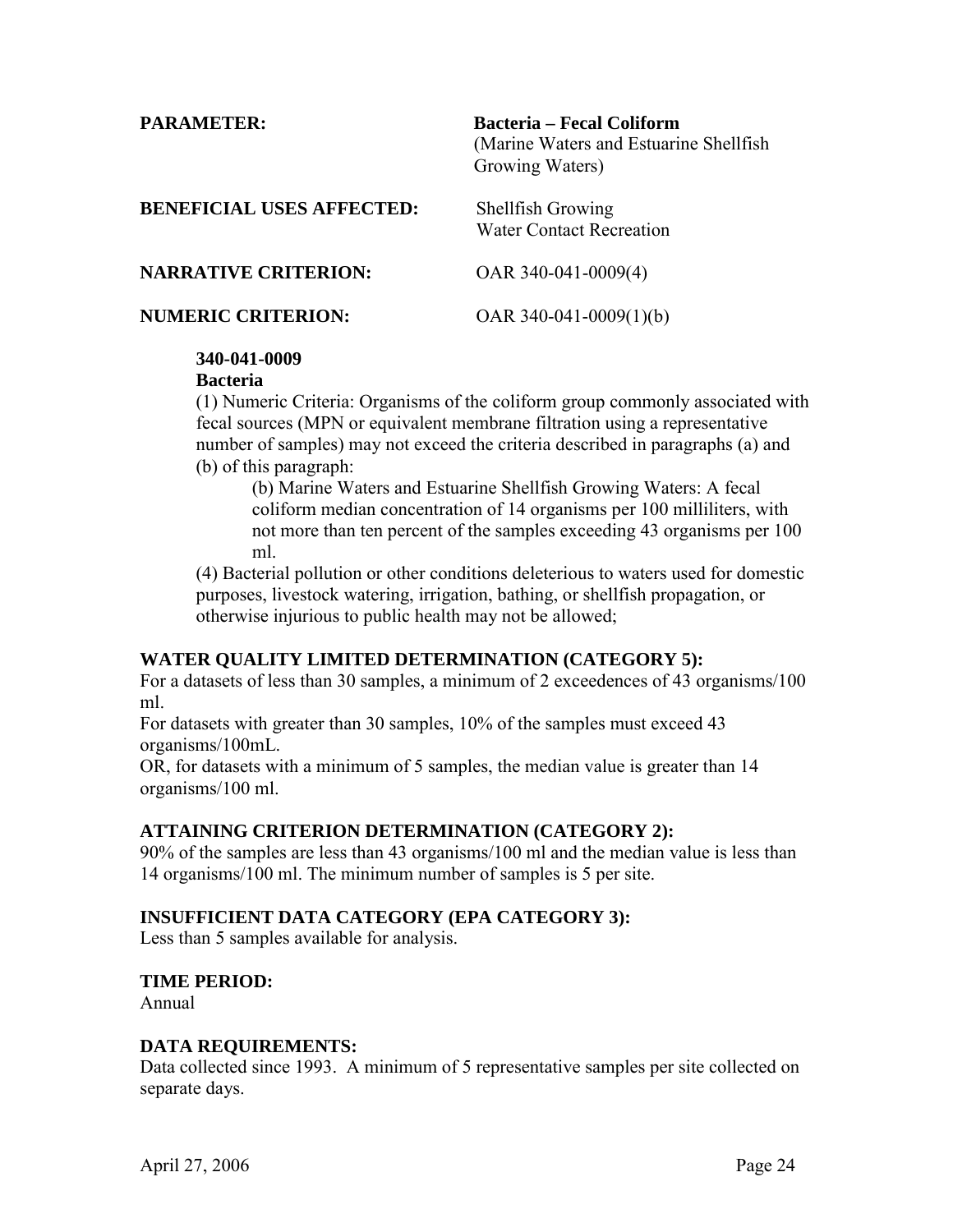#### **NOTES:**

ODEQ has determined that the fecal coliform water quality criteria should be applied to water bodies that support recreational shellfish harvesting as well as commercial shellfish harvesting (Minutes from the Estuary Workgroup Meeting, ODEQ, Newport, Oregon, July 13, 2001).

For the 2004/2006 review of water quality data, marine waters were identified as any coastal beach sampling location and any location on the ocean side of a bay or estuary. All monitored estuarine waters were presumed to be potential shellfish harvesting waters for assessment purposes and were identified based on recorded conductivity measurements above 200 uS/cm.

A change to the bacteria standard in 1996 set numeric criteria for freshwater using *E. coli* as indicator organisms. This standard replaced the previous standard for freshwater based on fecal coliform. Listings in previous years may have identified freshwater water bodies as water quality limited based on data for fecal coliform. These listings are retained in the 2004/2006 list unless additional data for *E. coli* are available for evaluation. If data show the current *E. coli* criteria are met, the water body will be delisted for prior fecal coliform listings.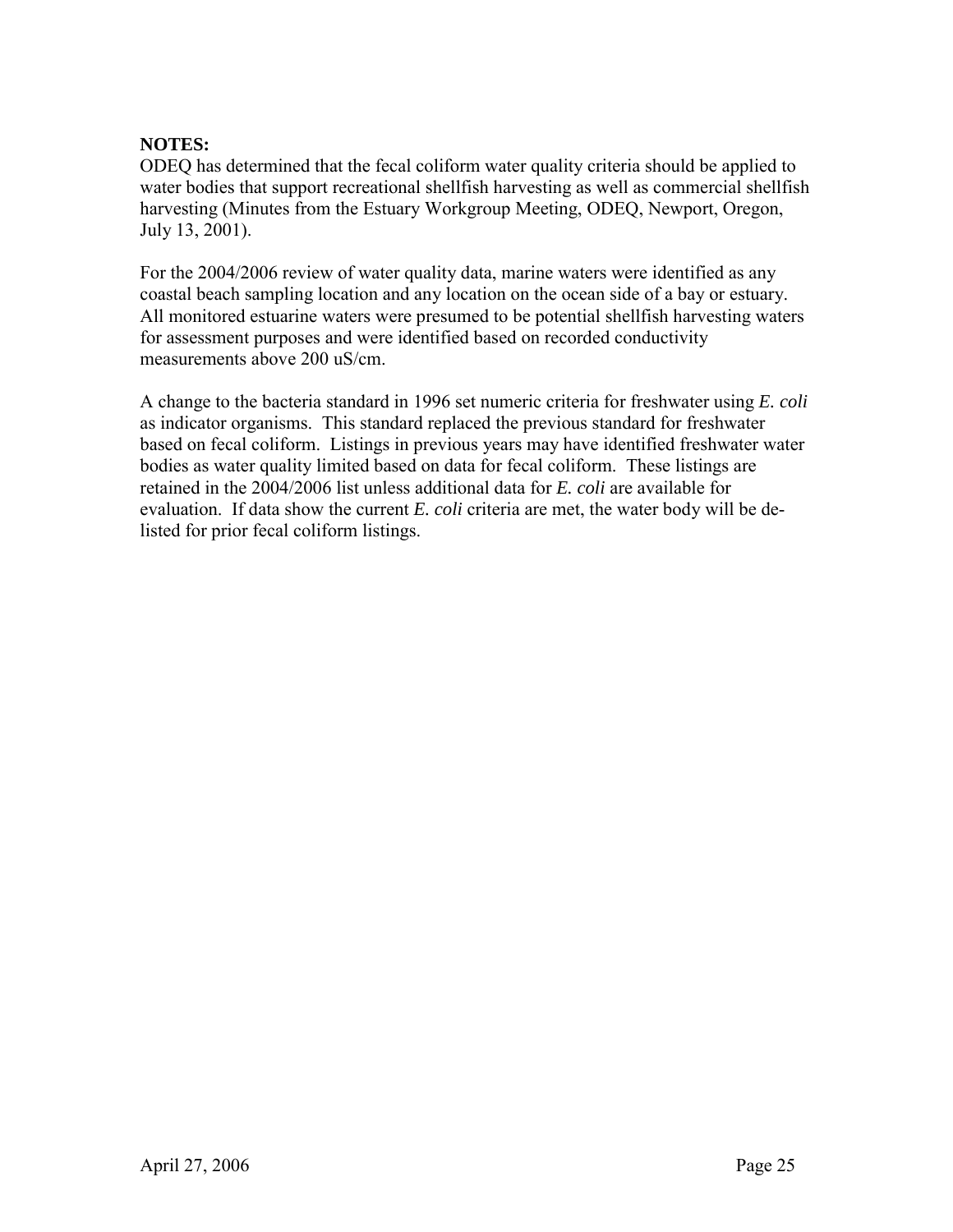<span id="page-28-0"></span>**PARAMETER: Biocriteria** 

#### **BENEFICIAL USES AFFECTED:** Aquatic Life

#### **NARRATIVE CRITERION:** OAR 340-041-0011

#### **340-041-0011**

#### **Biocriteria**

Waters of the State must be of sufficient quality to support aquatic species without detrimental changes in the resident biological communities.

#### **WATER QUALITY LIMITED DETERMINATION (CATEGORY 5):**

In previous assessments, ODEQ evaluated biological data using multi-metric scores and multivariate models. A water body was determined to be water quality limited by the following evaluation (ODEQ 1998 303(d) Listing Criteria):

Aquatic communities (primarily macro invertebrates) which are 60% or less of the expected reference community for both multimetric scores and multivariate model scores are considered impaired.

#### **DATA REQUIREMENTS:**

Water bodies placed on the 1998 303(d) list based on interpretation of the narrative biological criterion will be maintained on the 2004/2006 303(d) list unless a TMDL addressing the listing has been approved by EPA or another analysis demonstrates biological uses are not impaired by a pollutant. Biological data collected during the 2004/2006 water quality assessment cycle will be evaluated when numeric biological criteria or protocol for applying narrative criteria are available.

#### **NOTES:**

For 2004/2006, ODEQ has reported the results of biocriteria assessments in the narrative discussion of the state's water quality program: Oregon's 2004 Water Quality Assessment Section 305(b) Report, July 2004, [http://www.ODEQ](http://www.deq.state.or.us/wq/305bRpt/ORWQ305bRpt2004.pdf)  [state.or.us/wq/305bRpt/ORWQ305bRpt2004.pdf.](http://www.deq.state.or.us/wq/305bRpt/ORWQ305bRpt2004.pdf) ODEQ did not develop a protocol to apply the narrative criteria to biological monitoring data.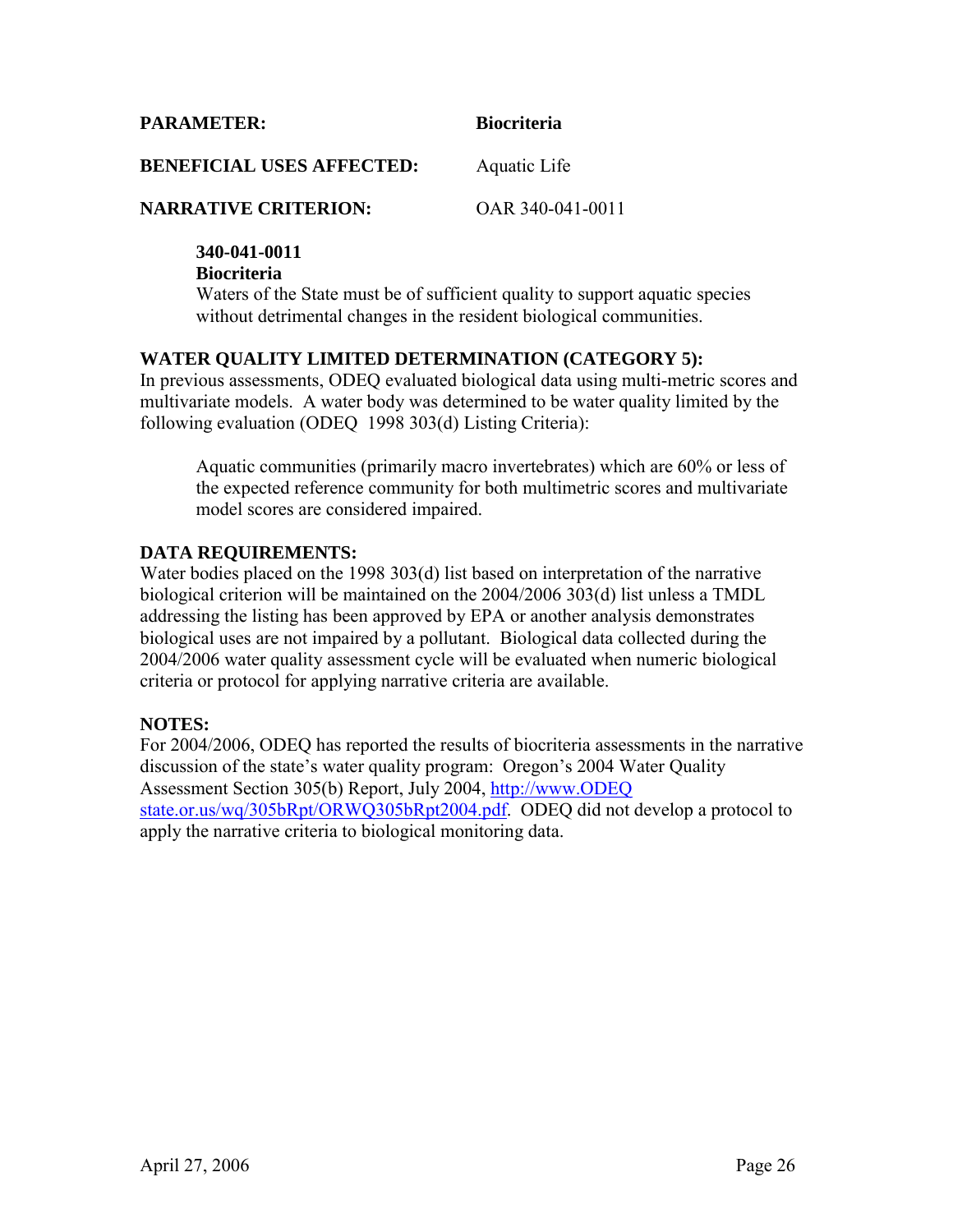<span id="page-29-0"></span>**PARAMETER: Chlorophyll a** 

**BENEFICIAL USES AFFECTED:** Water Contact Recreation,

 Aesthetics Fishing Water Supply Livestock Watering

**NUMERIC CRITERION:** OAR 340-041-0019

#### **340-041-0019**

#### **Nuisance Phytoplankton Growth**

(1) The following values and implementation program must be applied to lakes, reservoirs, estuaries and streams, except for ponds and reservoirs less than ten acres in surface area, marshes and saline lakes:

(a) The following average Chlorophyll a values must be used to identify water bodies where phytoplankton may impair the recognized beneficial uses:

(A) Natural lakes that thermally stratify: 0.01 mg/1;

(B) Natural lakes that do not thermally stratify, reservoirs, rivers and estuaries: 0.015 mg/1;

(C) Average Chlorophyll a values may be based on the following methodology (or other methods approved by the Department): A minimum of three samples collected over any three consecutive months at a minimum of one representative location (e.g., above the deepest point of a lake or reservoir or at a point mid-flow of a river) from samples integrated from the surface to a depth equal to twice the secchi depth or the bottom (the lesser of the two depths); analytical and quality assurance methods must be in accordance with the most recent edition of Standard Methods for the Examination of Water and Wastewater.

#### **WATER QUALITY LIMITED DETERMINATION (CATEGORY 5):**

The average Chlorophyll a value over three consecutive months exceeds the value referenced in the rule.

#### **ATTAINING CRITERION DETERMINATION (CATEGORY 2):**

The average Chlorophyll a value over three consecutive months is less than the value referenced in the rule.

#### **INSUFFICIENT DATA CATEGORY (EPA CATEGORY 3):**

Data from less than 3 samples available in a 90 day time period.

#### **TIME PERIOD:**

Summer: June 1 through September 30 (period of highest use for water contact recreation)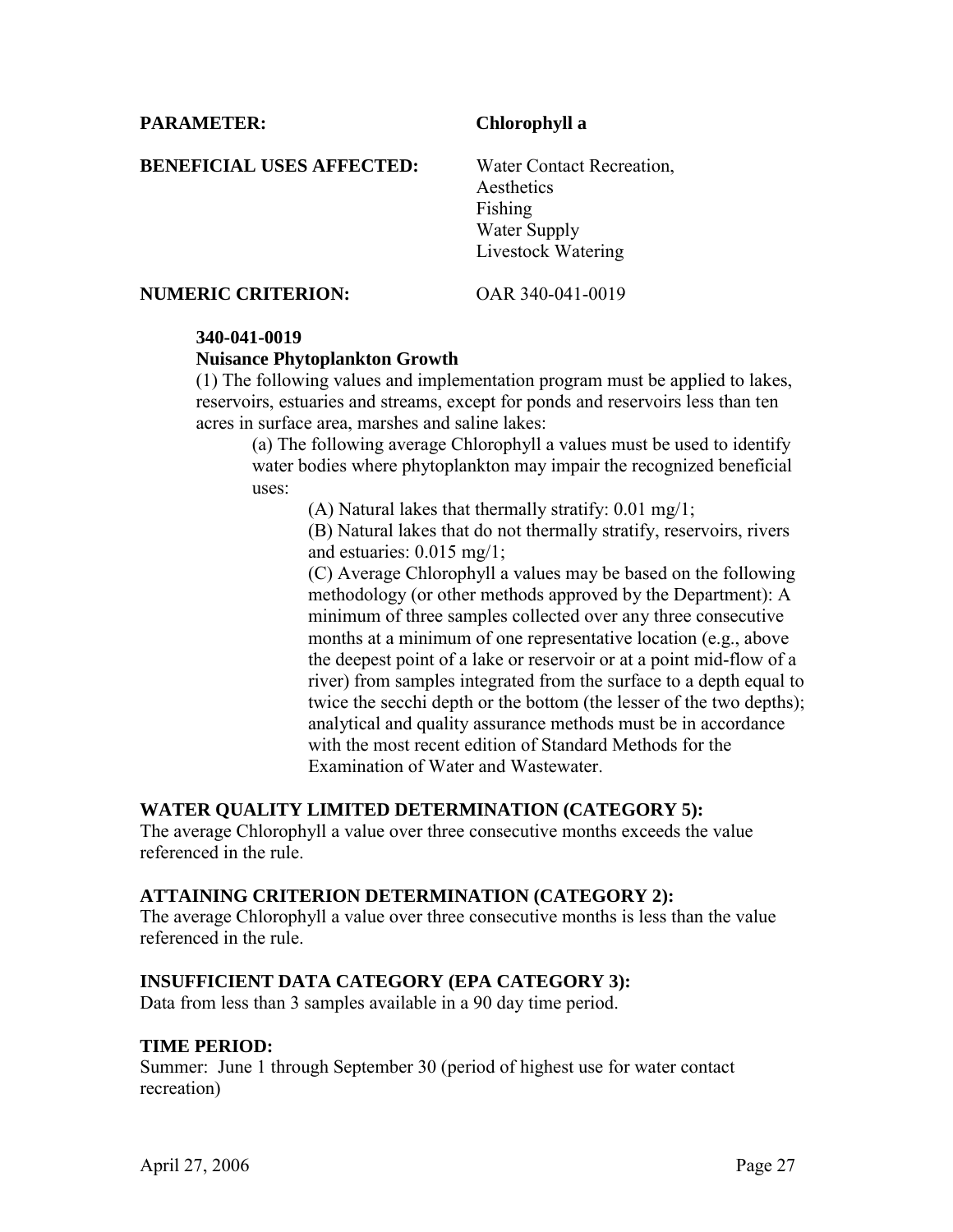Fall-Winter-Spring (FWS): October 1 through May 31

#### **DATA REQUIREMENTS:**

Data collected since 1993. A minimum of three samples collected over any three consecutive months at a minimum of one representative location (e.g., above the deepest point of a lake or reservoir or at a point mid flow of a river).

#### **NOTES:**

Information on thermally stratified lakes was obtained from the Atlas of Oregon Lakes<sup>6</sup>.

Lakes are identified by an LLID assigned to a point at the center of the water body. They may also be identified with an LLID for a stream which flows into or out of the lake, and river miles are assigned at those points on the stream line.

<span id="page-30-0"></span> 6 Johnson, D.M., Petersen, R.R., Lycan, D.R., Sweet, J.W., Neuhaus, M.E., Schaedel, A.L., 1985, Atlas of Oregon Lakes: Corvallis, OR, Oregon State University Press, 317 p.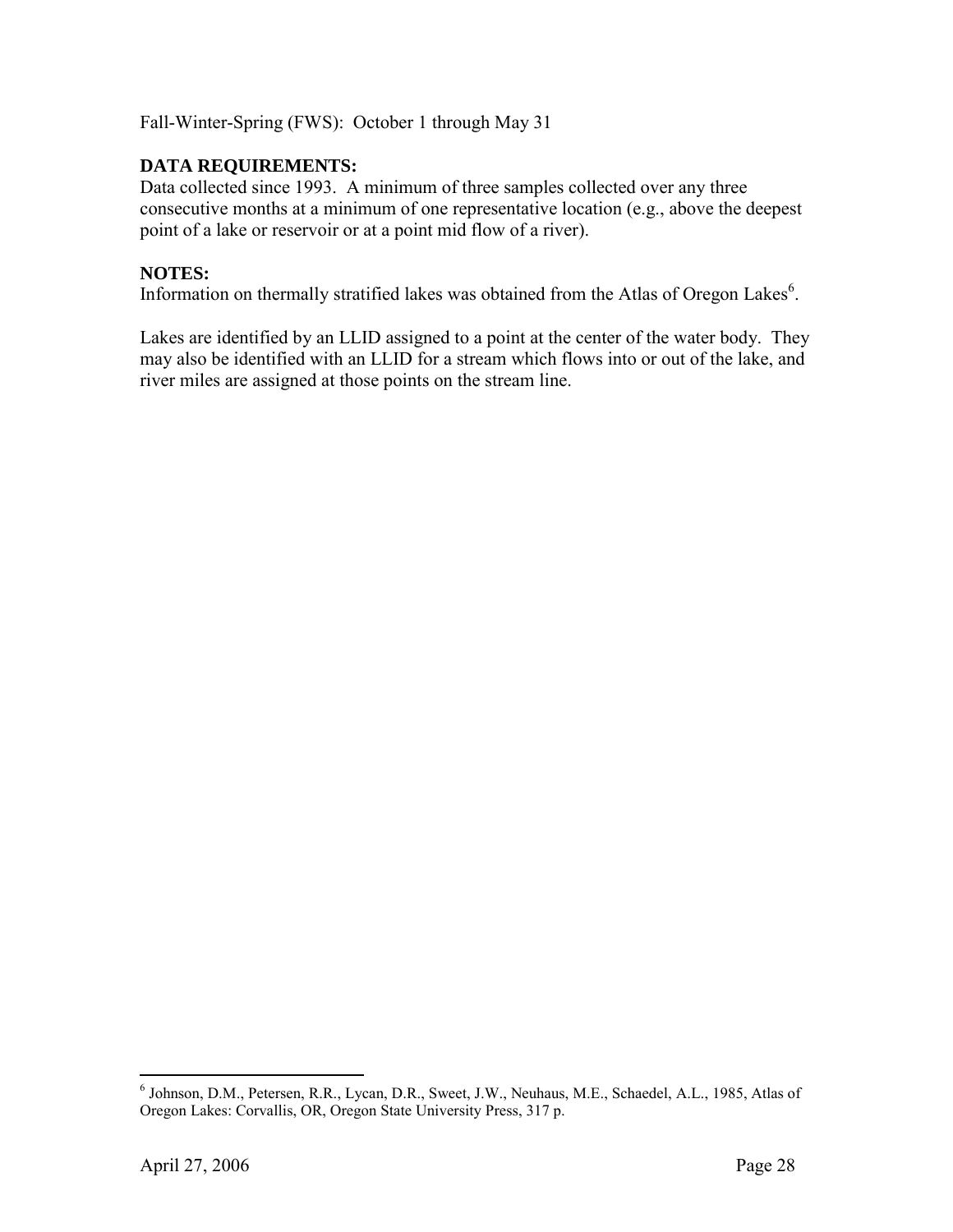#### <span id="page-31-0"></span>**PARAMETER: Dissolved Oxygen**

**BENEFICIAL USES AFFECTED:** Fish and Aquatic Life

Salmon and Steelhead Spawning Resident Trout Spawning Cold-Water Aquatic Life Cool-Water Aquatic Life Warm-Water Aquatic Life Estuarine Water

#### **NUMERIC CRITERION:** OAR 340-041-0016

#### **340-041-0016**

#### **Dissolved Oxygen**

Dissolved oxygen (DO): No wastes may be discharged and no activities must be conducted that either alone or in combination with other wastes or activities will cause violation of the following standards: The changes adopted by the Commission on January 11, 1996, become effective July 1, 1996. Until that time, the requirements of this rule that were in effect on January 10, 1996, apply: (1) For water bodies identified as active spawning areas in the places and times indicated on the following Tables and Figures set out in OAR 340-041-0101 to 340-041-0340: Tables 101B, 121B, 180B, 201B and 260B, and Figures 130B, 151B, 160B, 170B, 220B, 230B, 271B, 286B, 300B, 310B, 320B, and 340B, (as well as any active spawning area used by resident trout species), the following criteria apply during the applicable spawning through fry emergence periods set forth in the tables and figures:

(a) The dissolved oxygen may not be less than 11.0 mg/l. However, if the minimum intergravel dissolved oxygen, measured as a spatial median, is 8.0 mg/l or greater, then the DO criterion is 9.0 mg/l;

(b) Where conditions of barometric pressure, altitude, and temperature preclude attainment of the 11.0 mg/l or 9.0 mg/l criteria, dissolved oxygen levels must not be less than 95 percent of saturation;

(c) The spatial median intergravel dissolved oxygen concentration must not fall below 8.0 mg/l.

(2) For water bodies identified by the Department as providing cold-water aquatic life, the dissolved oxygen may not be less than 8.0 mg/l as an absolute minimum. Where conditions of barometric pressure, altitude, and temperature preclude attainment of the 8.0 mg/l, dissolved oxygen may not be less than 90 percent of saturation. At the discretion of the Department, when the Department determines that adequate information exists, the dissolved oxygen may not fall below 8.0 mg/l as a 30-day mean minimum, 6.5 mg/l as a seven-day minimum mean, and may not fall below 6.0 mg/l as an absolute minimum (Table 21);

 (3) For water bodies identified by the Department as providing cool-water aquatic life, the dissolved oxygen may not be less than 6.5 mg/l as an absolute minimum. At the discretion of the Department, when the Department determines that adequate information exists, the dissolved oxygen may not fall below 6.5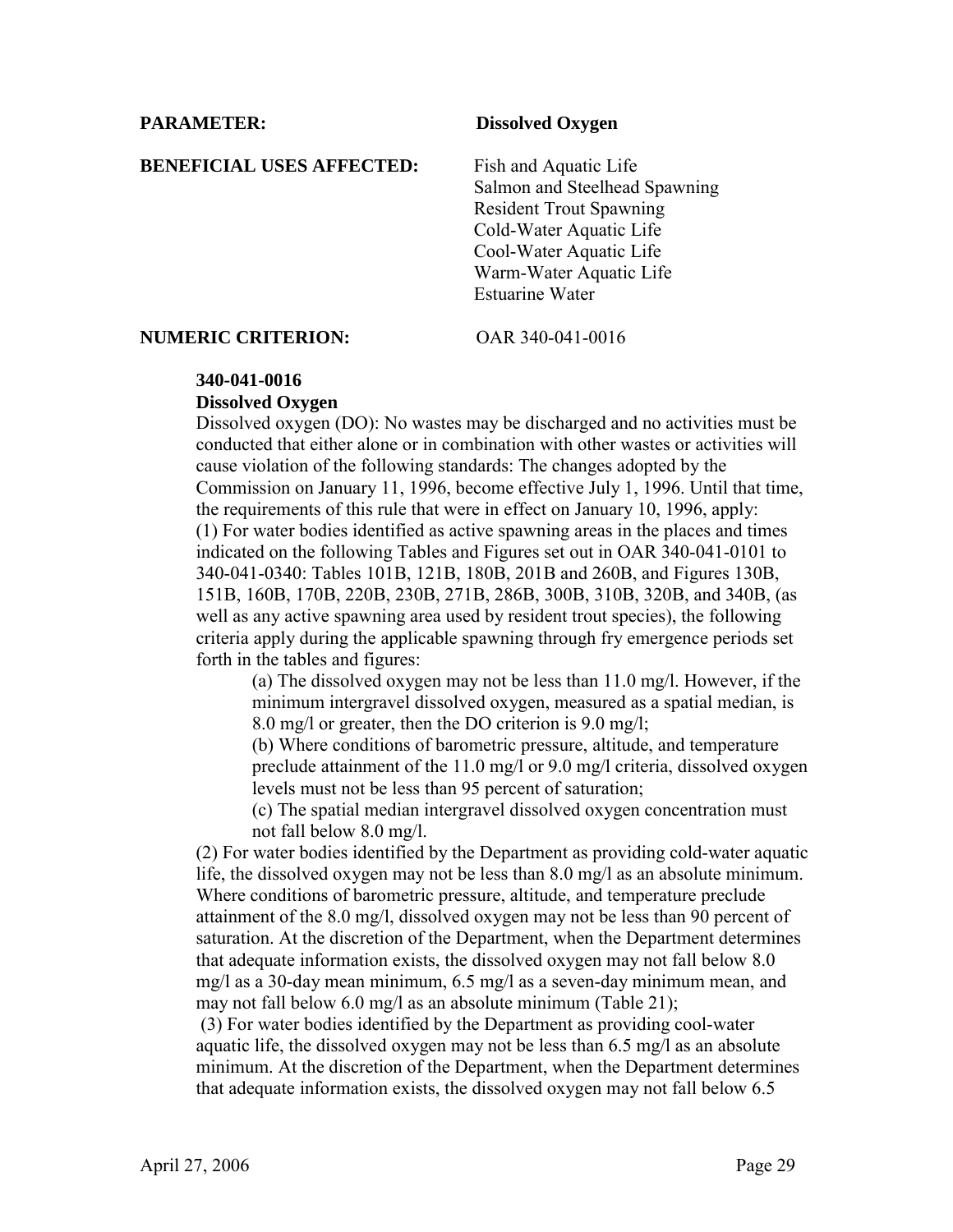mg/l as a 30-day mean minimum, 5.0 mg/l as a seven-day minimum mean, and may not fall below 4.0 mg/l as an absolute minimum (Table 21);

 (4) For water bodies identified by the Department as providing warm-water aquatic life, the dissolved oxygen may not be less than 5.5 mg/l as an absolute minimum. At the discretion of the Department, when the Department determines that adequate information exists, the dissolved oxygen may not fall below 5.5 mg/l as a 30-day mean minimum, and may not fall below 4.0 mg/l as an absolute minimum (Table 21);

(5) For estuarine water, the dissolved oxygen concentrations may not be less than 6.5 mg/l (for coastal water bodies);

(6) For ocean waters, no measurable reduction in dissolved oxygen concentration may be allowed.

#### **WATER QUALITY LIMITED DETERMINATION (CATEGORY 5):**

Greater than 10 percent of the samples exceed the appropriate criterion and a minimum of at least two exceedences of the criterion for the time period of interest.

#### **ATTAINING CRITERION DETERMINATION (CATEGORY 2):**

For 10 or more samples in the time period of interest, greater than 90% of the samples meet the appropriate criterion. For 5 to 9 samples in the time period of interest, there are no exceedences of the appropriate criteria.

#### **INSUFFICIENT DATA CATEGORY (EPA CATEGORY 3):**

Less than 5 samples for the time period of interest, or 5 to 9 samples for the time period of interest with 1 exceedence.

#### **TIME PERIOD:**

#### **Spawning and Non-Spawning Time Periods**

In designated salmon and steelhead spawning areas, the spawning criterion will be applied during the time periods indicated in tables and figures referenced in OAR 340- 041-0016(1). During the non-spawning part of the year in these areas, the cold or cool water criterion is applied depending on ecoregion according to a policy set out in a June 22, 1998 letter from ODEQ to EPA, Region 10 (Appendix 3, p. 3-4).

In areas designated in OAR 340-041 Table 190B for Lahontan trout use, spawning is assumed to occur throughout the range during the time periods indicated on the table. During the non-spawning part of the year in these areas, the cool water criterion is applied based on ecoregion according to a policy set out in a June 22, 1998 letter from ODEQ to EPA, Region 10 (Appendix 3).

In areas designated as bull trout (char) spawning and juvenile rearing in tables and figures referenced in OAR 340-041-0016(1), the spawning criterion will be applied during the time periods set out in a February 2, 2004 letter from ODEQ to EPA, Region 10 (Appendix 4) and summarized in Table 4. During the non-spawning part of the year in these areas, the cold water criterion is applied.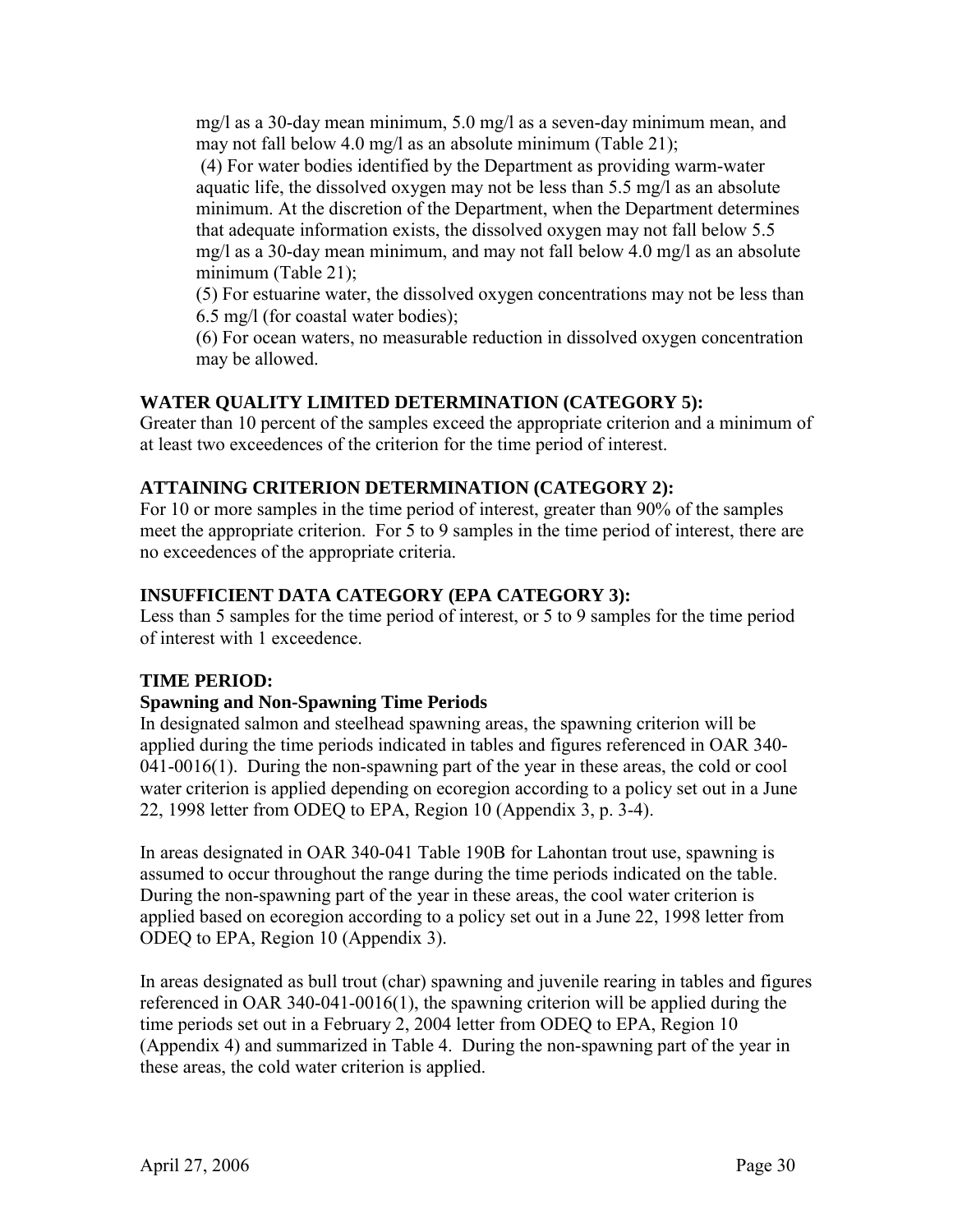| <b>Basin</b>     | <b>Subbasin</b>           | <b>Spawning Period</b>   |
|------------------|---------------------------|--------------------------|
| South Willamette |                           | August $15 -$ May 30     |
| John Day         |                           | September $1 - April 30$ |
| Umatilla         |                           | September $1 -$ April 30 |
| Walla Walla      |                           | September $1 - April 30$ |
| Grande Ronde     | <b>Upper Grande Ronde</b> | September $1 - April 15$ |
|                  | Wallowa                   | September $1 - May 15$   |
|                  | Wenaha                    | August 15 – March 31     |
|                  | Imnaha                    | August $15 -$ May 31     |
| Hood             |                           | August $15 -$ May 15     |
| Deschutes        |                           | August $15 -$ May 15     |
| Powder           |                           | August $15 -$ May 15     |
| Malheur          |                           | August $15 -$ May 30     |
| Klamath          |                           | August 15 - May 30       |

**Table 4: Bull Trout Spawning Time Periods** 

Detailed information on spawning locations and spawning time periods is not available for other resident trout species such as redband, rainbow, westslope and cutthroat trout. Therefore, in areas not designated as salmon and steelhead spawning use or Lahontan trout use, ODEQ assumes resident trout spawning occurs. The spawning criterion will be applied for resident trout during the time periods indicated in a policy set out in a February 2, 2004 letter from ODEQ to EPA Region 10 (Appendix 4). In this letter, the spawning time periods were linked to the designated fish uses such as trout rearing, core cold water, and char (bull trout) spawning and rearing. Table 5 summarizes the assumed spawning time periods for resident trout in streams with designated fish uses.

**Table 5: Resident Trout Spawning Time Periods** 

| <b>Designated Fish Use</b>       | <b>Resident Trout Spawning</b>   |
|----------------------------------|----------------------------------|
| Salmon and trout rearing and     | January $1 - May 15$             |
| migration                        |                                  |
| Redband trout                    | January $1 - May 15$             |
| Core cold water habitat and      | January $1 -$ June 15            |
| upstream trout rearing water     |                                  |
| Bull trout spawning and juvenile | January $1 -$ June 15            |
| rearing                          |                                  |
| Salmon and Steelhead Migration   | Assume not suitable for spawning |
| Corridors                        |                                  |

Spawning time periods for resident trout and bull trout are combined in areas where the designated fish use is bull trout spawning and juvenile rearing. For example, in the John Day basin where bull trout spawning occurs, the resident trout spawning time period (Table 5: January 1 – June 15) and the bull trout spawning time period (Table 4: September 1 – April 30) are combined and the spawning criterion is applied during the time period September 1 through June 15.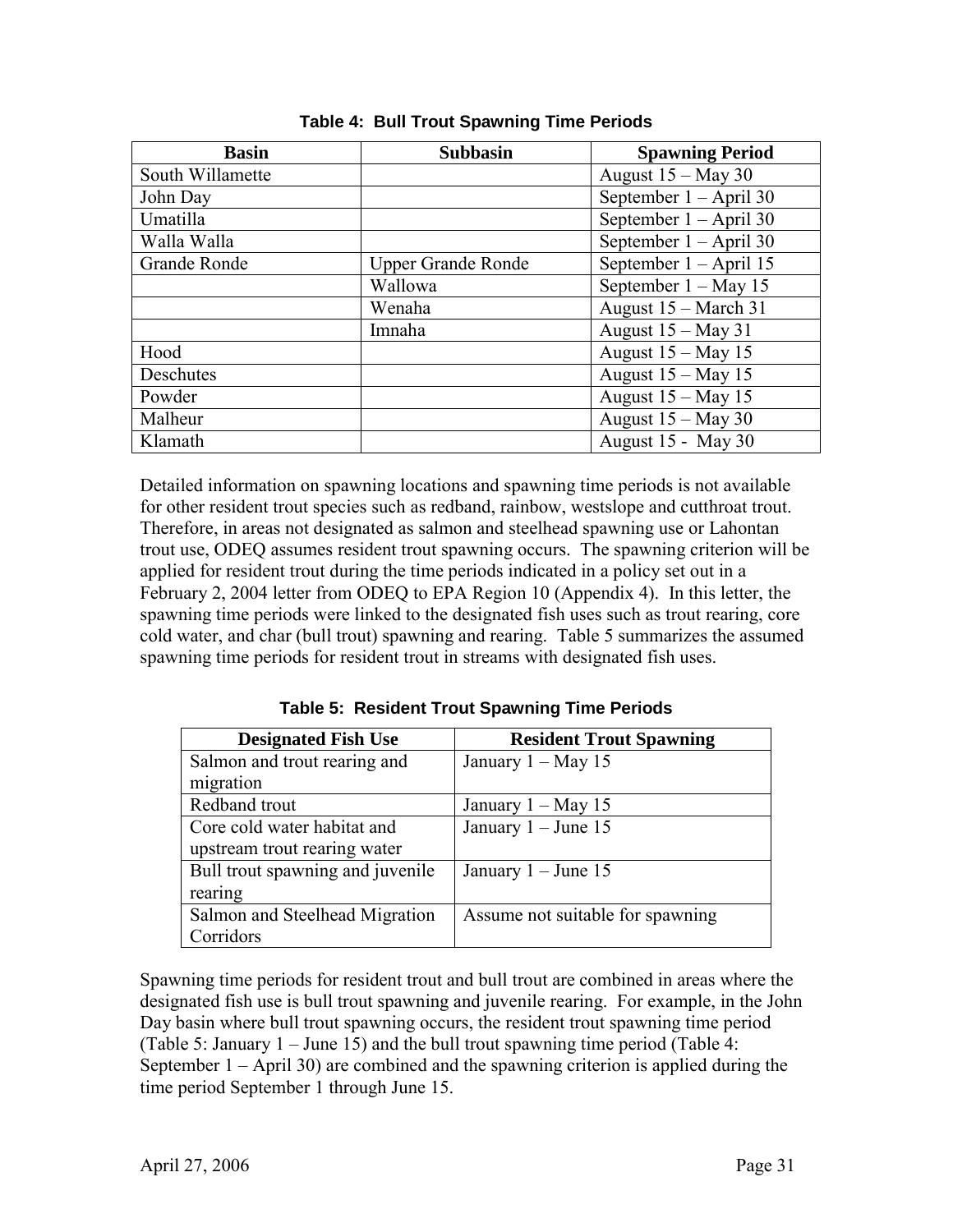#### **DATA REQUIREMENTS:**

Data collected since 1993. A minimum of 5 representative data points available per site collected on separate days per applicable time period. The daily mean of continuous dissolved oxygen data is calculated and represents one data point. Any combination of 5 days of continuous or grab sample data in the time period is acceptable.

#### **NOTES:**

#### **Cold or Cool Water Criteria:**

During non-spawning time periods, cold water criteria for dissolved oxygen are applied in areas designated for core cold water fish use in tables and figures referenced in OAR 340-041-0101 through OAR 340-041-0340.

Cold water criteria are also applied in designated bull trout spawning and rearing areas in non-spawning time periods.

Cool water criteria for dissolved oxygen are applied in areas designated specifically for cool water species fish use in tables and figures referenced in OAR 340-041-0101 through OAR 340-041-0340.

Cool water criteria for dissolved oxygen are also applied in non-spawning time periods in areas designated as salmon and trout migration corridors (no rearing) on tables and figures referenced in OAR 340-041-0101 through OAR 340-041-0340.

In non-spawning time periods where the designated fish use is salmon and trout rearing and migration or redband and Lahontan cutthroat trout, the cold or cool water criteria apply based on the ecoregion where the sampling site is located. This policy is described in a June 22, 1998 letter from ODEQ to EPA, Region X (Appendix 3). The ecoregions are described in: Omernik, J. and Gallant, A., 1986, Ecoregions of the Pacific Northwest, EPA/600/3-86/033.

#### **Warm Water Criteria:**

The warm water criteria are applied to waters identified in OAR 340-041 Table 190B as supporting borax lake chub.

#### **Lakes:**

Unless designated as salmon and steelhead spawning areas, natural lakes and reservoirs are not considered spawning habitat. The applicable cold or cool water criteria are applied year round.

#### **Estuarine Criteria:**

The estuarine water criterion for dissolved oxygen applies for samples taken in estuarine conditions. The spawning criteria is not applied for resident trout, but is applied for designated salmon and steelhead spawning periods. ODEQ used conductivity measurements as an indicator for estuarine conditions. This indicator was chosen after reviewing conductivity measurements collected from coastal waters. As shown in Figures 4 through 6, the measured conductivity is generally lower than 200 uS/cm at river locations where salt water is not present.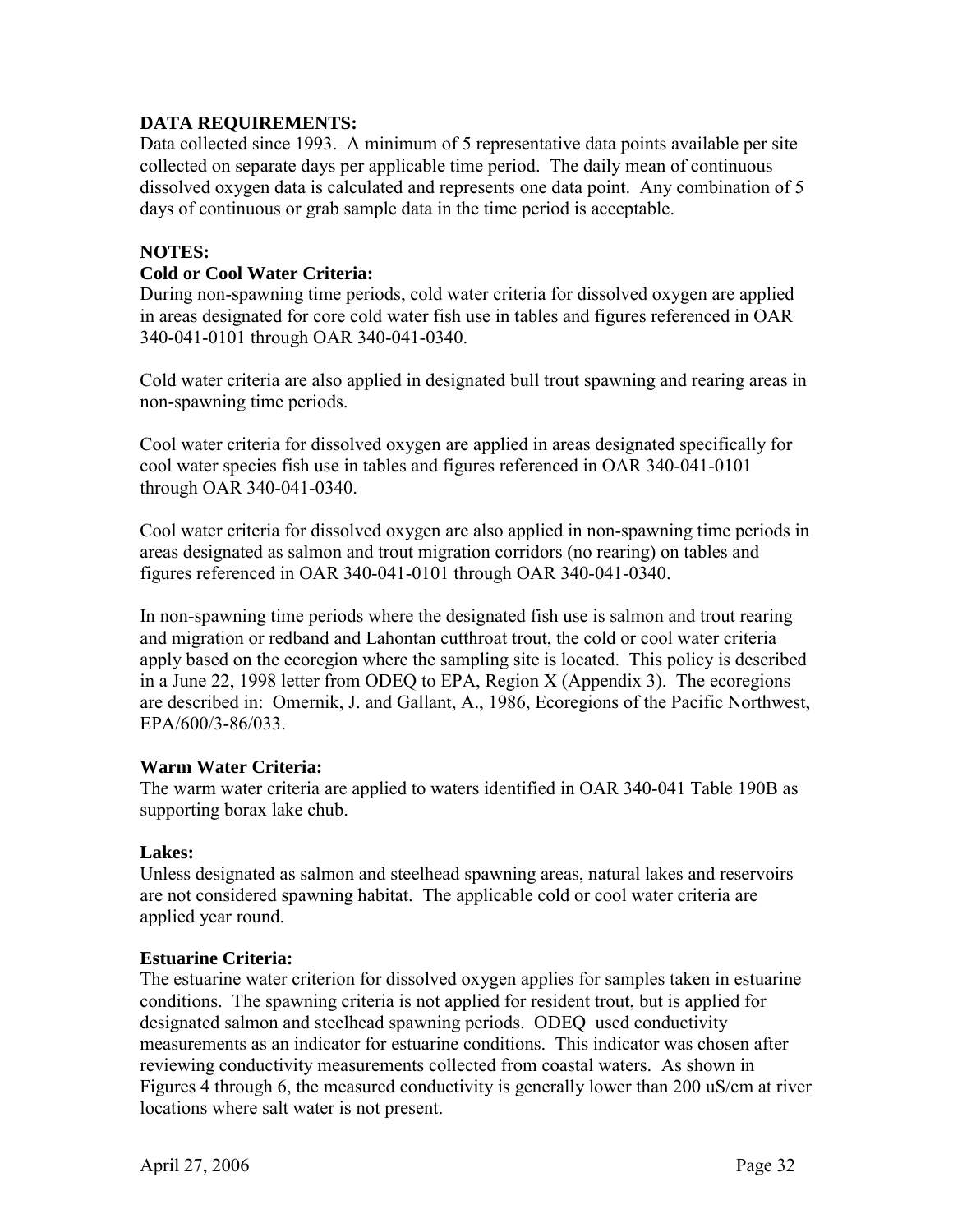For dissolved oxygen data collected in the coastal waters of the North Coast, Mid Coast, South Coast, Rogue and Umpqua Basins, the conductivity of each sample was also evaluated. For continuous data, the daily mean conductivity was calculated. If the recorded conductivity was greater than 200 uS/cm, the estuarine dissolved oxygen criterion of 6.5 mg/L was applied. If the recorded conductivity was less than 200 uS/cm, the appropriate freshwater criteria were applied. Data collected in non- coastal waters was evaluated using the appropriate freshwater criteria.

The spawning criterion during assumed resident trout spawning time periods was not applied in sections of a water body where data indicated estuarine conditions.



#### **Figure 4: Conductivity Measured in Columbia River**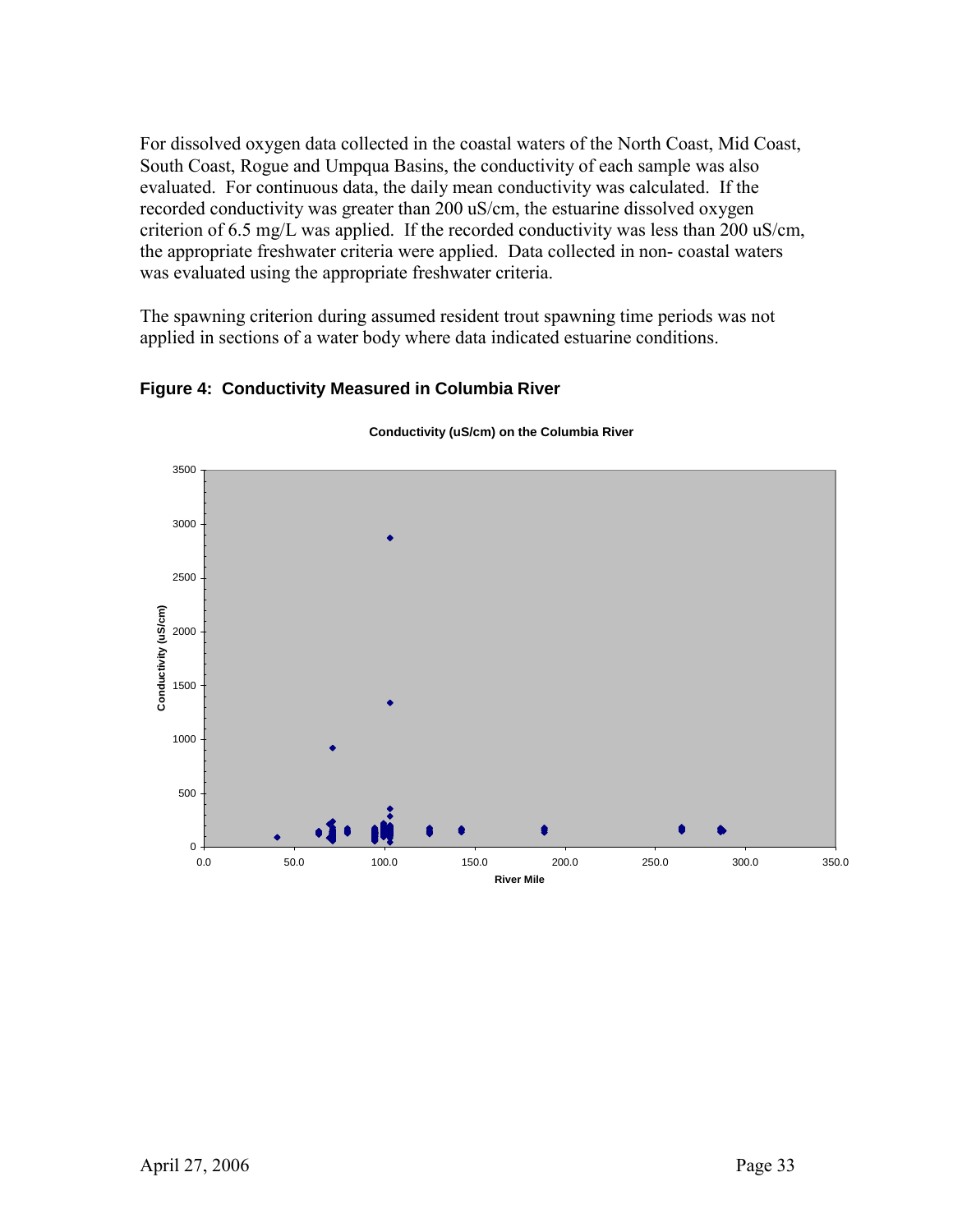



**Conductivity (uS/cm) of the Rogue River**

**Figure 6: Conductivity Measured in Coquille River** 



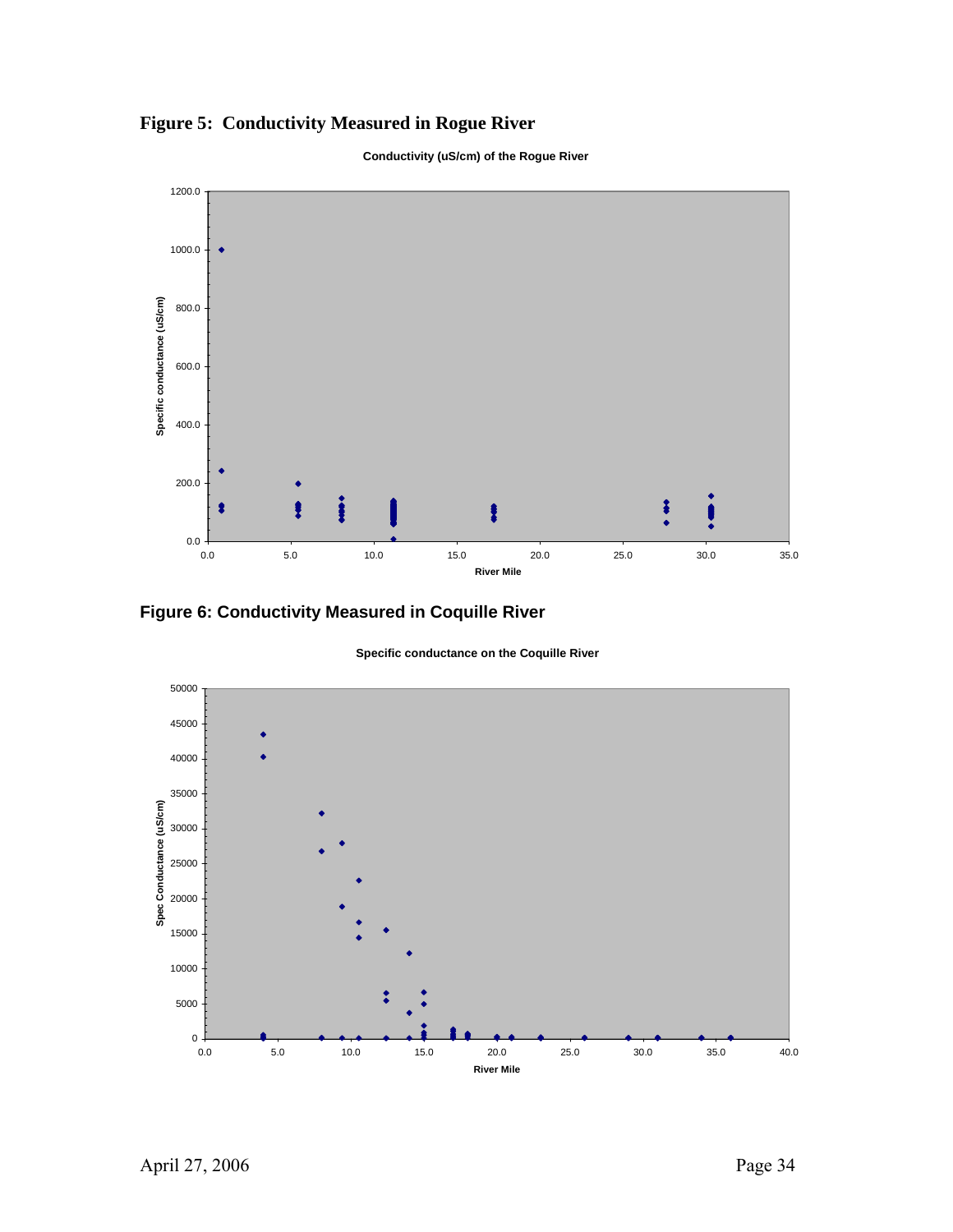## **Summary:**

The following flow chart (Figure 9) illustrates the evaluation process for dissolved oxygen data collected from Oregon water bodies.



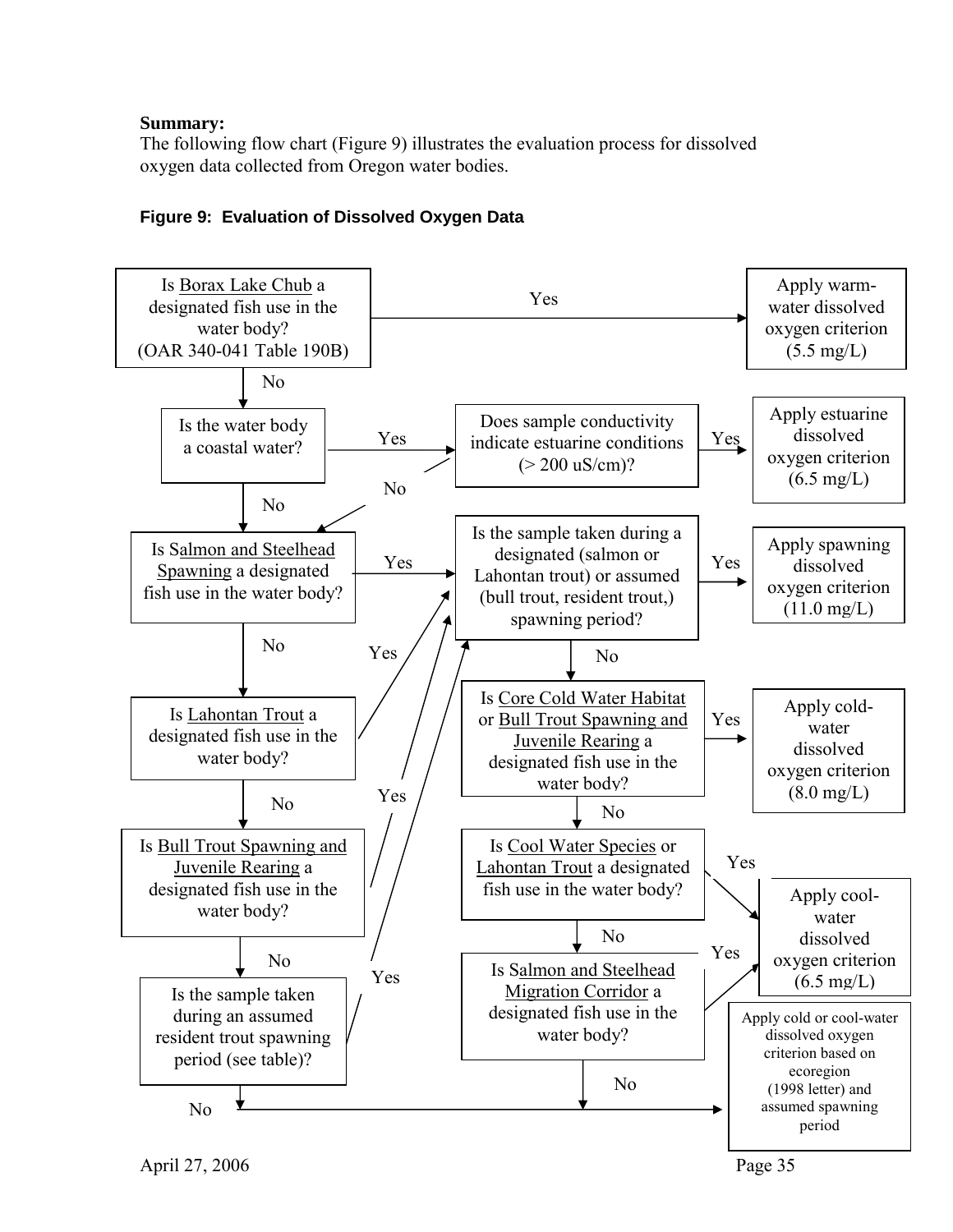**PARAMETER: pH** 

**BENEFICIAL USES AFFECTED:** Resident Fish and Aquatic Life

Water Contact Recreation

**NUMERIC CRITERION:** Statewide: OAR 340-041-0021 Basin-Specific: OAR 340-041-0101 through OAR 340-041- 0350

# **340-041-0021**

## **pH**

(1) Unless otherwise specified in OAR 340-041-0101 through 340-041-0350, pH values (Hydrogen ion concentrations) may not fall outside the following ranges:

- (a) Marine waters: 7.0-8.5;
- (b) Estuarine and fresh waters: 6.5-8.5.

(2) Waters impounded by dams existing on January 1, 1996, which have pHs that exceed the criteria are not in violation of the standard, if the Department determines that the exceedance would not occur without the impoundment and that all practicable measures have been taken to bring the pH in the impounded waters into compliance with the criteria.

#### **Basin-Specific 340-041-0104 Water Quality Standards and Policies Specific to the Main Stem Columbia River**

(1) pH (hydrogen ion concentration). pH values may not fall outside the following range: main stem Columbia River (mouth to river mile 309): 7.0 - 8.5.

## **340-041-0124**

**Water Quality Standards and Policies Specific to the Main Stem Snake River**  (1) pH (hydrogen ion concentration). pH values may not fall outside the following range: main stem Snake River (river miles 260 to 335): 7.0-9.0.

## **340-041-0135**

## **Water Quality Standards and Policies for this Basin (Deschutes Basin)**

(1) pH (hydrogen ion concentration). pH values may not fall outside the following ranges:

(a) All other Basin streams (except Cascade lakes): 6.5-8.5;

(b) Cascade lakes above 3,000 feet altitude: pH values may not fall outside the range of 6.0 to 8.5.

## **340-041-0145**

## **Water Quality Standards and Policies for this Basin**

(1) pH (hydrogen ion concentration):

(a) Goose Lake: pH values may not fall outside the range of 7.5 to 9.5;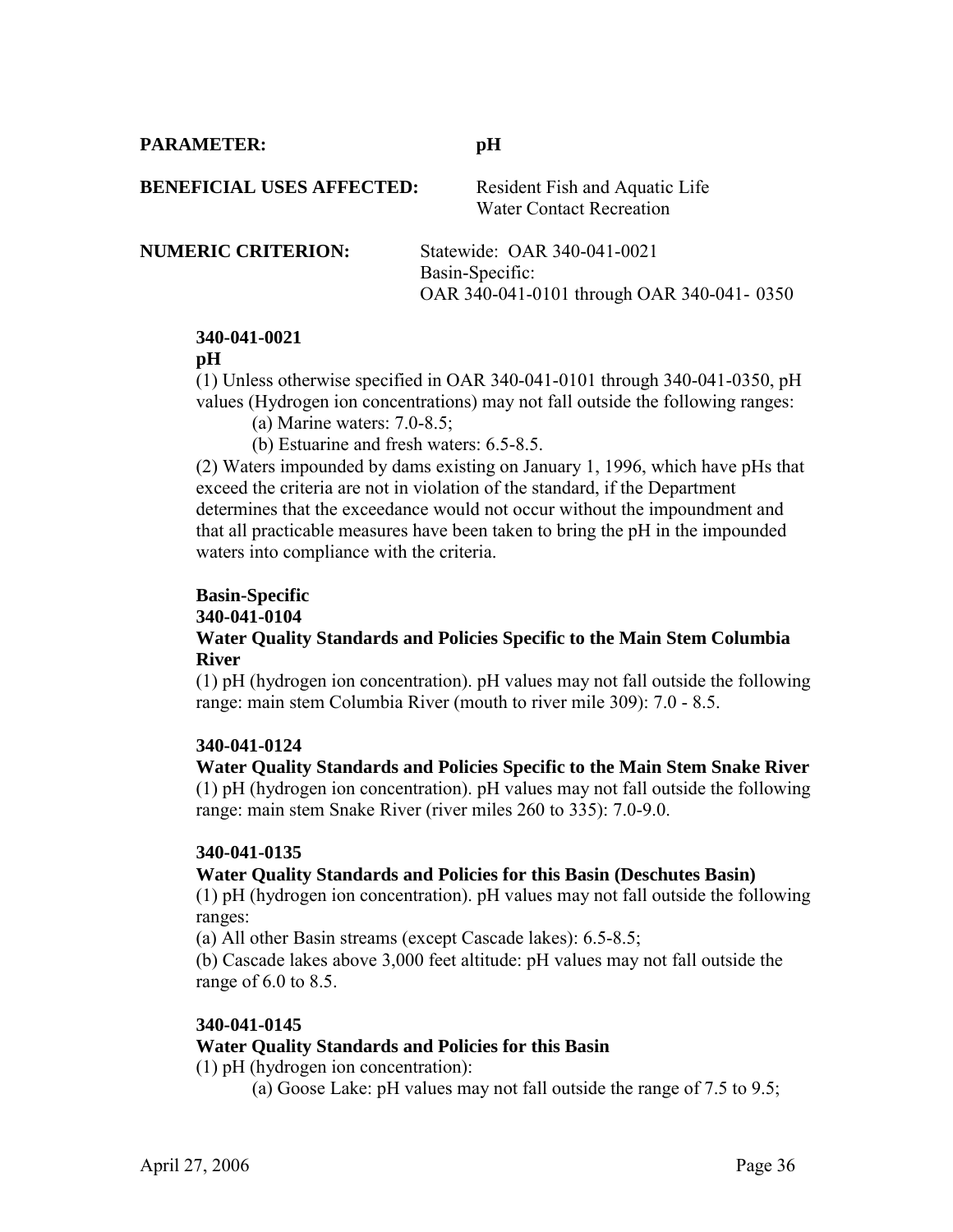| Basin                | Range         | <b>Basin</b>       | Range            |
|----------------------|---------------|--------------------|------------------|
| Deschutes Basin:     | 6.5 to 8.5    | North Coast Basin  | 6.5 to 8.5       |
| Goose & Summer       | 7.0 to $9.0*$ | Owyhee Basin       | 7.0 to $9.0^*$ ; |
| Lake Basin           |               |                    |                  |
| <b>Grande Ronde</b>  | 6.5 to $9.0*$ | Powder Basin       | 6.5 to 9.0 $*$ ; |
| Basin                |               |                    |                  |
| Hood Basin           | 6.5 to 8.5    | Rogue Basin        | 6.5 to 8.5       |
| John Day Basin       | 6.5 to $9.0*$ | <b>Sandy Basin</b> | 6.5 to 8.5       |
|                      |               |                    |                  |
| Klamath Basin:       | 6.5 to $9.0*$ | South Coast Basin: | 6.5 to 8.5       |
|                      |               |                    |                  |
| <b>Malheur River</b> | 7.0 to $9.0*$ | Malheur Lake Basin | 7.0 to $9.0*$    |
| Basin                |               |                    |                  |
| Umpqua Basin         | 6.5 to 8.5    | Mid Coast Basin:   | 6.5 to 8.5       |
| Walla Walla Basin:   | 6.5 to $9.0*$ | Willamette Basin   | 6.5 to 8.5       |
|                      |               |                    |                  |
| Umatilla Basin       | 6.5 to $9.0*$ |                    |                  |

**Table 6: Summary of Basin-Specific Criteria Excerpted from OAR 340-041-0101 through OAR 340-041-0350** 

\* When greater than 25 percent of ambient measurements taken between June and September are greater than pH 8.7, and as resources are available according to priorities set by the Department, the Department will determine whether the values higher than 8.7 are anthropogenic or natural in origin.

# **WATER QUALITY LIMITED DETERMINATION (CATEGORY 5):**

Greater than 10 percent of the samples are outside the range of the appropriate criterion and a minimum of at least two samples outside the range of the appropriate criterion for the time period of interest.

# **ATTAINING CRITERION DETERMINATION (CATEGORY 2):**

For 10 or more samples in the time period of interest, greater than 90% of the samples are within the range of the appropriate criterion. For 5 to 9 samples in the time period of interest, there are no samples outside the range of the appropriate criterion.

# **INSUFFICIENT DATA CATEGORY (EPA CATEGORY 3):**

Less than 5 samples for the time period of interest, or 5 to 9 samples for the time period of interest with 1 sample outside the range of the appropriate criterion.

# **TIME PERIOD:**

Summer: June 1 through September 30 Fall-Winter-Spring (FWS): October 1 to May 31

# **DATA REQUIREMENTS:**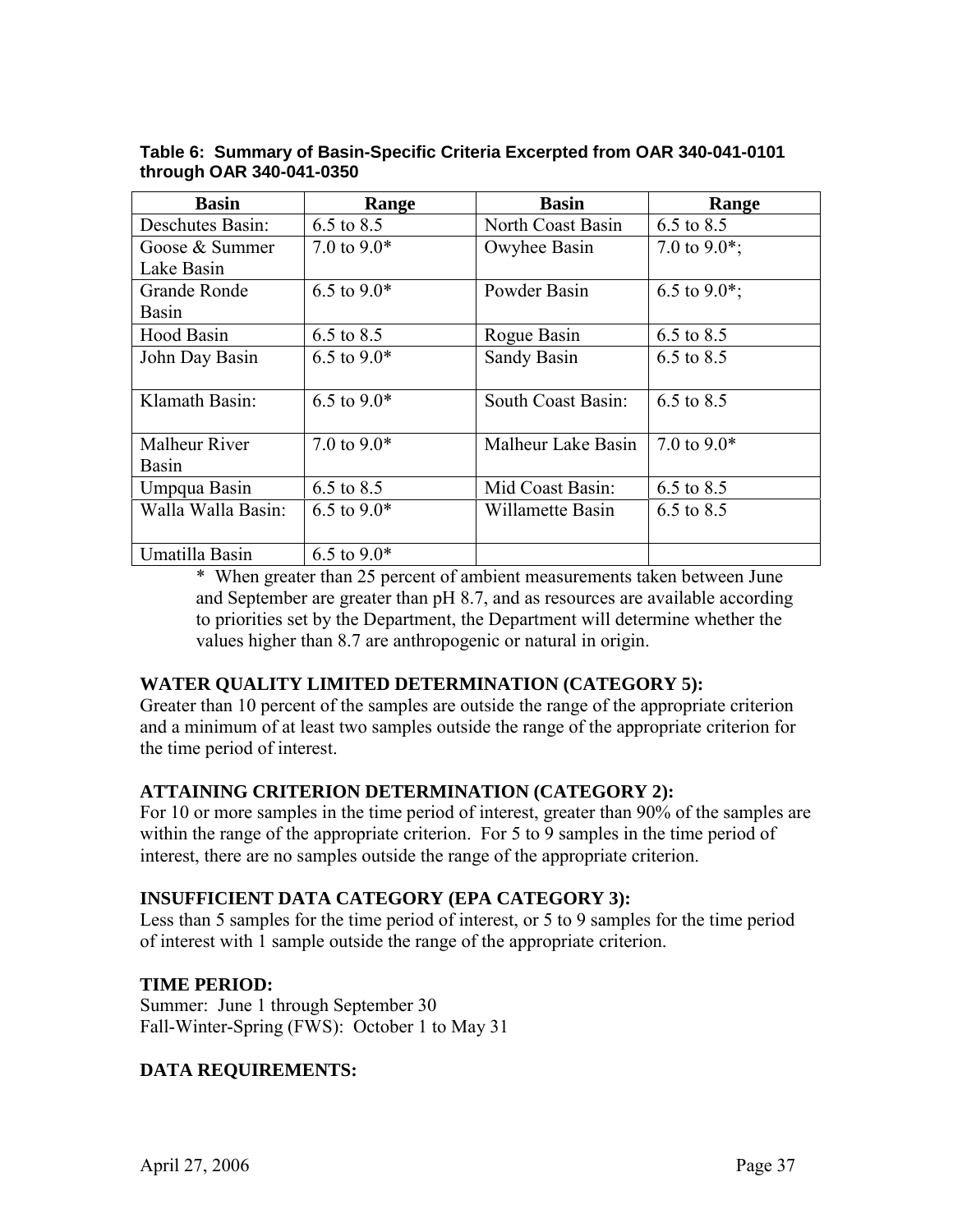Data collected since 1993. A minimum of 5 representative data points available per site collected on separate days for each time period of interest.

# **NOTES:**

Cascade Lakes where identified as lakes at elevations over 3,000 feet. The Cascade Lake criterion was also applied to man-made lakes at elevations over 3,000 feet.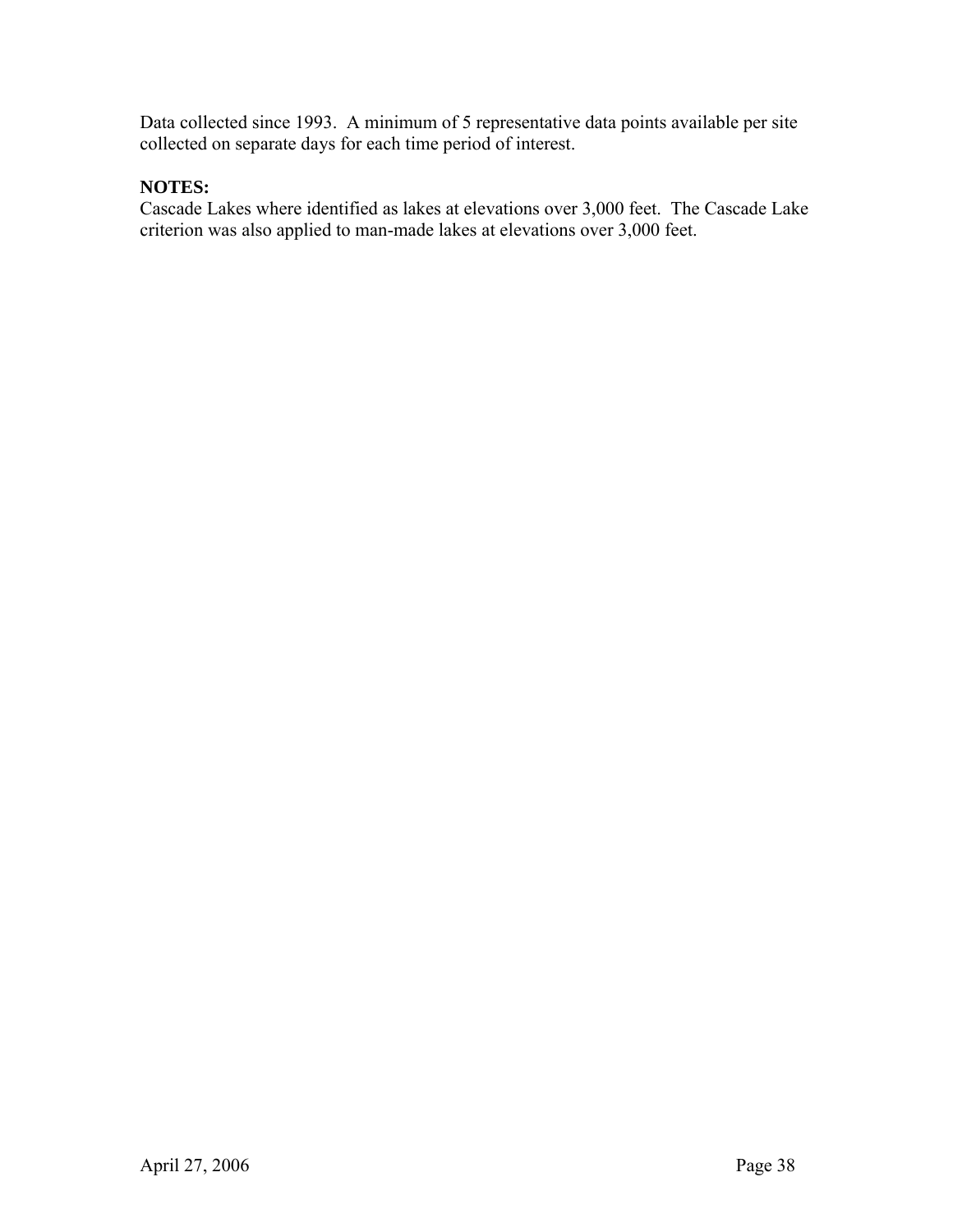**PARAMETER: Sedimentation** 

| <b>BENEFICIAL USES AFFECTED:</b> | Resident Fish and Aquatic Life<br>Salmonid Fish Spawning and Rearing |
|----------------------------------|----------------------------------------------------------------------|
| <b>NUMERIC CRITERION:</b>        | None                                                                 |

**NARRATIVE CRITERION:** OAR 340-041-0007(13)

# **340-041-0007**

**Statewide Narrative Criteria** 

(13) The formation of appreciable bottom or sludge deposits or the formation of any organic or inorganic deposits deleterious to fish or other aquatic life or injurious to public health, recreation, or industry may not be allowed;

# **WATER QUALITY LIMITED DETERMINATION (CATEGORY 5):**

Previous water quality assessment methodologies (Listing Criteria for Oregon's 1998 303(d) List of Water Quality Limited Water Bodies) have used stream specific documentation that showed excessive sedimentation was a significant limitation to fish or other aquatic life. This included information indicating beneficial uses impairment (aquatic community status, biomonitoring reference sites, or fishery data) and measurement data for benchmarks such as cobble embeddedness or percent fines.

# **ATTAINING CRITERION DETERMINATION (CATEGORY 2):**

To de-list streams, ODEQ will use best professional judgment to review data and information submitted to demonstrate that stream beneficial uses are being supported. This information may include data on aquatic community status compared to a reference community, and stream specific sediment data such as percent fines by methods such as the modified Wolman pebble count, relative bed stability, and comparison to ecoregion reference sites

# **TIME PERIOD:**

Annual

**DATA REQUIREMENTS:**  Data collected since 1993.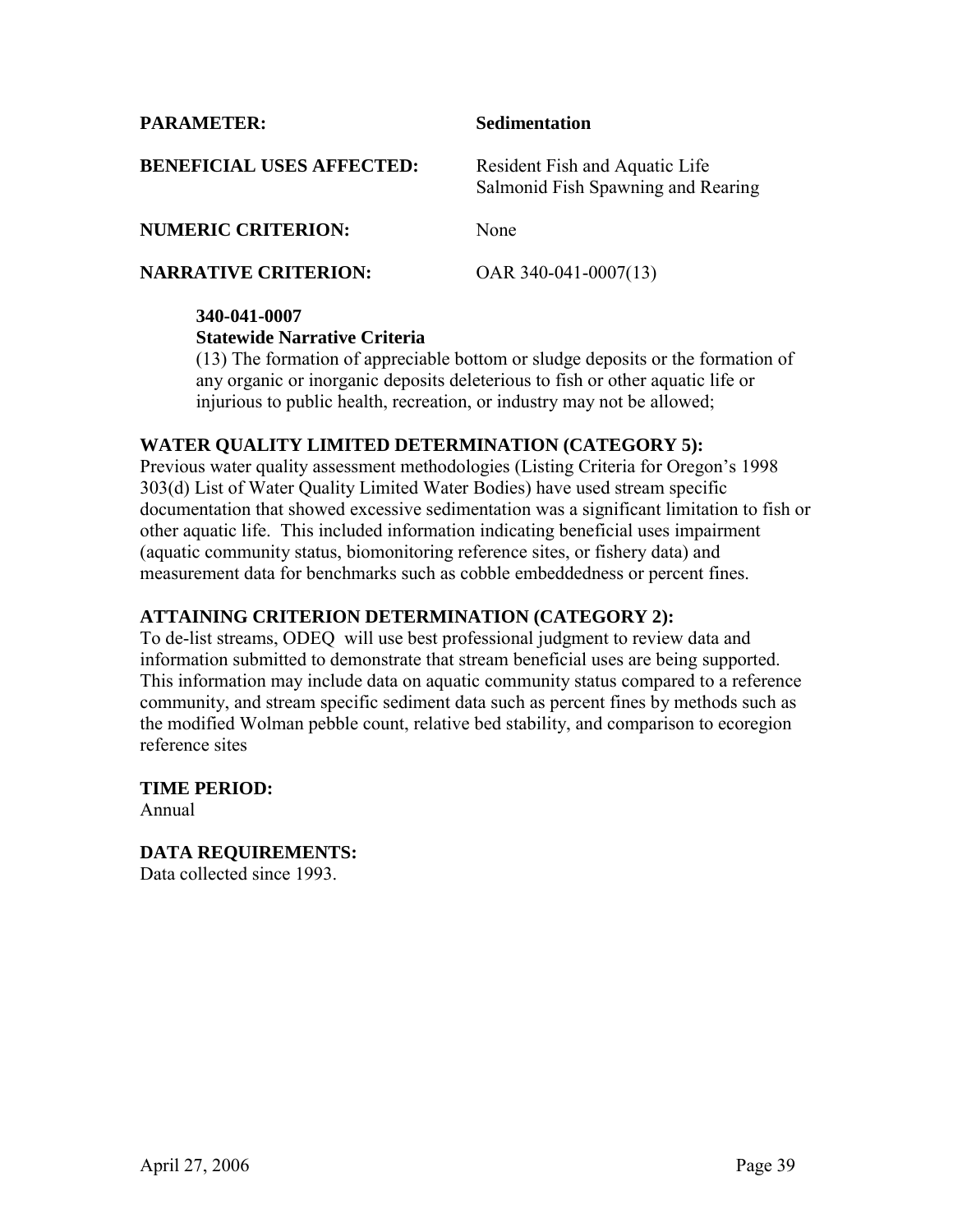**PARAMETER:** Temperature **BENEFICIAL USES AFFECTED:** Salmon and Steelhead Spawning Core Cold Water Habitat Salmon and Trout Rearing and Migration Salmon and Steelhead Migration Corridor Lahontan Cutthroat Trout or Redband Trout Bull Trout Spawning and Juvenile Rearing **NARRATIVE CRITERION:** OAR 340-041-0028 **NUMERIC CRITERION:** OAR 340-041-0028(4)

## **340-041-0028**

#### **Temperature**

 (4) Biologically Based Numeric Criteria. Unless superseded by the natural conditions criteria described in section (8) of this rule, or by subsequently adopted site-specific criteria approved by EPA, the temperature criteria for State waters supporting salmonid fishes are as follows:

(a) The seven-day-average maximum temperature of a stream identified as having salmon and steelhead spawning use on subbasin maps and tables set out in OAR 340-041-0101 to 340-041-0340: Tables 101B, and 121B, and Figures 130B, 151B, 160B, 170B, 220B, 230B, 271B, 286B, 300B, 310B, 320B, and 340B, may not exceed 13.0 degrees Celsius (55.4 degrees Fahrenheit) at the times indicated on these maps and tables; (b) The seven-day-average maximum temperature of a stream identified as having core cold water habitat use on subbasin maps set out in OAR 340- 041-101 to 340-041-340: Figures 130A, 151A, 160A, 170A, 220A, 230A, 271A, 286A, 300A, 310A, 320A, and 340A, may not exceed 16.0 degrees Celsius (60.8 degrees Fahrenheit);

(c) The seven-day-average maximum temperature of a stream identified as having salmon and trout rearing and migration use on subbasin maps set out at OAR 340-041-0101 to 340-041-0340: Figures 130A, 151A, 160A, 170A, 220A, 230A, 271A, 286A, 300A, 310A, 320A, and 340A, may not exceed 18.0 degrees Celsius (64.4 degrees Fahrenheit);

(d) The seven-day-average maximum temperature of a stream identified as having a migration corridor use on subbasin maps and tables OAR 340- 041-0101 to 340-041-0340: Tables 101B, and 121B, and Figures 151A, 170A, and 340A, may not exceed 20.0 degrees Celsius (68.0 degrees Fahrenheit). In addition, these water bodies must have coldwater refugia that's sufficiently distributed so as to allow salmon and steelhead migration without significant adverse effects from higher water temperatures elsewhere in the water body. Finally, the seasonal thermal pattern in Columbia and Snake Rivers must reflect the natural seasonal thermal pattern;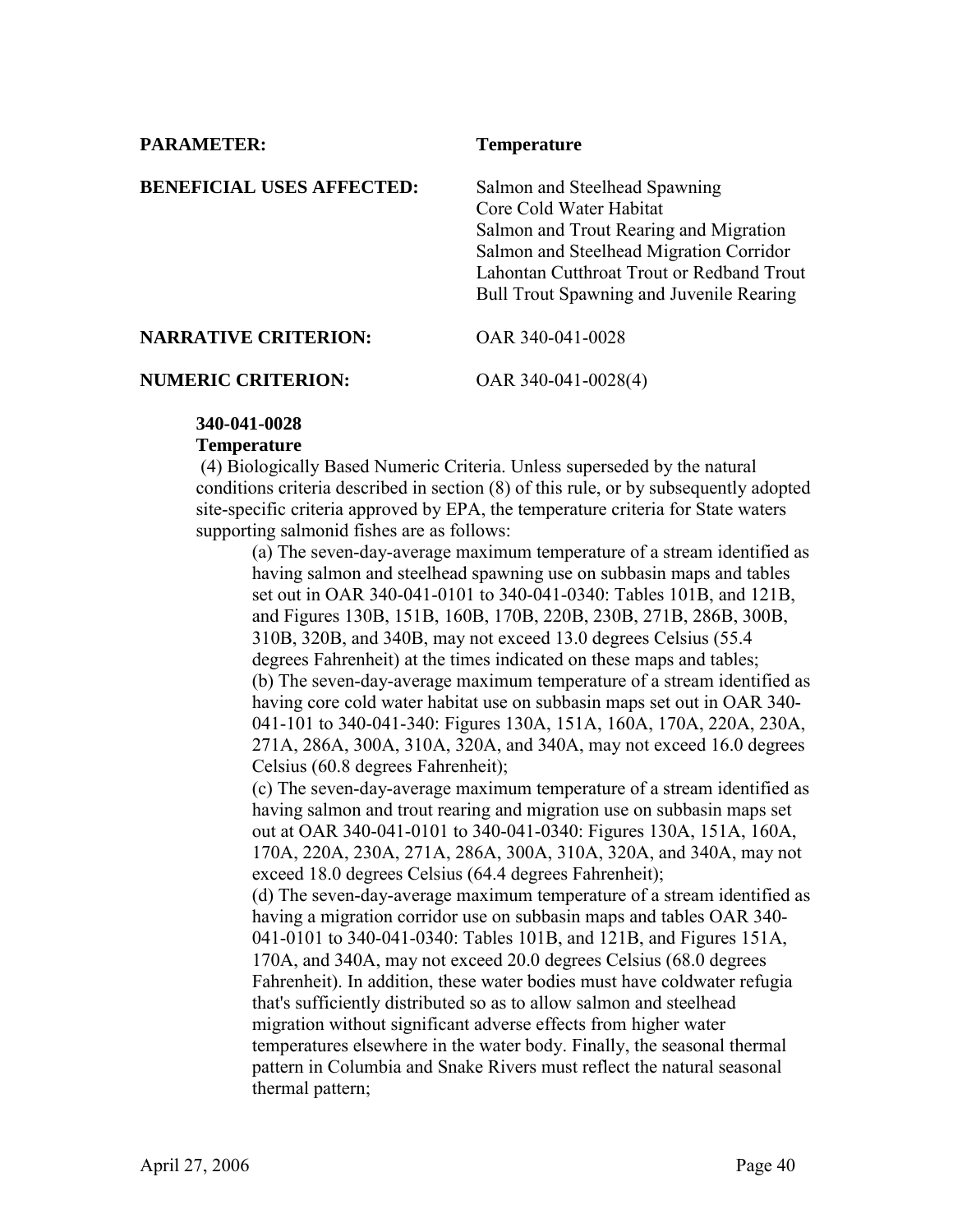(e) The seven-day-average maximum temperature of a stream identified as having Lahontan cutthroat trout or redband trout use on subbasin maps and tables set out in OAR 340-041-0101 to 340-041-0340: Tables 120B, 140B, 190B, and 250B, and Figures 180A, 201A, and 260A may not exceed 20.0 degrees Celsius (68.0 degrees Fahrenheit); (f) The seven-day-average maximum temperature of a stream identified as having bull trout spawning and juvenile rearing use on subbasin maps set out at OAR 340-041-0101 to 340-041-0340: Figures 130B, 151B, 160B, 170B, 180A, 201A, 260A, 310B, and 340B, may not exceed 12.0 degrees Celsius (53.6 degrees Fahrenheit). From August 15 through May 15, in bull trout spawning waters below Clear Creek and Mehlhorn reservoirs on Upper Clear Creek (Pine Subbasin), below Laurance Lake on the Middle Fork Hood River, and below Carmen reservoir on the Upper McKenzie River, there may be no more than a 0.3 degrees Celsius (0.5 Fahrenheit) increase between the water temperature immediately upstream of the reservoir and the water temperature immediately downstream of the spillway when the ambient seven-day-average maximum stream temperature is 9.0 degrees Celsius (48 degrees Fahrenheit) or greater, and no more than a 1.0 degree Celsius (1.8 degrees Fahrenheit) increase when the seven-day-average stream temperature is less than 9 degrees Celsius.

# **WATER QUALITY LIMITED DETERMINATION (CATEGORY 5):**

Where continuous temperature data are collected, the seven-day-average maximum temperature exceeds the applicable criterion. Seven-day average maximum temperature means a calculation of the average of the daily maximum temperatures from seven consecutive days made on a rolling basis.

# **ATTAINING CRITERION DETERMINATION (CATEGORY 2):**

Where continuous temperature data are collected, the seven-day-average maximum temperature attains the applicable criterion.

# **INSUFFICIENT DATA CATEGORY (EPA CATEGORY 3):**

Where continuous temperature data are collected, insufficient data is available to calculate the seven-day-average maximum temperature.

# **TIME PERIOD:**

In designated salmon and steelhead spawning areas, the spawning criterion will be applied during the time periods indicated in tables and figures referenced in OAR 340-  $041-0028(4)$ (a). Other applicable criteria will be applied during non-spawning time periods.

# **DATA REQUIREMENTS:**

Continuous temperature data collected since 1993 for the time period of interest. "Grab" temperature readings were not evaluated, and "grab" data included in prior assessments were not re-evaluated.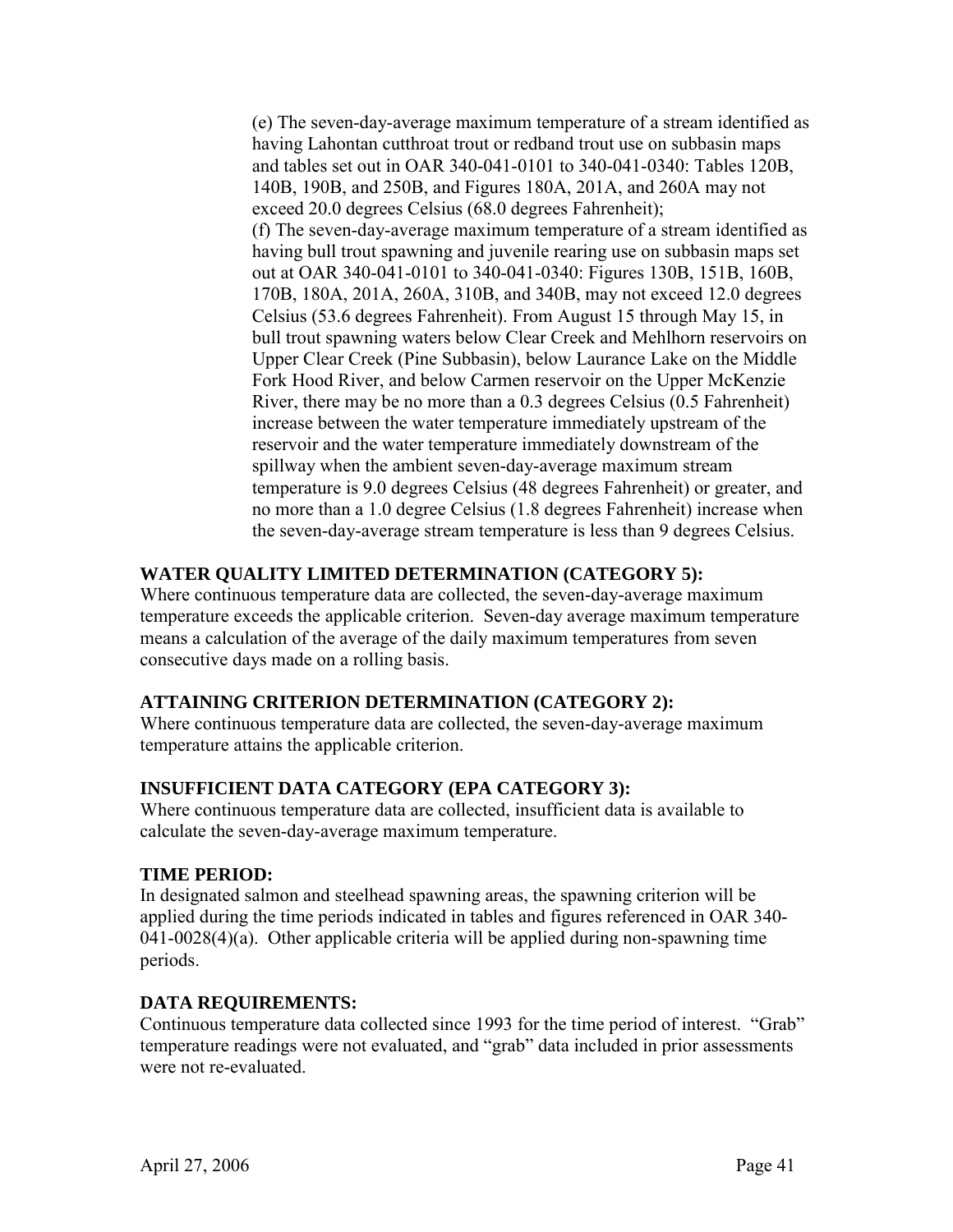## **PARAMETER: Total Dissolved Gas**

| <b>BENEFICIAL USES AFFECTED:</b> | Resident Fish and Aquatic Life |
|----------------------------------|--------------------------------|
| <b>NARRATIVE CRITERION:</b>      | OAR $340-041-0031(1)$          |
| <b>NUMERIC CRITERION:</b>        | OAR $340-041-0031(2)$          |

#### **340-041-0031**

## **Total Dissolved Gas**

(1) Waters will be free from dissolved gases, such as carbon dioxide hydrogen sulfide, or other gases, in sufficient quantities to cause objectionable odors or to be deleterious to fish or other aquatic life, navigation, recreation, or other reasonable uses made of such water.

(2) Except when stream flow exceeds the ten-year, seven-day average flood, the concentration of total dissolved gas relative to atmospheric pressure at the point of sample collection may not exceed 110 percent of saturation. However, in hatchery-receiving waters and other waters of less than two feet in depth, the concentration of total dissolved gas relative to atmospheric pressure at the point of sample collection may not exceed 105 percent of saturation.

# **WATER QUALITY LIMITED DETERMINATION (CATEGORY 5):**

More than 10 percent of the samples exceed standard and a minimum of at least two exceedences of the standard, or a survey that identifies beneficial use impairment due to total dissolved gas such as assessment of fish conditions.

## **TIME PERIOD:**

Annual

# **NOTE:**

No new data were evaluated for the 2004/2006 water quality assessment.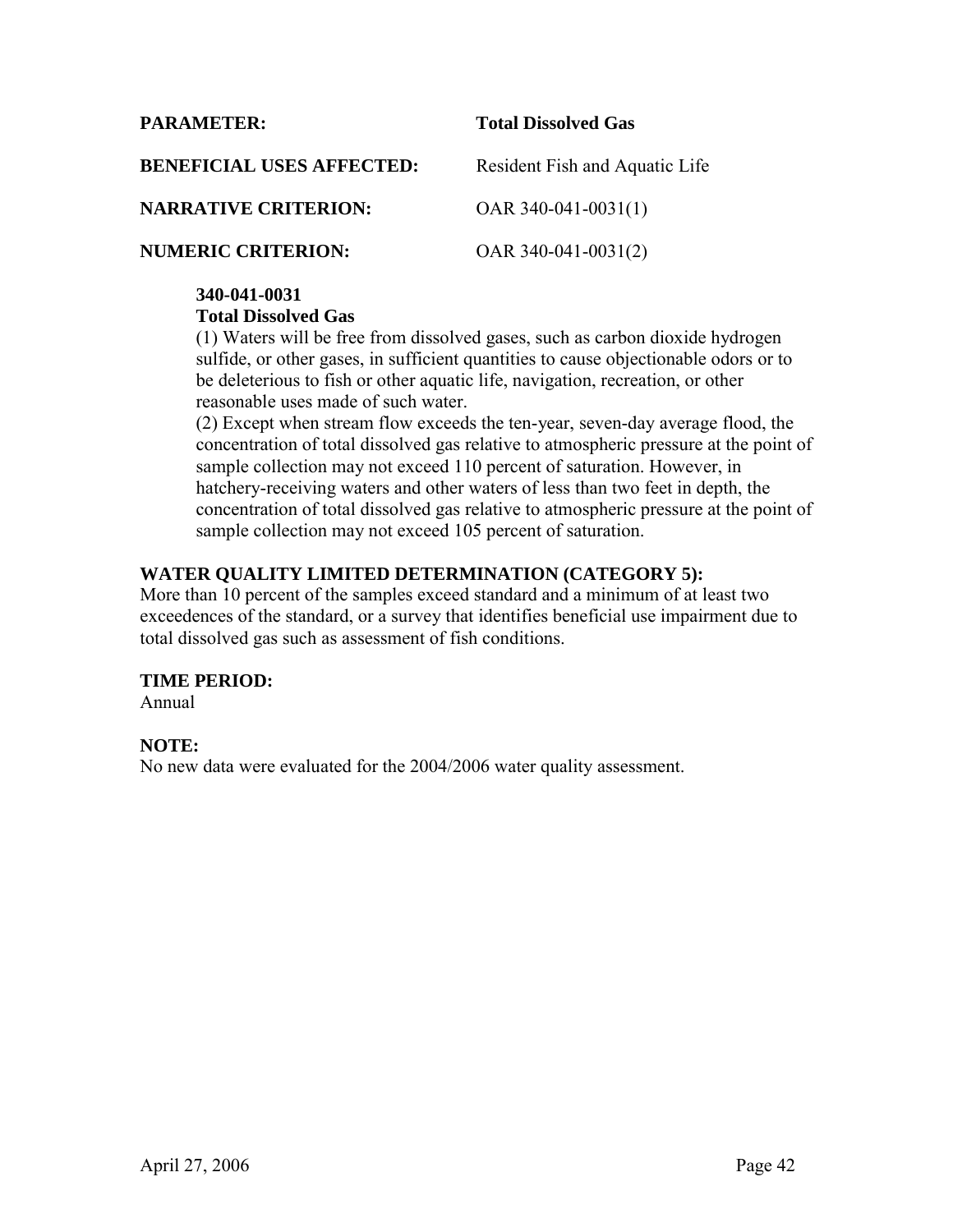## **PARAMETER:** Toxic Substances

| <b>BENEFICIAL USES AFFECTED:</b> | Aquatic Life – Fresh Water and Marine<br>Water<br>Human Health – Water and Fish Ingestion,<br>Fish Consumption, Drinking Water |  |  |
|----------------------------------|--------------------------------------------------------------------------------------------------------------------------------|--|--|
| <b>NARRATIVE CRITERION:</b>      | OAR $340-041-0033(1)$                                                                                                          |  |  |
| <b>NUMERIC CRITERION:</b>        | OAR 340-041-0033(2)                                                                                                            |  |  |

## **340-041-0033**

#### **Toxic Substances**

(1) Toxic substances may not be introduced above natural background levels in waters of the state in amounts, concentrations, or combinations that may be harmful, may chemically change to harmful forms in the environment, or may accumulate in sediments or bioaccumulate in aquatic life or wildlife to levels that adversely affect public health, safety, or welfare or aquatic life, wildlife, or other designated beneficial uses.

(2) Levels of toxic substances in waters of the state may not exceed the applicable criteria listed in Tables 20, 33A, and 33B. Tables 33A and 33B, adopted on May 20, 2004, update Table 20 as described in this section.

(a) Each value for criteria in Table 20 is effective until the corresponding value in Tables 33A or 33B becomes effective.

> (A) Each value in Table 33A is effective on February 15, 2005, unless EPA has disapproved the value before that date. If a value is subsequently disapproved, any corresponding value in Table 20 becomes effective immediately. Values that are the same in Tables 20 and 33A remain in effect.

(B) Each value in Table 33B is effective upon EPA approval. (b) The department will note the effective date for each value in Tables 20, 33A, and 33B as described in this section.

**Note:** Oregon standards for toxic substances were revised in 2004 but have not yet been approved by EPA for Clean Water Act purposes. For the 2004/2006 Integrated Report, Oregon applied pre-revision numeric criteria from Table 20. See Appendix 5 for prerevision Table 20. Criteria for metals on Table 20 are total recoverable concentrations.

## **WATER QUALITY LIMITED DETERMINATION (CATEGORY 5):**

Two (2) exceedences of the most stringent applicable criteria for a specific toxic substance.

#### **POTENTIAL CONCERN (CATEGORY 3B)**

One (1) exceedence of the most stringent applicable criteria for a specific toxic substance. (See Notes below regarding alkalinity criterion.)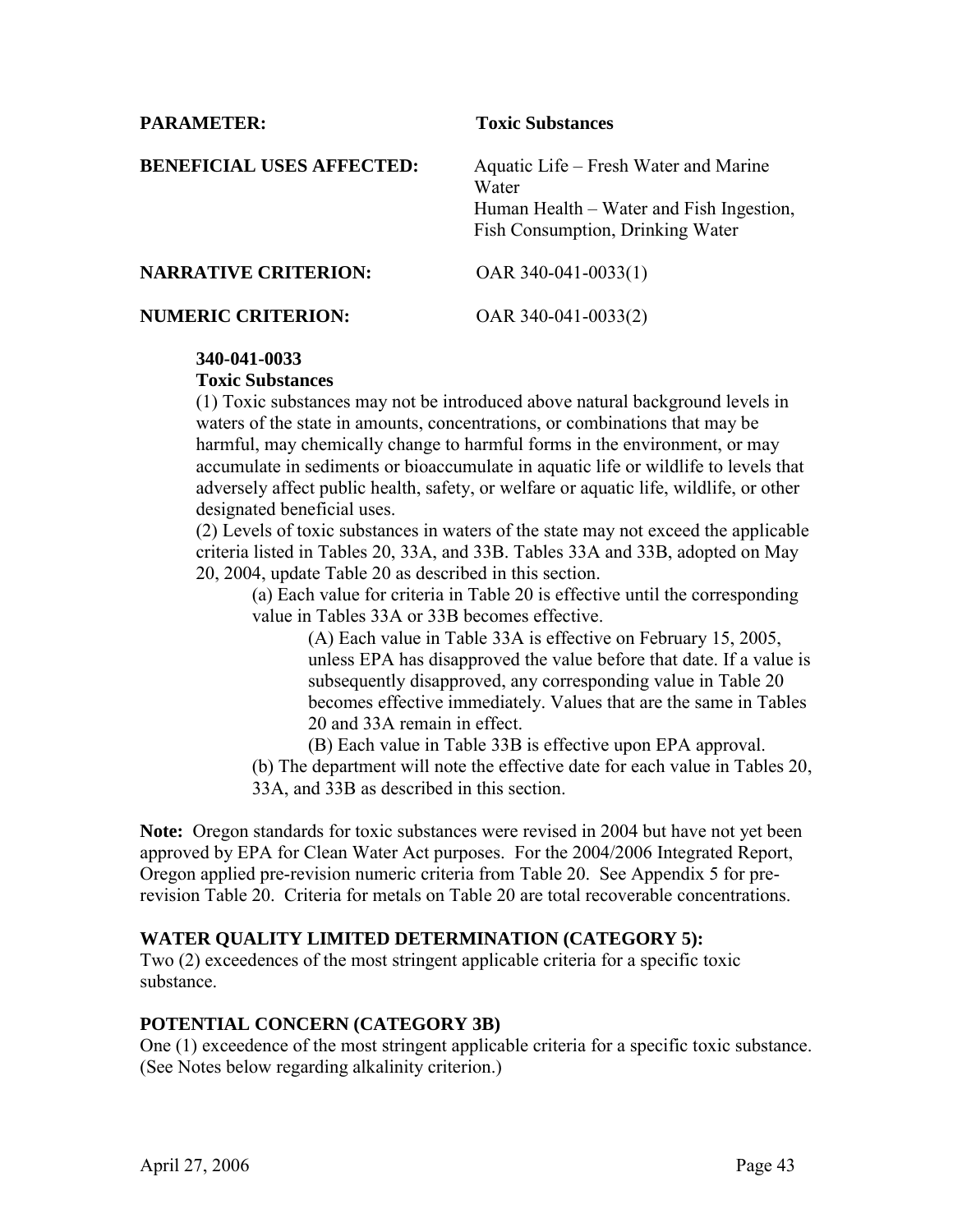# **ATTAINING CRITERION DETERMINATION (CATEGORY 2):**

A minimum of 5 samples, with all sample results below the most stringent applicable criteria for a specific toxic substance.

# **INSUFFICIENT DATA CATEGORY (EPA CATEGORY 3):**

Less than 5 valid samples for the toxic substance of interest. For sample results reported as less than a minimum reporting limit (<MRL), the MRL was compared to the most stringent applicable criteria. If the MRL was higher than the most stringent criteria, the sample was not considered valid. If sample data were not available to calculate toxic criteria dependent on hardness, temperature, pH, or salinity, the sample was not considered valid.

# **TIME PERIOD:**

Annual

# **DATA REQUIREMENTS:**

Data collected since 1993.

# **NOTES:**

## **Minimum Reporting Limit**

For sample results reported as less than a minimum reporting limit (<MRL), the MRL was compared to the toxic substance criteria. If the MRL was below the criteria, the result was counted as attaining the criteria. If the MRL was above the criteria, the sample result is unknown with regard to the standard and was not counted as either exceeding or attaining the criteria.

# **Freshwater and Saltwater Criteria**

ODEQ used EPA guidance to determine when to apply freshwater and saltwater toxics criteria<sup>[7](#page-46-0)</sup>

For waters with salinity equal or greater than 10 parts per thousand, the most stringent of the freshwater or marine acute or chronic criteria for aquatic life or the human health criteria for "fish-consumption-only" was applied. If there was no "fish-consumptiononly" criteria, the "water and fish ingestion" criteria was applied if more stringent than the aquatic life criteria.

For marine waters, the most stringent of the freshwater or marine acute or chronic criteria or the human health criteria for "fish-consumption-only" was applied. If there was no "fish-consumption-only" criteria, the water and fish ingestion criteria was applied if more stringent than the aquatic life criteria.

For non-marine and non-saline waters, the most stringent of the freshwater acute or chronic criteria or the human health criteria for "fish-consumption-only", "water-andfish-ingestion", or "drinking water MCL" criteria was applied.

<span id="page-46-0"></span> $\overline{a}$ <sup>7</sup> 2002, National Recommended Water Quality Criteria: 2002, U.S. EPA Office of Water, EPA 822-R-02-047.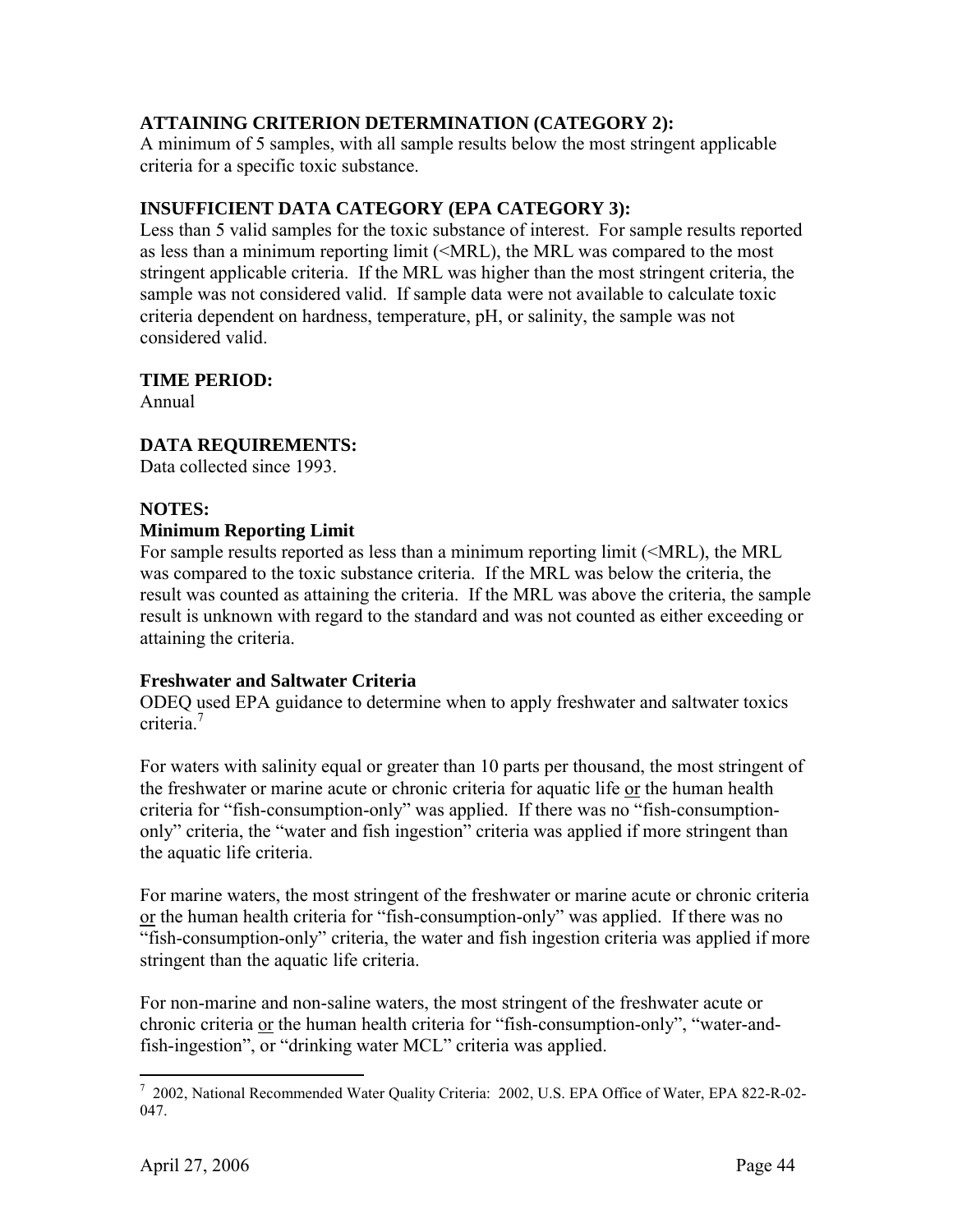## **Total Recoverable Analysis**

To evaluate water quality for metals, results for total recoverable analyses were compared to the applicable criteria. If no total analysis was available, then a dissolved analytical result was evaluated against the criteria. If the data did not identify the analysis as total or dissolved, the result was evaluated as if it were a total analysis.

## **Hardness Dependent Criteria**

The freshwater criterion for several metals is expressed as a function of hardness  $(mg/L)$ in the water column. These criteria are flagged on Table 20 with a "+" notation. Criteria values may be calculated from the following formulae according to EPA guidelines<sup>[8](#page-47-0)</sup>:

Freshwater Acute Criteria:

Criteria maximum concentration (CMC) =  $e^{(m_a [\ln(hardness)] + b_a)}$ 

Freshwater Chronic Criteria:

Criteria chronic concentration (CCC) =  $e^{(m_c \lfloor \ln (hardness) \rfloor + b_c)}$ 

| <b>Metal</b> | $\mathbf{m}_{\mathrm{a}}$ | $\mathbf{D}_{\mathbf{a}}$ | $\mathbf{m}_{\rm c}$ | $D_{c}$  |
|--------------|---------------------------|---------------------------|----------------------|----------|
| Cadmium      | 1.128                     | $-3.828$                  | 0.7852               | $-3.490$ |
| Chromium     | 0.819                     | 3.688                     | 0.819                | 1.561    |
| Copper       | 0.9422                    | $-1.464$                  | 0.8545               | $-1.465$ |
| Lead         | 1.273                     | $-1.460$                  | 1.273                | $-4.705$ |
| Nickel       | 0.8460                    | 3.3612                    | 0.8460               | 1.1645   |
| Silver       | 1.72                      | $-6.520$                  |                      |          |
| Zinc         | 0.8473                    | 0.8604                    | 0.8473               | 0.7614   |

If hardness was not measured directly, the following equation was used to calculate the hardness value<sup>9</sup>[:](#page-47-1)

Hardness, mg equivalent CaCo<sub>3</sub>/L = 2.497{Ca, mg/L} + 4.1189 {Mg, mg/L)

A minimum hardness of 25 mg/L was used as specified by EPA for calculating hardness dependent freshwater metals criteria in 40 CFR Section 131.36(c)(4)(i).

# **Ammonia Criteria - Freshwater**

Ammonia criteria for freshwater depend on pH, temperature, and the presence of salmonids or other fish with ammonia-sensitive early life stages. Values for freshwater criteria (of total ammonia nitrogen in mg N/L) can be calculated using the following  $formulae^{10,11}$  $formulae^{10,11}$  $formulae^{10,11}$ .

<span id="page-47-0"></span> $\overline{a}$ 8 1986, Quality Criteria for Water, U.S. EPA Office of Water, EPA 440/5-86-001

<span id="page-47-1"></span><sup>&</sup>lt;sup>9</sup> 1998, Standard Methods for the Examination of Water and Wastewater, 20th edition, American Public

<span id="page-47-2"></span>Health Association, American Water Works Association, Water Environment Federation <sup>10</sup> 1985, Ambient Water Quality Criteria for Ammonia - 1984, U.S. EPA Office of Water, EPA 440/5-85-001

<span id="page-47-3"></span><sup>&</sup>lt;sup>11</sup> 1986, Quality Criteria for Water 1986, U.S. EPA Office of Water, EPA 440/5-86-001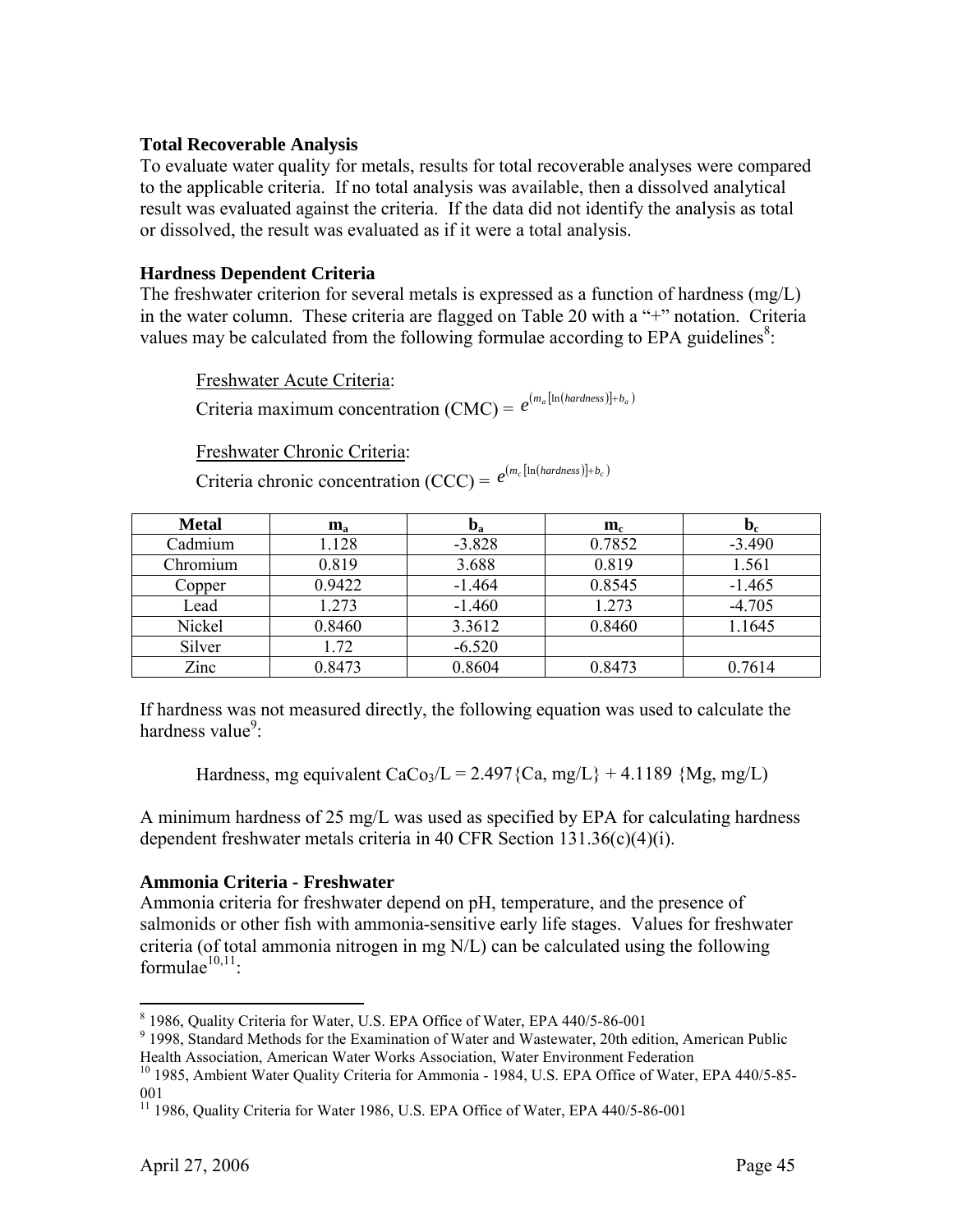Freshwater Acute Criterion<sup>12</sup>: Salmonids present:  $CMC = 0.52 / FT / FPH / 2$ Where: FT = 1 when  $20 \le$  Temperature (T)  $\le$  30 Or  $FT = 10^{0.03(20-T)}$ when  $0 \le T \le 20$ And FPH = 1 when  $8 \leq pH \leq 9$ Or  $FPH = 1.25$  $1 + 10^{7.4-pH}$ when  $6.5 \leq pH \leq 8$ Salmonids absent:  $CMC = 0.52 / FT / FPH / 2$ Where: FT =  $0.71$  when  $25 \le T \le 30$ Or  $FT = 10^{0.03(20-T)}$ when  $0 \le T \le 25$ And FPH = 1 when  $8 \leq pH \leq 9$ Or  $FPH =$ 1.25  $\frac{1 + 10^{7.4 - pH}}{1.25}$  when  $6.5 \leq pH \leq 8$ Freshwater Chronic Criterion: Salmonids present:  $CCC = 0.80 / FT / FPH / RATIO$ Where FT = 1.4 when  $15 \le T \le 30$ Or  $FT = 10^{0.03(20-T)}$ when  $0 \le T \le 15$ And FPH = 1 when  $8 \leq pH \leq 9$ Or  $FPH = 1.25$  $1 + 10^{7.4-pH}$ when  $6.5 \leq pH \leq 8$ And RATIO = 16 when  $7.7 \le pH \le 9$ Or

1

<span id="page-48-0"></span><sup>&</sup>lt;sup>12</sup> 1985, Ambient Water Quality Criteria for Ammonia - 1984, U.S. EPA Office of Water, EPA 440/5-85-001.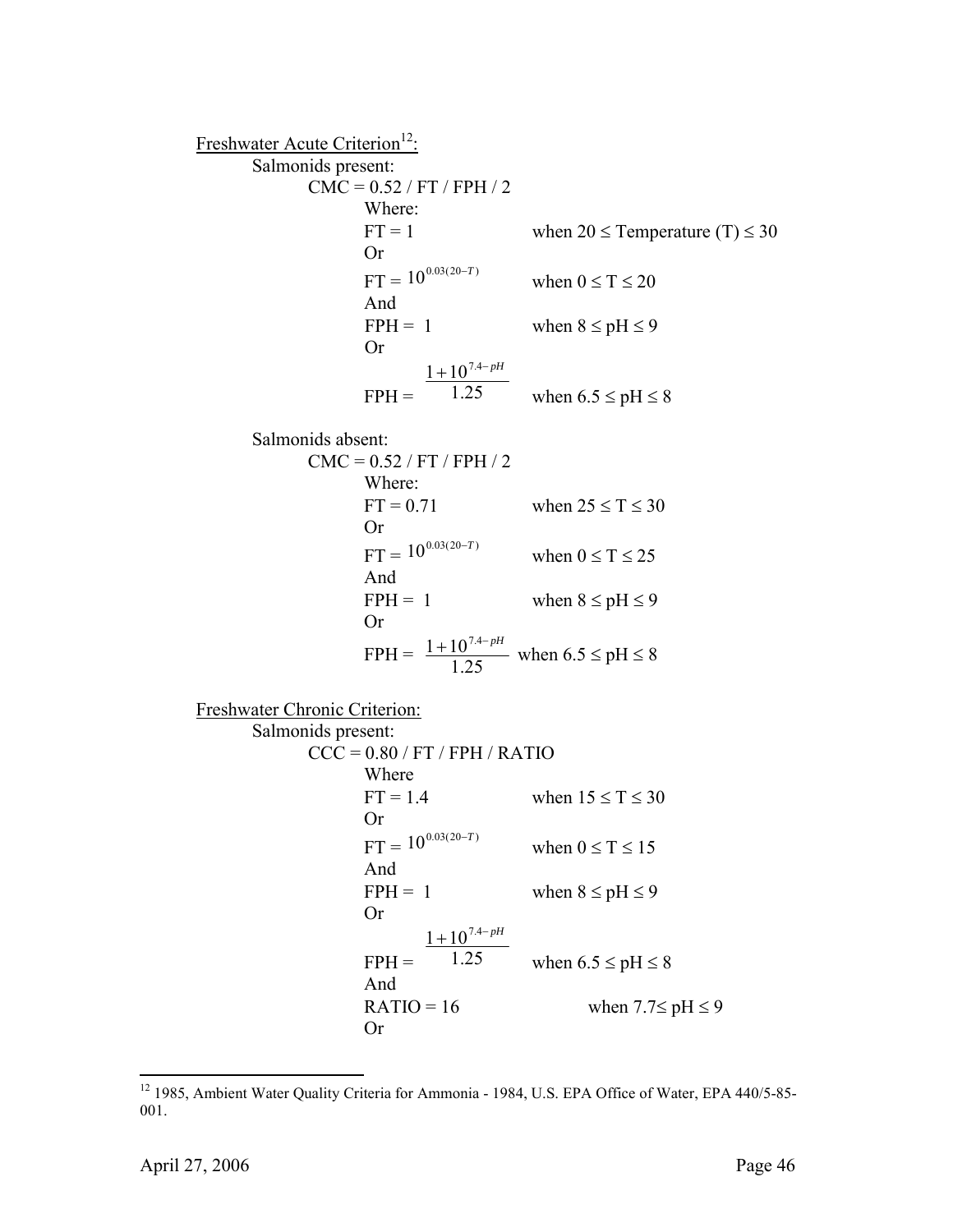$$
RATIO = 24 * 1 + 107.7-pH when 6.5≤ pH ≤7.7
$$

Salmonids absent:

 $CCC = 0.80 / FT / FPH / RATIO$ Where  $FT = 1$  when  $20 \le T \le 30$ Or  $FT = 10^{0.03(20-T)}$ when  $0 \le T \le 20$ And FPH = 1 when  $8 \leq pH \leq 9$ Or  $FPH = 1.25$  $1 + 10^{7.4-pH}$ when  $6.5 \leq pH \leq 8$ And RATIO = 16 when  $7.7 \le pH \le 9$ Or  $\text{RATIO} = 24 * 1 + 10^{7.4-pH}$ *pH* − −  $+10^{7.4}$ 7.7  $1 + 10$ 10 when  $6.5 \leq pH \leq 7.7$ 

Ammonia criteria calculated above are for un-ionized ammonia (NH<sub>3</sub>) fraction<sup>13</sup>. The fraction of un-ionized ammonia in measured total ammonia  $(NH_3 + NH_4^+)$  is calculated using the following formulae<sup>14</sup>:

> $pKa = 0.09018 + (2729.92/(273.15 + Temperature))$ Fraction =  $1/(10^{6}$ (pKa – pH) + 1)

A total ammonia criteria can be calculated by:

Total ammonia (NH<sub>3</sub> + NH<sub>4</sub><sup>+</sup>) criteria = Un-ionized ammonia (NH<sub>3</sub>) criteria/Fraction

To convert this criteria to total ammonia determined as mg/L N:

Total ammonia as N criteria = Total ammonia  $(NH_3 + NH_4^+)$  criteria \* 0.822

## **Ammonia Criteria – Saltwater**

Ammonia criteria for saltwater depend on pH, temperature, and salinity. National criteria for saltwater are given for unionized ammonia along with methods for calculating criteria for total ammonia<sup>15</sup>:

1

<span id="page-49-0"></span><sup>&</sup>lt;sup>13</sup> 1985, Ambient Water Quality Criteria for Ammonia - 1984, U.S. EPA Office of Water, EPA 440/5-85-001.

<span id="page-49-2"></span><span id="page-49-1"></span><sup>&</sup>lt;sup>14</sup> 1999, 1999 Update of Ambient Water Quality Criteria for Ammonia, U.S. EPA Office of Water, EPA 822-R-99-014.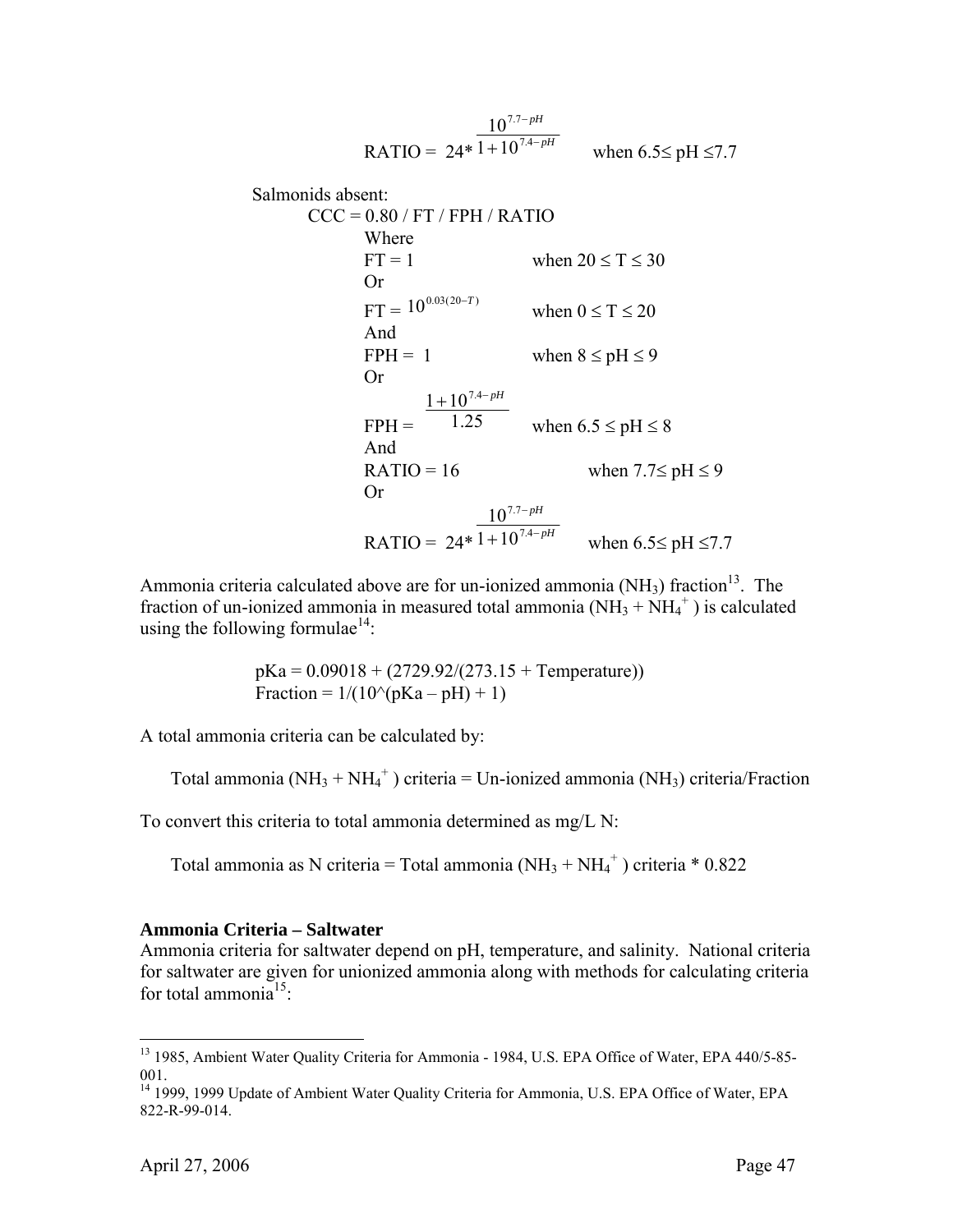Saltwater Acute Criteria  $CMC = 0.233$  mg/L unionized NH<sub>3</sub>

Saltwater Chronic Criteria  $CCC = 0.035$  mg/L unionized NH<sub>3</sub>

Converting to total ammonia as N:

Molal Ionic Strength  $(MIS) = 1000 - 1.005109S$ *S* 19.9273  $pK_a^S = 9.245 + 0.116MIS$  % Unionized Ammonia (UIA) = 1  $100 \left( 1 + 10^{x} \left( pK_a^s + 0.0324(298 - T) + 0.0415 - pH \right) \right)$ −  $\left[1+10\left(\rho K_a^s + 0.0324(298-T) + 0.0415\frac{P}{T} - pH\right)\right]$ Where:  $S =$  salinity ( $g/kg$ )  $T =$  temperature ( $(X)$ )  $P =$  pressure (atm)

Saltwater Acute Criteria Total NH<sub>3</sub> acute criterion as  $NH_3 = CMC/UIA = 0.233/UIA$ Total NH<sub>3</sub> acute criterion as  $N = 0.822 \text{*} CMC/UIA = 0.822 \text{*} 0.233/UIA$ 

Saltwater Chronic Criteria

Total NH<sub>3</sub> chronic criterion as  $NH_3 = CCC/UIA = 0.035/UIA$ Total NH<sub>3</sub> chronic criterion as  $N = 0.822 * CCC/UIA = 0.822 * 0.035/UIA$ 

# **Alkalinity Criterion**

The freshwater criterion for alkalinity is "20 mg/L or more as  $CaCO<sub>3</sub>$  freshwater aquatic life except where natural concentrations are less."<sup>16</sup> Alkalinity should not be below this value in order to protect beneficial uses.

Alkalinity is a measure of carbonate and bicarbonate ions and the buffering capacity of water to pH changes. Freshwater systems have natural variations in pH that are related to photosynthetic activity and other inorganic and organic chemical reactions. Applying the alkalinity criterion as an isolated standard to determine where water is water quality limited may lead to incorrect conclusions about overall natural water quality. For the 2004/2006 Integrated Report evaluation, analytical data indicating alkalinity less than the criterion is flagged as a **Category 3B Potential Concern** and should be considered with

<sup>&</sup>lt;sup>15</sup> 1989, Ambient Water Quality Criteria for Ammonia (Saltwater)-1989, U.S. EPA Office of Water, EPA 440/5-88-004; http://www.epa.gov/ost/pc/ambientwqc/ammoniasalt1989.pdf<br><sup>16</sup> 1986, Quality Criteria for Water, U.S. EPA Office of Water, EPA 440/5-86-001

<span id="page-50-0"></span>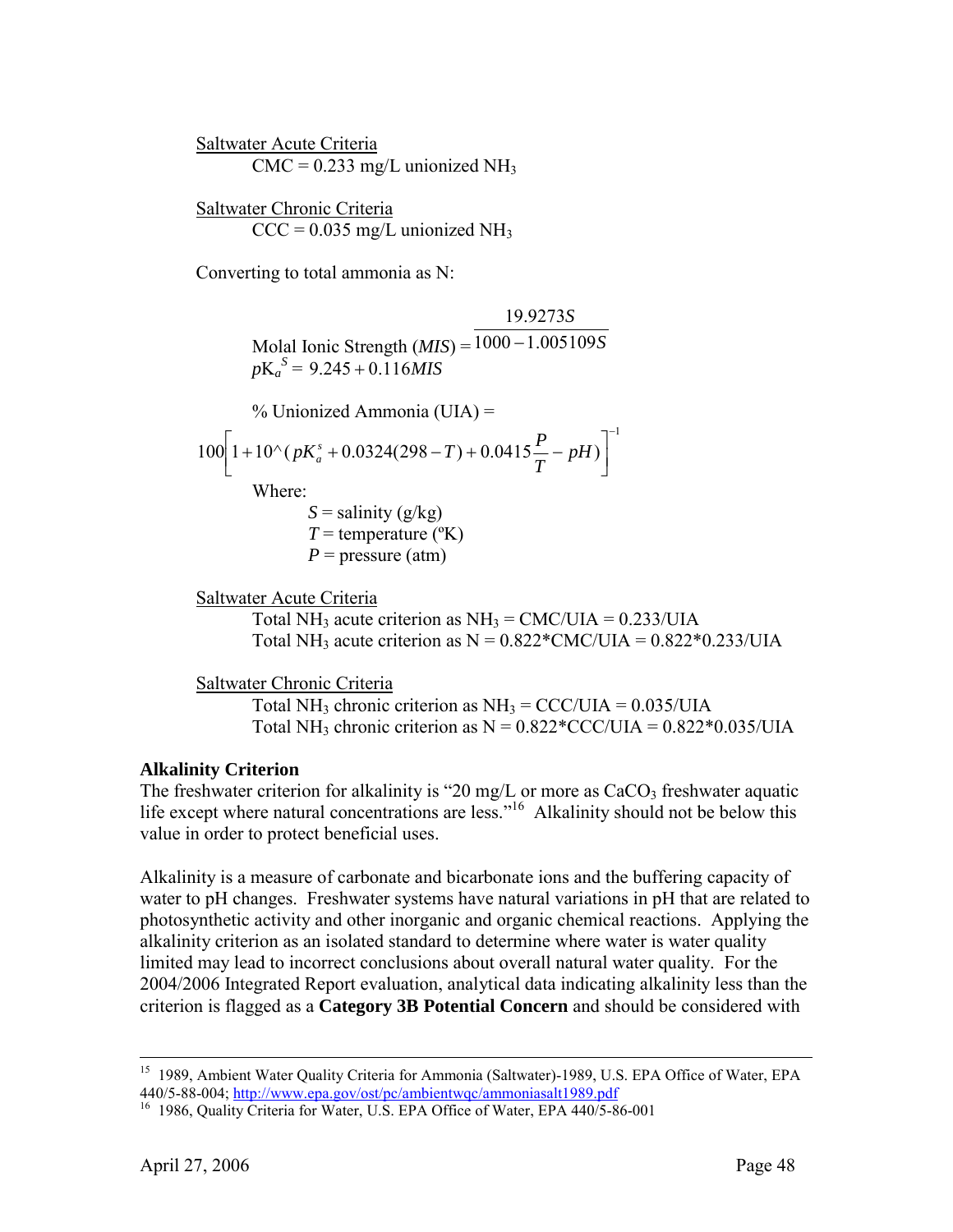other water quality information such as exceedences of criteria for pH, chlorophyll a, aquatic weeds or algae, and dissolved oxygen.

## **Phosphorus Criterion/Phosphate Phosphorus Benchmark**

The Table 20 criterion of 0.01 ug/L applies to elemental phosphorus (P) in marine or estuarine waters. This is based on the EPA criterion to protect marine organisms<sup>17</sup>.

Neither Oregon nor EPA has set a criterion for phosphate phosphorus. EPA has recognized the relationship between phosphates, as major nutrients, and excessive aquatic weed and algae growth, and lake and reservoir eutrophication.<sup>15</sup> EPA recommends that total phosphates as phosphorus (P) should not exceed 50 ug/L in streams to control excessive aquatic growths. For the 2004/2006 Integrated Report, this value is used as a benchmark to evaluate water quality data for phosphate phosphorus. Water bodies with total phosphates as phosphorus (P) greater than 50 ug/L are a **Category 3B Potential Concern** for conditions that may result in not meeting water quality standards.

 $\overline{a}$ 

<span id="page-51-0"></span><sup>&</sup>lt;sup>17</sup> 1986, Quality Criteria for Water, U.S. EPA Office of Water, EPA 440/5-86-001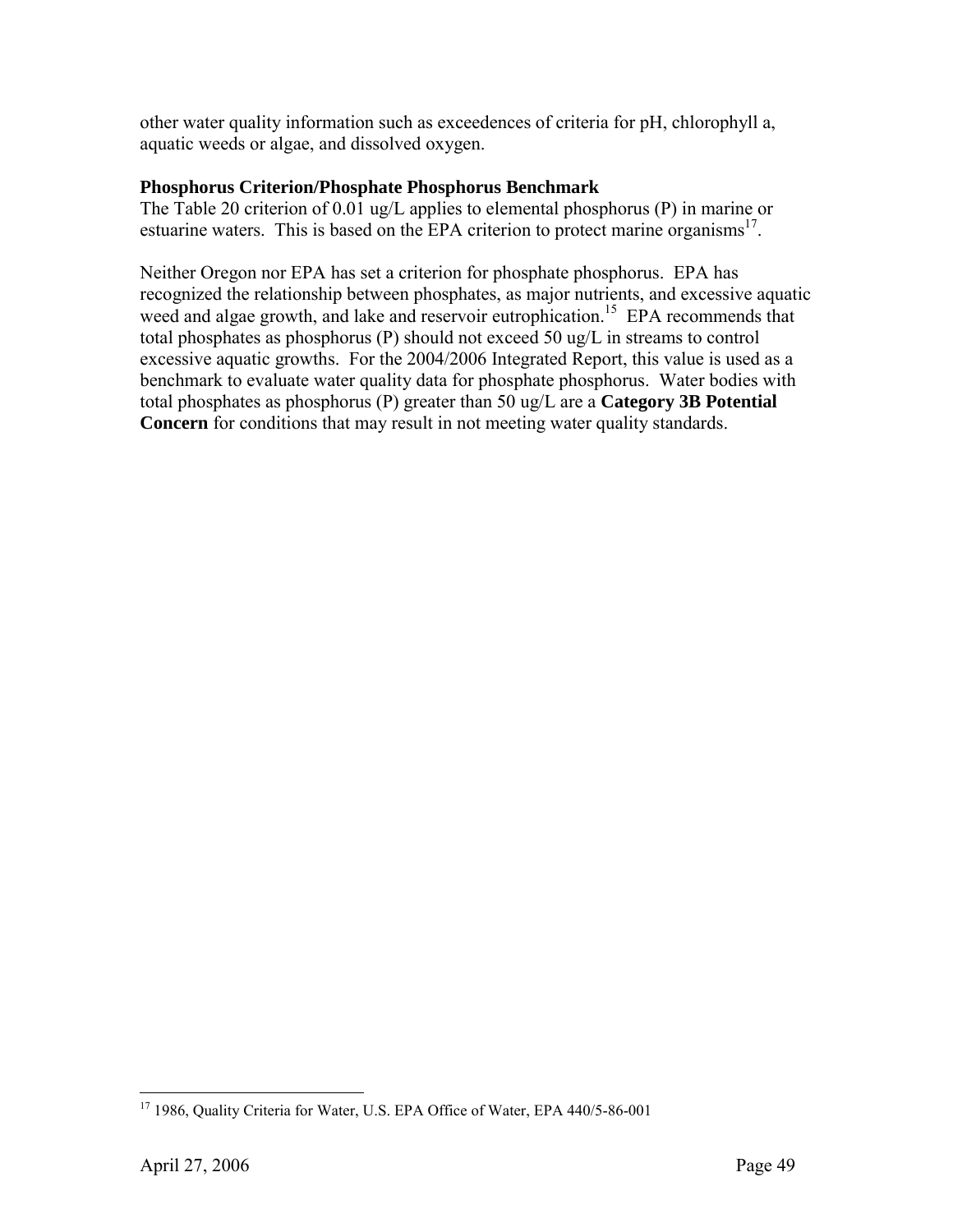| <b>PARAMETER:</b>                | <b>Turbidity</b>                                             |
|----------------------------------|--------------------------------------------------------------|
| <b>BENEFICIAL USES AFFECTED:</b> | Resident Fish and Aquatic Life<br>Water Supply<br>Aesthetics |
| <b>NARRATIVE CRITERION:</b>      | OAR 340-041-0036                                             |
| <b>NUMERIC CRITERION:</b>        | OAR 340-041-0036                                             |

#### **340-041-0036 Turbidity**

Turbidity (Nephelometric Turbidity Units, NTU): No more than a ten percent cumulative increase in natural stream turbidities may be allowed, as measured relative to a control point immediately upstream of the turbidity causing activity. However, limited duration activities necessary to address an emergency or to accommodate essential dredging, construction or other legitimate activities and which cause the standard to be exceeded may be authorized provided all practicable turbidity control techniques have been applied and one of the following has been granted:

(a) Emergency activities: Approval coordinated by the Department with the Oregon Department of Fish and Wildlife under conditions they may prescribe to accommodate response to emergencies or to protect public health and welfare;

(b) Dredging, Construction or other Legitimate Activities: Permit or certification authorized under terms of section 401 or 404 (Permits and Licenses, Federal Water Pollution Control Act) or OAR 14l-085-0100 et seq. (Removal and Fill Permits, Division of State Lands), with limitations and conditions governing the activity set forth in the permit or certificate.

# **WATER QUALITY LIMITED DETERMINATION (CATEGORY 5):**

A systematic or persistent increase (of greater than 10%) in turbidity due to an operational activity that occurs on a persistent basis (e.g. dam release or irrigation return, etc.)

#### **TIME PERIOD:**

Annual

## **Notes:**

No new data were collected or received for review for the 2004/2006 Integrated Report for turbidity. Listings from previous years are retained for 2004/2006.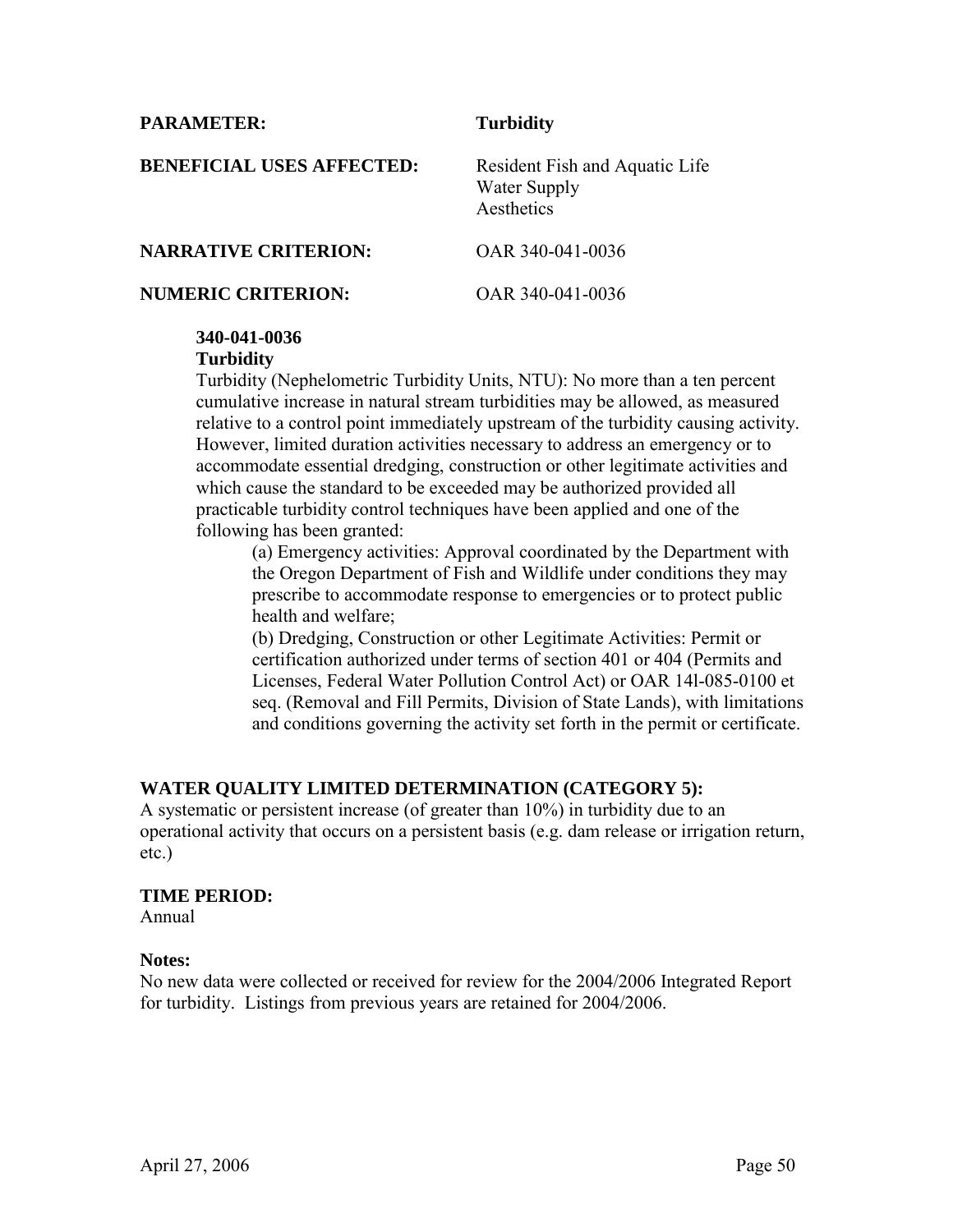# **Appendix 1**

# **2004 303(d) LIST/DELIST DATA SUBMITTALS MINIMUM DATA REQUIREMENTS**

The following quality assurance and quality control (QA/QC) requirements must be met by all data submitted in support of listing or delisting a water body segment in the Oregon 2004 303(d) List

- Identify and document precise sampling site location(s). The sampling location must be documented by latitude and longitude in either decimal degrees or degrees, minutes, seconds.
- Document date and time the samples were collected.

Sampling and analysis should be conducted under a written QA/QC Plan or by established and approved protocols such as contained in the Water Quality Monitoring Technical Guidebook, The Oregon Plan for Salmon and Watersheds, July 1999. The QA/QC plan must contain the data quality objectives (DQOs).

- Chemistry samples must be analyzed in accordance with methods cited in the most recent edition of Standard Methods for the Examination of Water and Waste Water, or using EPA approved methods listed in the most recent update of 40 CFR 136. The analysis must utilize appropriate QA/QC protocols, such as routinely analyzing replicates, blanks, laboratory control samples (LCS) and spiked samples. Data using field kits is only acceptable if the kits use a method approved under 40 CFR 136 and the QA/QC protocols referenced above have been adhered to. (See ODEQ Laboratory Field Sampling Reference Guide, and ODEQ Laboratory Quality Assurance Manual.)
- Samples analyzed must comply with preservation, transportation and holding time recommendations cited in the most recent edition of Standard Methods for the Examination of Water and Waste Water or the ODEQ Laboratory Field Sampling Reference Guide".
- Data must be reported in standard units recommended in the relevant approved method.
- Instruments (pH, DO, Conductivity, Temperature, etc.) are to be operated and calibrated according to manufacturer's recommendations, or other acceptable, established procedure. Field measurements must be conducted using methods cited in the most recent edition of Standard Methods for Analysis of Water and Waste Water. For grab samples, duplicate samples will be taken at a minimum of 10% of the total number of monitoring sites (1 duplicate for every 10 sites).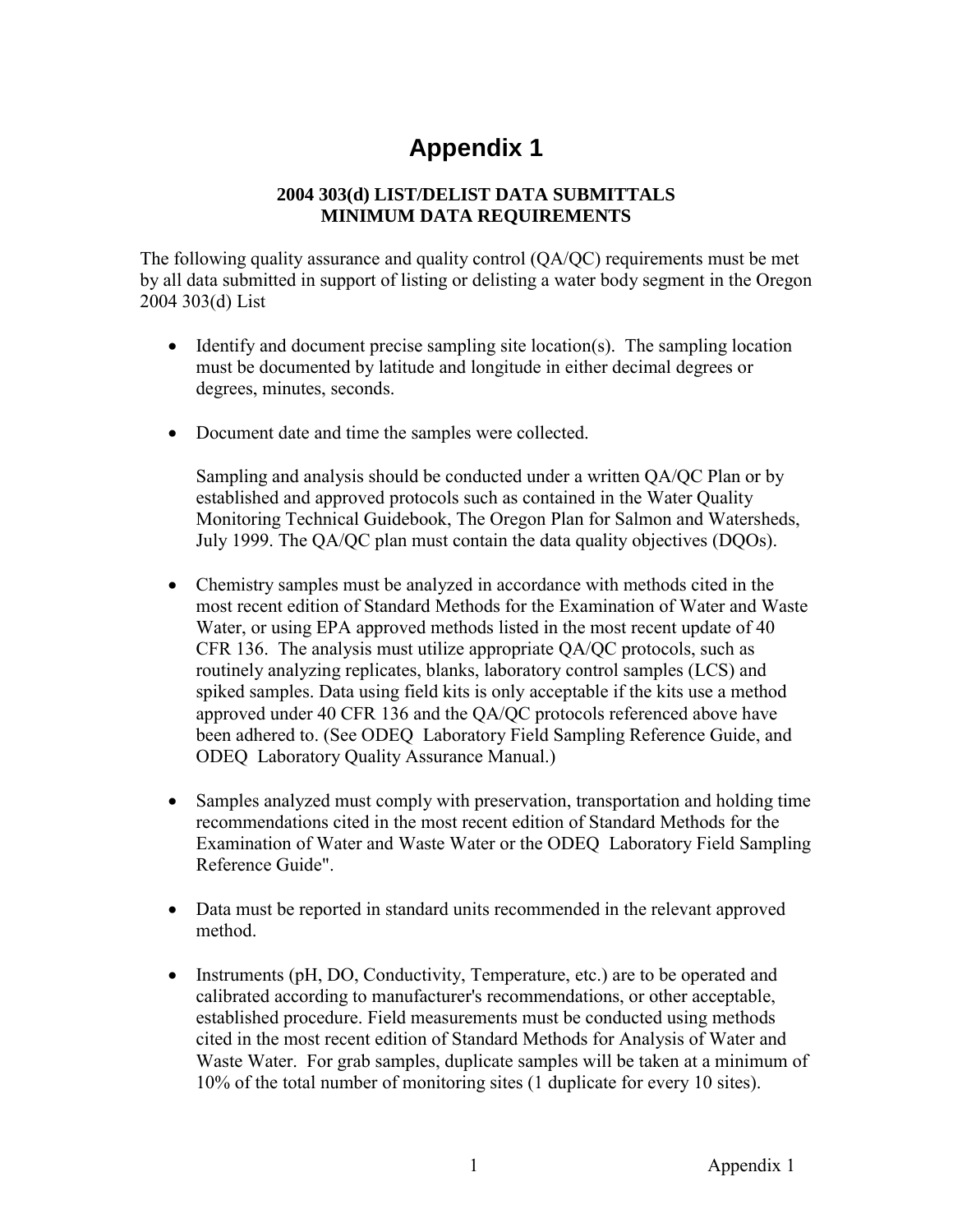Reference: Water Quality Monitoring Technical Guide Book, The Oregon Plan for Salmon and Watersheds July 1999. Available from Oregon Plan website at: [http://oregon.gov/OWEB/docs/pubs/wq\\_mon\\_guide.pdf](http://oregon.gov/OWEB/docs/pubs/wq_mon_guide.pdf)

• Continuous temperature monitoring must follow standardized field protocols. At a minimum, pre and post deployment accuracy checks must be conducted using a NIST (National Institute of Standards and Technology) traceable thermometer. For data to be acceptable it must be bracketed by two acceptable field temperature audits during the deployment period.

Reference: Water Quality Monitoring Technical Guide Book, The Oregon Plan for Salmon and Watersheds July 1999. Available from Oregon Plan website at: [http://oregon.gov/OWEB/docs/pubs/wq\\_mon\\_guide.pdf](http://oregon.gov/OWEB/docs/pubs/wq_mon_guide.pdf)

- Multi-parameter continuous monitors must be calibrated following the manufacturer's calibration procedures prior to field deployment. For data to be acceptable it must be bracketed by two acceptable field audits during the deployment period.
- For macroinvertebrate assessments the Level 3 protocol described in the Oregon Plan Water Quality Monitoring Technical Guide Book, must be followed.

References: Water Quality Monitoring Technical Guide Book, The Oregon Plan for Salmon and Watersheds July 1999. Available from Oregon Plan website at: [http://oregon.gov/OWEB/docs/pubs/wq\\_mon\\_guide.pdf](http://oregon.gov/OWEB/docs/pubs/wq_mon_guide.pdf)

DRAFT Reference Condition Approach and Site Selection, ODEQ , February 2003.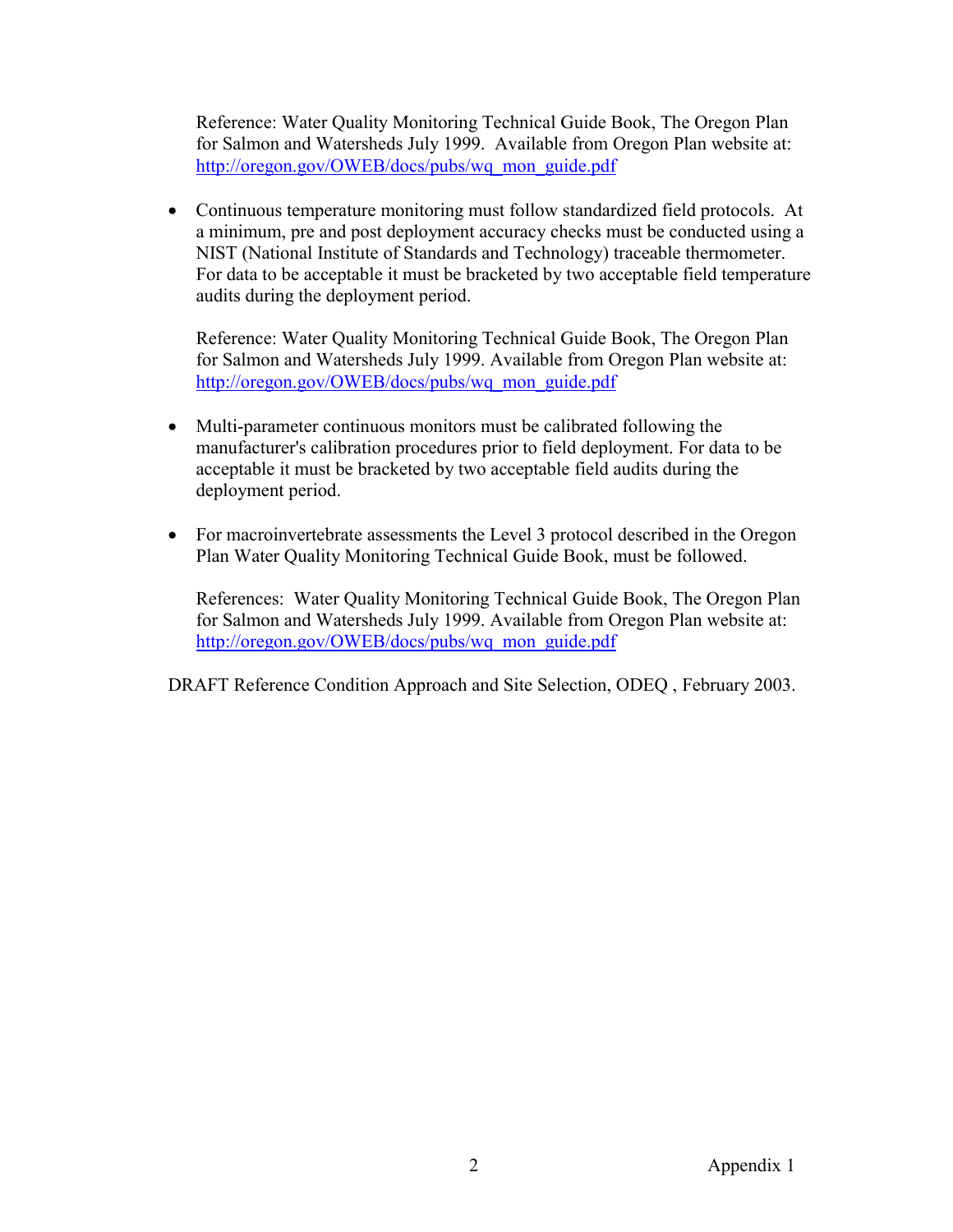# **Appendix 2 2004/2006 Integrated Report on Water Quality Status: Water Body Segmentation Rules**

# **Temperature and Dissolved Oxygen**

Use segments designated in Oregon Administrative Rules (OAR) Chapter 340 Division 41 as revised in 2003 for designated fish beneficial uses and designated spawning time periods. Assign status as follows:

| <b>If</b>           |                    | Then:               |                     |
|---------------------|--------------------|---------------------|---------------------|
| 2004 stations       |                    | 2004 Segment        | 2004 Status         |
| One or more station |                    | Start and end river | Cat 5: 303d list    |
| 303d                |                    | mile for designated |                     |
|                     |                    | fish use            |                     |
| One or more         | TMDL approved      | Start and end river | Cat 4a: WQ          |
| stations 303d       | for temperature or | mile for designated | limited, TMDL       |
|                     | dissolved oxygen   | fish use            | approved            |
|                     | for stream         |                     |                     |
| One or more         |                    | Start and end river | Cat 5: 303d list    |
| stations 303d,      |                    | mile for designated |                     |
| others insufficient |                    | fish use            |                     |
| data                |                    |                     |                     |
| One or more         |                    | Start and end river | Cat 2: Attaining    |
| stations attaining; |                    | mile for designated |                     |
| others insufficient |                    | fish use            |                     |
| data                |                    |                     |                     |
| One or more         |                    | Start and end river | Cat 3: Insufficient |
| stations with       |                    | mile for designated | data                |
| insufficient data   |                    | fish use            |                     |
| No 2004 data        | 2002 303d status   | Retain previous     | 3030d based on      |
|                     |                    | segment start and   | previous listing    |
|                     |                    | end                 |                     |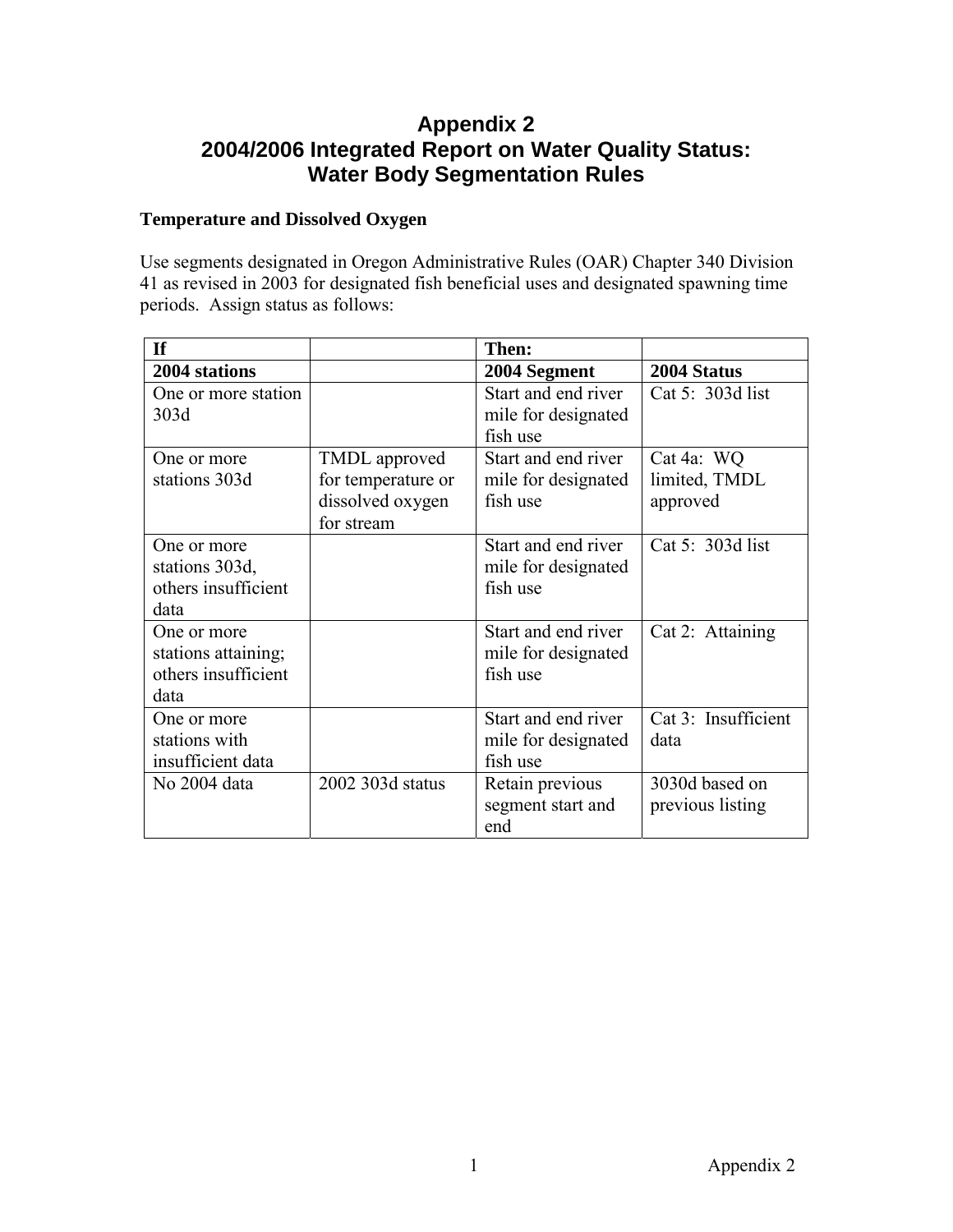## **Other Pollutants**

For pollutants other than temperature and dissolved oxygen, if segment was defined in 2002 for parameter and season, use pre-existing segment river mile start and end. For **bacteria**, use 2002 segment for matching parameter and season (example, *e.coli* for summer);

- If match for parameter but not season, use segment for matching parameter for any season (example, *e.coli* for fall/winter/spring). Assign 2004 status based on evaluation of 2004 data.
- If no match for parameter, use segment for other bacteria parameter (example, for *e. coli*, use previous fecal coliform segment). Assign 2004 status based on evaluation of 2004 data.

For segments with **matching parameter and season**, assign status to segment as follows:

| <b>If</b>                  | And                  | Then:        |                          |
|----------------------------|----------------------|--------------|--------------------------|
| 2004 stations              | 2002 Segment         | 2004 Segment | 2004 Status              |
|                            | <b>Status</b>        |              |                          |
| One or more stations 303d  | 303d                 | Same         | Cat 5: 303d list         |
| One or more stations 303d  | TMDL approved        | Same         | Cat 4a: WQ limited,      |
|                            |                      |              | TMDL approved            |
| One or more stations 303d  | Attaining            | Same         | Cat 5: 303d list         |
| Stations insufficient data | 303d                 | Same         | Cat 5: 303d list         |
| One or more stations       | 303d                 | Same         | Cat 5: 303d list         |
| potential concern (toxics) |                      |              |                          |
| One or more stations       | Potential concern    | Same         | Cat 3B: Potential        |
| potential concern (toxics) | or insufficient data |              | concern                  |
| One or more stations       | Attaining            | Same         | Cat 3B: Potential        |
| potential concern (toxics) |                      |              | concern                  |
| Stations insufficient data | Attaining            | Same         | Cat 2: Attaining         |
| Stations insufficient data | Potential concern    | Same         | Cat 3B: Potential        |
|                            |                      |              | concern                  |
| One or more stations       | Attaining            | Same         | Cat 2: Attaining         |
| attaining and one or more  |                      |              |                          |
| stations insufficient data |                      |              |                          |
| Attaining and/or           | 303d                 | Same         | Cat 5: 303d list         |
| insufficient data          |                      |              | (Check for data          |
|                            |                      |              | equivalency to de-list). |
| Combination insufficient   | 303d                 | Same         | Cat 5: 303d list         |
| data, 303d, and attaining  |                      |              |                          |
| Stations attaining         | Attaining            | Same         | Cat 2: Attaining         |
| Combination insufficient   | Attaining            | Same         | Cat 5: 303d list         |
| data, 303d, and attaining  |                      |              |                          |
| Attaining                  | TMDL approved        | Same         | Cat 2: Attaining         |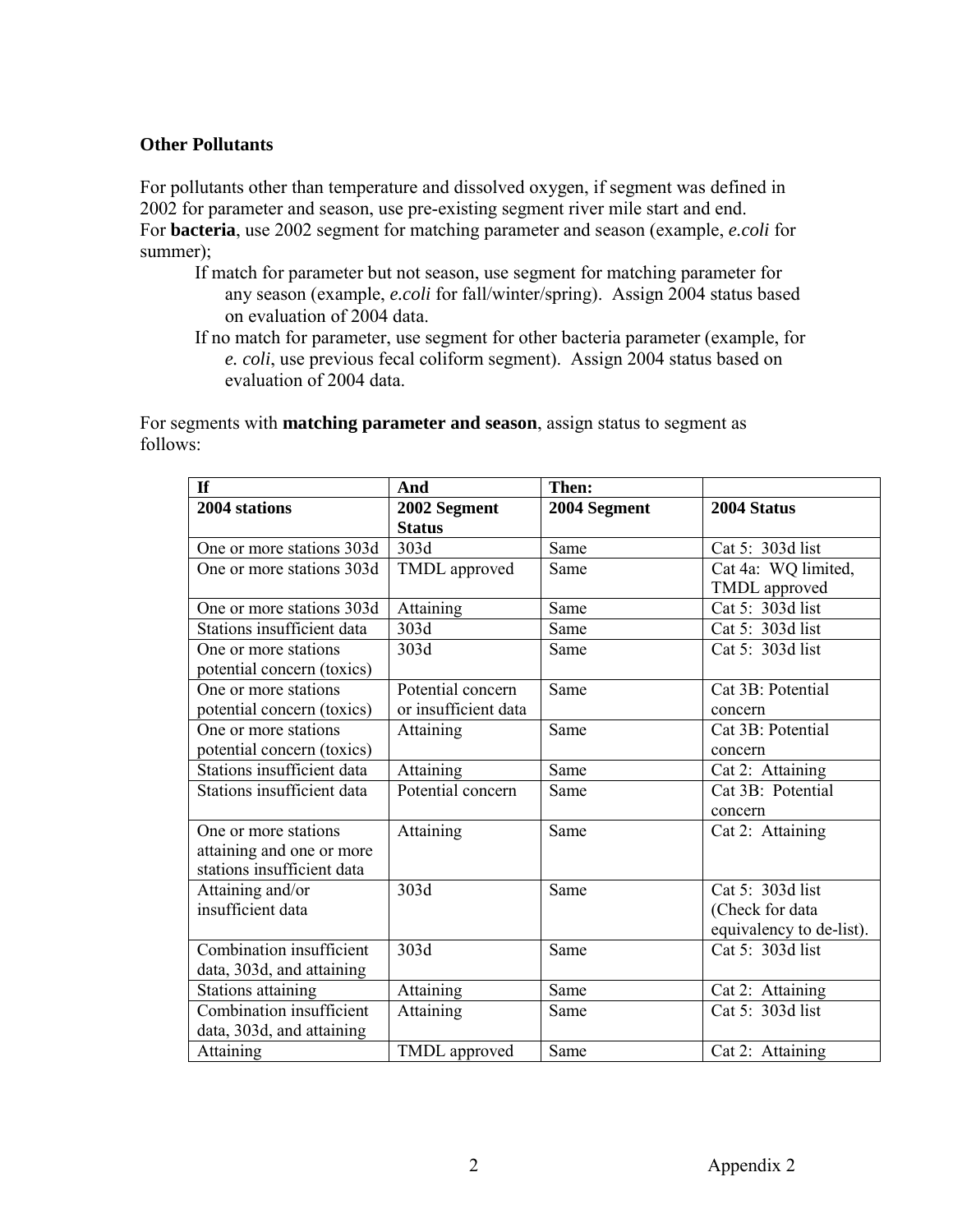# **Other Pollutants (con't)**

If **NO** segment is defined in 2002 for parameter and season, define 2004 segment up to the next monitoring station and assign 2004 status to segment as follows:

| <b>If</b>          | And No<br>2002 | Then:                   |                              |
|--------------------|----------------|-------------------------|------------------------------|
|                    | <b>Segment</b> |                         |                              |
| 2004 stations      |                | 2004 segment            | 2004 segment status          |
| One station 303d   |                | Mouth to headwaters     | Cat 5: 303d list             |
| One or more        |                | Segment from mouth      | Cat 5: 303d list             |
| stations 303d      |                | up to next station that |                              |
| with upstream      |                | shows other status      |                              |
| data points.       |                | information             |                              |
| One station 303d   |                | Define segments         | Cat 2: Attaining from data   |
| with downstream    |                | start/end at halfway    | point to halfway;            |
| station attaining  |                | point between           | Cat 5 303d list from halfway |
|                    |                | attaining and 303d      | below data point to next     |
|                    |                | point                   | upstream data point showing  |
|                    |                |                         | different status.            |
| One or more        |                | Mouth to headwaters     | Cat 5: 303d list             |
| station 303d,      |                |                         |                              |
| other insufficient |                |                         |                              |
| data               |                |                         |                              |
| One or more        |                | Mouth to headwaters     | Cat 2: Attaining             |
| station attaining; |                |                         |                              |
| others with        |                |                         |                              |
| insufficient data  |                |                         |                              |
| One or more        |                | Mouth to headwaters     | Cat 3: Insufficient data     |
| stations with      |                |                         |                              |
| insufficient data  |                |                         |                              |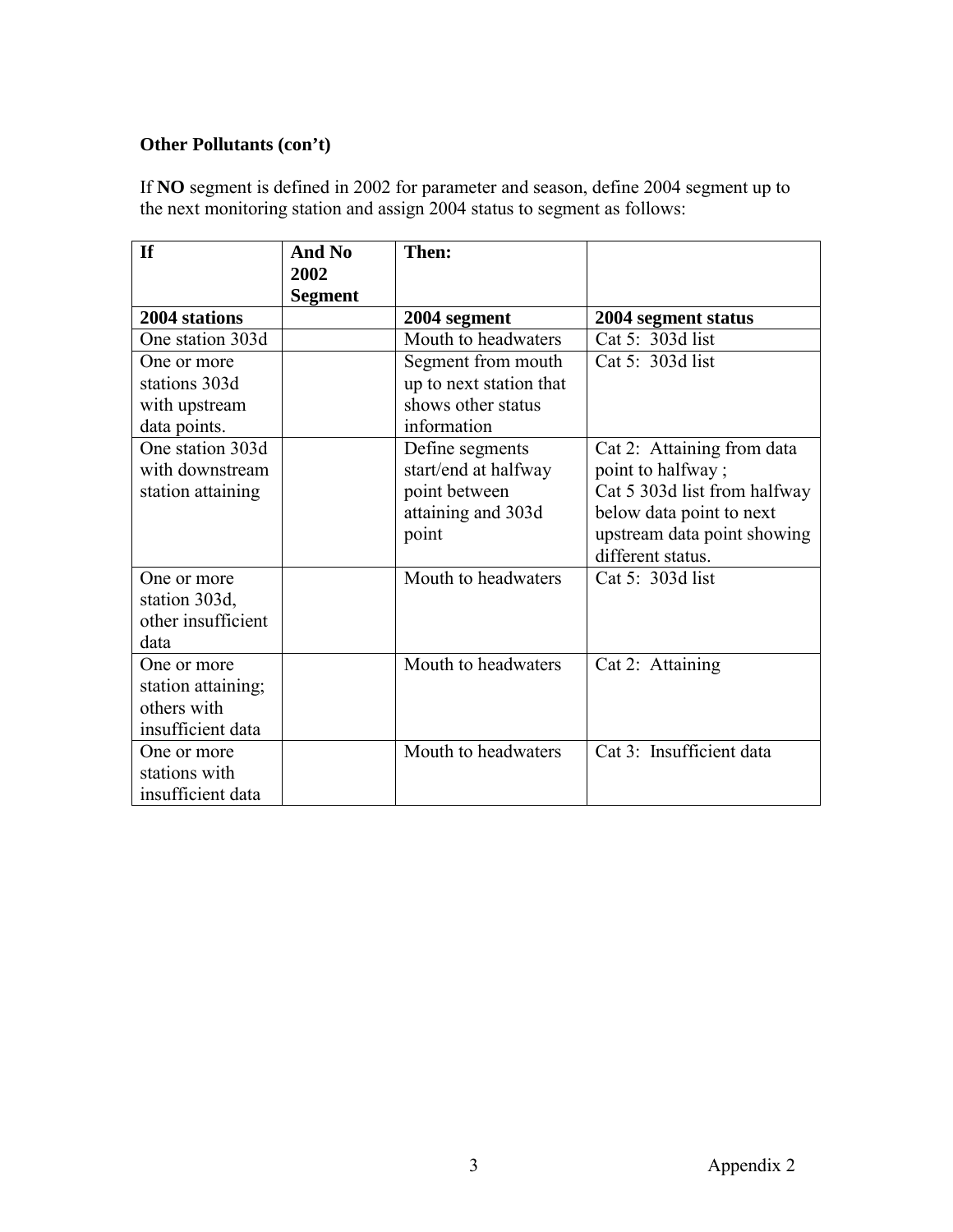# **Appendix 3**

June 22, 1998

Philip Millam Director, Office of Water, OW-134 U.S. Environmental Protection Agency, Region X 1200 Sixth Avenue Seattle, Washington 98101

Dear Phil:

This letter is to provide policy clarification of the Oregon water quality standards revisions that were submitted for Environmental Protection Agency's (EPA) approval on July 10, 1996. Specifically, this letter addresses how the Department of Environmental Quality (ODEQ ) is interpreting certain language contained in the Oregon Water Quality Standards (OAR 340-41) and responds to questions that EPA has raised in its review of the standards.

The regulatory clarifications included herein will be incorporated into the water quality standards, to the extent possible, during the next triennial review. As there are quite a number of issues that are candidates for review in the next triennial review, we will need to carefully prioritize these issues working with EPA and the next Policy Advisory Committee.

The following comments are organized in the following manner: beneficial use issues, numeric criteria issues and implementation issues.

## **BENEFICIAL USE ISSUES:**

**Bull Trout Waters**: The language in the rule (OAR 340-41- basin (2)(b)(A)) reads: *"…no measurable surface water temperature increase resulting from anthropogenic activities is allowed: … (v) In waters determined by the Department to support or to be necessary to maintain the viability of native Oregon bull trout, when surface water temperatures exceed 50.0º F (12.8º C)"*. [Please note that the specific citation for the temperature criteria for Bull Trout may vary slightly in its numbering depending on the basin, this example and subsequent citations are from the standards for the Willamette Basin (OAR 340-41-445)].

The Department has consulted with the Oregon Department of Fish and Wildlife (ODFW) to make a determination of the current distribution of Bull Trout. Maps have been developed by ODFW as part of an effort to develop plans to protect and restore Bull Trout populations. These maps can be found in the following publication: "Status of Oregon's Bull Trout" (Oregon Department of Fish and Wildlife; October 1997; Buchanan, David, M. Hanson, and R. Hooton; Portland, OR) which is available from ODFW or viewed in the "StreamNet" website (www.streamnet.org). A map showing the most recent Bull Trout distribution (export file dated June 1997) has been sent separately to EPA and a digital version can be provided to EPA.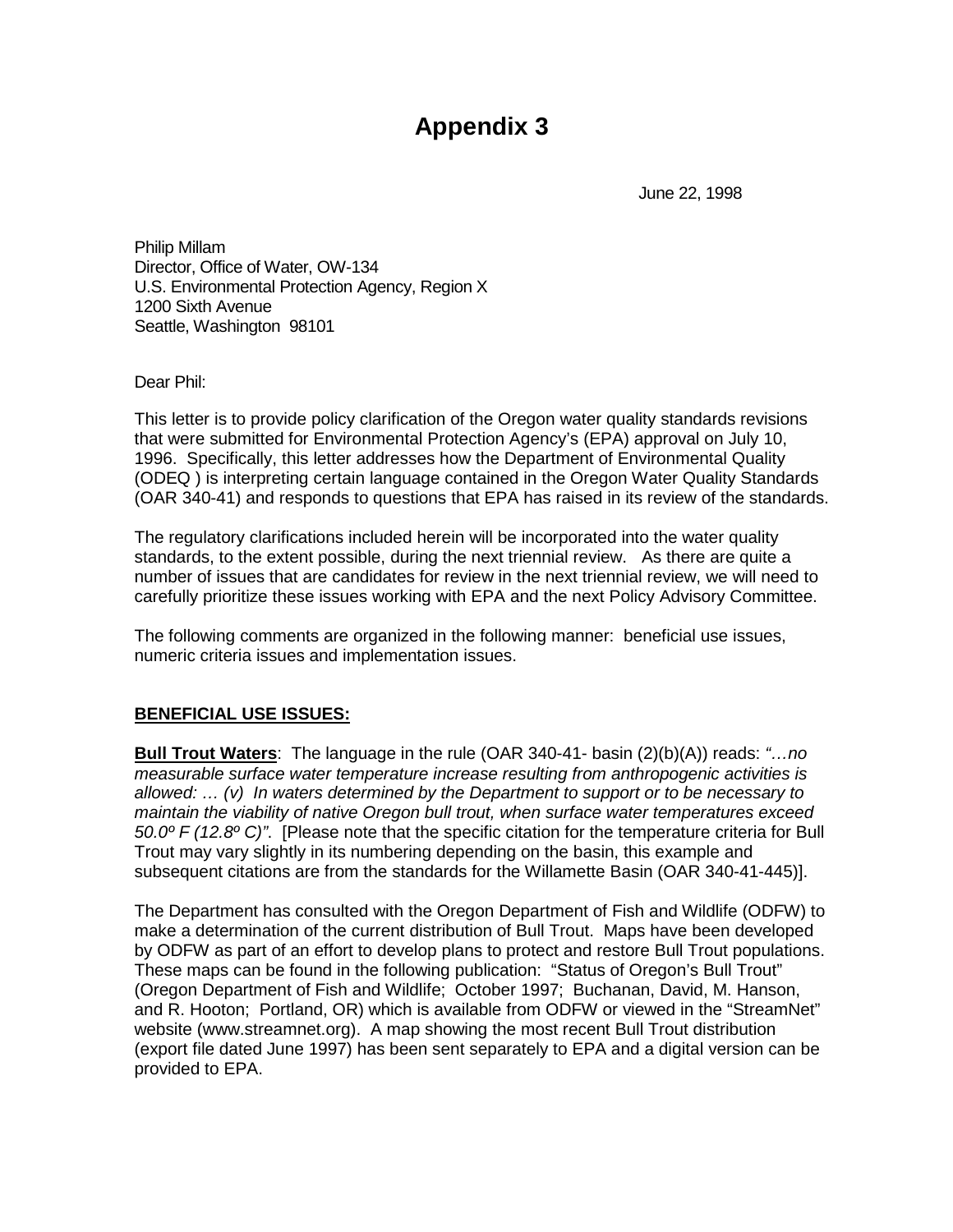The Department will use the 1997 Bull Trout distribution maps contained in the 1997 ODFW publication to clarify the phrase "waters determined by the Department to support or to be necessary to maintain the viability of native Oregon Bull Trout." The temperature criteria of 50ºF applies to the stream reaches which indicate that "Spawning, Rearing, or Resident Adult Bull Trout" populations are present. These waters are shown by a solid green line on the maps that are referenced.

The mapping and planning effort is an on-going effort by ODFW. Any changes made to the mapped distribution will represent a change in the standard which would be submitted to EPA for approval. The Bull Trout portion of the standards will be revised to incorporate a reference to the 1997 ODFW publication or identify any other means for determining waters that support or are necessary to support Bull Trout in the next triennial standards review.

#### **Waters supporting spawning, egg incubation and fry emergence:** The language in the rule reads:

Temperature (OAR 340-41- basin (2)(b)(A)): "…*no measurable surface water temperature increase resulting from anthropogenic activities is allowed: … (iv) In waters and periods of the year determined by the Department to support native salmonid spawning, egg incubation, and fry emergence from the egg and from the gravels in a basin which exceeds 55ºF (12.8ºC)".*

Dissolved Oxygen (OAR 340-41- basin (2)(a)(A)): *"For waterbodies identified by the Department as providing salmonid spawning, during the periods from spawning until fry emergence from the gravels, following criteria apply…"* 

The Beneficial Use Tables (Tables 1-19 in the Oregon water quality standards) indicate the recognized beneficial uses to generally be protected **in the basin**. In some basins (e.g. Table 15, Malheur River Basin), the information in the Tables has been refined for particular water bodies. In general, salmonid spawning and rearing are shown on the tables to be found in all basins. In order to make the spawning determinations, information on location and timing in a specific waterbody is further developed through consultation with ODFW as spawning does not occur at all times of the year or in all locations in the basin. In addition, timing often varies from year to year depending on seasonal factors such as flow. ODFW, in cooperation with other federal and tribal fishery agencies has begun to map out this information on a species by species basis (StreamNet Project) but this work is still several years from completion.

ODEQ is submitting the attached table that identifies when the spawning criteria listed under the dissolved oxygen and temperature standards will be applied to a basin. This table provides the generally accepted time frame during which spawning occurs. However, spawning periods for Spring Chinook and Winter Steelhead vary with elevation (e.g. Spring Chinook tend to spawn earlier and fry emergence occurs later in the Spring for Winter Steelhead in streams at higher elevations). Therefore, to address differences in actual spawning periods, the Department will consult directly with the ODFW to determine if waterbody specific adjustments (which would be changes to the standards) are necessary.

Furthermore, the Department will apply the antidegradation policy in specific actions, e.g. permits, 401 certification and 303(d) listing, to protect spawning that occurs outside the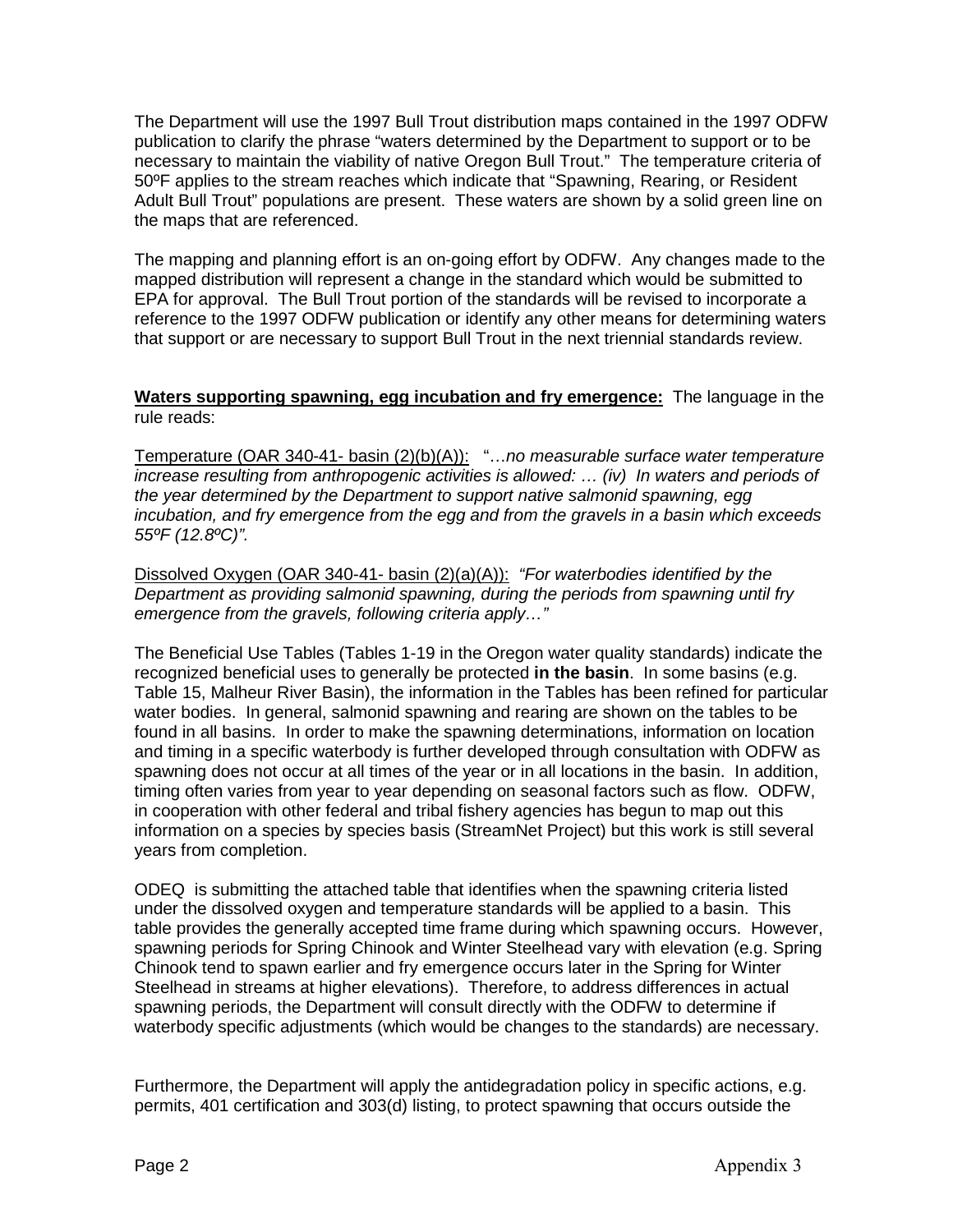identified time frames or utilize the narrative temperature criteria that applies to threatened or endangered species.

**Application of the warm-water Dissolved Oxygen Criteria** (OAR 340-41- basin (2)(a)(F))**:** The language in the rule reads: *"For waterbodies identified by the Department as providing warm-water aquatic life, the dissolved oxygen shall not be less than 5.5 mg/l as an absolute minimum..."*

Warm-water criteria is applied in waters where Salmonid Fish Rearing and Salmonid Fish Spawning are not a listed beneficial use in Tables 1 - 19 with the exception of Table 19 (Klamath Basin) in which the cool water dissolved oxygen criteria will be applied (see Klamath TMDL supporting documentation, (Hammon 1998)). Specifically, the warm water criteria would be applied to:

Table 15: Malheur River (Namorf to Mouth), Willow Creek (Brogan to Mouth), Bully Creek (Reservoir to Mouth);

Table 16: Owyhee River (RM 0-18);

Table 17: Malheur Lake Basin - Natural Lakes;

Table 18: Goose and Summer Lakes Basin - High Alkaline & Saline Lakes.

**Application of the cool-water Dissolved Oxygen Criteria** (OAR 340-41- basin (2)(a)(E))**:** The language in the rule reads: *"For waterbodies identified by the Department as providing cool-water aquatic life, the dissolved oxygen shall not be less than 6.5 mg/l as an absolute minimum..."* 

Cool-water aquatic life is a sub-category of cold-water aquatic life and is defined under OAR 340-41-006 (52) as *"the aquatic communities that are physiologically restricted to cool waters, composed of one or more species having dissolved oxygen requirements believed similar to the cold-water communities. Including but not limited to Cottidae, Osmeridae, Acipenseridae, and sensitive Centrachidae such as the small-mouth bass."* This criteria will be applied on an ecoregional basis<sup>18</sup> (see attached map) as follows:

## **West Side:**

Cold Water: Coast Range Ecoregion - all, Sierra Nevada Ecoregion -all, Cascade-all, Willamette Valley - generally typical including Willamette River above Corvallis, Santiam (including the North and South), Clackamas, McKenzie, Mid Fork and Coast Fork mainstems.

 $\overline{a}$ 

<span id="page-60-0"></span> $^{18}$  The original Ecoregions described in "Ecorgions of the Pacific Northwest" (James Omernik and A. Gallant, 1986, EPA/600/3-86/033) were used. This work is currently being updated but is not complete for Oregon. The terms most typical and generally typical are defined as follows: "The most typical portions of ecoregions are generally those areas that share all of the characteristics that are predominant in each ecoregion. The remaining portions, generally typical of each ecoregion, share most, but not all, of these same characteristics. These areas are defined on maps included in the publication referenced above and have been sent separately to EPA.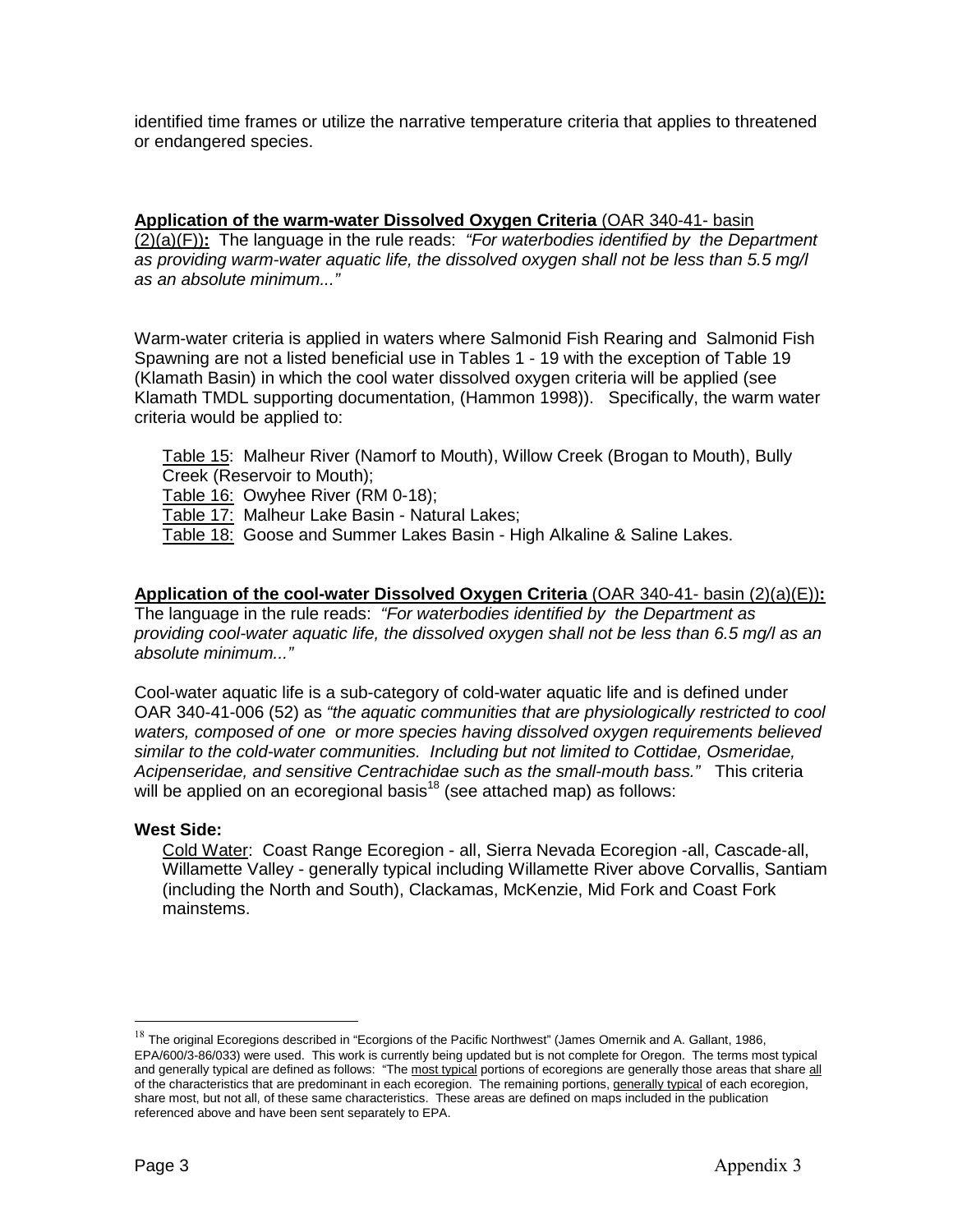Cool Water: Willamette Valley Ecoregion - most typical.

**East Side** (with the exception of waters listed under warm water criteria in Tables 15-19)**:**  Cold Water: Eastern Cascades Slopes and Foothills - most typical, Blue Mountain most typical.

Cool Water: Remainder of Eastern Oregon Ecoregions.

## **NUMERIC CRITERIA ISSUES:**

**Temperature criteria for waters without a specific numeric criterion:** The temperature criteria of 64ºF will be applied to all water bodies that support salmonid fish rearing as identified in Tables 1 - 19. This would include all waters except those listed as warm water above. Currently, there is no numeric criteria for those waters listed as warm water. This was an inadvertent oversight for the rivers described under 2 and 3 below which will be corrected by setting site specific criteria during the next triennial review. In the mean time, these waters will be protected as follows:

- 1. There is a criteria that covers natural lakes and would cover lakes in the Malheur Lake Basin (Table 17) and Goose and Summer Lakes Basin (Table 18). This criteria (OAR 340-41-922 (2)(b)(A)) reads: *"…no measurable surface water temperature increase resulting from anthropogenic activities is allowed: … (vii) In natural lakes"*.
- 2. The waters shown in the Klamath Basin (Table 19) are currently listed in Oregon's 1994/96 303(d) list for temperature based on exceedence of the criterion that is linked to dissolved oxygen. This criterion (OAR 340-41-965 (2)(b)(A)) reads: *"…no measurable surface water temperature increase resulting form anthropogenic activities is allowed: ... (vi) In Oregon waters when the dissolved oxygen (DO) levels are within 0.5 mg/l or 10 percent saturation of the water column or intergravel DO criterion for a given stream reach or subbasin."* An additional narrative criterion would apply to these waters as they contain a federally listed Threatened and Endangered species - Lost River Sucker and Shortnose Sucker, both of which are listed as endangered (USFWS, 7/88, 53FR27130). This criterion (OAR 340-41-965 (2)(b)(A)) states: *"no measurable surface water temperature increase resulting form anthropogenic activities is allowed: … (v) In stream segments containing federally listed Threatened and Endangered species if the increase would impair the biological integrity of the Threatened and Endangered population."* A Site Specific Criteria is currently being developed as part of a TMDL for these waters and a new criteria for temperature will be established. This criterion will be adopted by the EQC and submitted to EPA for approval prior the completion of a TMDL. This work should be accomplished during our next triennial standards review (1998 - 2000). The TMDL schedule is currently being negotiated with EPA.
- 3. Warm water streams in the lower Malheur and Owyhee (Table 15 and 16) would be addressed in a similar manner using temperature criterion that relates to dissolved oxygen. These waters were not listed on the current 303(d) list as the waters were not within 0.5 mg/l or 10 percent saturation of the water column DO criterion. These waters are included in beneficial use survey work that the Department is undertaking in the Snake River Basin/High Desert Ecoregion. This work, which will include the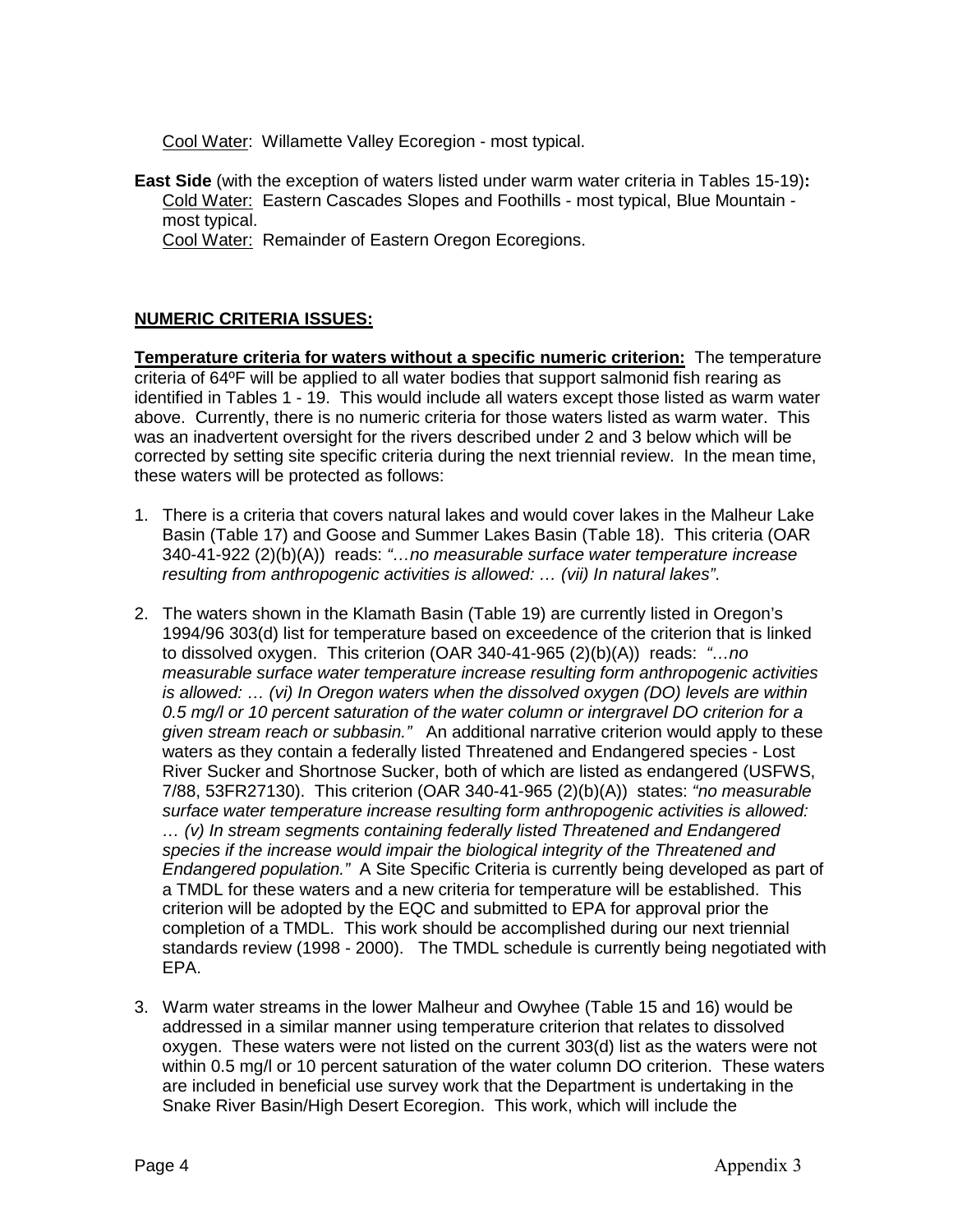development of numeric temperature criteria for these waters, will be accomplished during our next triennial standards review (1998-2000).

**Willamette and Columbia River Temperature Criteria:** The language in the rule (OAR 340-41-445 (2)(b)(A)) reads: *"…no measurable surface water temperature increase resulting from anthropogenic activities is allowed: … (ii) In the Columbia River or its associated sloughs and channels from the mouth to river mile 309 when surface water temperatures exceed 68.0ºF (20.0ºC); (iii) In the Willamette River or its associated sloughs and channels from the mouth to river mile 50 when surface water temperatures exceed 68.0ºF (20.0ºC);"*

For the Columbia River, this is not a change to the previous standard (OAR 340-41-445 (2) (b) (D). The Columbia River forms the boundary between the states of Oregon and Washington and this criterion is consistent with the current temperature standard for the State of Washington.

For the Willamette River, this value represents a decrease from the previous temperature criteria of 70ºF and makes it consistent with the Columbia River numeric criteria. The technical committee had recommended the 68ºF criteria for these large, lower river segments recognizing that temperatures were expected to be higher in these segments as factors such as the naturally wide channels would minimize the ability to shade these rivers and reduce the thermal loading.

Both of these rivers are water quality limited for temperature and the temperature criteria can be revisited as part of the effort to develop Total Maximum Daily Loads. The Department is currently working with EPA to develop a temperature assessment for the Columbia River and is participating in a Willamette Basin Reservoir Study with the Corp of Engineers and other state agencies. The timing of specific TMDLs is currently being negotiated with EPA.

**64º F Temperature Criteria:** EPA has expressed concern that the 64ºF criterion may not be fully protective. The Final Issue Paper on Temperature indicates that "the incidence of disease from *Chondrococcus columnaris* increases above 60-62º F and cites various sources for this statement (page 2-4 and Appendix D of the Final Issue Paper on Temperature). This is based both on observations from laboratory studies and field studies.

A review of this literature indicates that it is difficult to establish a temperature criteria for waters that experience diurnal temperature changes that would assure no affects due to *C. columnaris*. For example, J. Fryer and K. Pilcher ("Effects of Temperature on Diseases of Salmonid Fishes, EPA-660/3-73-020, 1974) conducted in the laboratory studies using constant temperatures and concluded:

"When coho and spring chinook salmon, and rainbow trout are infected with *C. columnaris* by water contact, the percentage of fatal infections is high at temperatures of 64ºF and above, moderate at 59ºF and approaches zero at 49ºF and below. A temperature of 54ºF is close to the threshold for development of fatal infection of salmonids by *C. columnaris."*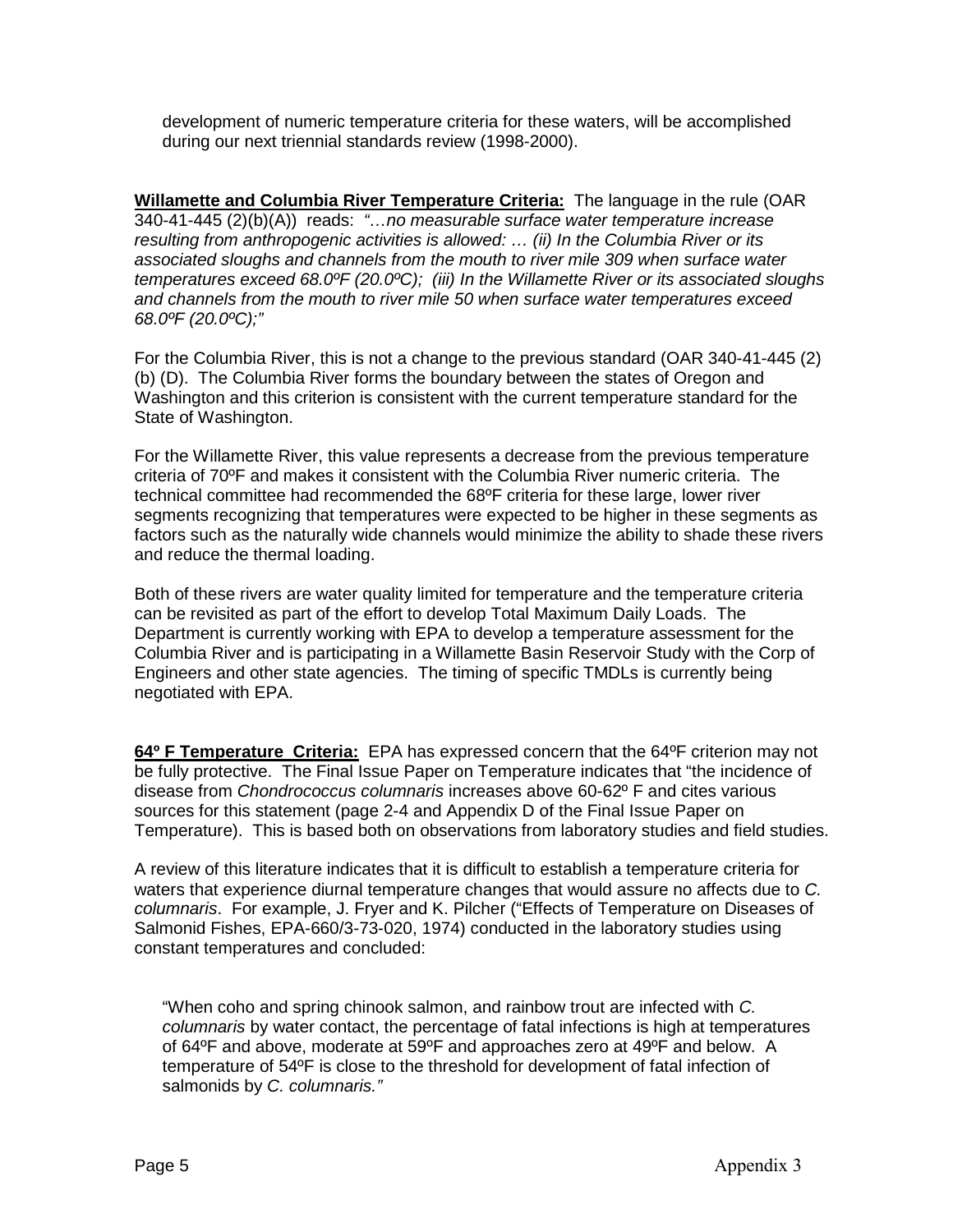There is literature that suggests that fish pathogens which affect Oregon's cold-water fishes become more infective and virulent at temperatures ranging from the lower mid-sixties to low seventies (Becker and Fujihara, 1978). Ordal and Pacha (1963) found that mortalities due to *C. columnaris* outbreaks are lessened or cease when temperatures are reduced below 65ºF. Bell (1986) suggested that outbreaks of high virulence strains of *C. columnaris*  occur when average water temperatures reach 15.5ºC and the low virulence strains become apparent with average water temperatures over 20ºC.

A good discussion of field studies is given in the report "Columbia River Thermal Effects Study" (EPA, 1971).

"Natural outbreaks of columnaris disease in adult salmon have been linked to high water temperatures in the Fraser River, British Columbia. …The pathological effects of the disease became evident when water temperatures along the migration route, and in spawning areas, exceeded 60ºF. Prespawning mortality reached 90 percent in some tributaries. Columnaris is the infected sockeye spawners was controlled when temperatures fell below 57-58ºF and mortalities were reduced. "

"Data collected on antibody levels in the Columbia River fish "…suggest peak yearly effective infection of at least 70 percent to 80 percent of most adult river fish species" (Fujihara and Hungate, 1970). Occurrence of the disease was generally associated with temperatures above 55ºF; the authors further suggest that the incidence of columnaris may be increased by extended periods of warm temperatures than by peak summer temperatures."

"Other factors including the general condition of the fish, nutritional state, size, presence of toxicants, level of antibody protection, exposure to nitrogen supersaturation, level of dissolved oxygen, and perhaps other factors interrelate in the infection of fish by diseases. However, the diseases discussed here are of less importance at temperatures below 60ºF; that is, in most instances mortalities due to columaris are minimized or eliminated below that level."

As indicated in the section on "Standard Alternatives and Technical Evaluation" in the Temperature Issue Paper, the technical committee had recommended a temperature range (58 - 64ºF) as being protective for salmonid rearing. While 64ºF is at the upper end of the range, the key to this recommendation is the temperature unit (page 3-2) that is used in the standard - the seven-day moving average of the daily maximum temperatures. Exceedence of the criteria is based on the average of the daily maximum temperatures that a waterbody experiences over the course of seven consecutive days exceeding 64ºF.

Streams experience a natural fluctuation of daily temperatures so streams that were just meeting the temperature standard would be experiencing temperatures over 60ºF for only short periods of time during the day and have lower average temperatures. For example, the Department has summarized temperature data collected at 6 sites around the state which are near the 7-day average of the daily maximum of 64ºF (see table below). As shown, the daily average temperatures typically range between 55-60ºF. Risks should be minimized at these average temperatures.

In conclusion, the criteria does not represent an assured no-effect level. However, because the criteria represent a "maximum" condition, given diurnal variability, conditions will be better that criteria nearly all of the time at most sites.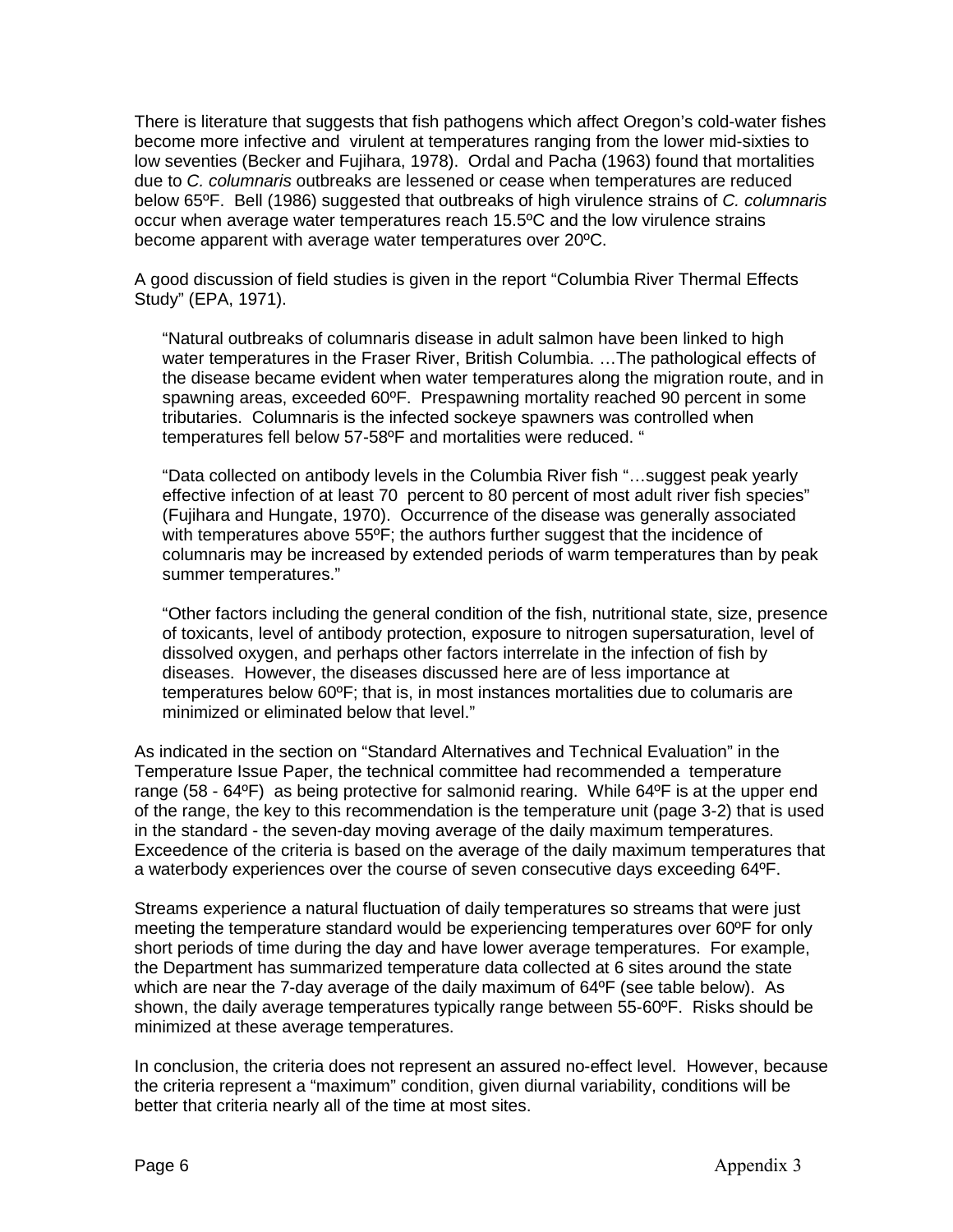|                                             | 7-Day<br><b>Statistic</b> | <b>Average Daily Temperatures</b> |       |                  |       |       |       |       |
|---------------------------------------------|---------------------------|-----------------------------------|-------|------------------|-------|-------|-------|-------|
|                                             |                           | Day 1                             | Day 2 | Day <sub>3</sub> | Day 4 | Day 5 | Day 6 | Day 7 |
| lGrande Ronde Basin                         |                           |                                   |       |                  |       |       |       |       |
|                                             |                           |                                   |       |                  |       |       |       |       |
| East Fork Grande Ronde River                | 64.7                      | 57.8                              | 58.1  | 57.4             | 57.1  | 57.3  | 58.0  | 58.1  |
| Beaver Creek (upstream La Grande Res.) 65.2 |                           | 55.1                              | 56.5  | 58               | 58.2  | 59.7  | 60.1  | 59.9  |
| Umpqua Basin                                |                           |                                   |       |                  |       |       |       |       |
|                                             |                           |                                   |       |                  |       |       |       |       |
| Jim Creek (mouth)                           | 62.5                      | 58.2                              | 59.5  | 59.9             | 60.1  | 58.6  | 55.7  | 56.8  |
| Pass Creek (upper)                          | 64.4                      | 59.0                              | 58.7  | 58.1             | 58.5  | 59.1  | 59.3  | 57.7  |
| lTillamook Basin                            |                           |                                   |       |                  |       |       |       |       |
|                                             |                           |                                   |       |                  |       |       |       |       |
| Myrtle Creek (mouth)                        | 65.0                      | 57.7                              | 59.1  | 58.6             | 57.9  | 58.0  | 57.6  | 56.8  |
| Sam Downs Creek (mouth)                     | 63.9                      | 55.8                              | 55.9  | 55.5             | 55.5  | 55.7  | 55.6  | 56.1  |

## **Minimum Dissolved Oxygen Criteria for Cool Water and Warm Water Species:**

Warm Water: The Oregon warm water criteria for dissolved oxygen is 5.5 mg/l as a 30 day mean and 4.0 mg/l as a minimum. These values meet or exceed the recommended national criteria for warm water criteria for other life stages (5.5 mg/l as a 30 day mean and 3.0 as a 1 day minimum as shown in Table 1 of the dissolved oxygen criteria in *Quality Criteria for Water, 1986* (EPA 440/5-86-001)). These values are slightly below national criteria suggested for protection of early life stages (6.0 mg/l as a 7 day mean and 5.0 as a 1 day minimum as shown in Table 1 of the dissolved oxygen criteria in *Quality Criteria for Water, 1986)*. As shown on Table 2 of the dissolved oxygen criteria in *Quality Criteria for Water, 1986*, this would represent a slight impairment for early life stages.

This criteria would be applied to both native and non-native warm water species. Table 2-3 in the Temperature Issue Paper (page 2-14) contains a list of non-salmonid fish species present in Oregon. Warm water species include: Borax Chub; Cyprinids (goldfish, carp, fathead minnows); Centrarchids (Bluegill, Crappie, Large-mouth Bass); and Catfish. The only known warm-water species that is native to Oregon is the Borax Chub, which is found near a hot springs. The others have been introduced and now perpetuate themselves in some basins. These species are typically Spring spawners (April - June) during which times dissolved oxygen values are not at the seasonal lows (July - August) and typically have not been found to be a problem. In addition, salmonid spawning criteria, which are more protective, typically apply during these time period.

It should be noted that most of the introduced warm water species now compete with the native cold and cool water species for habitat and food. There are numerous recovery plans being developed for these native species. A level of protection that may have a slight production impairment for non-native warm water species is not necessarily undesirable.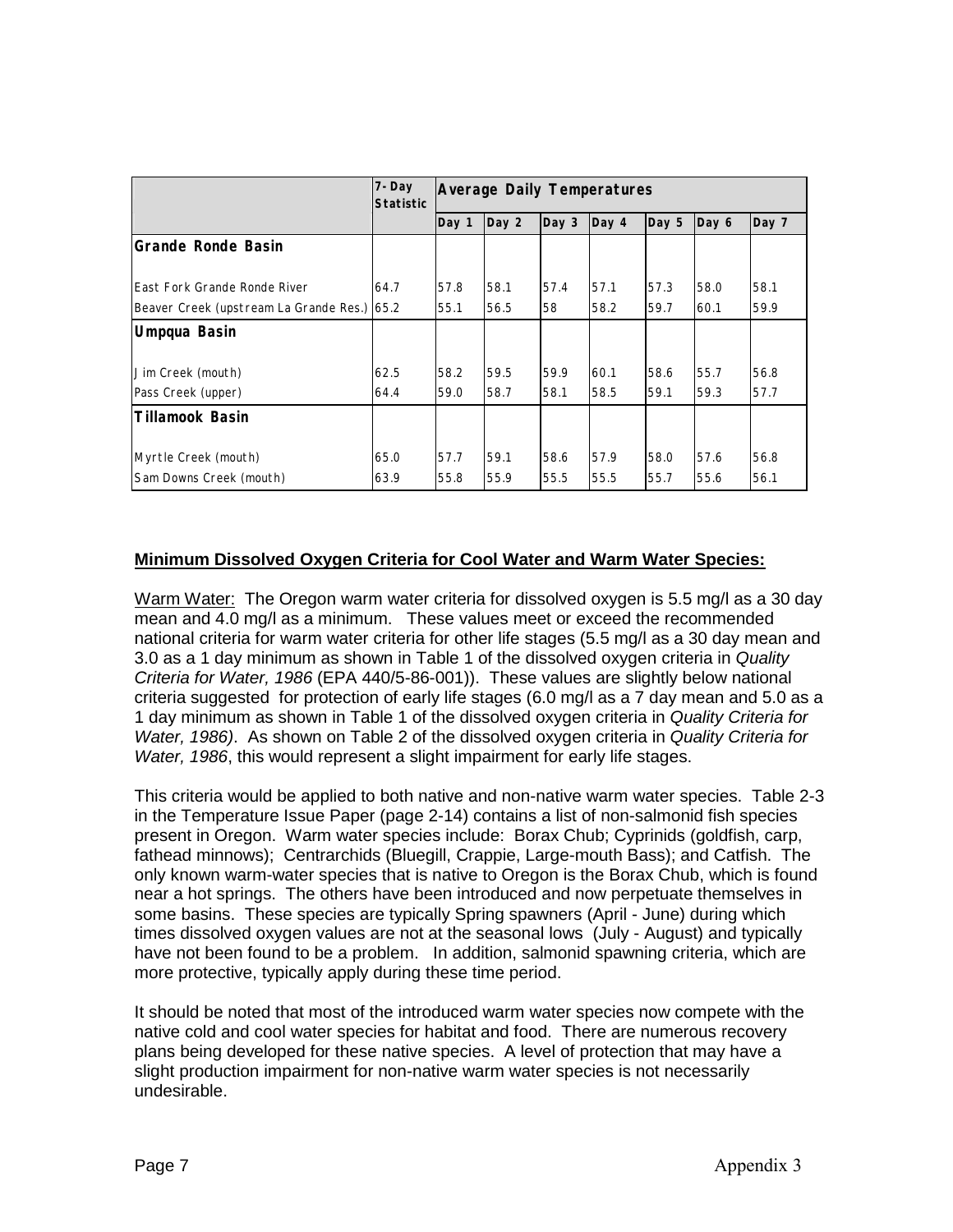Cool Water: A cool water classification was created to protect cool water species where cold-water biota may be present during part or all of the year but would not form the dominate community structure. The cool water criteria match the national coldwater criteria - other life stages criteria.

Table 2-3 in the Temperature Issue Paper (page 2-14) contains a list of non-salmonid fish species present in Oregon. Cool water species include: Chub; Suckers; Sandroller; Sturgeon; Centrarchids (Small-mouth Bass); Striped Bass; and Walleye. Small mouth bass, striped bass and walleye are introduced species. This category was set up to provide more protection than that afforded by the other life stage criteria for warm water fish and, as discussed in the Gold Book, we provided these cool water species with the cold water species protection suggested in the national criteria (Table 1 of the dissolved oxygen criteria in *Quality Criteria for Water*, 1986). These species are typically Spring spawners (April - June) during which times dissolved oxygen values are not at the seasonal lows (July- August) and typically have not been found to be a problem.

Table 2-2 of the Dissolved Oxygen Issue Paper indicates that salmonids and other coldwater biota may be present during part or all of the year but may not dominate community structure. Any salmonid spawning would still be covered by the salmonid spawning standard. The Oregon standards provide higher protection for salmonid spawning and cold water rearing than that recommended under the national criteria by choosing the "no production impairment" levels suggested in Table 2 of the dissolved oxygen criteria in *Quality Criteria for Water*, 1986.

**When adequate information/data exists:** The dissolved oxygen standard provides multiple criteria for cold, cool and warm water aquatic life. For example, OAR 340-41-445 (2) (a) (D) reads: *"For waterbodies identified by the Department as providing cold-water aquatic life, the dissolved oxygen shall not be less than 8.0 mg/l as an absolute minimum. Where conditions of barometric pressure, altitude, and temperature preclude attainment of the 8.0 mg/l, dissolved oxygen shall not be less than 90 percent of saturation. At the discretion of the Department, when the Department determines that adequate information exists, the dissolved oxygen shall not fall below 8.0 mg/l as a 30-day mean minimum, 6.5 mg/l as a seven-day minimum mean, and shall not fall below 6.0mg/l as an absolute minimum (Table 21)."*

In this example, the Department would routinely compare dissolved oxygen values against 8.0 mg/l criteria (the higher dissolved oxygen criteria). Most dissolved oxygen data is collected by a grab sample during the day time and would not reflect minimum conditions, that is why we would use a more restrictive criteria. Adequate information to use the other criteria would involve the collection of diurnal data over long enough periods of time (e.g. multiple days or multiple weeks) during critical time periods (e.g. low flow periods, hottest water temperature periods, period of maximum waste discharge). Such data would be collected through continuous monitoring with proper quality assurance. Based on this data collection, sufficient data would be available to calculate means, minimum means and minimum values and to compare to the appropriate criteria. Models that would provide these statistics could also be compared to the appropriate criteria.

In addition, for actions such as permitting and developing TMDLs, additional information on the beneficial uses of the waterbody will be considered such as: species present; listing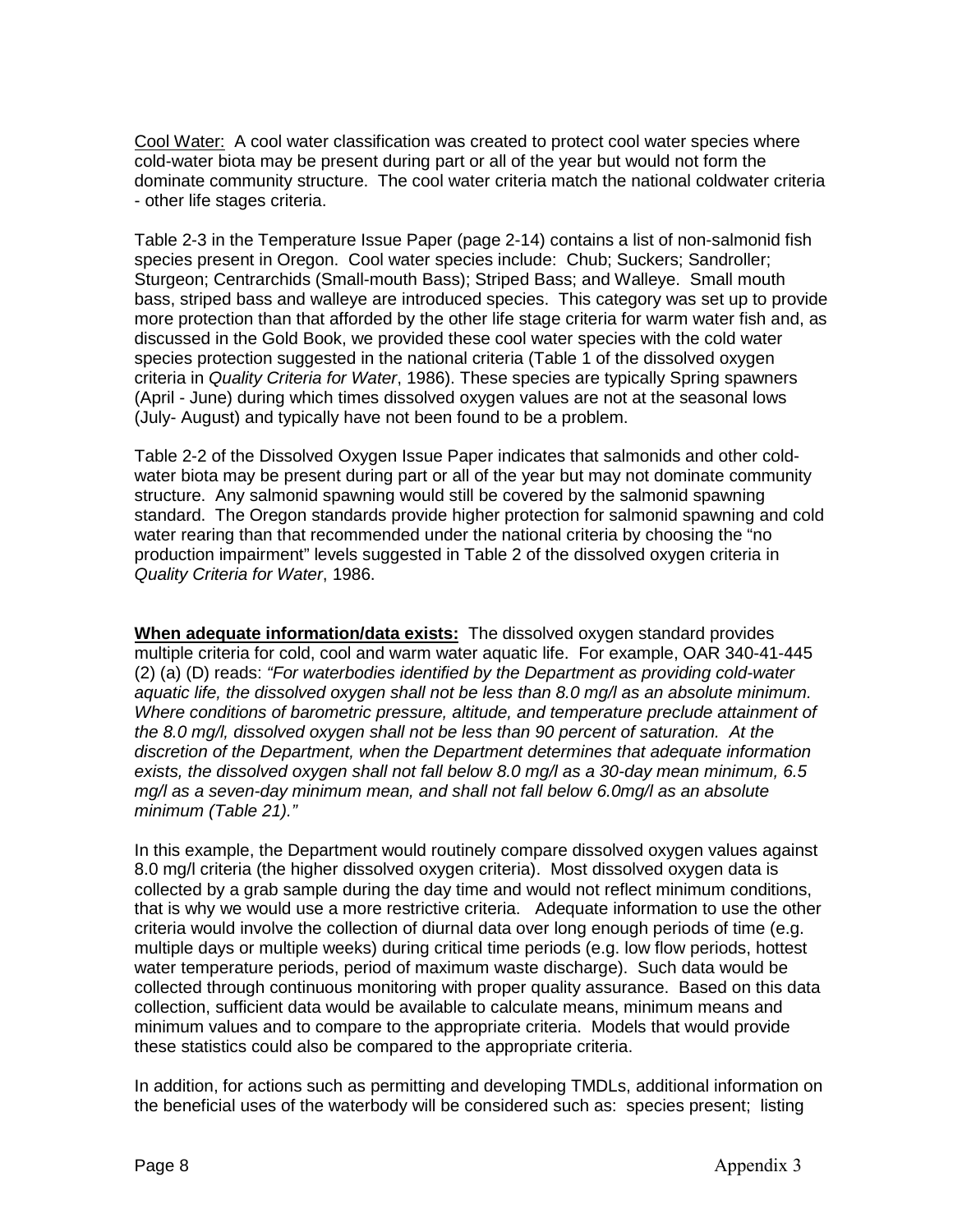status of those species; locations, time periods and presence of sensitive early life stages, etc. Based on presence of early life stages or T&E species, the more conservative criteria would be used.

# **IMPLEMENTATION ISSUES:**

**Air temperature exemption to the water temperature criteria:** OAR 340-41-basin (2)(b) (B) specifies that *"an exceedence of the numeric criteria identified subparagraph (A) … of this subsection will not be deemed a temperature standard violation if it occurs when the air temperature during the warmest seven-day period of the year exceeds the 90th percentile of the seven-day average daily maximum air temperature calculated in a yearly series over the historic record. However, during such periods, the anthropogenic sources must still continue to comply with their surface water temperature management plans developed under OAR 340-41-026(3)(a)(D)."*

This policy identifies criteria to be used in certain limited circumstances to determine whether a violation of the temperature water quality standard has occurred. This interpretation would be applied for the purposes of enforcement of standards and the 303(d) listing determinations. Our interpretation of how this air temperature exemption would be applied has been sent to you separately. In the 1994/96 303(d) list, no water bodies were excluded from the list for this reason.

## **Exceptions to the policy that prohibits new or increased discharged load to receiving streams classified as being water quality limited:**

OAR 340-41-026 (3) (C) states "the new or increased discharged load shall not be granted if the receiving stream is classified as being water quality limited under OAR 340-41- 006(30)(a), unless…"

OAR 340-41-026 (3) (a) C (iii) added new language under this policy which defines a condition under which a new or increased discharged load could be allowed to a water quality limited waterbody for dissolved oxygen. The language states: "*(iii) Effective July 1, 1996, in waterbodies designated water-quality limited for dissolved oxygen, when establishing WLAs under a TMDL for waterbodies meeting the conditions defined in this rule, the Department may at its discretion provide an allowance for WLAs calculated to result in no measurable reduction of dissolved oxygen. For this purpose, "no measurable reduction" is defined as no more than 0.10 mg/l for a single source and no more than 0.20 mg/l for all anthropogenic activities that influence the water quality limited segment. The allowance applies for surface water DO criteria and for Intergravel DO if a determination is made that the conditions are natural. The allowance for WLAs would apply only to surface water 30-day and seven-day means, and the IGDO action level."*

This is an implementation policy for OAR 340-41-026 (3) (C) and clarifies that we could allow for an increase in load in a waterbody that is water quality limited for dissolved oxygen as long as it did not result in a measurable reduction of dissolved oxygen as defined above and it was determined that the low DO values were due to a natural condition. A site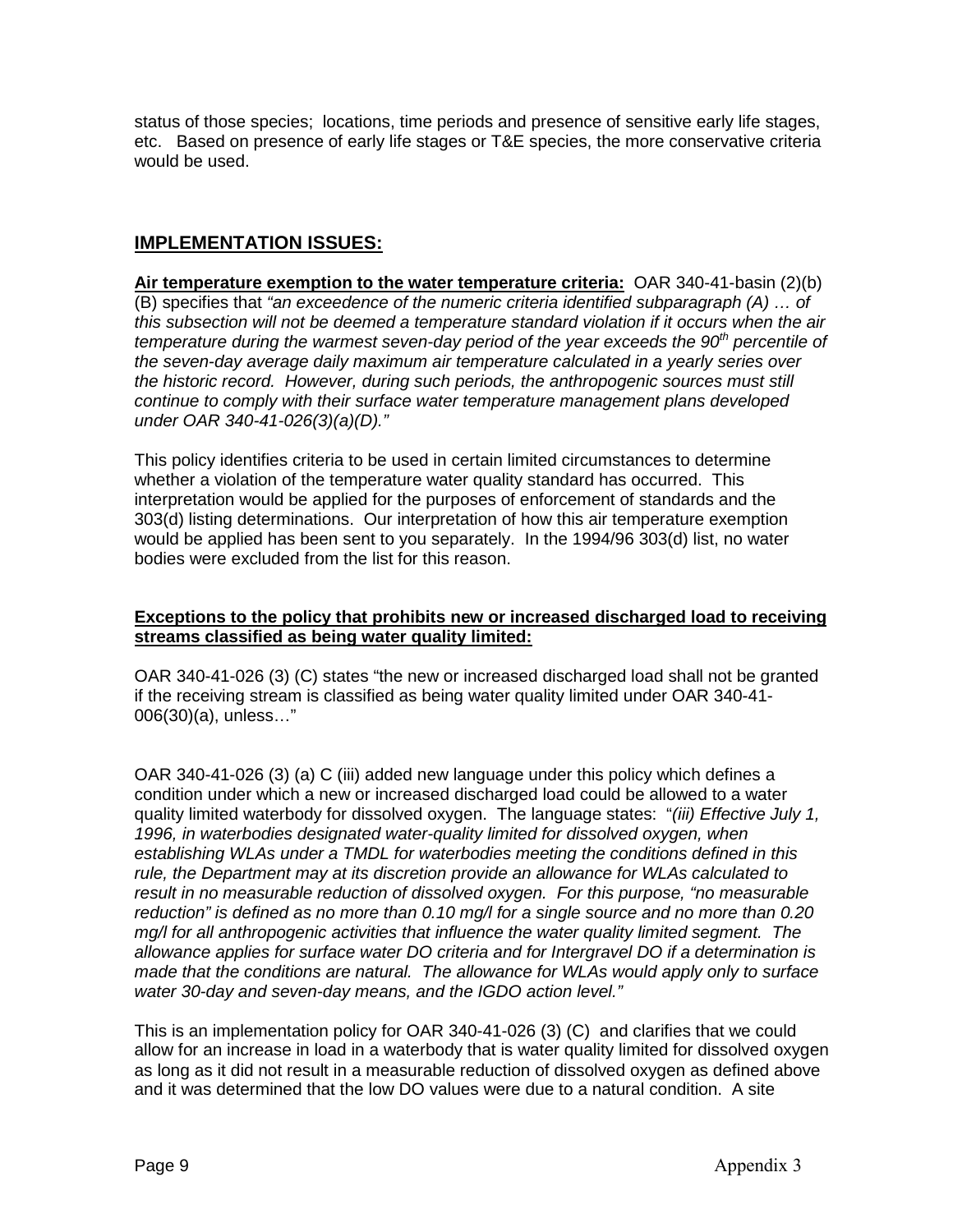specific criteria for the waterbody would need to be developed and submitted to EPA for review and approval.

**All feasible steps:** OAR 340-41-026 (3) (D) indicates that: *"Sources shall continue to maintain and improve, if necessary, the surface water temperature management plan in order to maintain the cooling trend until the numeric criterion is achieved or until the Department, in consultation with the Designated Management Agencies (DMAs), has determined that all feasible steps have been taken to meet the criterion and that the designated beneficial uses are not being adversely impacted. In this latter situation, the temperature achieved after all feasible steps have been taken will be the temperature criterion for the surface waters covered by the applicable management plan. The determination that all feasible steps have been taken will be based on, but not limited to, a site-specific balance of the following criteria: protection of beneficial uses; appropriateness to local conditions; use of best treatment technologies or management practices or measures; and cost of compliance."* 

As indicated, if the waters do not come into compliance with the standard after all feasible steps have been taken, the Department would develop a site-specific criteria which would be submitted to EPA for approval pursuant to EPA policy.

**1.0º F increase for new or increased discharge loads from point sources or hydropower projects in temperature water quality limited basins:** OAR 340-41-026 (3) (F), (G), (H) state: *"(F) In basins determined by the Department to be exceeding the numeric temperature criteria, and which are required to develop surface water temperature management plans, new or increased discharge loads from point source sources which require an NPDES permit under Section 402 of the Clean Water Act or hydro-power projects which require certification under Section 401 of the Clean Water Act are allowed a 1.0ºF total cumulative increase in surface water temperatures as the surface water* 

*temperature management plan is being developed and implemented for the water quality limited basin if:* 

- *(i) in the best professional judgment of the Department, the new or increased discharge load, even with the resulting 1.0ºF cumulative increase, will not conflict with or impair the ability of the surface water temperature management plan to achieve the numeric temperature criteria; and*
- *(ii) A new or expanding source must demonstrate that it fits within the 1.0ºF increase and that its activities will not result in a measurable impact on beneficial uses. This*  latter showing must be made by demonstrating to the Department that the *temperature change due to its activities will be less than or equal to 0.25ºF under a conservative approach or by demonstrating the same to the EQC with appropriate modeling.*

*(G) Any source may petition the Department for an exception to paragraph (F) of this subsection, provided:* 

- *(i) The discharge will result in less than 1.0ºF increase at the edge of the mixing zone, and subparagraph (ii) or (iii) of this paragraph applies;*
- *(ii) The source provides the necessary scientific information to describe how the designated beneficial uses would not be adversely impacted; or*
- *(iii) The source demonstrates that:*
	- *(I) It is implementing all reasonable management practices;*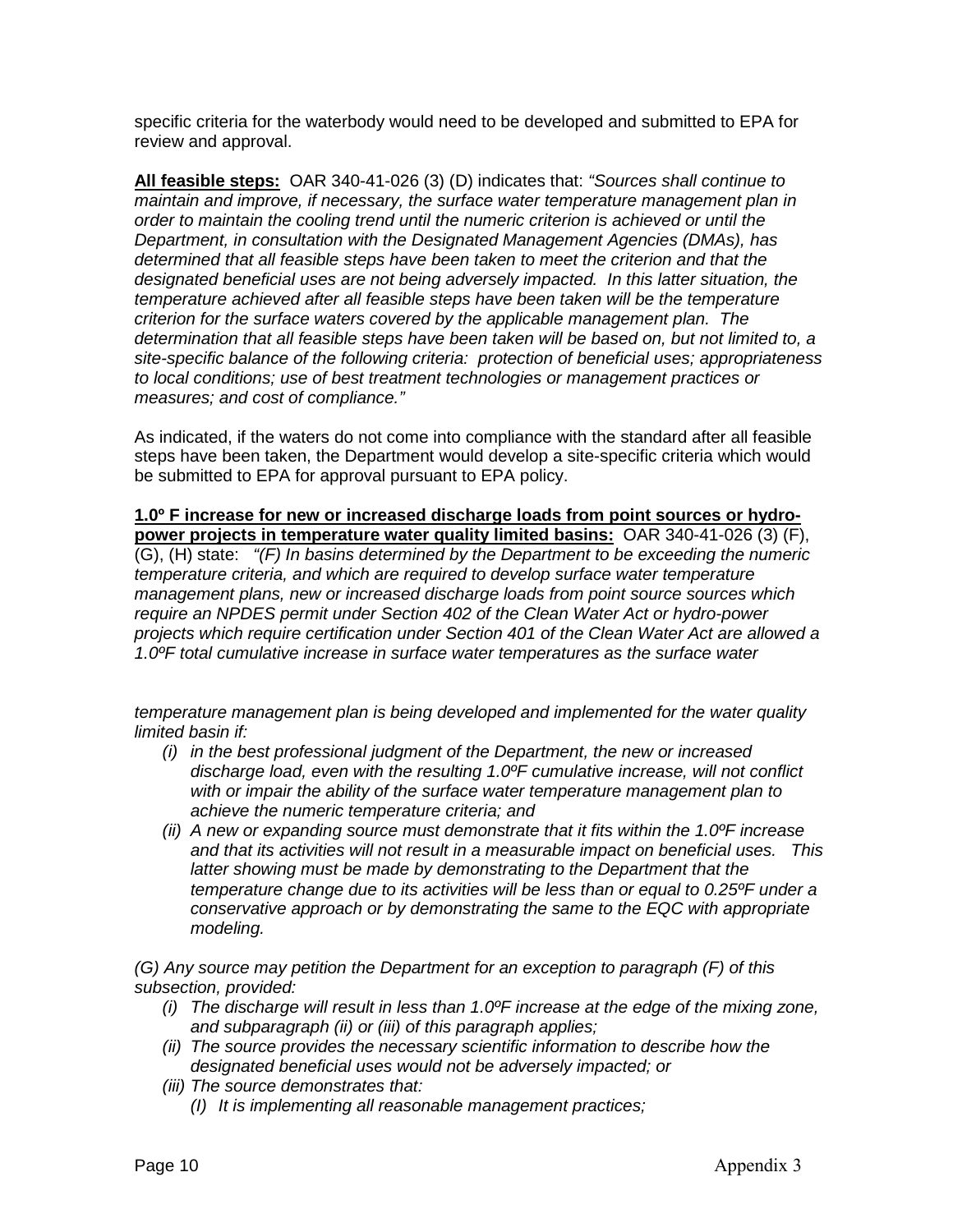*(II) Its activity will not significantly affect the beneficial uses; and*

*(III) The environmental cost of treating the parameter to the level necessary to assure full protection would outweigh the risk to the resource.* 

OAR 340-41-026 (3) (F) and (G) reflect an implementation policy for OAR 340-41-026 (3) (C). They clarify under what conditions the Department could allow for an increase in load to a waterbody that is water quality limited for temperature as long as the load did not result in a measurable increase in temperature (less than or equal to 0.25ºF) or a cumulative increase of 1.0ºF under (F) but a source could petition for up to the cumulative increase of 1.0ºF under (G). The cumulative increase typically addresses the situation where there may be multiple new or increased discharges. A TMDL would still be developed to bring the waterbody back into compliance with the temperature criteria. The WLA and the permit for the new or increased source would target the appropriate temperature criteria using a conservative approach as shown below (e.g. calculations would be made using 63ºF so that the cumulative increase would not be above the standard of  $64^{\circ}$ F).<sup>19</sup>

OAR 340-41-026 (3) (H) states: "*Any source or DMA may petition the Commission for an exception to paragraph (F) of this subsection, provided:* 

- *(i) The source or DMA provides the necessary scientific information to describe how the designated beneficial uses would not be adversely impacted; or*
- *(ii) The source or DMA demonstrates that:*
	- *(I) It is implementing all reasonable management practices;*
	- *(II) Its activity will not significantly affect the beneficial uses; and*
	- *(III) The environmental cost of treating the parameter to the level necessary to assure full protection would outweigh the risk to the resource. "*

This exemption is a variance policy in which a source can petition the Commission to allow the temperature to increase by a specified amount for a limited period of time in order to allow for new or increased point source discharges to water quality limited waters until a TMDL is prepared. The variance would be submitted to EPA for review and approval. These variances would be reviewed again during the development of a TMDL or at permit renewal.

<span id="page-68-0"></span> $19$  Examples of various of discharge scenarios using a conservative mass balance analysis. The odd numbered examples show a scenario when the stream meets standards. The subsequent even numbered example shows the scenario when the stream is above standard. Examples 1 - 4 would be addressed under OAR 340-41-026 (3) (F); examples 5 - 8 would be addressed under OAR 340-41-026 (3) (G); and examples 9 - 10 would be addressed under OAR 340-41-026 (3) (H).

| Example        | Upstream    |      | <b>Effluent</b> |      | Downstream  | Change in |         |
|----------------|-------------|------|-----------------|------|-------------|-----------|---------|
|                | <b>Flow</b> | Temp | <b>Flow</b>     | Temp | <b>Flow</b> | Temp      | Temp    |
|                | 10          | 63   | 0.4             | 69.5 | 10.4        | 63.25     | 0.25    |
| $\overline{2}$ | 10          | 73   | 0.4             | 69.5 | 10.4        | 72.87     | $-0.13$ |
| 3              | 10          | 63   | 0.1             | 88   | 10.1        | 63.25     | 0.25    |
| 4              | 10          | 73   | 0.1             | 88   | 10.1        | 73.15     | 0.15    |
| 5              | 10          | 63   | 0.4             | 79.5 | 10.4        | 63.63     | 0.63    |
| 6              | 10          | 73   | 0.4             | 79.5 | 10.4        | 73.25     | 0.25    |
| 7              | 10          | 63   | 0.4             | 89   | 10.4        | 64.00     | 1.00    |
| 8              | 10          | 73   | 0.4             | 89   | 10.4        | 73.62     | 0.62    |
| 9              | 10          | 61.5 |                 | 89   | 11          | 64.00     | 2.50    |
| 10             | 10          | 73   |                 | 89   | 11          | 74.45     | 1.45    |

 $\overline{a}$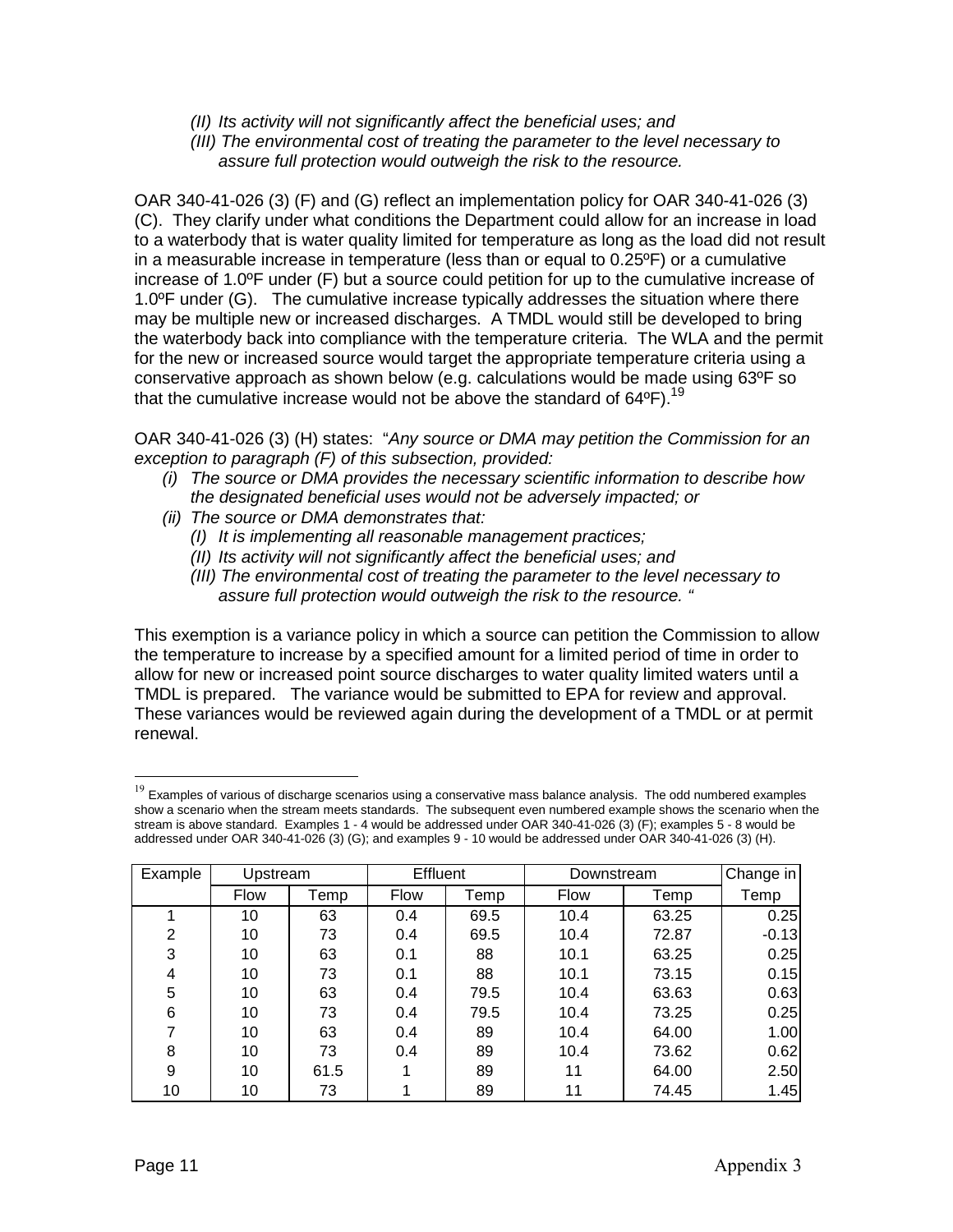**Source Petition for an exception to temperature criteria:** OAR 340-41-basin (2)(b)(C) specifies that *"Any source may petition the Commission for an exception to subparagraph (A)…of this subsection for discharge above the identified criteria if: (i) The source provides the necessary scientific information to describe how the designated beneficial uses would not be adversely impacted; or (ii) a source is implementing all reasonable management practices or measures; its activity will not significantly affect the beneficial uses; and the environmental cost of treating the parameter to the level necessary to assure full protection would outweigh the risk to the resource."*

This will be, for most cases, a variance policy which allows the temperature to increase by a specified amount for a limited period of time in order to allow for an existing point source to discharge to water quality limited waters until a TMDL is prepared. In the case where that source would be the major cause for the temperature criteria to be exceeded and a TMDL would not be developed for that waterbody to bring it back into compliance, a site specific criteria would be developed and submitted to EPA for approval.

**pH Standard exception:** OAR 340-41-basin (2) (d) states *"The following exception applies: Waters impounded by dams existing on January 1, 1996, which have pHs that exceed the criteria shall not be considered in violation of the standard if the Department determines that the exceedence would not occur without the impoundment and that all practicable measures have been taken to bring the pH in the impounded waters into compliance with the criteria."* 

This language was intended to address the situation where a hydroproject would be applying for a 401 re-certification and it was found that the action of impounding the waters caused algal growth which caused the reservoir to subsequently exceed the pH standard. This might set up the situation where the only way to re-certify the project would be to destroy the dam which may not be the preferred option. In the cases where this exception would be applied, the Department would develop either a TMDL for nutrients in the upstream watershed, develop a site specific criteria for the waterbody or develop a use attainability analysis to modify the uses for portions of the reservoir.

**Final Note:** ODFW has a great deal of knowledge regarding location and timing for presence, spawning, etc of fish in Oregon streams. Much of this information is either in the files contained in local field offices or is gained from the judgment of the local biologist. Until recently, it has not been mapped. A mapping effort is underway and is furthest along for Bull Trout and Anadromous fish species. There is a coordinated effort underway entitled "StreamNet" (www.streamnet.org). This work is focused on a species by species mapping which would need to be generalized to match cold, cool, warm-water classification and spawning vs rearing groupings indicated in the standards. Issues such as mapping scales and coverage would still need to be worked out. This effort, to better categorize aquatic life uses, could be addressed in subsequent triennial standards reviews but will need additional funding to complete.

There are quite a number of standards related issues that are candidates for consideration during the next triennial review. ODEQ and EPA should get together once ODEQ has hired a new standards coordinator to discuss priorities and approaches for conducting the next triennial review process.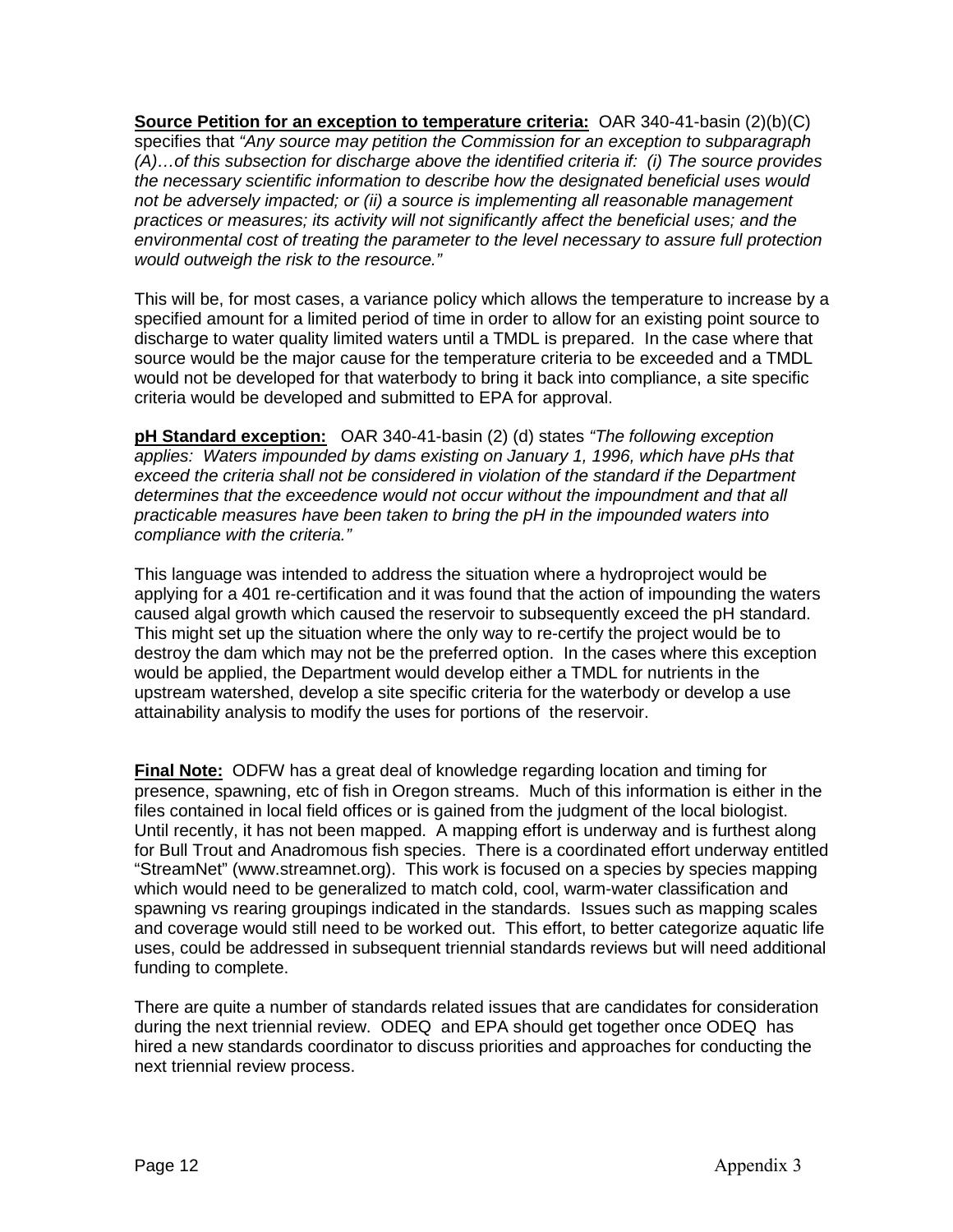Please feel to contact Andy Schaedel (503-229-6121) or Lynne Kennedy (503-229-5371) if you have further questions.

Sincerely,

Michael T. Llewelyn Administrator, Water Quality Division

cc: Water Quality Managers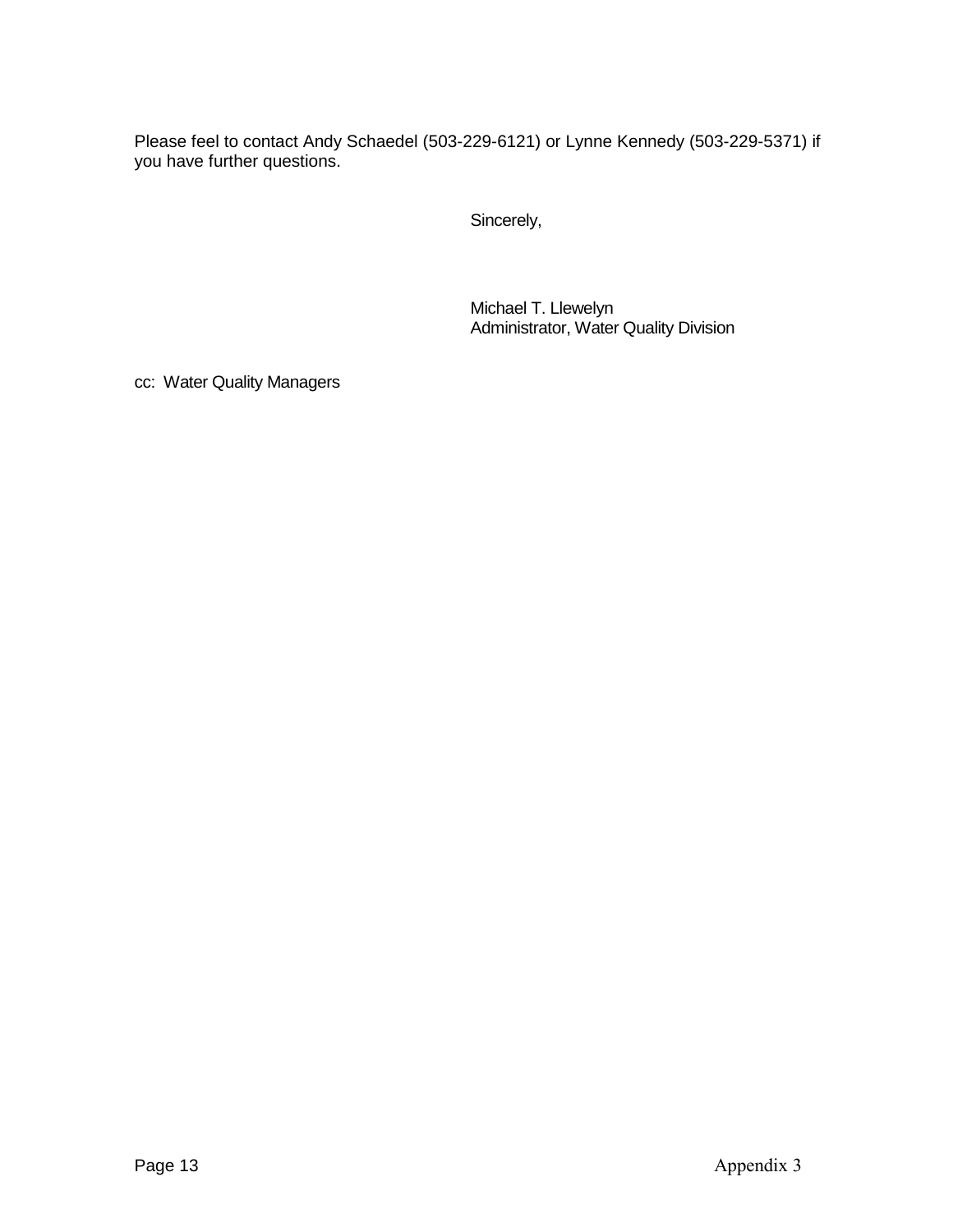



**Appendix 4** 

February 4, 2004

Mr. Randy Smith, Director Office of Water U.S. EPA Region 10 1200 Sixth Avenue Seattle, WA 98101

Re: Oregon Responses to EPA Questions re the State's water quality temperature standards

Dear Mr. Smith:

This letter is a follow up to our similar correspondence of December 19, 2003, which described Oregon's newly adopted antidegradation and temperature rules. There are three purposes for this letter. First, we are offering similar clarifications regarding the State's intended methodology for identifying natural conditions for parameters other than temperature. Second, we are commenting on several proposed conservation measures EPA is developing pursuant to consultation under the Endangered Species Act. Finally, we are providing your Agency with information on the application of the dissolved oxygen criteria to resident fish spawning.

# Natural Conditions

As we indicated in our earlier letter, our revised rules make it clear that where ODEQ identifies a natural condition which is less stringent than the numeric criteria set out in the State's water quality standards, the natural condition supercedes the numeric criteria. Very similar language appeared in our previous rules, which were previously approved by EPA.

By definition, "natural conditions" are those pollutants that are present in the State's waters that are not attributable to anthropogenic activities. Rather, these conditions are caused by local geophysical, hydrological and meteorological processes and wildlife. ODEQ anticipates that site-specific natural conditions might be identified for the following parameters:

- Bacteria (attributed to wildlife)
- Metals (attributed to naturally eroding ore deposits)
- Nutrients (attributed to background soil, vegetation and/or wildlife conditions)
- Sediments and Turbidity (attributed to soil erosion and/or organic matter not accelerated by human activities)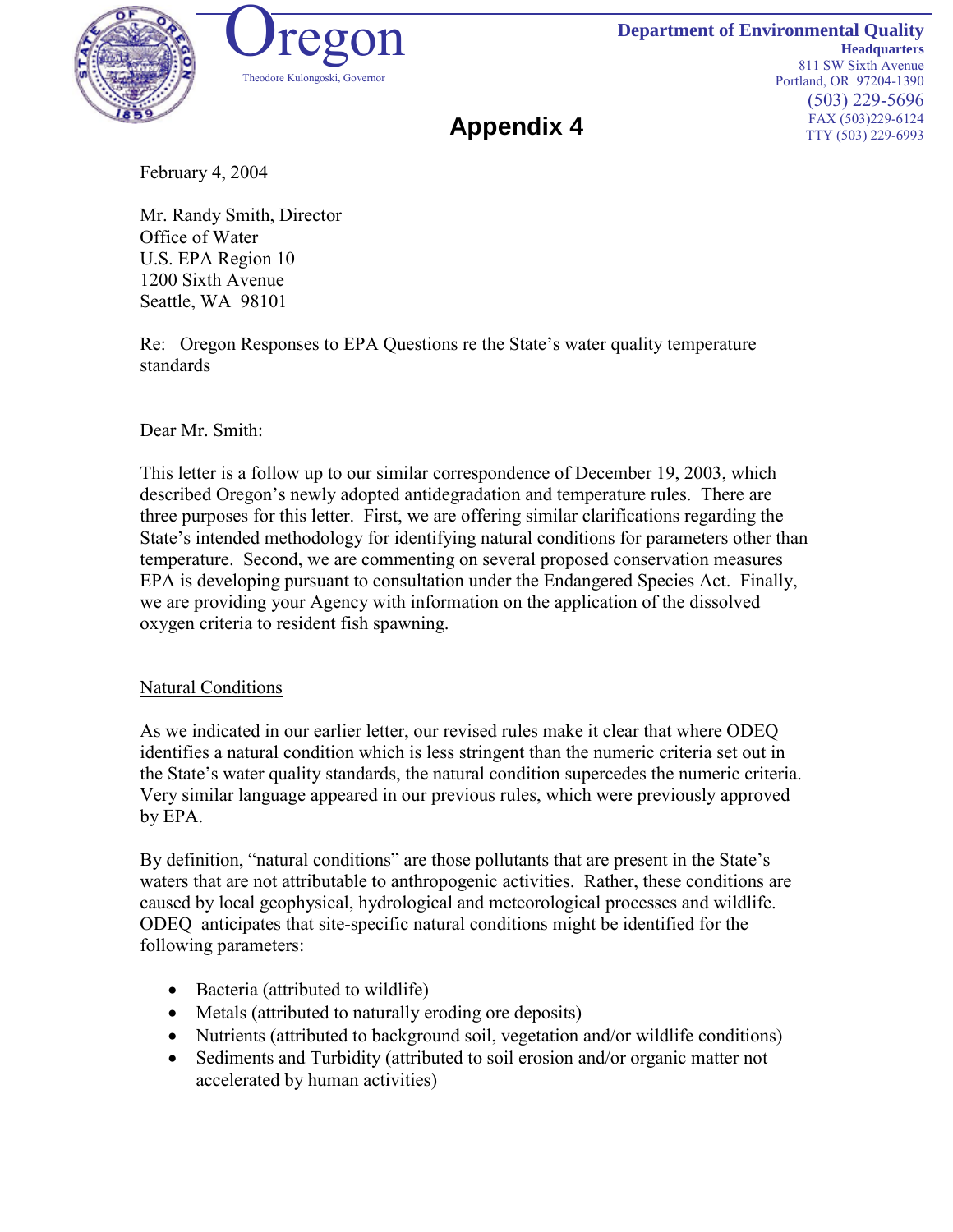Randy Smith letter February 4, 2004

• Other parameters attributed to similar natural processes.

Prior to a natural condition superceding otherwise applicable numeric criteria, ODEQ will make a finding as to the level at which the pollutant is present with no influence from anthropogenic activities. Similarly, ODEQ will document the natural process contributing to the presence of the pollutant. The specific methodology used to support a natural condition finding may vary in each local situation. However, in general the methodologies used will be similar to that described in our December 19, 2003 letter:

- Reference streams,
- Pollutant transport models,
- DNA testing,
- Historical data (where available) and/or
- Other sampling methods and studies.

The public will have specific notice of these natural conditions whenever they are relevant to one of the Clean Water Act regulatory programs. The public notices and documentation accompanying the biannual 303(d) listing process, draft TMDLs, draft NPDES permits and 401 water quality certifications will indicate that the otherwise applicable numeric criteria have been superceded by a natural conditions finding. Moreover, since 303(d) listings and TMDLs are transmitted to EPA for approval, the Agency will have an opportunity to review ODEQ 's natural conditions conclusions. ODEQ is committed to work with EPA as natural condition methodologies are refined in the TMDL, NPDES and 303(d) listing contexts.

ODEQ expects that natural conditions will most commonly be identified through the TMDL process. In that circumstance, EPA will have an opportunity to review and evaluate any natural condition determination as part of its TMDL approval action. ODEQ will list the water bodies where "natural conditions" findings have been made on our standards web page to ensure that the public is aware and notified of natural conditions,

It should be noted that it is possible, at some locations in the State, that the natural condition will not support, and never has supported a designated beneficial use. In such circumstances, ODEQ will modify the designated use to properly adjust the beneficial use to better reflect the existing use of the water segment.

### Proposed Conservation Measures

ODEQ is aware that EPA is considering several conservation measures associated with its approval of the State water quality standards revisions. EPA has inquired whether ODEQ would participate in these conservation measures if they are pursued. To begin with, ODEQ notes that most of these conservation measures pursue information on the future *implementation* of the State's standards. They are best categorized as efforts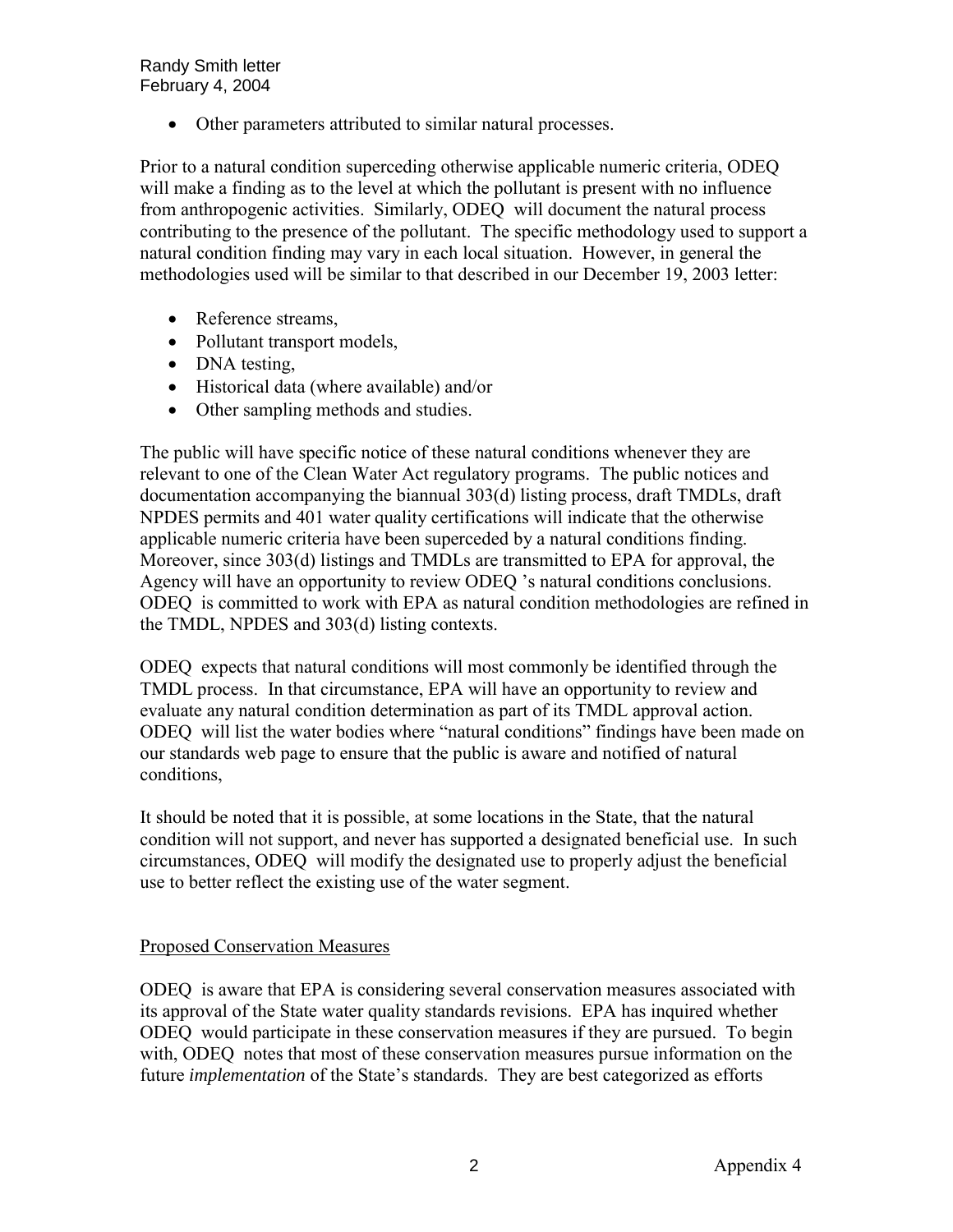Randy Smith letter February 4, 2004

intended to identify additional information supporting the use of our standards once they are in place.

Since Oregon has a strong interest in these federal initiatives, ODEQ will, resources allowing, participate in the proposed conservation measures as described in EPA's Biological Evaluation: Temperature Monitoring and Use Designations (2.5.1) and the Two Year Review (2.5.2).

### Dissolved Oxygen and Spawning

The revised Oregon rules clarified spawning locations and timing for anadromous fish and Lahontan Cutthroat Trout. Due to a lack of site specific data for species other than these, and since temperature criteria for spawning were not established for other species, no similar clarification was made for resident trout (i.e., rainbow, redband, Westslope cutthroat and coastal cutthroat) or char (bull trout) spawning. However, the dissolved oxygen criteria contain provisions that continue to apply to resident trout and char spawning areas. ODEQ will use the following dates to apply the dissolved oxygen spawning criteria (throughout the range where the Oregon maps indicate trout rearing, redband trout and core cold water habitat uses are identified).

### Resident Trout Spawning (Redband, Rainbow, Westslope and Coastal Cutthroat)

- *For waters designated as trout rearing, or redband trout use, spawning is deemed to occur from January 1 – May 15 each year;*
- *For waters designated as core cold water habitat, or bull trout spawning and rearing use, resident trout spawning is deemed to occur from January 1 – June 15 each year; and*
- *For trout rearing waters upstream from core cold water habitat, spawning is also deemed to occur from January 1 – June 15 each year.*

### Char (Bull Trout) Spawning

The following dates apply to all reaches designated as having "bull trout spawning and rearing use" within the specified basin or subbasin:

| <b>Basin</b>     | Subbasin | <b>Spawning Period</b> | Source of Information |
|------------------|----------|------------------------|-----------------------|
| South Willamette |          | Aug $15 -$ May 30      | <b>ODFW</b>           |
| John Day         |          | Sept $1 -$ April 30    | <b>ODFW</b>           |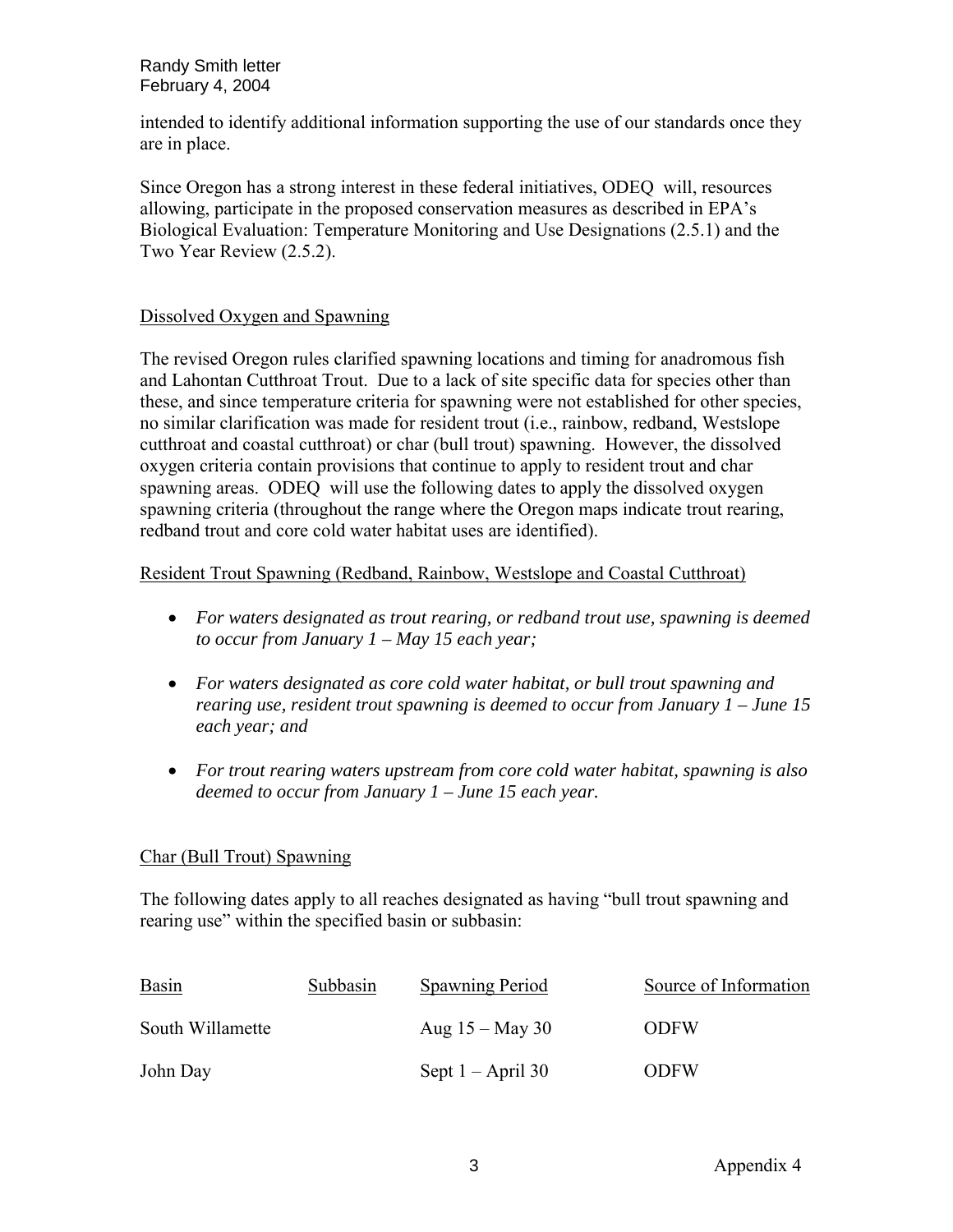| <b>Randy Smith letter</b><br>February 4, 2004 |                                  |                                                                 |                                           |
|-----------------------------------------------|----------------------------------|-----------------------------------------------------------------|-------------------------------------------|
| Umatilla                                      |                                  | Sept $1 -$ April 30                                             | <b>ODFW</b>                               |
| Walla Walla                                   |                                  | Sept $1 -$ April 30                                             | <b>ODFW</b>                               |
| <b>Grand Ronde</b>                            | Upper G. R.<br>Wallowa<br>Wenaha | Sept $1 -$ April 15<br>Sept $1 - May 15$<br>Aug $15 - March 31$ | <b>ODFW</b><br><b>ODFW</b><br><b>ODFW</b> |
| Imnaha                                        |                                  | Aug $15 -$ May 31                                               | <b>ODFW</b>                               |
| Hood                                          |                                  | Aug 15 – May 15                                                 | <b>USFWS</b>                              |
| Deschutes                                     |                                  | Aug 15 – May 15                                                 | <b>USFWS</b>                              |
| Powder                                        |                                  | Aug $15 -$ May 15                                               | <b>USFWS</b>                              |
| Malheur                                       |                                  | Aug $15 -$ May 30                                               | <b>USFWS</b>                              |
| Klamath                                       |                                  | Aug 15 - May 30                                                 | <b>USFWS</b>                              |

This timing information will be circulated to ODEQ field staff responsible for implementing the dissolved oxygen criteria. ODEQ will continue to refine all of these designations as more information is developed on resident trout and char spawning activities.

Oregon looks forward to EPA's review and approval of our water quality standards. If you require any additional information or clarification of these rules, please contact me or have your staff call Mark Charles, water quality standards manager at (503) 229-5589.

Sincerely,

Michael T. Llewelyn, Administrator Water Quality Program

Cc: Stephanie Hallock - ODEQ Mark Charles - ODEQ Paula van Haagen - EPA Mary Lou Soscia - EPA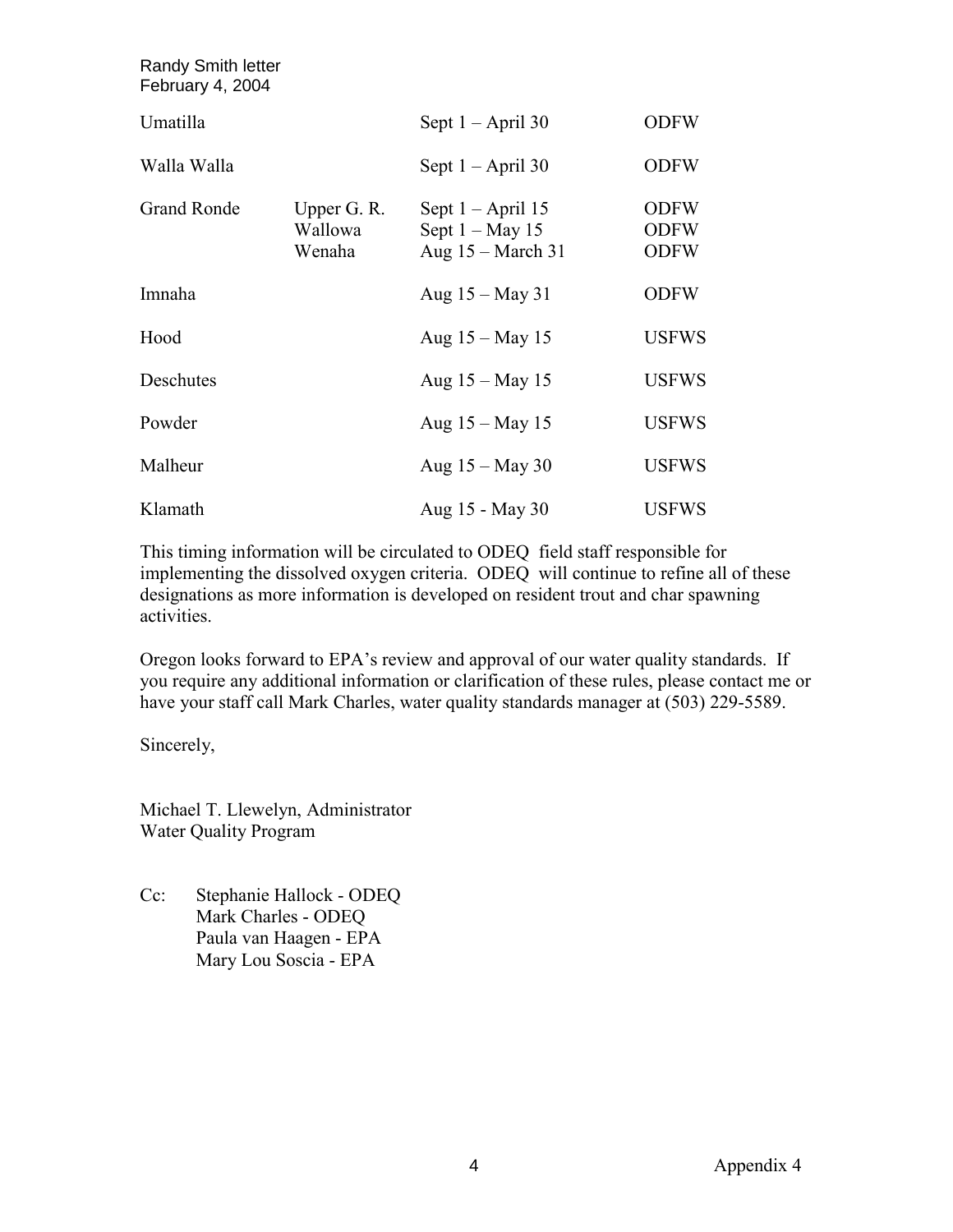## Appendix 5: Table 20 **WATER QUALITY CRITERIA SUMMARY** (Applicable to all Basins)<sup>1</sup>

The concentration for each compound listed in this chart is a criteria or guidance value\* not to be exceeded in waters of the state for the protection of aquatic life and human health. Specific descriptions of each compound and an explanation of values are included in Quality Criteria for Water (1986). Selecting values for regulatory purposes will depend on the most sensitive beneficial use to be protected, and what level of protection is necessary for aquatic life and human health.

|                                                  | <b>Priority</b>  |                | <b>Concentration in Micrograms Per Liter</b><br>for Protection of Aquatic Life |                                            |                                           |                                             | <b>Concentration in Units Per Liter</b><br>for Protection of Human Health                                                                                                         |                             |                                    |
|--------------------------------------------------|------------------|----------------|--------------------------------------------------------------------------------|--------------------------------------------|-------------------------------------------|---------------------------------------------|-----------------------------------------------------------------------------------------------------------------------------------------------------------------------------------|-----------------------------|------------------------------------|
| <b>Compound Name (or Class)</b>                  | <b>Pollutant</b> | Carcinogen     | <b>Fresh Acute</b><br>Criteria                                                 | Fresh<br><b>Chronic</b><br><b>Criteria</b> | <b>Marine</b><br>Acute<br><b>Criteria</b> | <b>Marine</b><br><b>Chronic</b><br>Criteria | <b>Water and Fish</b><br><b>Ingestion</b>                                                                                                                                         | Fish<br>Consumption<br>Only | <b>Drinking</b><br>Water<br>M.C.L. |
| <b>ACENAPTHENE</b>                               | Y                | N              | $*1.700$                                                                       | $*520$                                     | $*970$                                    | $*710$                                      |                                                                                                                                                                                   |                             |                                    |
| <b>ACROLEIN</b>                                  | Y                | $\mathbf N$    | $*68$                                                                          | $*21$                                      | $*55$                                     |                                             | 320 <sub>ug</sub>                                                                                                                                                                 | 780ug                       |                                    |
| <b>ACRYLONITRILE</b>                             | Y                | Y              | $*7,550$                                                                       | $*2,600$                                   |                                           |                                             | $0.058$ ug**                                                                                                                                                                      | $0.65$ ug**                 |                                    |
| <b>ALDRIN</b>                                    | Y                | Y              | 3                                                                              |                                            | 1.3                                       |                                             | $0.074$ ng**                                                                                                                                                                      | $0.079$ ng**                |                                    |
| <b>ALKALINITY</b>                                | $\mathbf N$      | $\mathbf N$    |                                                                                | 20.000                                     |                                           |                                             |                                                                                                                                                                                   |                             |                                    |
| <b>AMMONIA</b>                                   | N                | N              |                                                                                |                                            |                                           |                                             | CRITERIA ARE pH AND TEMPERATURE DEPENDENT-SEE DOCUMENT USEPA JANUARY 1985 (Fresh Water)<br>CRITERIA ARE pH AND TEMPERATURE DEPENDENT—SEE DOCUMENT USEPA APRIL 1989 (Marine Water) |                             |                                    |
| <b>ANTIMONY</b>                                  | Y                | $\mathbf N$    | $*9,000$                                                                       | $*1.600$                                   |                                           |                                             | 146 <sub>ug</sub>                                                                                                                                                                 | 45,000ug                    |                                    |
| <b>ARSENIC</b>                                   | $\overline{Y}$   | $\overline{Y}$ |                                                                                |                                            |                                           |                                             | $2.2ng**$                                                                                                                                                                         | $17.5$ ng**                 | $0.05$ mg                          |
| <b>ARSENIC (PENT)</b>                            | Y                | Y              | $*850$                                                                         | $*48$                                      | $*2,319$                                  | $*13$                                       |                                                                                                                                                                                   |                             |                                    |
| <b>ARSENIC (TRI)</b>                             | Y                | Y              | 360                                                                            | 190                                        | 69                                        | $\overline{36}$                             |                                                                                                                                                                                   |                             |                                    |
| <b>ASBESTOS</b>                                  | $\overline{Y}$   | Y              |                                                                                |                                            |                                           |                                             | $30K f/L**$                                                                                                                                                                       |                             |                                    |
| <b>BARIUM</b>                                    | N                | N              |                                                                                |                                            |                                           |                                             | 1 <sub>mg</sub>                                                                                                                                                                   |                             | 1.0 <sub>mg</sub>                  |
| <b>BENZENE</b>                                   | Y                | $\overline{Y}$ | $*5,300$                                                                       |                                            | $*5,100$                                  | $*700$                                      | $0.66u2**$                                                                                                                                                                        | $40 \text{ ug}$ **          |                                    |
| <b>BENZIDINE</b>                                 | $\overline{Y}$   | $\overline{Y}$ | $*2,500$                                                                       |                                            |                                           |                                             | 0.12ng                                                                                                                                                                            | $0.53$ ng**                 |                                    |
| <b>BERYLLIUM</b>                                 | Y                | Y              | $*130$                                                                         | $*5.3$                                     |                                           |                                             | $6.8ng**$                                                                                                                                                                         | $117ng**$                   |                                    |
| BHC                                              | Y                | N              | $*100$                                                                         |                                            | $*0.34$                                   |                                             |                                                                                                                                                                                   |                             |                                    |
| <b>CADMIUM</b>                                   | Ÿ                | $\overline{N}$ | $3.9+$                                                                         | $1.1+$                                     | 43                                        | 9.3                                         | 10 <sub>ug</sub>                                                                                                                                                                  |                             | 0.010mg                            |
| <b>CARBON TETRACHLORIDE</b>                      | Y                | Y              | $*35,200$                                                                      |                                            | *50,000                                   |                                             | $0.4$ ug**                                                                                                                                                                        | $6.94$ ug**                 |                                    |
| <b>CHLORDANE</b>                                 | Y                | Y              | 2.4                                                                            | 0.0043                                     | 0.09                                      | 0.004                                       | $0.46$ ng**                                                                                                                                                                       | $0.48ng**$                  |                                    |
| <b>CHLORIDE</b>                                  | N                | $\mathbf N$    | $860$ mg/L                                                                     | $230$ mg/L                                 |                                           |                                             |                                                                                                                                                                                   |                             |                                    |
| <b>CHLORINATED BENZENES</b>                      | $\overline{Y}$   | $\overline{Y}$ | $*250$                                                                         | $*50$                                      | $*160$                                    | $*129$                                      | $\overline{488}$ ug                                                                                                                                                               |                             |                                    |
| <b>CHLORINATED NAPHTHALENES</b>                  | Y                | N              | $*1,600$                                                                       |                                            | $*7.5$                                    |                                             |                                                                                                                                                                                   |                             |                                    |
| <b>CHLORINE</b>                                  | $\mathbf N$      | $\mathbf N$    | 19                                                                             | 11                                         | 13                                        | 7.5                                         |                                                                                                                                                                                   |                             |                                    |
| <b>CHLOROALKYL ETHERS</b>                        | Y                | N              | $*238,000$                                                                     |                                            |                                           |                                             |                                                                                                                                                                                   |                             |                                    |
| CHLOROETHYL ETHER (BIS-2)                        | Y                | Y              |                                                                                |                                            |                                           |                                             | $0.03$ ug                                                                                                                                                                         | $1.36 \text{ ug}$ **        |                                    |
| <b>CHLOROFORM</b>                                | Y                | Y              | *28.900                                                                        | $*1.240$                                   |                                           |                                             | $0.19$ ug**                                                                                                                                                                       | $15.7u2**$                  |                                    |
| CHLOROISOPROPYL ETHER (BIS-2)                    | Y                | $\mathbf N$    |                                                                                |                                            |                                           |                                             | 34.7ug                                                                                                                                                                            | 4.36mg                      |                                    |
| <b>CHLOROMETHYL ETHER (BIS)</b>                  | N                | Y              |                                                                                |                                            |                                           |                                             | $0.00000376$ ng**                                                                                                                                                                 | $0.00184$ ug**              |                                    |
| <b>CHLOROPHENOL 2</b>                            | Y                | $\mathbf N$    | $*4,380$                                                                       | $*2,000$                                   |                                           |                                             |                                                                                                                                                                                   |                             |                                    |
| <b>CHLOROPHENOL 4</b>                            | $\overline{N}$   | $\overline{N}$ |                                                                                |                                            | $*29.700$                                 |                                             |                                                                                                                                                                                   |                             |                                    |
| <b>CHLOROPHENOXY HERBICIDES</b><br>$(2,4,5,-TP)$ | N                | N              |                                                                                |                                            |                                           |                                             | 10 <sub>ug</sub>                                                                                                                                                                  |                             |                                    |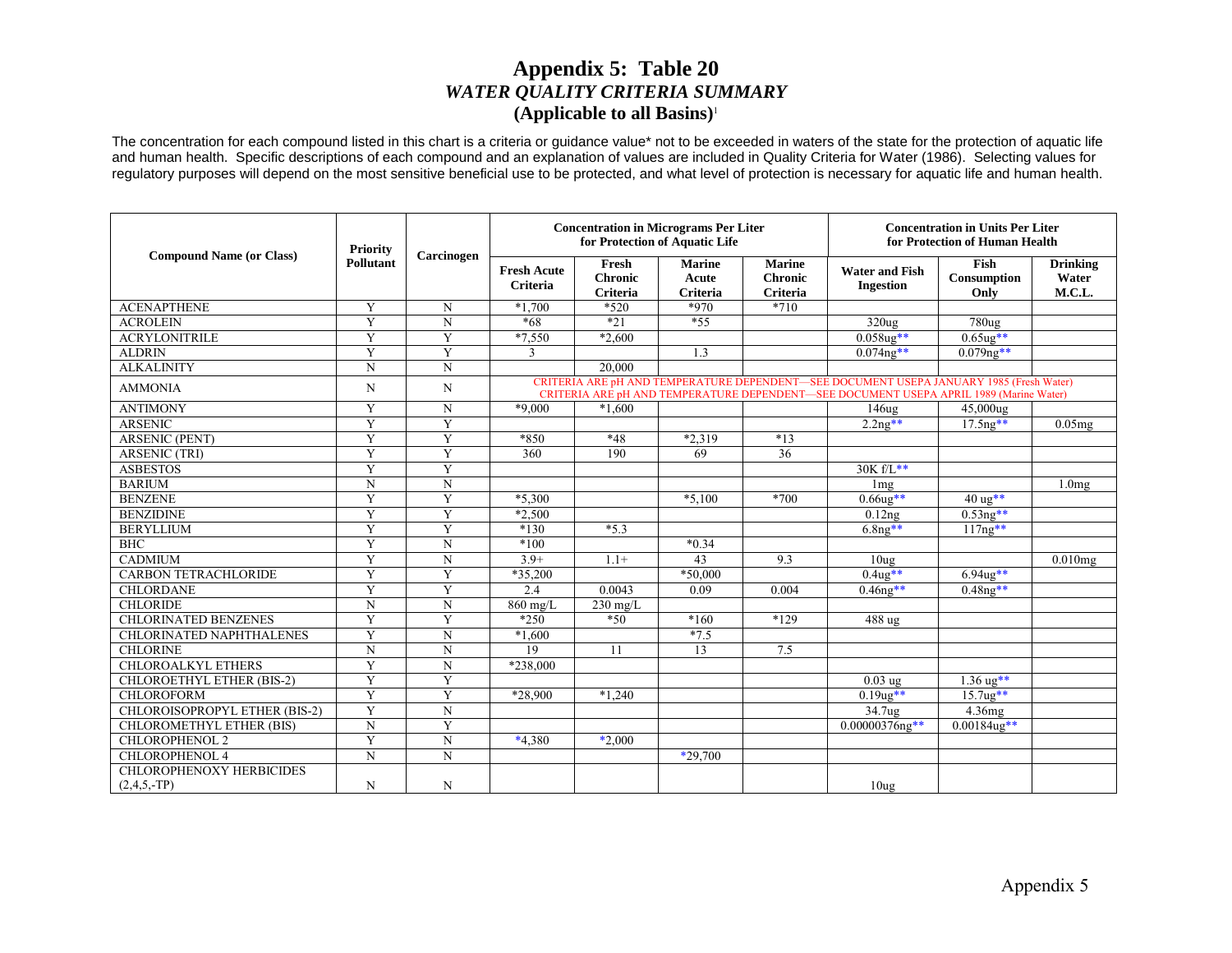|                                 | <b>Priority</b>    |                    |                                |                                     | <b>Concentration in Micrograms Per Liter</b><br>for Protection of Aquatic Life | <b>Concentration in Units Per Liter</b><br>for Protection of Human Health |                                           |                             |                                    |
|---------------------------------|--------------------|--------------------|--------------------------------|-------------------------------------|--------------------------------------------------------------------------------|---------------------------------------------------------------------------|-------------------------------------------|-----------------------------|------------------------------------|
| <b>Compound Name (or Class)</b> | <b>Pollutant</b>   | Carcinogen         | <b>Fresh Acute</b><br>Criteria | Fresh<br><b>Chronic</b><br>Criteria | <b>Marine</b><br>Acute<br>Criteria                                             | <b>Marine</b><br><b>Chronic</b><br>Criteria                               | <b>Water and Fish</b><br><b>Ingestion</b> | Fish<br>Consumption<br>Only | <b>Drinking</b><br>Water<br>M.C.L. |
| <b>CHLOROPHENOXY HERBICIDES</b> |                    |                    |                                |                                     |                                                                                |                                                                           |                                           |                             |                                    |
| $(2,4-D)$                       | N                  | N                  |                                |                                     |                                                                                |                                                                           | 100 <sub>ug</sub>                         |                             |                                    |
| <b>CHLORPYRIFOS</b>             | $\overline{\rm N}$ | $\overline{\rm N}$ | 0.083                          | 0.041                               | 0.011                                                                          | 0.0056                                                                    |                                           |                             |                                    |
| CHLORO-4 METHYL-3 PHENOL        | N                  | N                  | $*30$                          |                                     |                                                                                |                                                                           |                                           |                             |                                    |
| CHROMIUM (HEX)                  | Y                  | ${\bf N}$          | 16                             | 11                                  | 1,100                                                                          | 50                                                                        | $50u$ g                                   |                             | $0.05$ mg                          |
| CHROMIUM (TRI)                  | $\overline{N}$     | $\overline{N}$     | $1,700.+$                      | $210.+$                             | $*10,300$                                                                      |                                                                           | 170mg                                     | 3,433mg                     | 0.05mg                             |
| <b>COPPER</b>                   | Y                  | ${\bf N}$          | $18. +$                        | $12. +$                             | 2.9                                                                            | 2.9                                                                       |                                           |                             |                                    |
| <b>CYANIDE</b>                  | Y                  | ${\bf N}$          | 22                             | 5.2                                 |                                                                                |                                                                           | 200 <sub>ug</sub>                         |                             |                                    |
| <b>DDT</b>                      | Y                  | Y                  | 1.1                            | 0.001                               | 0.13                                                                           | 0.001                                                                     | $0.024$ ng**                              | $0.024$ ng**                |                                    |
| (TDE) DDT METABOLITE            | $\overline{Y}$     | $\overline{Y}$     | $*0.06$                        |                                     | $*3.6$                                                                         |                                                                           |                                           |                             |                                    |
| (DDE) DDT METABOLITE            | $\overline{Y}$     | $\overline{Y}$     | $*1,050$                       |                                     | $*14$                                                                          |                                                                           |                                           |                             |                                    |
| <b>DEMETON</b>                  | Y                  | $\mathbf N$        |                                | 0.1                                 |                                                                                | 0.1                                                                       |                                           |                             |                                    |
| <b>DIBUTYLPHTHALATE</b>         | Y                  | ${\bf N}$          |                                |                                     |                                                                                |                                                                           | 35mg                                      | 154mg                       |                                    |
| <b>DICHLOROBENZENES</b>         | Y                  | N                  | $*1.120$                       | $*763$                              | $*1,970$                                                                       |                                                                           | $400u$ g                                  | 2.6mg                       |                                    |
| <b>DICHLOROBENZIDINE</b>        | Y                  | Y                  |                                |                                     |                                                                                |                                                                           | $0.01$ ug**                               | $0.020$ ug**                |                                    |
| DICHLOROETHANE 1.2              | $\overline{Y}$     | $\overline{Y}$     | $*118,000$                     | $*20,000$                           | $*113,000$                                                                     |                                                                           | $0.94$ ug**                               | 243ug**                     |                                    |
| <b>DICHLOROETHYLENES</b>        | $\overline{Y}$     | $\overline{Y}$     | $*11,600$                      |                                     | *224.000                                                                       |                                                                           | $0.033$ ug**                              | $1.85$ ug**                 |                                    |
| DICHLOROPHENOL 2,4              | N                  | ${\bf N}$          | $*2.020$                       | $*365$                              |                                                                                |                                                                           | 3.09mg                                    |                             |                                    |
| DICHLOROPROPANE                 | Y                  | $\mathbf N$        | $*23,000$                      | $*5,700$                            | $*10,300$                                                                      | $*3,040$                                                                  |                                           |                             |                                    |
| <b>DICHLOROPROPENE</b>          | Y                  | ${\bf N}$          | $*6,060$                       | $*244$                              | *790                                                                           |                                                                           | 87 <sub>ug</sub>                          | 14.1mg                      |                                    |
| <b>DIELDRIN</b>                 | $\overline{Y}$     | Y                  | 2.5                            | 0.0019                              | 0.71                                                                           | 0.0019                                                                    | $0.071$ ng**                              | $0.076$ ng**                |                                    |
| DIETHYLPHTHALATE                | Y                  | $\mathbf N$        |                                |                                     |                                                                                |                                                                           | 350mg                                     | 1.8 <sub>g</sub>            |                                    |
| <b>DIMETHYL PHENOL 2,4</b>      | Y                  | ${\bf N}$          | $*2,120$                       |                                     |                                                                                |                                                                           |                                           |                             |                                    |
| <b>DIMETHYL PHTHALATE</b>       | Y                  | N                  |                                |                                     |                                                                                |                                                                           | 313mg                                     | 2.9g                        |                                    |
| <b>DINITROTOLUENE 2,4</b>       | N                  | Y                  |                                |                                     |                                                                                |                                                                           | $0.11$ ug**                               | $9.1$ ug**                  |                                    |
| <b>DINITROTOLUENE</b>           | Y                  | $\mathbf N$        |                                |                                     |                                                                                |                                                                           | 70 <sub>ug</sub>                          | 14.3mg                      |                                    |
| <b>DINITROTOLUENE</b>           | N                  | Y                  | $*330$                         | $*230$                              | *590                                                                           | *370                                                                      |                                           |                             |                                    |
| DINITRO-O-CRESOL 2,4            | Y                  | ${\bf N}$          |                                |                                     |                                                                                |                                                                           | 13.4g                                     | $765$ ug                    |                                    |
| $DIOXIN (2,3,7,8-TCDD)$         | Y                  | Y                  | $*0.01$                        | $\overline{\ast}$ 38pg/L            |                                                                                |                                                                           | $0.000013$ ng**                           | $0.000014$ ng**             |                                    |
| DIPHENYLHYDRAZINE               | Y                  | $\mathbf N$        |                                |                                     |                                                                                |                                                                           | $42ng**$                                  | $0.56$ ug**                 |                                    |
| DIPHENYLHYDRAZINE 1,2           | $\overline{Y}$     | $\overline{N}$     | $*270$                         |                                     |                                                                                |                                                                           |                                           |                             |                                    |
| DI-2-ETHYLHEXYL PHTHALATE       | Y                  | ${\bf N}$          |                                |                                     |                                                                                |                                                                           | 15mg                                      | 50mg                        |                                    |
| <b>ENDOSULFAN</b>               | Y                  | $\overline{\rm N}$ | 0.22                           | 0.056                               | 0.034                                                                          | 0.0087                                                                    | 74 <sub>ug</sub>                          | $\overline{159}$ ug         |                                    |
| <b>ENDRIN</b>                   | $\overline{Y}$     | $\overline{N}$     | 0.18                           | 0.0023                              | 0.037                                                                          | 0.0023                                                                    | 1 <sub>u</sub> g                          |                             | 0.0002mg                           |
| <b>ETHYLBENZENE</b>             | Y                  | ${\bf N}$          | $*32,000$                      |                                     | $*430$                                                                         |                                                                           | 1.4mg                                     | 3.28mg                      |                                    |
| <b>FLUORANTHENE</b>             | Y                  | ${\bf N}$          | $*3,980$                       |                                     | $*40$                                                                          | $*16$                                                                     | 42u <sub>g</sub>                          | 54ug                        |                                    |
| <b>GUTHION</b>                  | N                  | $\mathbf N$        |                                | 0.01                                |                                                                                | 0.01                                                                      |                                           |                             |                                    |
| <b>HALOETHERS</b>               | $\overline{Y}$     | $\overline{N}$     | *360                           | $*122$                              |                                                                                |                                                                           |                                           |                             |                                    |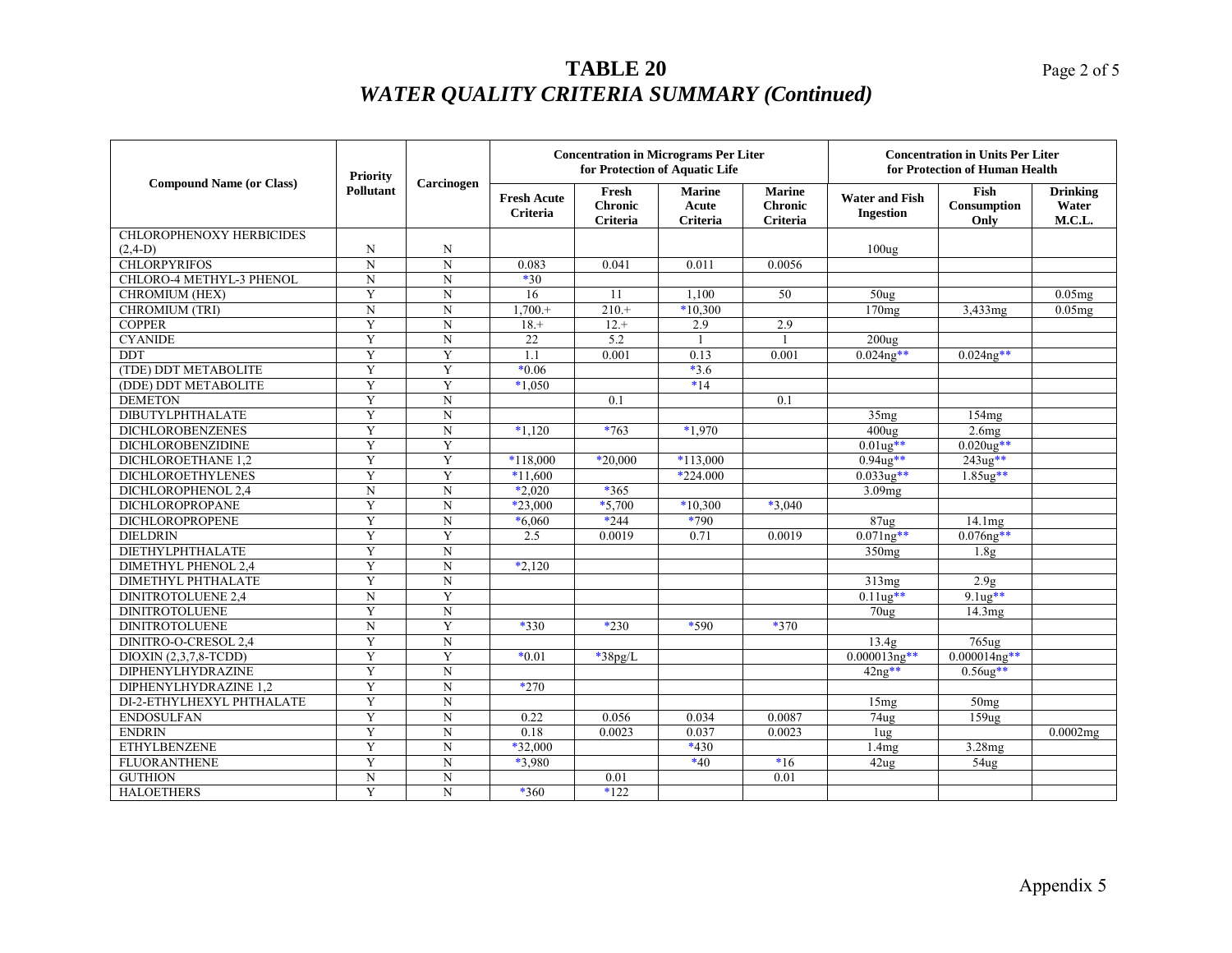|                                            | <b>Priority</b>  |                         |                                       |                                     | <b>Concentration in Micrograms Per Liter</b><br>for Protection of Aquatic Life | <b>Concentration in Units Per Liter</b><br>for Protection of Human Health |                                           |                             |                                    |
|--------------------------------------------|------------------|-------------------------|---------------------------------------|-------------------------------------|--------------------------------------------------------------------------------|---------------------------------------------------------------------------|-------------------------------------------|-----------------------------|------------------------------------|
| <b>Compound Name (or Class)</b>            | <b>Pollutant</b> | Carcinogen              | <b>Fresh Acute</b><br><b>Criteria</b> | Fresh<br><b>Chronic</b><br>Criteria | <b>Marine</b><br>Acute<br>Criteria                                             | <b>Marine</b><br><b>Chronic</b><br><b>Criteria</b>                        | <b>Water and Fish</b><br><b>Ingestion</b> | Fish<br>Consumption<br>Only | <b>Drinking</b><br>Water<br>M.C.L. |
| <b>HALOMETHANES</b>                        | Y                | Y                       | $*11.000$                             |                                     | $*12,000$                                                                      | $*6,400$                                                                  | $0.19$ ug**                               | $15.7u2**$                  |                                    |
| <b>HEPTACHLOR</b>                          | Y                | Y                       | 0.52                                  | 0.0038                              | 0.053                                                                          | 0.0036                                                                    | $0.28$ ng**                               | $0.29$ ng**                 |                                    |
| <b>HEXACHLOROETHANE</b>                    | $\mathbf N$      | Y                       | *980                                  | $*540$                              | $*940$                                                                         |                                                                           | 1.9 <sub>ug</sub>                         | 8.74ug                      |                                    |
| <b>HEXACHLOROBENZENE</b>                   | Y                | N                       |                                       |                                     |                                                                                |                                                                           | $0.72ng**$                                | $0.74$ ng**                 |                                    |
| <b>HEXACHLOROBUTADIENE</b>                 | Y                | Y                       | $*90$                                 | $*9.3$                              | $*32$                                                                          |                                                                           | $0.45$ ug**                               | $50u2**$                    |                                    |
| HEXACHLOROCYCLOHEXANE<br>(LINDANE)         | Y                | Y                       | $\overline{2}$                        | 0.08                                | 0.16                                                                           |                                                                           |                                           |                             | 0.004mg                            |
| HEXACHLOROCYCLOHEXANE-                     |                  |                         |                                       |                                     |                                                                                |                                                                           |                                           |                             |                                    |
| <b>ALPHA</b>                               | Y                | Y                       |                                       |                                     |                                                                                |                                                                           | $9.2$ ng**                                | $3\ln x$ **                 |                                    |
| HEXACHLOROCYCLOHEXANE-<br><b>BETA</b>      | Y                | Y                       |                                       |                                     |                                                                                |                                                                           | $16.3$ ng**                               | 54.7ng**                    |                                    |
| HEXACHLOROCYCLOHEXANE-<br><b>GAMA</b>      | Y                | Y                       |                                       |                                     |                                                                                |                                                                           | 18.6ng**                                  | $62.5$ ng**                 |                                    |
| HEXACHLOROCYCLOHEXANE-<br><b>TECHNICAL</b> | Y                | Y                       |                                       |                                     |                                                                                |                                                                           | $12.3$ ng**                               | $41.4$ ng**                 |                                    |
| <b>HEXACHLOROCYCLOPENTADIENE</b>           | Y                | N                       | $*7$                                  | $*5.2$                              | $*7$                                                                           |                                                                           | $206u$ g                                  |                             |                                    |
| <b>IRON</b>                                | $\mathbf N$      | $\mathbf N$             |                                       | 1,000                               |                                                                                |                                                                           | 0.3mg                                     |                             |                                    |
| <b>ISOPHORONE</b>                          | Y                | $\mathbf N$             | $*117,000$                            |                                     | $*12,900$                                                                      |                                                                           | 5.2mg                                     | 520mg                       |                                    |
| <b>LEAD</b>                                | $\overline{Y}$   | $\mathbf N$             | $82+$                                 | $3.2+$                              | 140                                                                            | 5.6                                                                       | 50 <sub>ug</sub>                          |                             | $0.05$ mg                          |
| <b>MALATHION</b>                           | $\mathbf N$      | $\overline{N}$          |                                       | 0.1                                 |                                                                                | 0.1                                                                       |                                           |                             |                                    |
| <b>MANGANESE</b>                           | $\mathbf N$      | ${\bf N}$               |                                       |                                     |                                                                                |                                                                           | 50 <sub>ug</sub>                          | 100 <sub>ug</sub>           |                                    |
| <b>MERCURY</b>                             | Y                | $\mathbf N$             | 2.4                                   | 0.012                               | 2.1                                                                            | 0.025                                                                     | 144ng                                     | 146ng                       | 0.002mg                            |
| <b>METHOXYCHLOR</b>                        | $\overline{N}$   | $\mathbf N$             |                                       | 0.03                                |                                                                                | 0.03                                                                      | 100 <sub>ug</sub>                         |                             | 0.1 <sub>mg</sub>                  |
| <b>MIREX</b>                               | $\overline{N}$   | $\overline{N}$          |                                       | 0.001                               |                                                                                | 0.001                                                                     |                                           |                             |                                    |
| <b>MONOCHLOROBENZENE</b>                   | Y                | $\mathbf N$             |                                       |                                     |                                                                                |                                                                           | 488ug                                     |                             |                                    |
| <b>NAPHTHALENE</b>                         | Y                | N                       | $*2,300$                              | $*620$                              | $*2,350$                                                                       |                                                                           |                                           |                             |                                    |
| <b>NICKEL</b>                              | Y                | $\mathbf N$             | $1,400.+$                             | $160+$                              | 75                                                                             | 8.3                                                                       | 13.4ug                                    | 100 <sub>ug</sub>           |                                    |
| <b>NITRATES</b>                            | $\mathbf N$      | $\mathbf N$             |                                       |                                     |                                                                                |                                                                           | $\overline{10}$ mg                        |                             | 10mg                               |
| <b>NITROBENZENE</b>                        | Y                | $\overline{N}$          | $*27,000$                             |                                     | $*6,680$                                                                       |                                                                           | 19.8mg                                    |                             |                                    |
| <b>NITROPHENOLS</b>                        | Y                | $\mathbf N$             | $*230$                                | $*150$                              | $*4,850$                                                                       |                                                                           |                                           |                             |                                    |
| <b>NITROSAMINES</b>                        | $\overline{Y}$   | $\overline{\mathsf{Y}}$ | $*5,850$                              |                                     | $*3,300,000$                                                                   |                                                                           | $0.8ng**$                                 | $1,240ng**$                 |                                    |
| NITROSODIBUTYLAMINE N                      | $\overline{Y}$   | $\overline{Y}$          |                                       |                                     |                                                                                |                                                                           | $6.4$ ng**                                | 587ng**                     |                                    |
| NITROSODIETHYLAMINE N                      | Y                | Y                       |                                       |                                     |                                                                                |                                                                           | $0.8ng**$                                 | $1,240ng**$                 |                                    |
| NITROSODIMETHYLAMINE N                     | Y                | $\overline{Y}$          |                                       |                                     |                                                                                |                                                                           | $1.4$ ng**                                | 16,000ng**                  |                                    |
| NITROSODIPHENYLAMINE N                     | Y                | $\overline{Y}$          |                                       |                                     |                                                                                |                                                                           | 4,900ng**                                 | $16,100ng**$                |                                    |
| NITROSOPYRROLIDINE N                       | Y                | Y                       |                                       |                                     |                                                                                |                                                                           | $16ng**$                                  | $91,900$ ng**               |                                    |
| <b>PARATHION</b>                           | $\mathbf N$      | $\mathbf N$             | 0.065                                 | 0.013                               |                                                                                |                                                                           |                                           |                             |                                    |
| PCB's                                      | $\overline{Y}$   | $\overline{Y}$          | $\overline{2}$                        | 0.014                               | 10                                                                             | 0.03                                                                      | $0.079$ ng**                              | $0.079$ ng**                |                                    |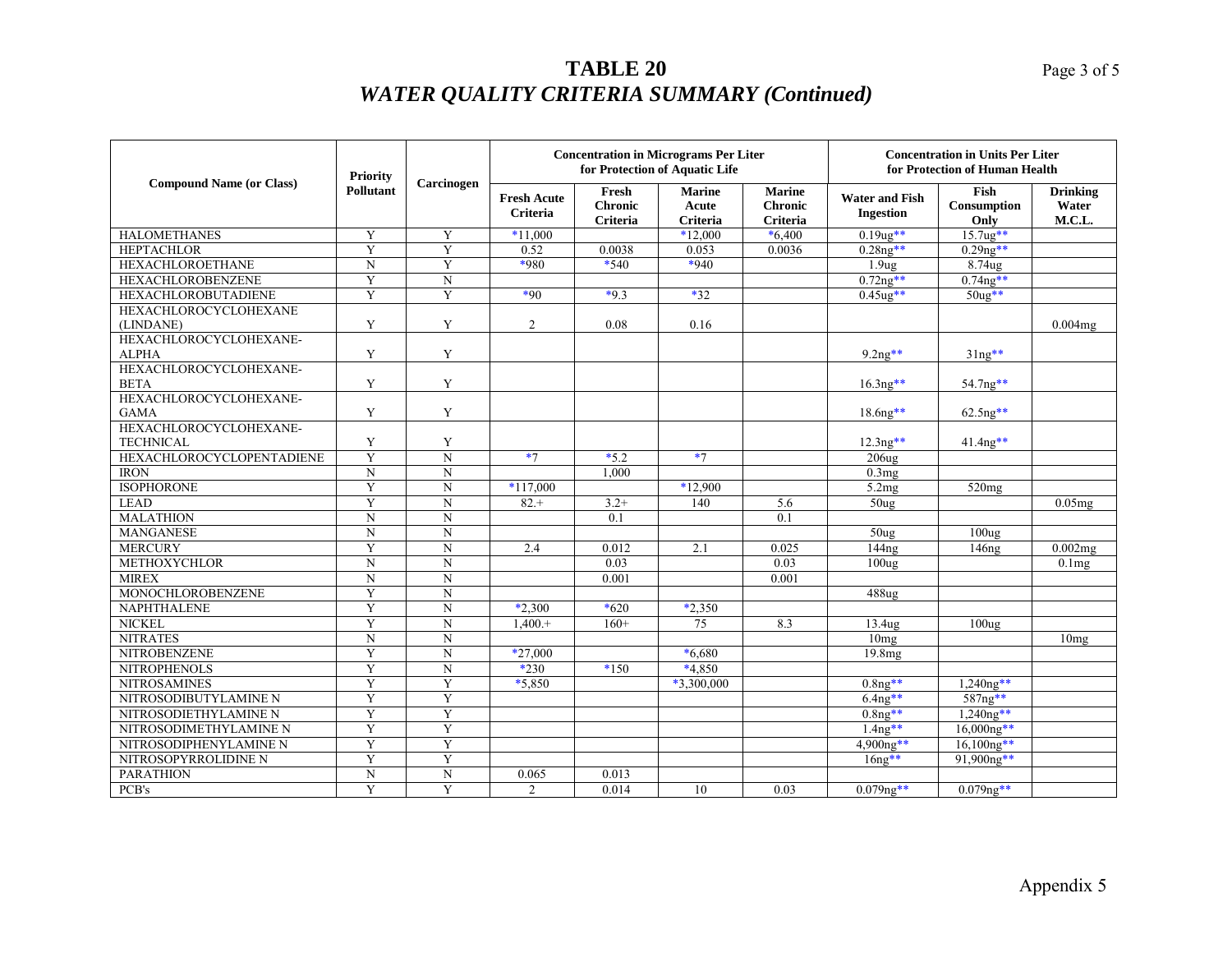# **TABLE 20 WATER QUALITY CRITERIA SUMMARY (Continued)**

|                                             | <b>Priority</b>         |                |                                       |                                     | <b>Concentration in Micrograms Per Liter</b><br>for Protection of Aquatic Life | <b>Concentration in Units Per Liter</b><br>for Protection of Human Health |                                           |                             |                                    |
|---------------------------------------------|-------------------------|----------------|---------------------------------------|-------------------------------------|--------------------------------------------------------------------------------|---------------------------------------------------------------------------|-------------------------------------------|-----------------------------|------------------------------------|
| <b>Compound Name (or Class)</b>             | <b>Pollutant</b>        | Carcinogen     | <b>Fresh Acute</b><br><b>Criteria</b> | Fresh<br><b>Chronic</b><br>Criteria | <b>Marine</b><br>Acute<br>Criteria                                             | <b>Marine</b><br><b>Chronic</b><br><b>Criteria</b>                        | <b>Water and Fish</b><br><b>Ingestion</b> | Fish<br>Consumption<br>Only | <b>Drinking</b><br>Water<br>M.C.L. |
| PENTACHLORINATED ETHANES                    | N                       | N              | $*7.240$                              | $*1,100$                            | *390                                                                           | $*281$                                                                    |                                           |                             |                                    |
| PENTACHLOROBENZENE                          | N                       | N              |                                       |                                     |                                                                                |                                                                           | 74 <sub>ug</sub>                          | 85 <sub>ug</sub>            |                                    |
| PENTACHLOROPHENOL                           | Y                       | N              | $***20$                               | $***13$                             | 13                                                                             |                                                                           | $1.01$ mg                                 |                             |                                    |
| <b>PHENOL</b>                               | Y                       | N              | $*10,200$                             | $*2,560$                            | $*5,800$                                                                       |                                                                           | 3.5mg                                     |                             |                                    |
| PHOSPHORUS ELEMENTAL                        | N                       | N              |                                       |                                     |                                                                                | 0.1                                                                       |                                           |                             |                                    |
| PHTHALATE ESTERS                            | $\overline{Y}$          | $\overline{N}$ | $*940$                                | $*3$                                | $*2,944$                                                                       | $*3.4$                                                                    |                                           |                             |                                    |
| POLYNUCLEAR AROMATIC<br><b>HYDROCARBONS</b> | Y                       | Y              |                                       |                                     | $*300$                                                                         |                                                                           | $2.8$ ng**                                | $31.1$ ng**                 |                                    |
| <b>SELENIUM</b>                             | Y                       | N              | 260                                   | 35                                  | 410                                                                            | 54                                                                        | 10 <sub>ug</sub>                          |                             | $0.01$ mg                          |
| <b>SILVER</b>                               | Y                       | N              | $4.1 +$                               | 0.12                                | 2.3                                                                            |                                                                           | 50 <sub>ug</sub>                          |                             | 0.05mg                             |
| <b>SULFIDE HYDROGEN SULFIDE</b>             | N                       | N              |                                       | $\overline{2}$                      |                                                                                | 2                                                                         |                                           |                             |                                    |
| TETRACHLORINATED ETHANES                    | Y                       | N              | $*9,320$                              |                                     |                                                                                |                                                                           |                                           |                             |                                    |
| TETRACHLOROBENZENE 1,2,4,5                  | Y                       | N              |                                       |                                     |                                                                                |                                                                           | 38 <sub>u</sub> g                         | 48 <sub>u</sub> g           |                                    |
| TETRACHLOROETHANE 1,1,2,2                   | Y                       | Y              |                                       | $*2.400$                            | $*9.020$                                                                       |                                                                           | $0.17$ ug**                               | $10.7$ ug**                 |                                    |
| <b>TETRACHLOROETHANES</b>                   | Y                       | N              | $*9,320$                              |                                     |                                                                                |                                                                           |                                           |                             |                                    |
| <b>TETRACHLOROETHYLENE</b>                  | Y                       | Y              | $*5,280$                              | *840                                | $*10,200$                                                                      | $*450$                                                                    | $0.8$ ug**                                | 8.85ug**                    |                                    |
| TETRACHLOROPHENOL 2,3,5,6                   | $\overline{\mathbf{Y}}$ | N              |                                       |                                     |                                                                                | $*440$                                                                    |                                           |                             |                                    |
| <b>THALLIUM</b>                             | Y                       | N              | $*1.400$                              | $*40$                               | $*2.130$                                                                       |                                                                           | 13u <sub>g</sub>                          | 48 <sub>ug</sub>            |                                    |
| <b>TOLUENE</b>                              | Y                       | N              | $*17,500$                             |                                     | $*6,300$                                                                       | $*5,000$                                                                  | 14.3mg                                    | 424mg                       |                                    |
| <b>TOXAPHENE</b>                            | Y                       | Y              | 0.73                                  | 0.0002                              | 0.21                                                                           | 0.0002                                                                    | $0.71$ ng**                               | $0.73$ ng**                 | 0.005mg                            |
| <b>TRICHLORINATED EtHANES</b>               | Y                       | Y              | $*18,000$                             |                                     |                                                                                |                                                                           |                                           |                             |                                    |
| TRICHLOROETHANE 1.1.1                       | Y                       | N              |                                       |                                     | $*31,2000$                                                                     |                                                                           | 18.4 <sub>mg</sub>                        | 1.03 <sub>g</sub>           |                                    |
| TRICHLOROETHANE 1,1,2                       | Y                       | Y              |                                       | $*9.400$                            |                                                                                |                                                                           | $0.6ug**$                                 | $41.8$ ug**                 |                                    |
| <b>TRICHLOROETHYLENE</b>                    | $\overline{Y}$          | Y              | $*45,000$                             | $*21.900$                           | $*2,000$                                                                       |                                                                           | $2.7u_{8}$ **                             | $80.7$ ug**                 |                                    |
| TRICHLOROPHENOL 2,4,5                       | Ñ                       | $\overline{N}$ |                                       |                                     |                                                                                |                                                                           | $\overline{2,}600$ ug                     |                             |                                    |
| TRICHLOROPHENOL 2,4,6                       | Y                       | Y              |                                       | $*970$                              |                                                                                |                                                                           | $1.2u2**$                                 | $3.6u2**$                   |                                    |
| <b>VINYL CHLORIDE</b>                       | Y                       | Y              |                                       |                                     |                                                                                |                                                                           | $2ug**$                                   | $525ug**$                   |                                    |
| <b>ZINC</b>                                 | Y                       | N              | $120+$                                | $110+$                              | 95                                                                             | 86                                                                        |                                           |                             |                                    |